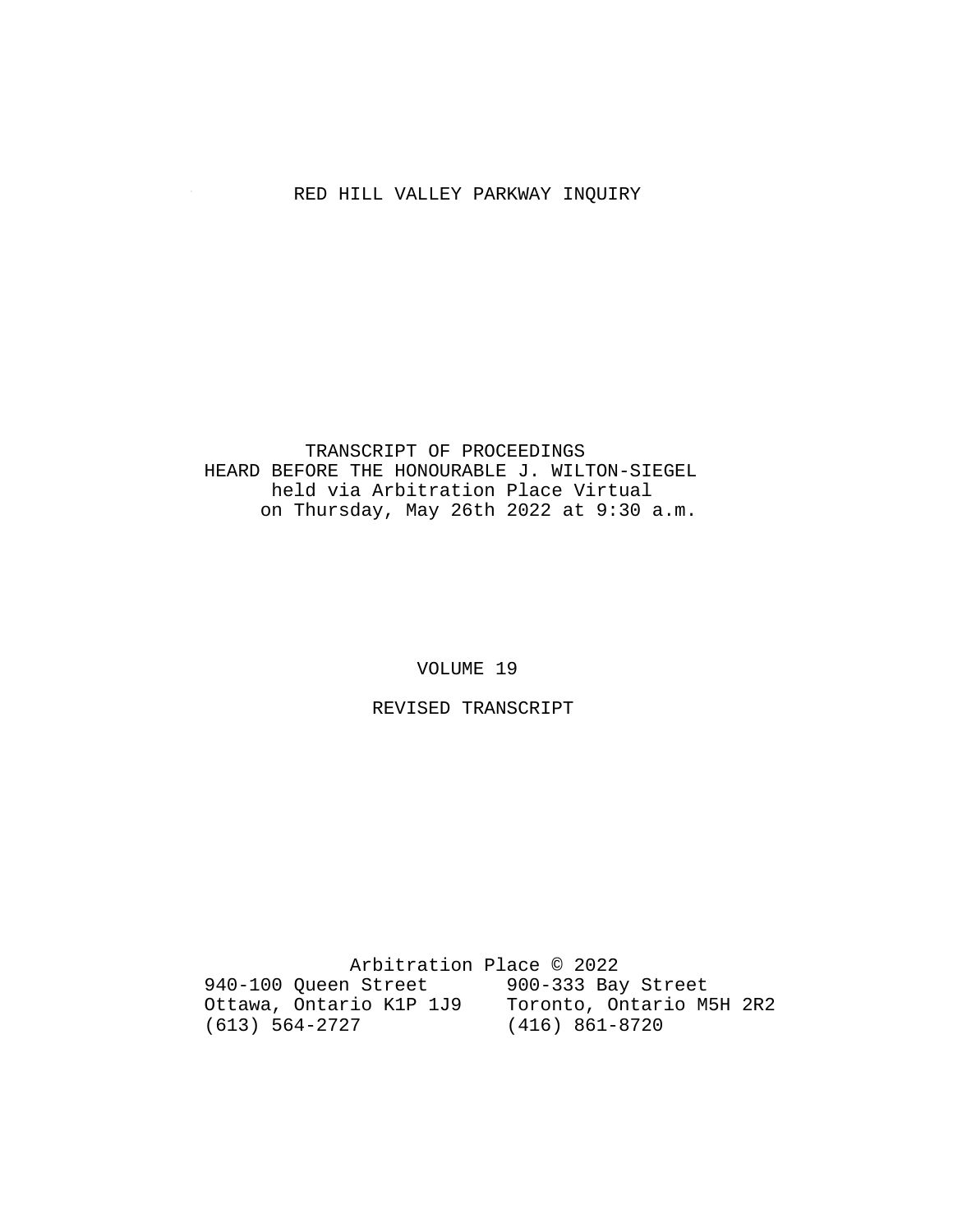### APPEARANCES:

| Andrew C. Lewis<br>Chloe Hendrie                 | For Red Hill Valley<br>Parkway |
|--------------------------------------------------|--------------------------------|
| Jenene Roberts<br>Jonathan Chen<br>Samantha Hale | For City of Hamilton           |
| Heather McTvor<br>Colin Bourrier<br>Michael Saad | For Province of Ontario        |
| Chris Buck                                       | For Dufferin Construction      |
| Jennifer Roberts                                 | For Golder Associates Inc.     |

Page 2996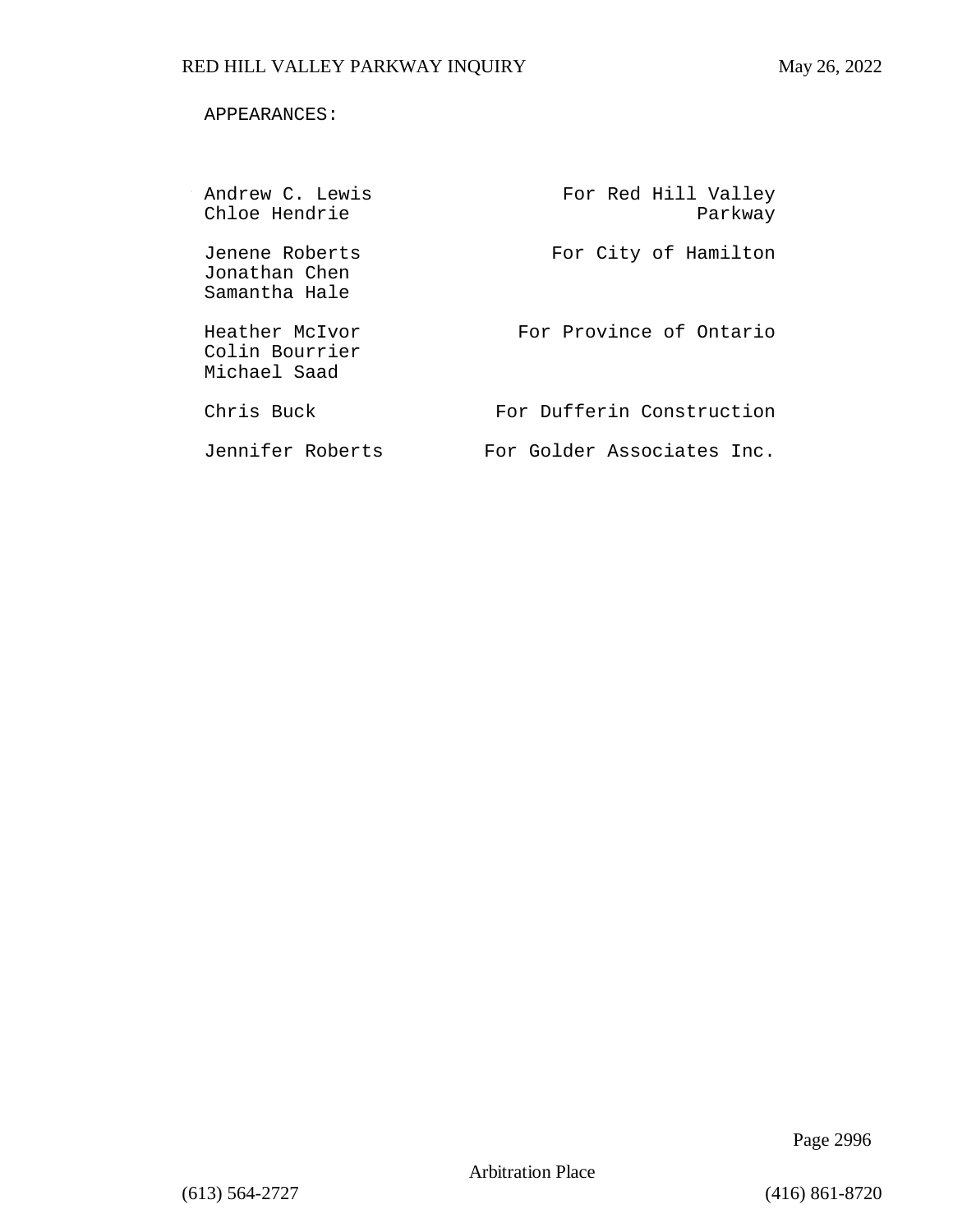INDEX

|                           | PAGE |
|---------------------------|------|
| STEPHEN LEE; AFFIRMED     | 2998 |
| EXAMINATION BY MR. LEWIS  | 2998 |
| EXAMINATION BY MS. MCIVOR | 3118 |

Page 2997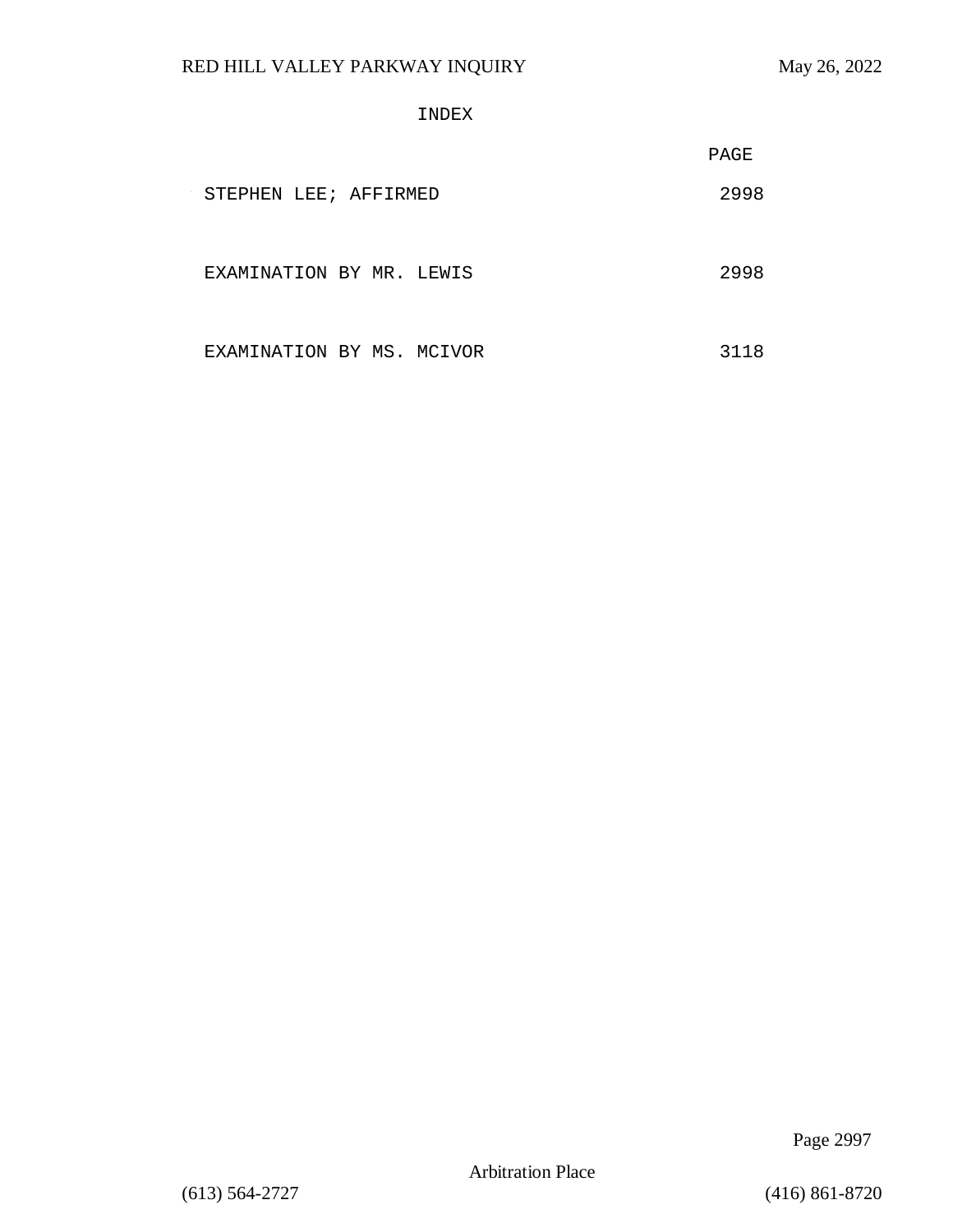| $\mathbf 1$ | Arbitration Place Virtual                          |
|-------------|----------------------------------------------------|
| 2           | --- Upon resuming on Thursday, May 26th, 2022      |
| 3           | at 9:30 a.m.                                       |
| 4           | MR. LEWIS: Good morning,                           |
| 5           | participants, Counsel, Mr. Lee. If I could ask     |
| 6           | the court reporter to affirm Mr. Lee, please.      |
| 7           | STEPHEN LEE; AFFIRMED                              |
| 8           | EXAMINATION BY MR. LEWIS:                          |
| 9           | JUSTICE WILTON-SIEGEL: Please                      |
| $10 \,$     | proceed, Mr. Lewis.                                |
| 11          | MR. LEWIS: Thank you.                              |
| 12          | BY MR. LEWIS:                                      |
| 13          | Q. Good morning, Mr. Lee.                          |
| 14          | Thank you for coming.                              |
| 15          | A. Good morning.                                   |
| 16          | Just to start off I would<br>Q.                    |
| 17          | just like to go briefly through your educational   |
| 18          | and work background at the MTO. So I understand    |
| 19          | that you have been employed by the MTO since       |
| 20          | June 1st, 2009 and are still there; is that        |
| 21          | correct?                                           |
| 22          | Correct.<br>Α.                                     |
| 23          | And in terms of your<br>Q.                         |
| 24          | education, you have a bachelor of science in civil |
| 25          | engineering and master's in geotechnical           |

Page 2998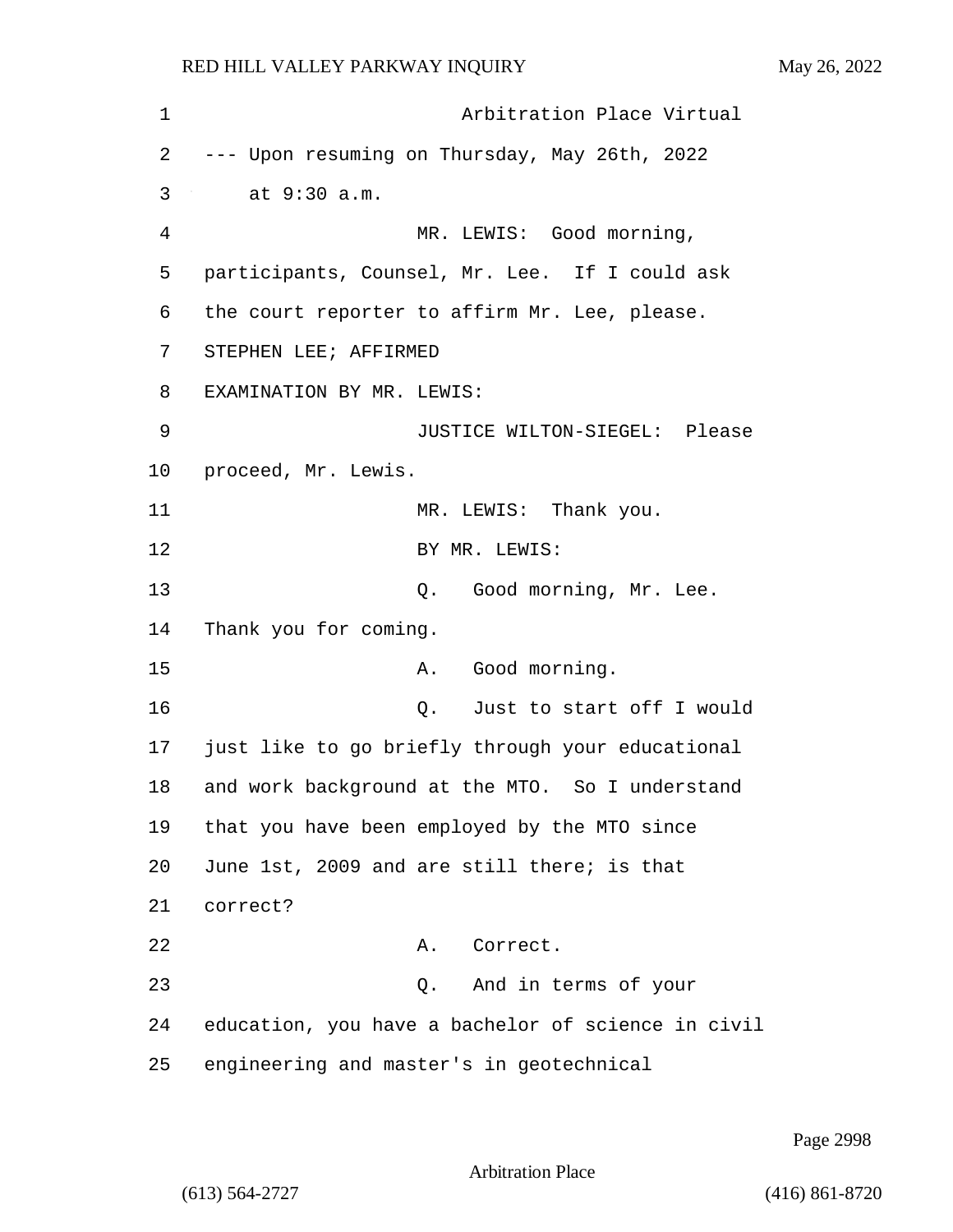1 engineering from the University of Ottawa; is that 2 correct? 3 A. Correct. 4 Q. Do you recall when you 5 obtained those degrees? 6 A. I believe the bachelor is 7 1982 and the master is 1988. 8 Q. And you're a practicing 9 engineer and a member of the PEO; is that right? 10 A. Correct. 11 and what were you doing 12 right before you joined the MTO? What was your 13 last job? 14 A. Before I joined the 15 ministry itself my last career I was actually -- I 16 actually started a number of firm that do carbon 17 aggregation business itself in terms of creating 18 carbon credits. 19 Q. I see. Okay. And then 20 at the MTO itself I just want to go through your 21 positions since you joined in June 2009. I 22 understand that first you were the head of the 23 central region geotechnical engineering? 24 A. Correct. 25 Q. That was from when you

Page 2999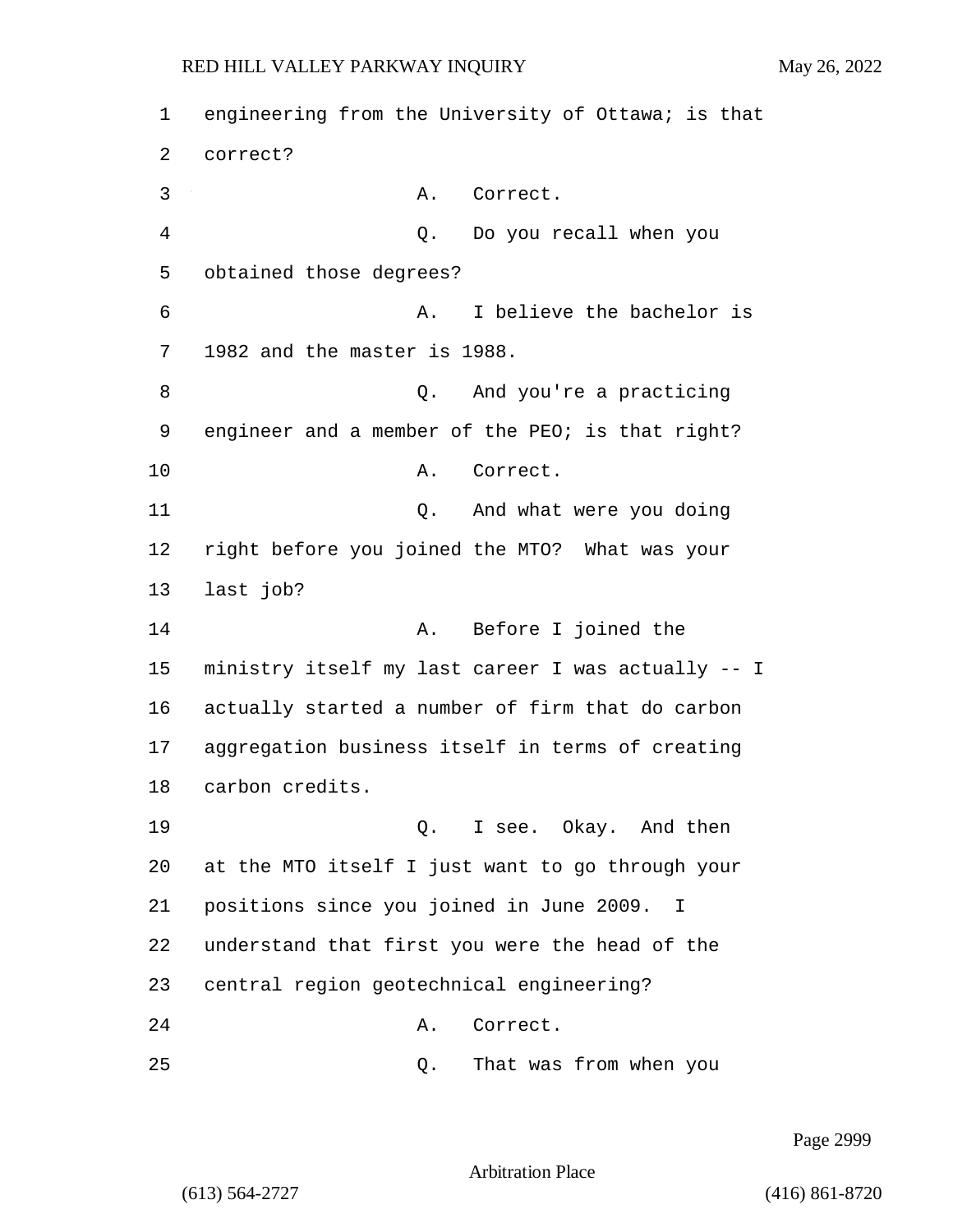1 started June 1st, 2009 to January 22nd, 2012; is 2 that right? 3 A. Correct. 4 Q. And then you were the -- 5 became the acting head of the MERO bituminous 6 section? 7 A. Correct. 8 and that was from 9 January 23, 2012 to October 1, 2012? 10 A. Correct. 11 Q. So just about nine 12 months; not that long as acting head? 13 A. Correct. 14 Q. And then you became the 15 head of the MERO pavements and foundations 16 section? 17 A. Correct. 18 O. And that was from 19 October 1, 2012 to July 1st, 2019; is that right? 20 A. Correct. 21 Q. And then for a short 22 period of time you were the acting head of MERO 23 bituminous again; is that right? 24 A. Correct. 25 Q. And that was July 2nd,

Page 3000

Arbitration Place

(613) 564-2727 (416) 861-8720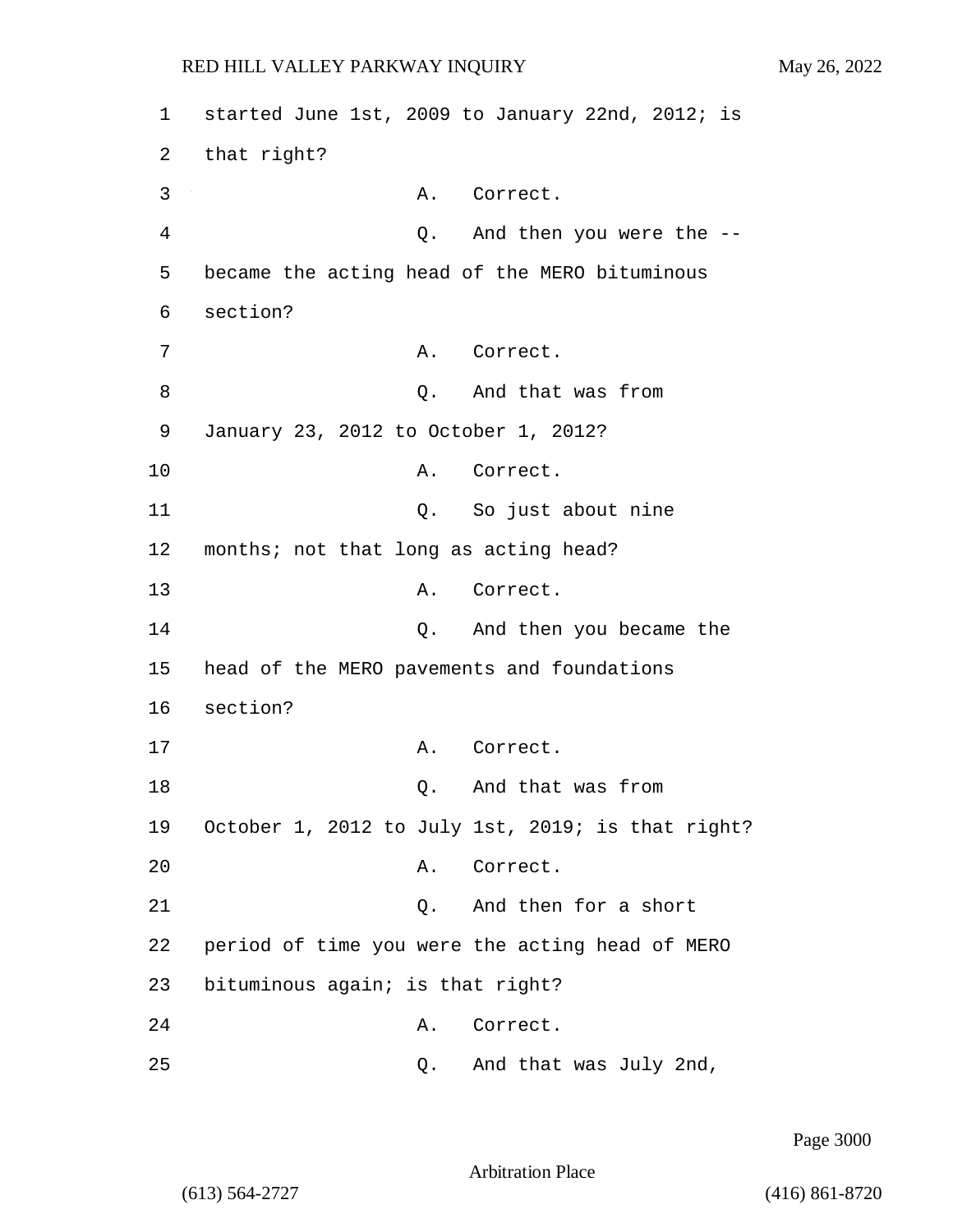1 2019 to October 4, 2019? 2 A. Correct. 3 Q. And since then you moved 4 back to the head of MERO pavements and 5 foundations; is that right? 6 A. Head of pavement because 7 there's a reorganization. 8 and is it now be a set of the Right. And is it now 9 called the EMO, engineering materials office 10 pavements section? Is that what it's called now? 11 A. Correct. 12 Q. But it's the continuation 13 of the same role but with pavements? 14 A. With pavement, correct. 15 Q. So with the exception of 16 the period from July to the beginning of 17 October 2019 when you were the acting head of 18 bituminous you've been the head of MERO 19 pavements -- 20 A. Correct. 21 Q. -- with a change since 22 October 1, 2012, right? 23 A. Correct. 24 Q. Am I correct that when 25 you started on October 1, 2012 as the head of

Page 3001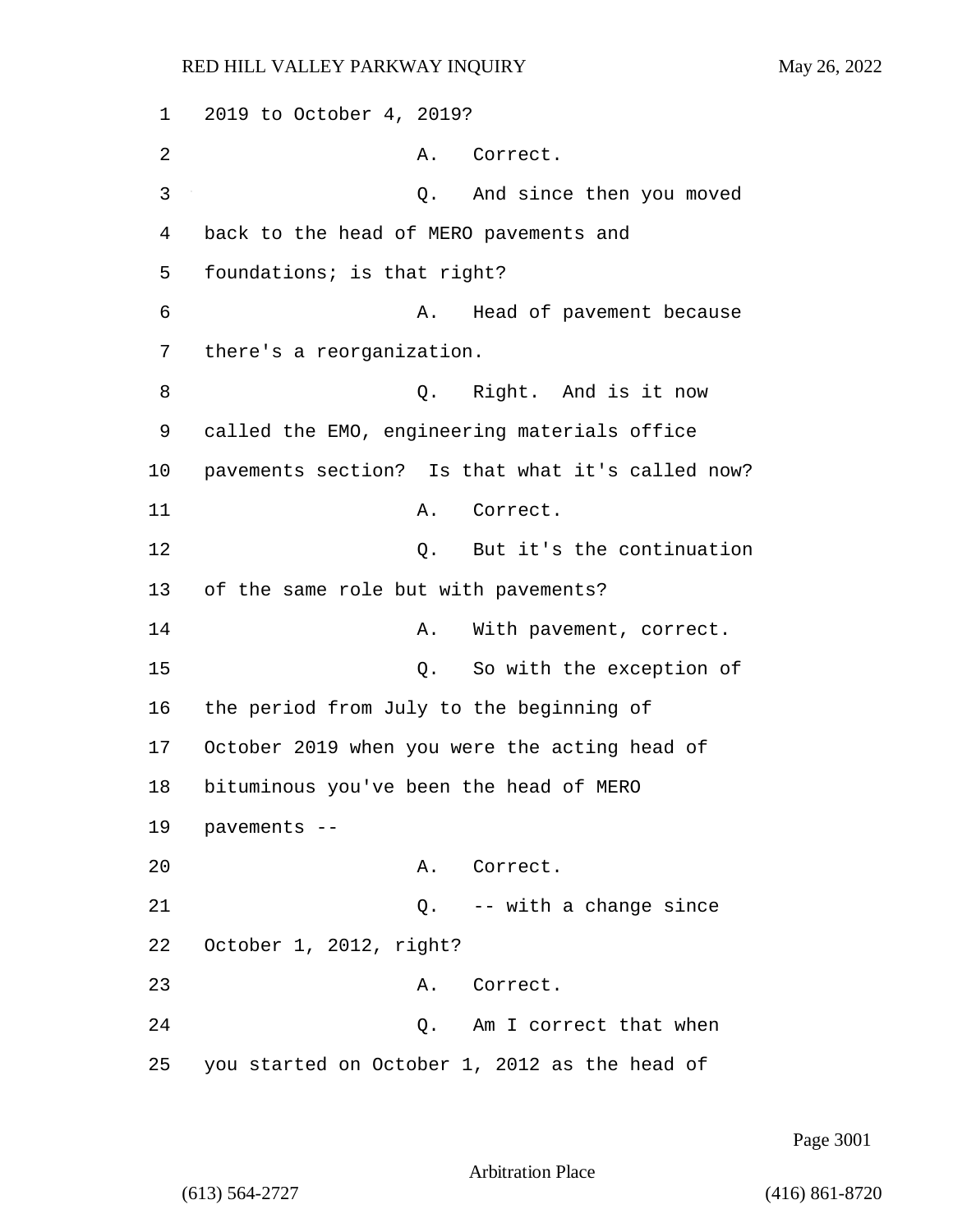| $\mathbf 1$ | pavements and foundations that you replaced Betty  |
|-------------|----------------------------------------------------|
| 2           | Bennett?                                           |
| 3           | Correct.<br>Α.                                     |
| 4           | Q. And she had been in that                        |
| 5           | role for a short period after replacing Becca      |
| 6           | Lane; is that right?                               |
| 7           | Correct.<br>Α.                                     |
| 8           | Then I guess once $-$ - that<br>Q.                 |
| 9           | you reported to Becca Lane once she became manager |
| 10          | of MERO in April 2013?                             |
| 11          | Α.<br>Correct.                                     |
| 12          | Q. And could you just                              |
| 13          | briefly describe your role as the head of          |
| 14          | pavements and foundations.                         |
| 15          | I guess the role of<br>Α.                          |
| 16          | pavements and foundations -- there's three subunit |
| 17          | within the pavement group. One group is basically  |
| $18\,$      | doing pavement data collection for the ministry    |
| 19          | itself on pavement condition. The other group      |
| 20          | itself is pavement management system group whereby |
| 21          | we actually take the data from pavement condition  |
| 22          | data and actually implement it into pavement       |
| 23          | management system to make position of budget and   |
| 24          | pavement rehab requirement of the ministry.        |
| 25          | The third group basically that I deal with in      |

Page 3002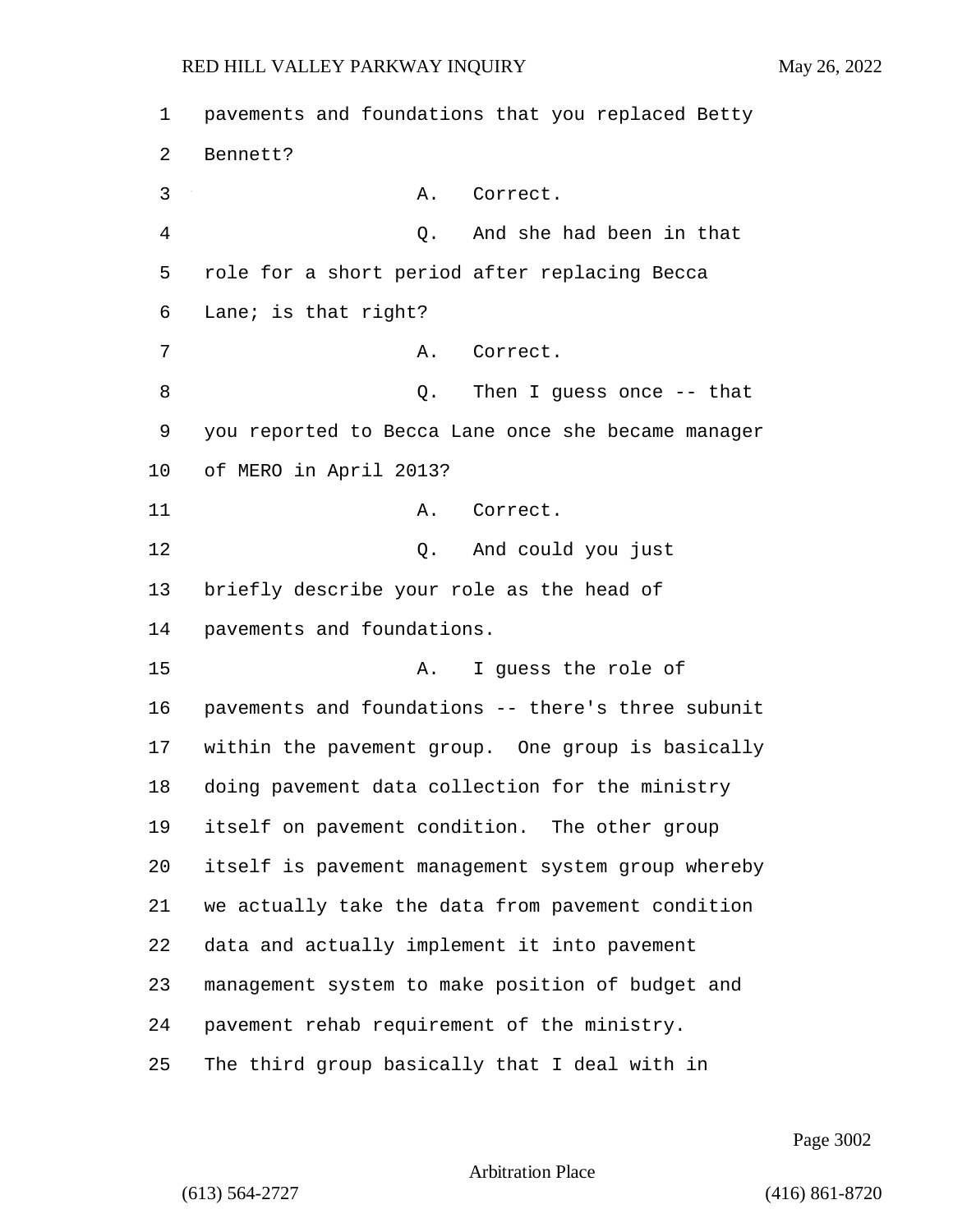pavement group is actually the pavement engineering group, whereby we look at all the new technologies, specification materials or technologies that can be used to enhance the ministry construction and specification of standard policies. 7 So on the pavement section we actually act as the headquarter for the regional (indiscernible) where we do the pavement design, pavement rehab. We basically help them to develop specifications, standard and policies and ensure the provincial consistency in basically applying the specifications, standard and policies. 14 Q. And under that role, part of it is the operator of the MTO's locked-wheel skid tester; is that right? 17 a. Correct. That is under the pavement data -- pavement condition data collection group. 20 Q. Okay. And so once you became the head of pavements and foundations Frank Marciello then reported to you until he left in early 2015; is that right? 24 A. Correct. 25 Q. And as we understand it,

Page 3003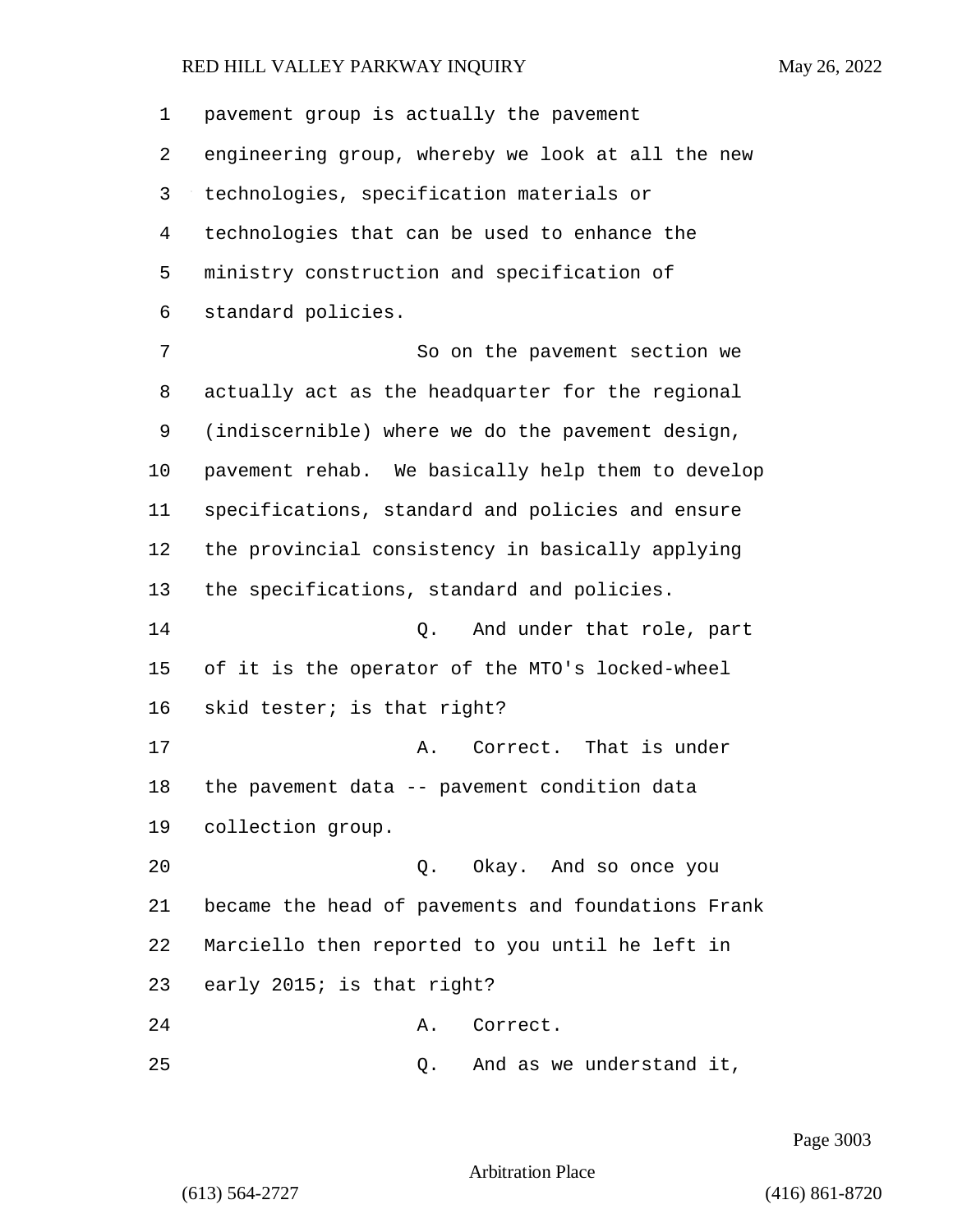1 until his departure he was the sole operator of 2 the locked-wheel skid tester? 3 A. Correct. 4 Q. And we have heard 5 requests for testing from -- for skid testing 6 using the locked-wheel skid trailer would come 7 from a variety of sources? 8 A. Correct. 9 Q. So from the regions, for 10 example? 11 A. That I would say would be 12 a primary -- two primary source of request. One 13 is from the region, the other one would be from 14 the designated source list where the ministry used 15 that test protocol to put material that can be 16 accepted for construction on ministry highways for 17 our use. 18 and 18 Q. That's right. The second 19 one being a request from the soils and aggregates 20 section for DSM purposes? 21 A. Correct. 22 Q. Okay. And then the 23 first, from the regions, typically those are -- as 24 I understand it when -- there's request when they 25 have apprehended that there may be an issue with a

Page 3004

Arbitration Place

(613) 564-2727 (416) 861-8720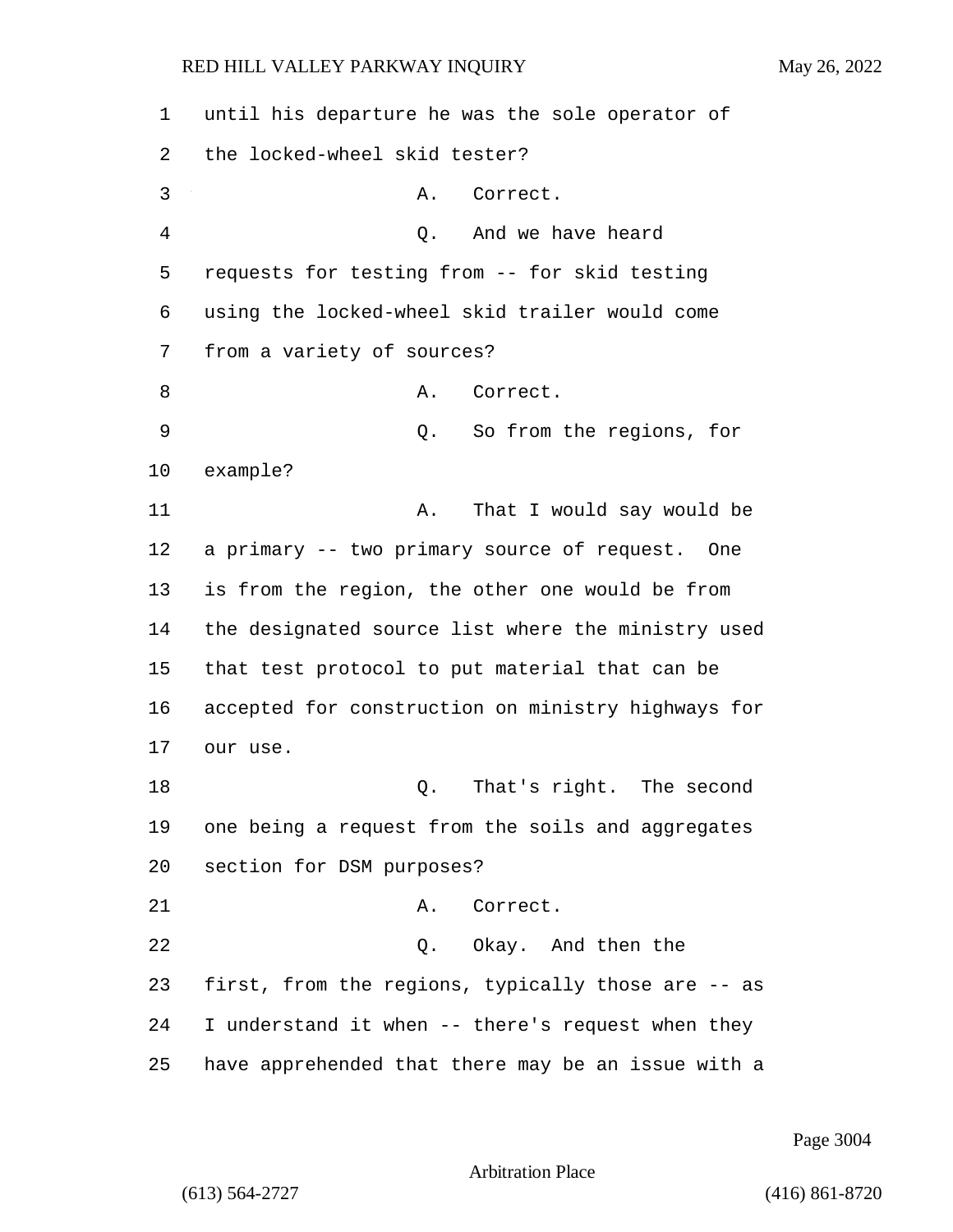| $\mathbf 1$ | stretch of highway identified a potential problem  |
|-------------|----------------------------------------------------|
| 2           | and then arising from that they want skid testing  |
| 3           | done to see what the friction is on that area of   |
| 4           | highway; is that right?                            |
| 5           | Correct.<br>Α.                                     |
| 6           | And then as well also<br>Q.                        |
| 7           | from geotechnical offices?                         |
| 8           | Correct. Geotechnical<br>Α.                        |
| 9           | office generally are the channel through where the |
| 10          | region would actually request the testing itself   |
| 11          | because generally, as I said, as the pavement      |
| 12          | function itself, we are the headquarter for the    |
| 13          | regional geotech -- the regional office at the     |
| 14          | five region of the offices, but we actually        |
| 15          | (indiscernible) and actually look at how we will   |
| 16          | do thing consistently through -- at the provincial |
| 17          | level through basically either GeoCon or the       |
| 18          | pavement section (indiscernible) advisory and      |
| 19          | technical support to the regional geotech offices. |
| 20          | And you referred to<br>О.                          |
| 21          | GeoCon, that's the geotechnical committee?         |
| 22          | Correct, whereby all the<br>Α.                     |
| 23          | head of the five regions sits and so that's a few  |
| 24          | of them (indiscernible) and definitely pavement    |
| 25          | section that generally chairs the meeting.         |

Page 3005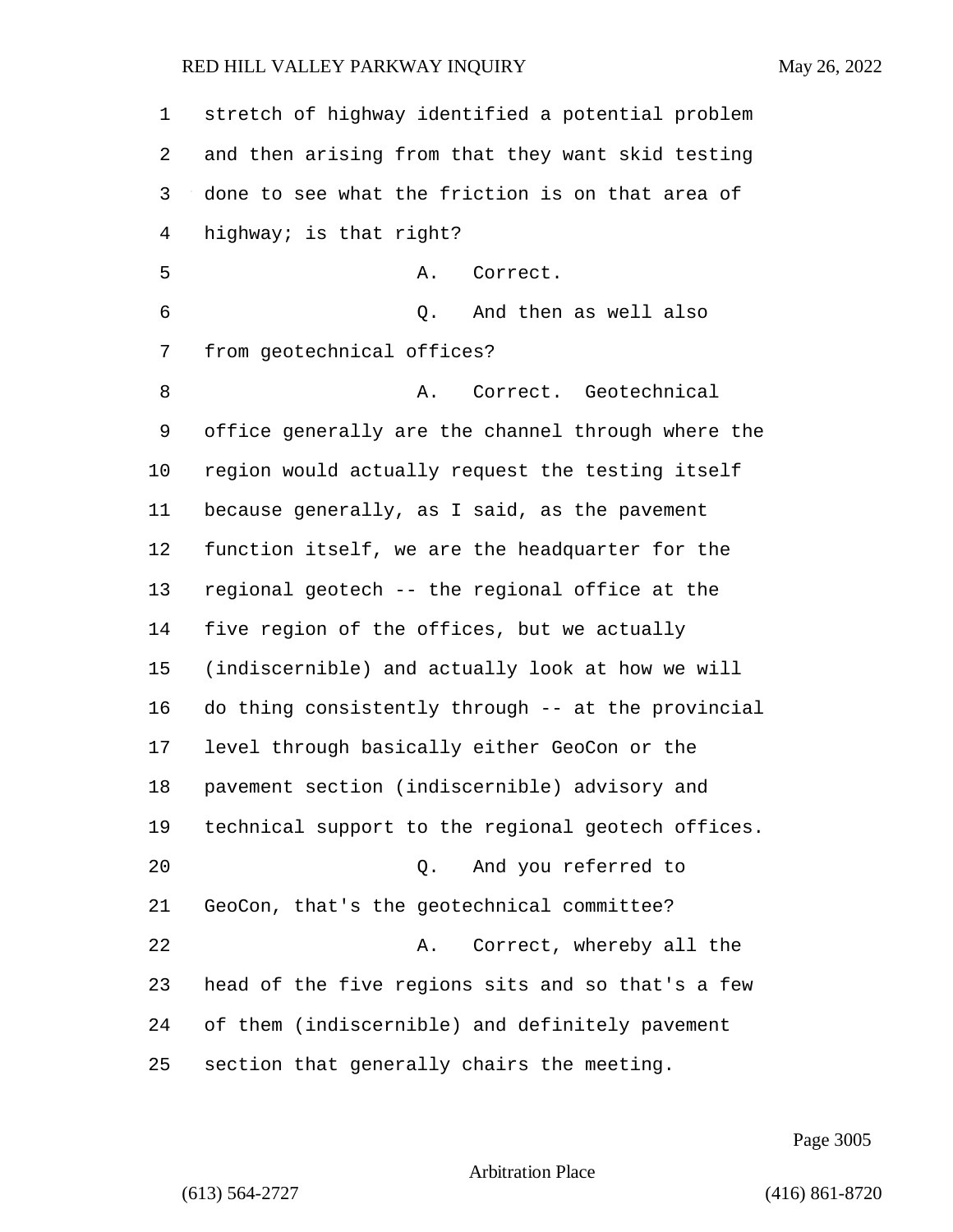| 1  | And I understand there's<br>Q.                     |
|----|----------------------------------------------------|
| 2  | also occasionally, less frequently, there's        |
| 3  | external requests, for example, from police        |
| 4  | forces; is that right?                             |
| 5  | Correct. Sometimes from<br>Α.                      |
| 6  | police, sometime from area municipality            |
| 7  | occasionally.                                      |
| 8  | And we've heard quite a<br>Q.                      |
| 9  | bit of evidence about the MTO's use of the         |
| 10 | friction number 30 and of other numbers in         |
| 11 | evaluating skid resistance of pavement, but I      |
| 12 | would like to get your perspective on that. If     |
| 13 | you could describe what -- how you would describe  |
| 14 | the use of the FN30 number within the MTO and      |
| 15 | within your area.                                  |
| 16 | Okay. I guess some of<br>Α.                        |
| 17 | the knowledge of being engaged in the number of    |
| 18 | years in this discussion with various group itself |
| 19 | on application of friction and having gone through |
| 20 | the request of actually looking at writing a       |
| 21 | performance-based specification looking at         |
| 22 | friction number, the friction number itself is     |
| 23 | actually -- a single number itself is challenging  |
| 24 | because there are lot of factor that actually get  |
| 25 | engaged when you look at friction itself because   |

Page 3006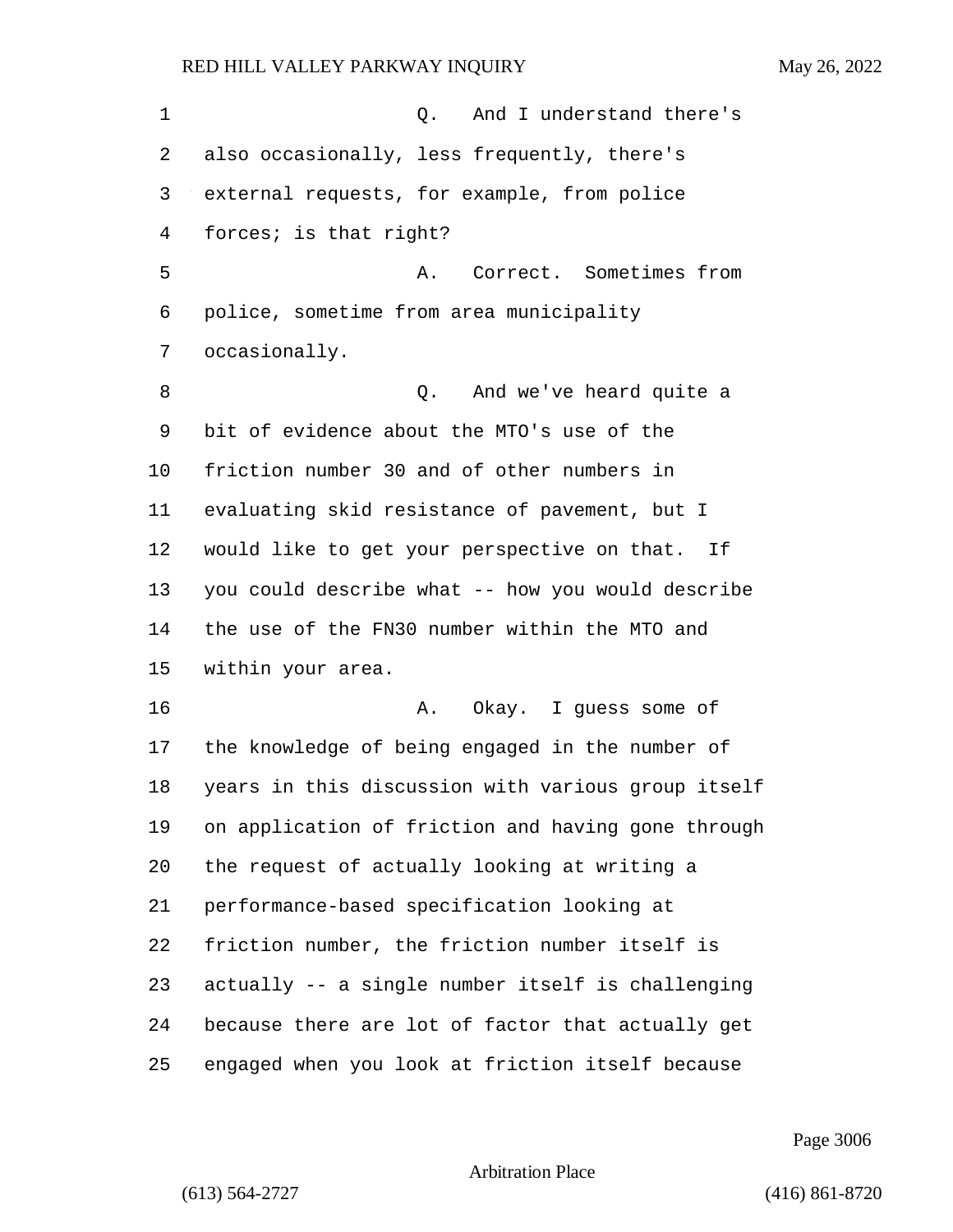| 1  | the speed -- for example, the speed of vehicle     |
|----|----------------------------------------------------|
| 2  | have a contribution. The state of your tire, is    |
| 3  | it bald or is it fully treaded have an             |
| 4  | implication. The geometry of the site itself --    |
| 5  | Q. Sorry, before you get --                        |
| 6  | I didn't quite catch what you said after the speed |
| 7  | of the vehicle and then you said "the state of," I |
| 8  | think?                                             |
| 9  | The condition of your<br>Α.                        |
| 10 | tire have a huge impact on the friction number.    |
| 11 | Is it basically bald -- is your tire with full     |
| 12 | tread or is it bald.                               |
| 13 | And geometry of the site                           |
| 14 | itself is an important factor itself. Are you on   |
| 15 | a superelevated section. All this thing actually   |
| 16 | plays into a part. And even if that section, is    |
| 17 | it prone to icing up prematurely. And all these    |
| 18 | things have to be taken into consideration when    |
| 19 | you look at friction.                              |
| 20 | So in some sense as a guide                        |
| 21 | itself we initially look at the friction number,   |
| 22 | friction number threshold, but then for            |
| 23 | determination, further determination we generally  |
| 24 | want to take a look at additional factors itself,  |
| 25 | even on mix. How is the mix on that section        |

Page 3007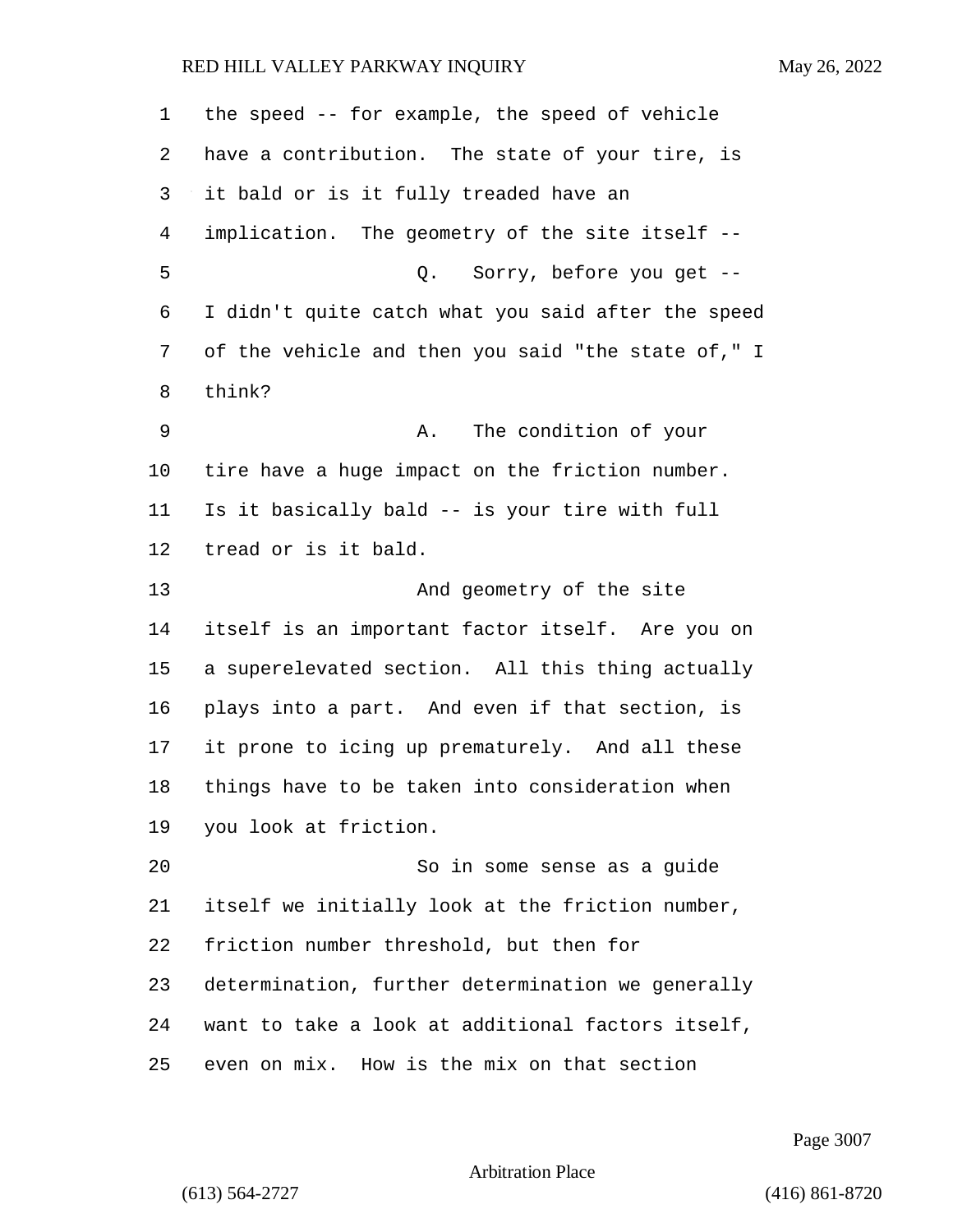placed, what is the aggregate composition of the mix and the gradation of the mix itself, the texture of the surface. 4 So in that sense, if you want me to judge friction itself now I would generally look at all those other contributing factor before I can make wholistic decision on what is the final action for that particular section, and it's actually site specific. 10 Q. Right, okay. And so I think you referred to the number 30, that it's a guide, and then that -- but it is a number, and then there's all the other factors that you are going to want to look at before a decision is made about whether or not any -- whether an intervention of some sort needs to take place or not; is that fair? 18 A. Yeah. And likely we break it down to up to a certain range we will look at the additional factor to make decision of further monitoring and continued monitoring, and does that number fall way below a certain critical number that has been established in some state jurisdiction that we would consider definitive, some action should take place in relatively

Page 3008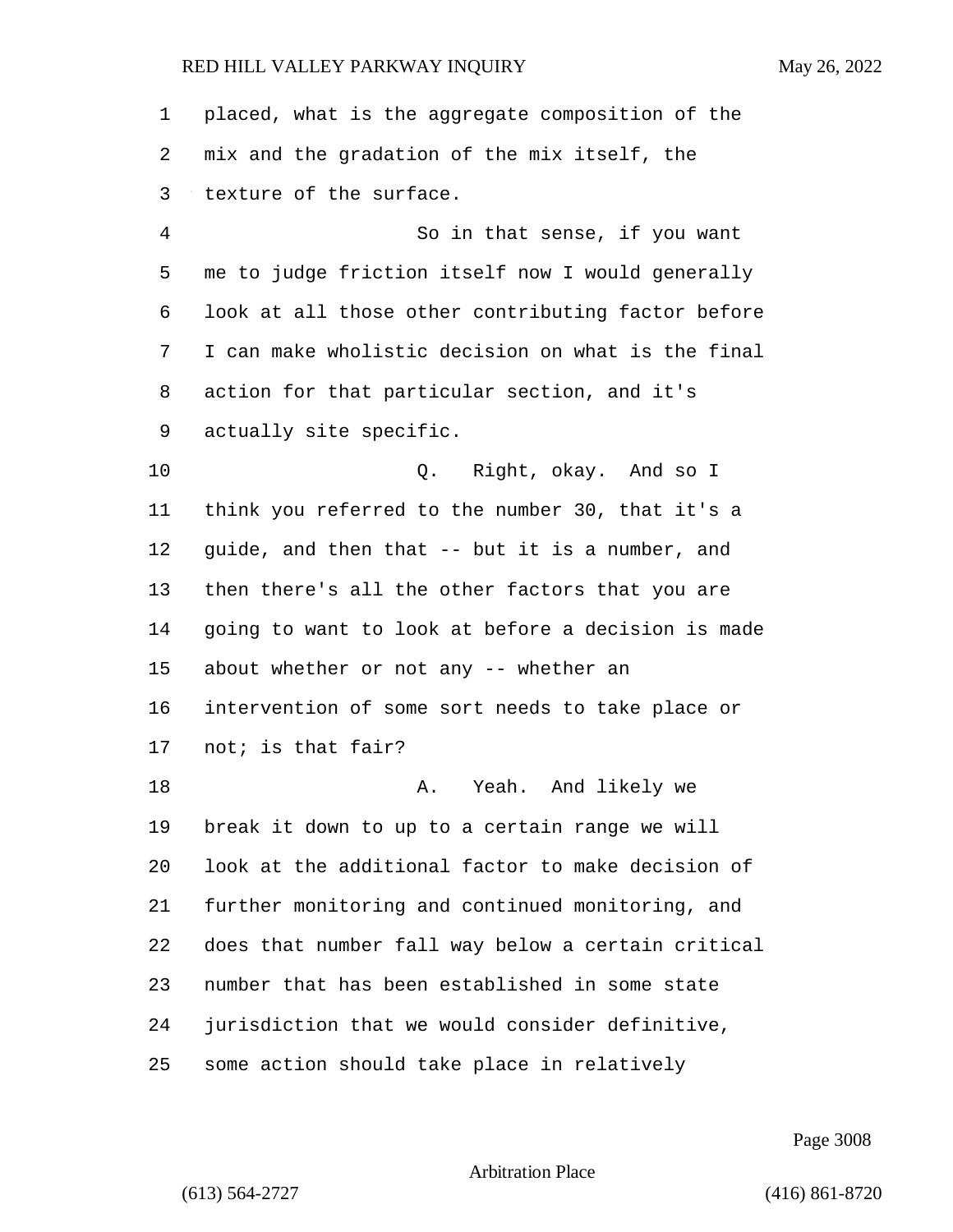1 reasonable time. 2 Q. Sorry, and what number 3 are you talking about there? 4 A. If it's tested at 5 FN65 kilometres an hour, the number have to drop 6 below 25. 7 Q. At FN65? 8 A. Correct. 9 Q. And sorry, then just to 10 back up. You're saying if it drops below FN25 11 tested at 65 kilometres per hour, then if I've 12 understood you correctly, then you are much more 13 strongly going to look at an intervention at that 14 point? 15 A. Correct. 16 and 16 Q. But higher than that, 17 over -- 25 and over I guess to I suppose 30, 18 that's when you are looking at all of the factors 19 that you just described; is that right? 20 A. Correct. And see what 21 additional measure or monitoring required 22 depending on all these factors in combination. 23 Q. And in between, you know, 24 the 25 and 30, as you have described it, the -- 25 you know, arising out of those kind of -- the

Page 3009

Arbitration Place

(613) 564-2727 (416) 861-8720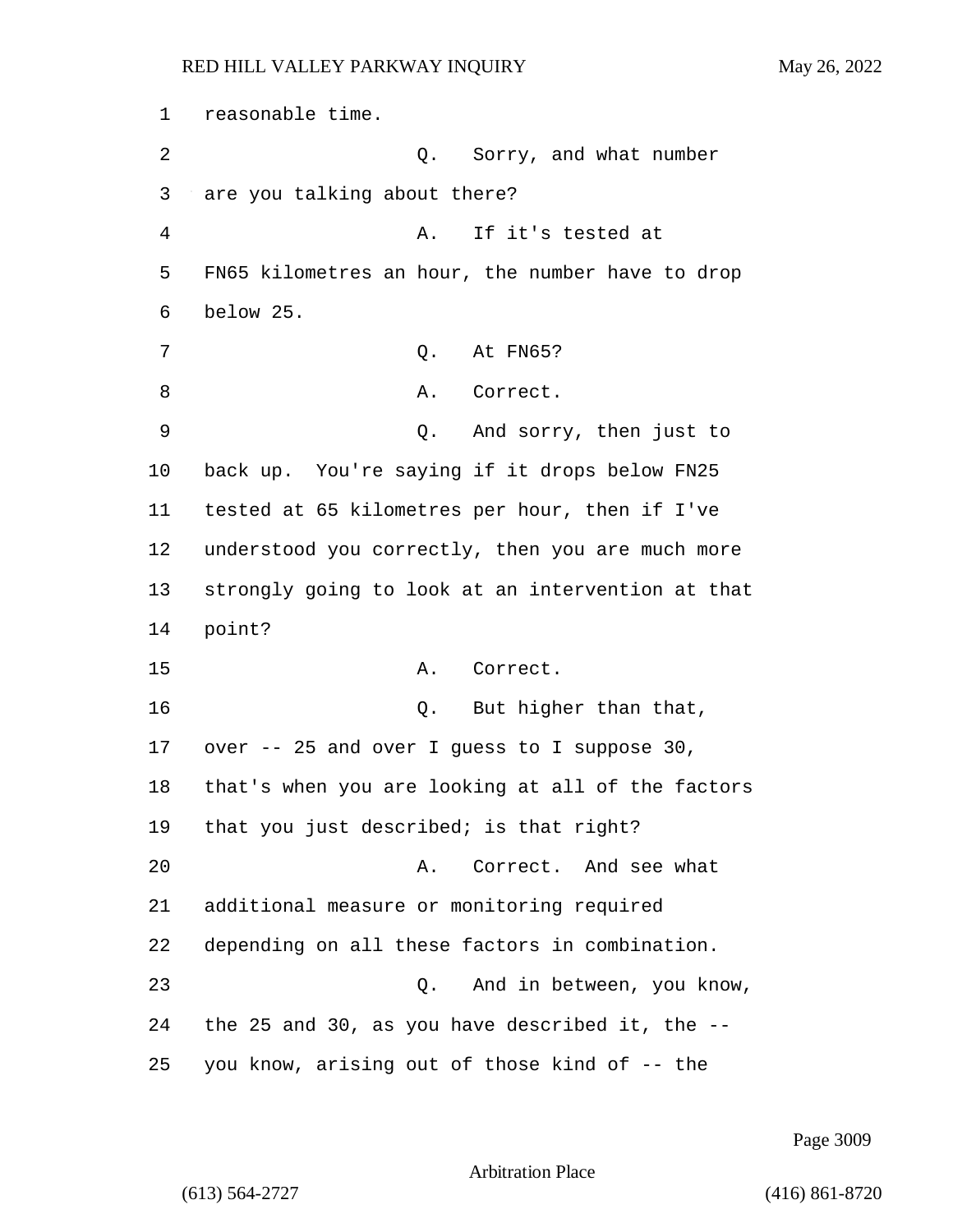investigation is one of the things that you might do is simply have further monitoring, further friction testing? 4 A. Correct. Continuing friction testing to see how the behaviour further down the road itself in terms of is the number decreasing, how fast it's decreasing, and all these things may be use as a factor for further decision. **Q.** Like, how it changes over time? 12 A. Correct. 13 C. And in addition to the other things that you were looking at that you described? **A. Correct.** Because in terms of the testing itself there is also a need to recognize that each and every time we go out test the section we may be testing not exact same spot; we might be testing inch away from the previous time we test. So there is the expectation that even if you go back and test the following year there are certain variability because of the location you test now have changed a little bit and you have to applied statistical

Page 3010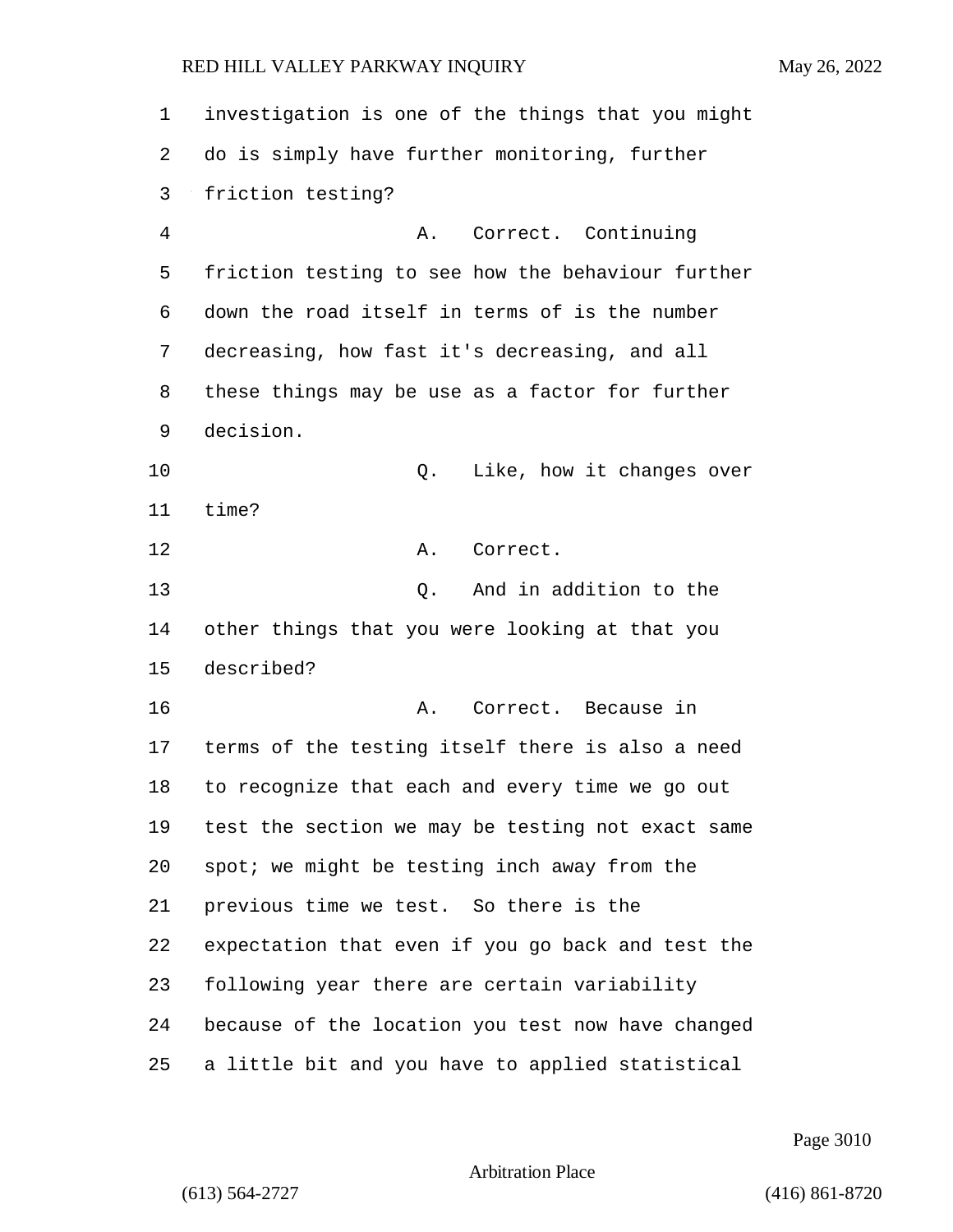| $\mathbf{1}$ | filtering in order for you to come up with some    |
|--------------|----------------------------------------------------|
| 2            | conclusion on the data itself.                     |
| 3            | Q. Right. And so any                               |
| 4            | particular result, as I understand it, because the |
| 5            | locked-wheel tester is -- the brake is applied     |
| 6            | periodically every so often, whether it's a        |
| 7            | 100 metres, 250 metres, whatever the distance is,  |
| 8            | and then the brake is applied for typically for    |
| 9            | four seconds, I understand, that you're not        |
| 10           | necessarily getting -- even if you're trying to,   |
| 11           | you're not necessarily getting the testing done on |
| 12           | exactly the same spot?                             |
| 13           | Α.<br>Correct.                                     |
| 14           | And so you could end up,<br>Q.                     |
| 15           | even though you are testing the same pavement,     |
| 16           | apart from changes to, you know, temperature       |
| 17           | changes and otherwise about weather and the time   |
| 18           | of the year and so forth, you have that potential  |
|              | 19 variable as well?                               |
| 20           | A. Correct.                                        |
| 21           | And then you talked about<br>Q.                    |
| 22           | FN65, that if it drops below 25 at FN65, I         |
| 23           | appreciate that that is the ASTM standard test     |
| 24           | speed?                                             |
| 25           | Correct.<br>Α.                                     |

Page 3011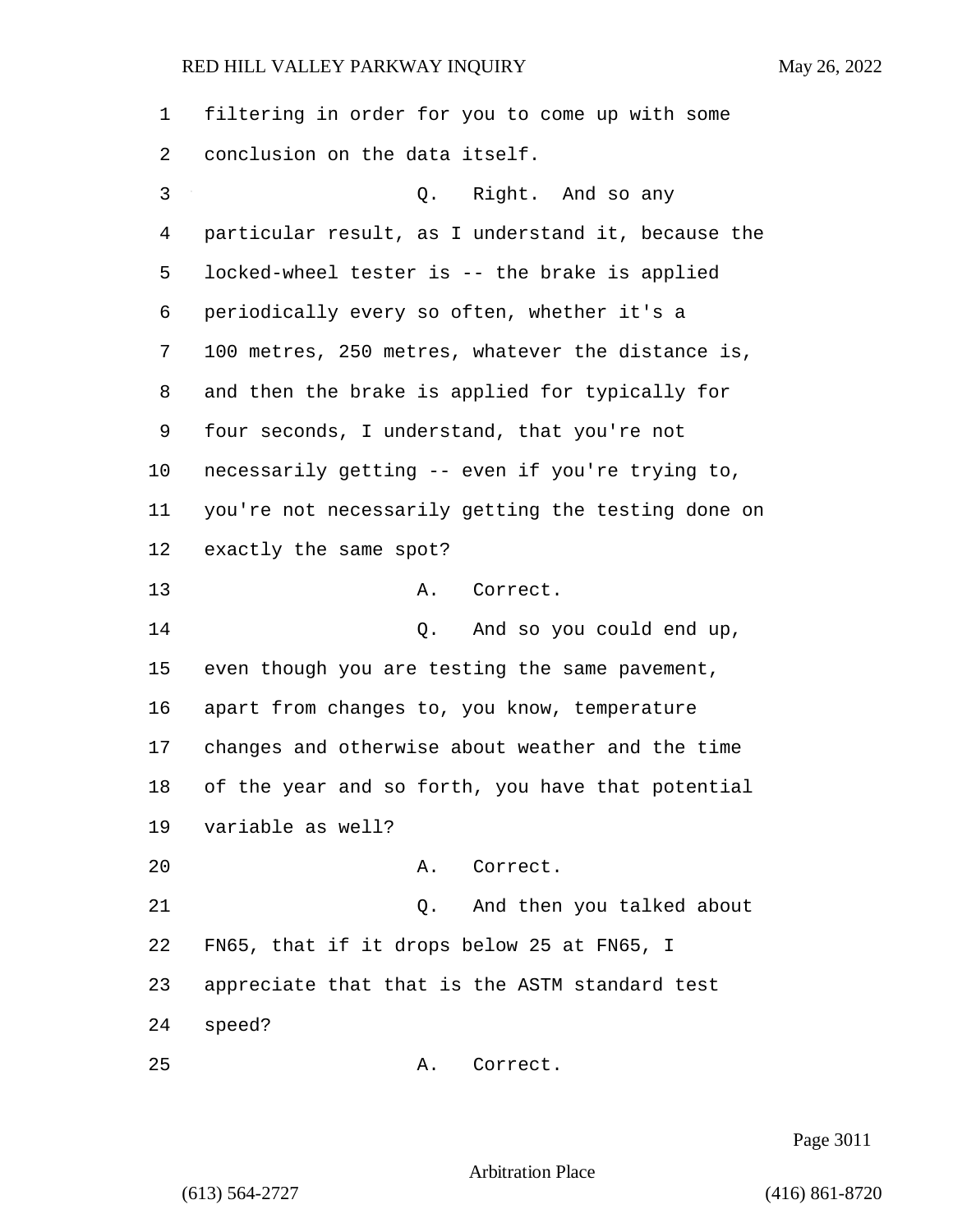1 also understand 1 also understand that the MTO typically tests at the posted speed, not at the ASTM speed? 4 A. Correct. 5 Q. So how do you make that decision -- 7 A. So that's the reason why when we did the networks testing in 2013, we purposely test a lot of this location at posted speed, but we also tested at 65 kilometres an hour and actually try to develop the relationship of when you test it at 100 kilometre, when I want to normalize the result at 65 kilometres an hour what is the friction number at 65 kilometres an hour. 15 The reason for that is because a lot -- other than ASTM standard, a lot of research has been done in the States where the decision of when number below FN25 at 65 kilometres an hour is when some agency analyze their data they notice that that is when there is increasing accident rate -- notice for increasing accident rate when the number goes below 25 tested at 65 kilometres an hour using the locked-wheel test method. 25 Q. And we will talk about

Page 3012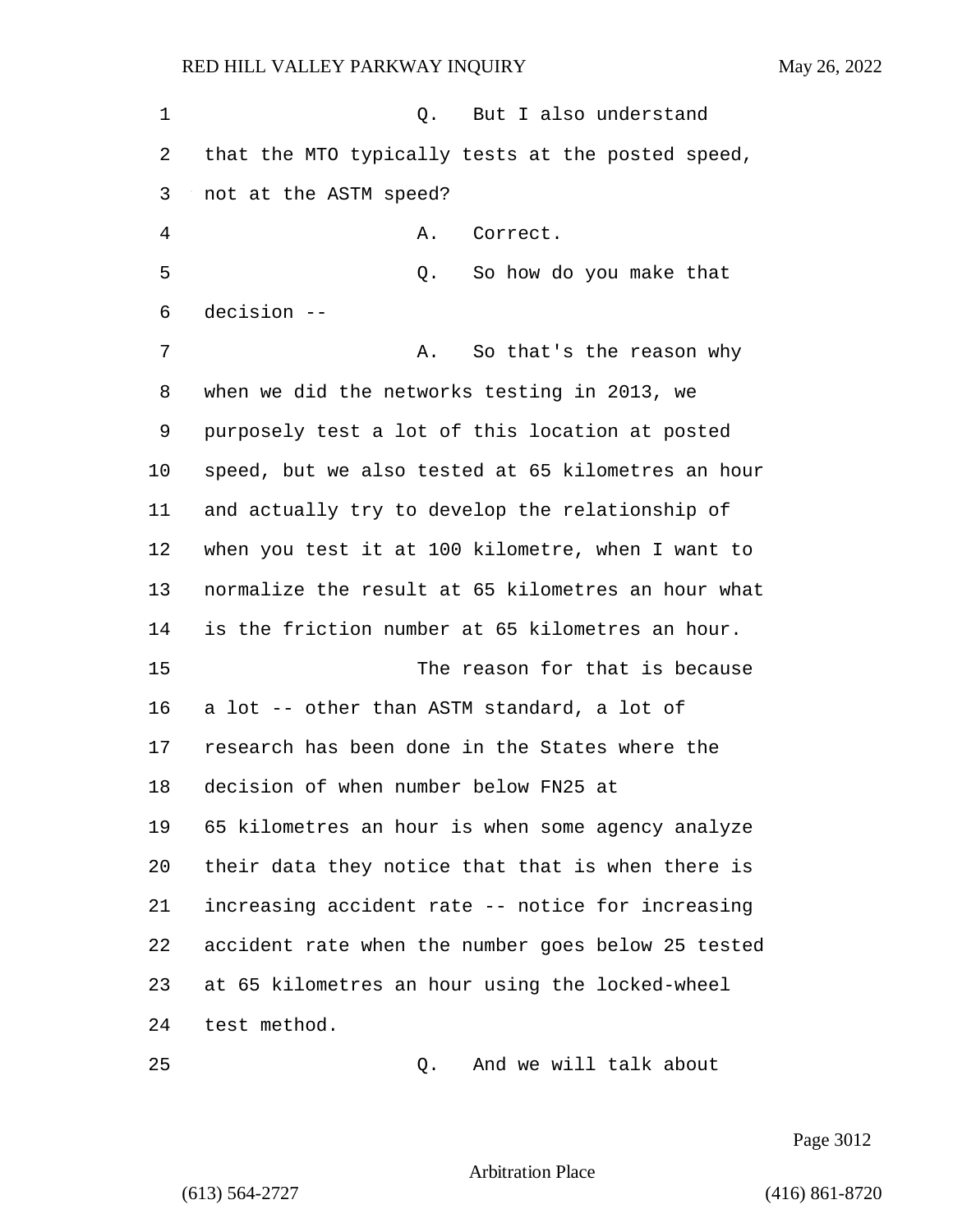the 2013 network testing, but what's the difference that you use between -- arising out of that, what's the difference that you came to between FN65 and FN100? 5 A. There is an equation that we develop. It's a quadratic equation, you know, to the power to -- equation we come up with based on the testing, the number, things like that that we have. So there is equation that we now have for test speed of 100 kilometres an hour if we want to now project, normalize it back to FN65. And that basically some of -- for internal reporting that actually is standard that we report within pavement section because I have to use that number, because the scale that use to judge the FN30 is exactly based on the 65 kilometre ASTM research done at the state and between 30 to 25 is actually based on FN65. 19 So at posted speed there is none of those testing done to set those scale itself. So as a guide that is actually how we provide guidance to regional geotech, is to normalize it to a scale that basically have data to bracket research done at the U.S., like, CalTran and Florida (indiscernible) itself.

Page 3013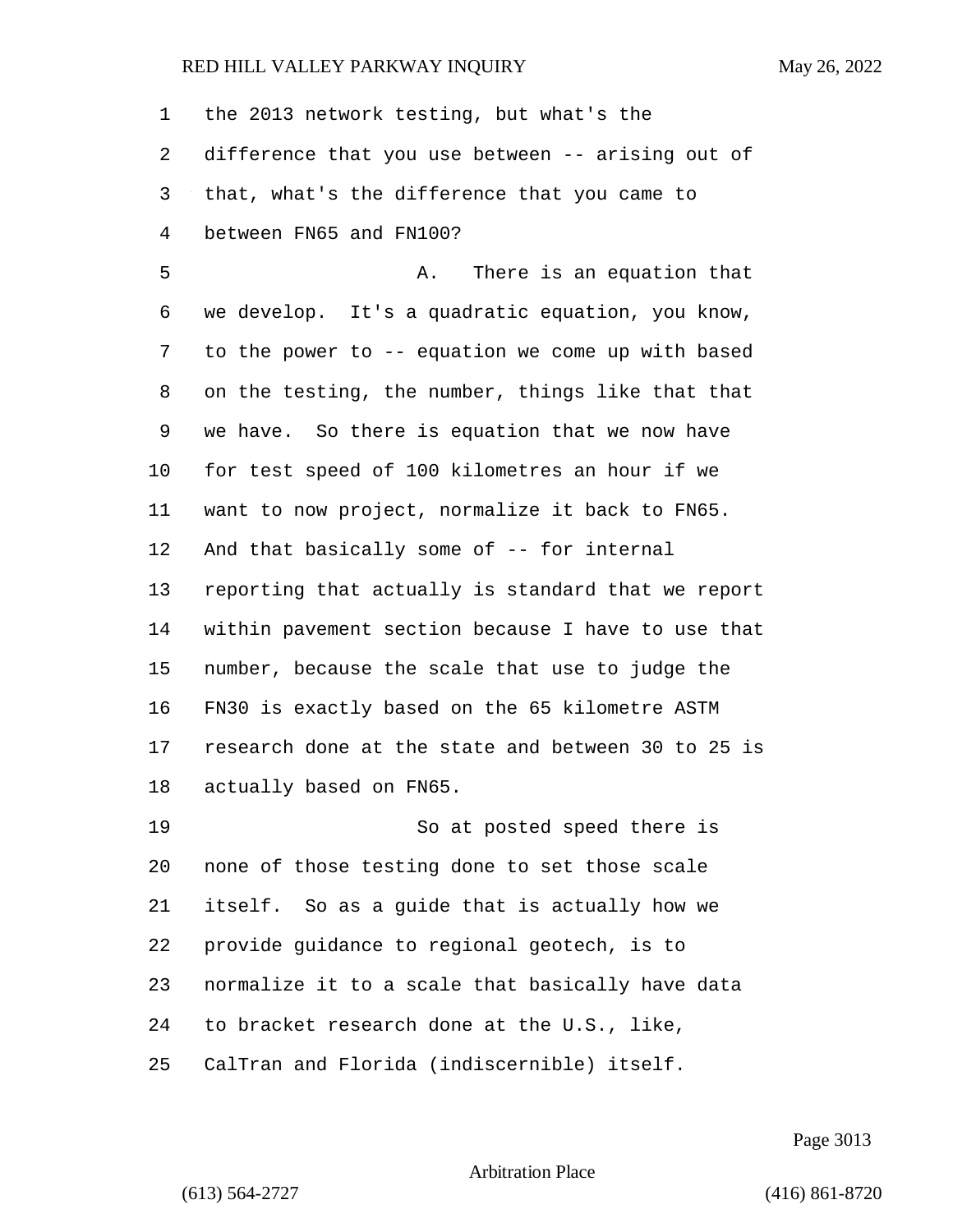| $\mathbf 1$ | Understood. So there's<br>Q.                       |
|-------------|----------------------------------------------------|
| 2           | the equation, but if you have a number tested at   |
| 3           | 100 how do you convert -- what is the              |
| 4           | conversion -- like, if you have FN40 what's the    |
| 5           | conversion? How much higher is it at FN65?         |
| 6           | As I said, it is strictly<br>Α.                    |
| 7           | based on calibration curve that we have developed  |
| 8           | and we have to be -- and we are actually still     |
| 9           | doing further work as we speak and everything to   |
| 10          | see is that calibration curve strictly good enough |
| 11          | for all pavement type combined together in terms   |
| 12          | of all the different surface course that the       |
| 13          | ministry use, or do I actually even need to        |
| 14          | separate it whereby 12.5 FC2 is a different        |
| 15          | calibration correction, and if it is SMA is it a   |
| 16          | different correction, and if it is other mix type  |
| 17          | that we use, the predominant mix type that we use, |
| 18          | should it be different correction. We do not have  |
| 19          | data yet.                                          |
| 20          | We only have one whereby we                        |
| 21          | combine everything together. So that is the one    |
| 22          | that we are using right now. The standard          |
| 23          | calibration equation that we have used is based on |
| 24          | all combined surface type, but from where I'm      |

sitting, we still need to do additional work and

Page 3014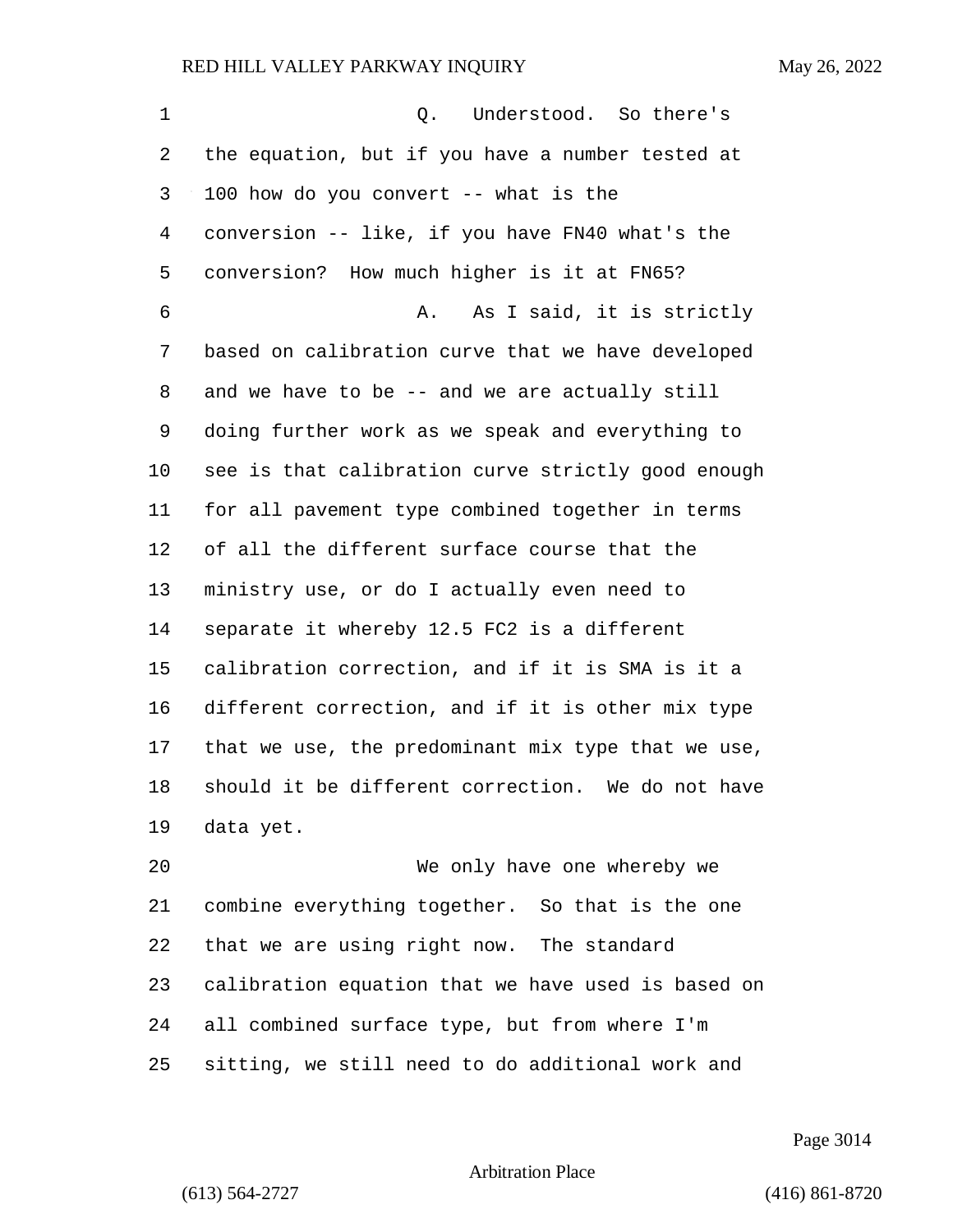| 1              | likely more testing itself to see I do need to     |
|----------------|----------------------------------------------------|
| 2              | separate it for different mix type, because the    |
| 3              | texture of different mixes itself are different    |
| $\overline{4}$ | and I have a suspicion we may require different    |
| 5              | correlation equation if we use different mix type. |
| 6              | Q. And that's fair. And I                          |
| 7              | understand completely, you're saying that it's     |
| 8              | aggregated at the moment, so to speak, but -- of   |
| 9              | all the mixed type, but what's the -- I mean does  |
| 10             | the differential change. I will just say if the    |
| 11             | difference 10 normally is that different at --     |
| 12             | depending on what the FN100 number is? Is the      |
| 13             | difference between FN100 and FN65, does it vary    |
| 14             | depending on what the actual obtained result is,   |
| 15             | or is it a constant resistant difference of, and   |
| 16             | I'll toss it out there --                          |
| 17             | It depend on the result<br>Α.                      |
| 18             | of the FN you obtain at the posted speed.<br>The   |
| 19             | correction will actually -- because the correction |
| 20             | is, as I say, is to the power of 2 itself so in    |
| 21             | that sense it's not linear correction, it's        |
| 22             | actually a (garbled audio) correction.             |
| 23             | Q. Okay. But do you know,                          |
| 24             | for example, if you have an FN -- at FN100 if your |
| 25             | result is 35, what is that at FN65? Do you know?   |

Page 3015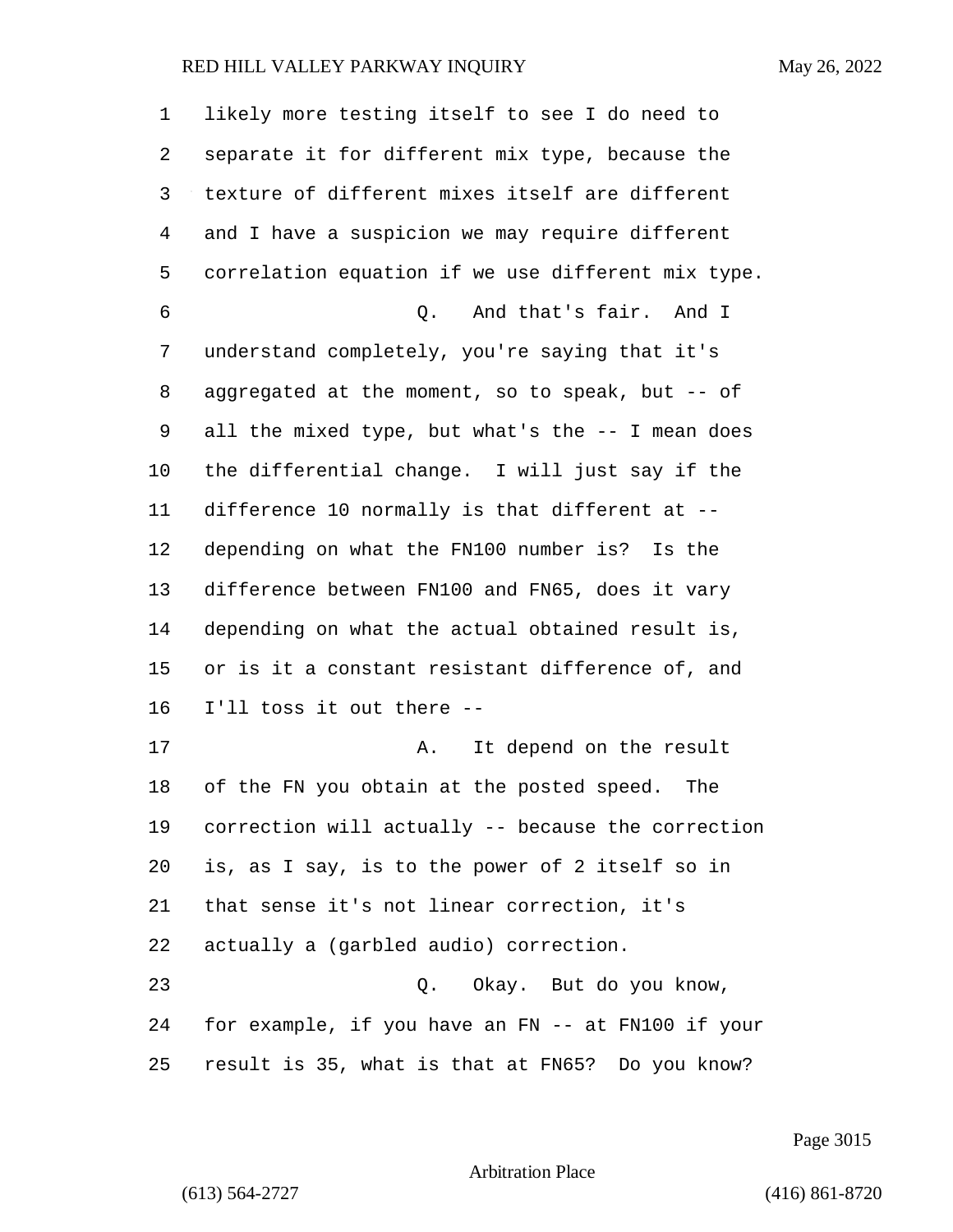1 A. I wouldn't second quess 2 it because, as I say, you will need to look at 3 what is that number and the speed is and then 4 (indiscernible) correction, and likely it's going 5 to be at least 10 to 15, likely higher. 6 Q. The difference could be 7 10 or 15 friction numbers? 8 A. Yes. 9 Q. So you're saying that an 10 FN100 of 35 could be FN50 at -- 11 A. -- 65, correct. 12 Q. Sorry, did you say 40 or 13 45 or 50? 14 A. 45 to 50 range would not 15 be surprising. 16 Q. But you can't say for 17 sure either; is that right? 18 A. I'm saying I would 19 basically have to apply those equation that we 20 developed to get that definite number for you. 21 Given that we have done quite a lot of work to 22 come up with that correlation we would need to use 23 that equation. 24 Q. And when you're looking 25 at the test results and you are interpreting the

Page 3016

```
Arbitration Place
```
(613) 564-2727 (416) 861-8720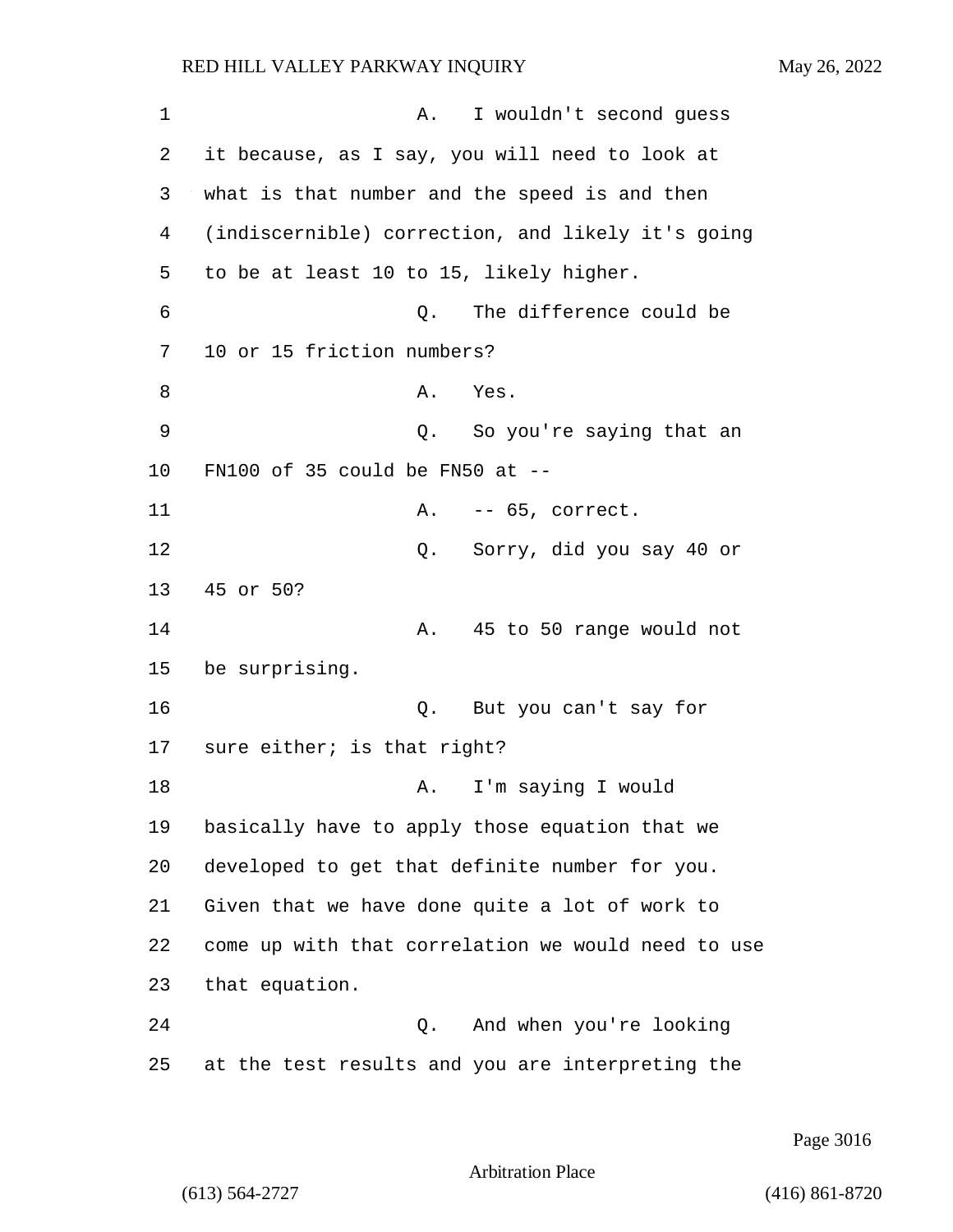| 1  | test results that come in from -- when there's a   |
|----|----------------------------------------------------|
| 2  | request from a region, for example, and you        |
| 3  | describe your approach to it, is that -- is your   |
| 4  | approach something that you share with the         |
| 5  | regional, usually the geotechnical people?         |
| 6  | For the regional, yes.<br>Α.                       |
| 7  | The reason is because we are actually supposed to  |
| 8  | provide assistance to them to ensure consistency   |
| 9  | of how they implement the specifications, standard |
| 10 | and policy. So in that sense it is the MTO         |
| 11 | regional office that have the challenges, as       |
| 12 | pavement section we will provide them with         |
| 13 | technical assistance.                              |
| 14 | But if it is a DSM aggregate                       |
| 15 | testing, the responsibility falls to soils and     |
| 16 | aggregates section to interpret the results        |
| 17 | because we then just basically provide the test    |
| 18 | The answer would be provided to the<br>services.   |
| 19 | soils and aggregates section. They are one that    |
| 20 | will have to make the decision of what to provide  |
| 21 | in technical judgment.                             |
| 22 | Q. Right. Nonetheless, you                         |
| 23 | would still consult with them on occasion in soils |
| 24 | and aggregates about your views of the test        |
| 25 | results, or no?                                    |

Page 3017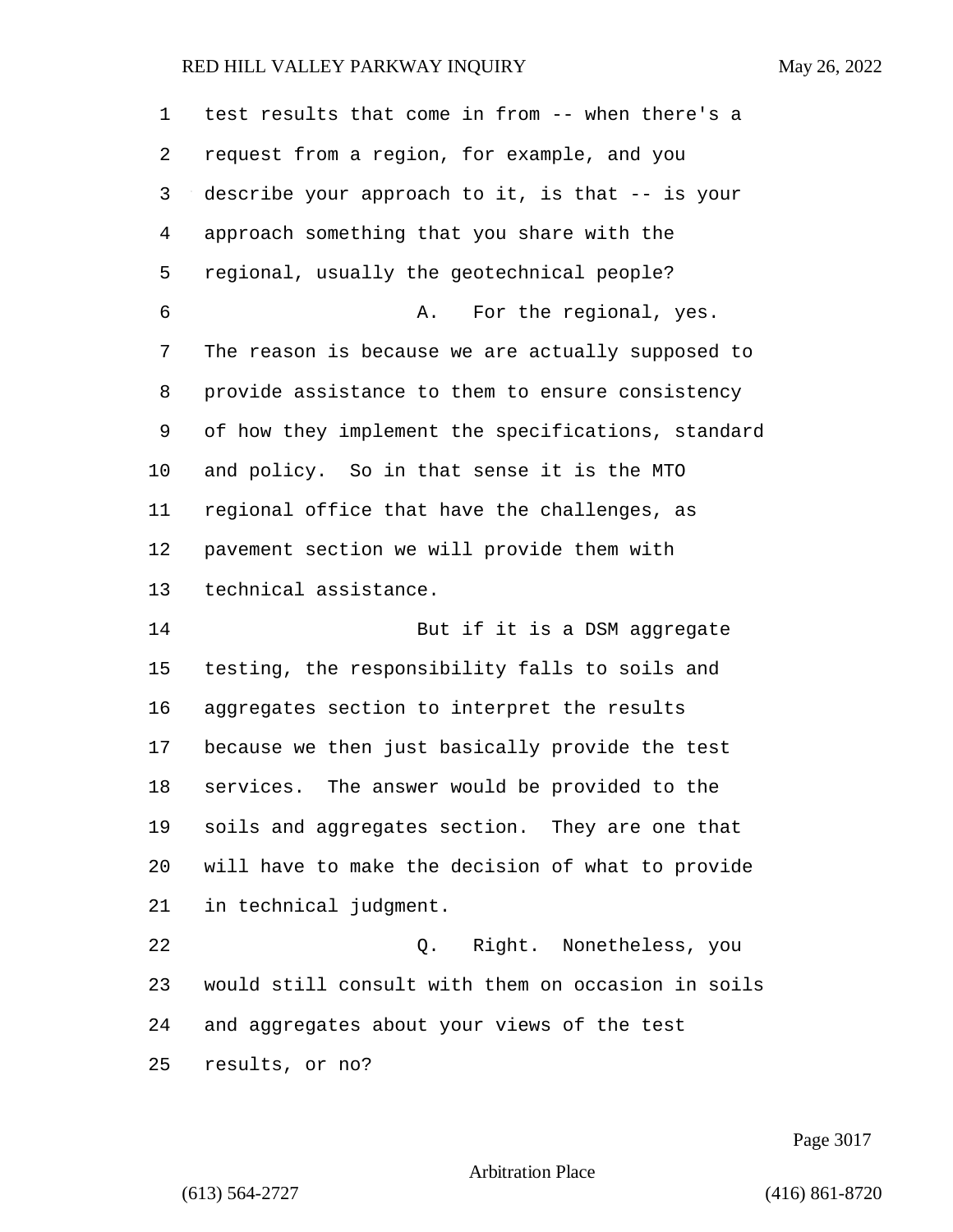| $\mathbf 1$ | Not -- if we are dealing<br>Α.                     |
|-------------|----------------------------------------------------|
| 2           | with regional type basically it is in pavement     |
| 3           | section responsibility, but overall sometimes we   |
| 4           | do discuss with soils and aggregates because some  |
| 5           | of this issue cost both section itself and then we |
| 6           | would try to see can we come to some consensus on  |
| 7           | some of the direction that we go with some of this |
| 8           | internal policy.                                   |
| 9           | Q. And when you're looking                         |
| 10          | at results from the skid trailer is it the average |
| 11          | FN -- I mean, we've seen the way the results are   |
| 12          | spat out, and it shows the average, the minimum,   |
| 13          | the maximum, and it shows the individual results.  |
| 14          | So is it the average or individual results or a    |
| 15          | combination of both?                               |
| 16          | It's actually average is<br>Α.                     |
| 17          | because the ASTM standard and interpretation is    |
| 18          | actually based on the average. So a lot of time    |
| 19          | we actually will look at the average. But if we    |
| 20          | start to look at performance-based specification   |
| 21          | we then start to look at average but then we       |
| 22          | filtering on probably some statistical requirement |
| 23          | to basically develop the performance-based         |
| 24          | specification. So that's the only difference, is   |
| 25          | that if it is performance-based specification      |

Page 3018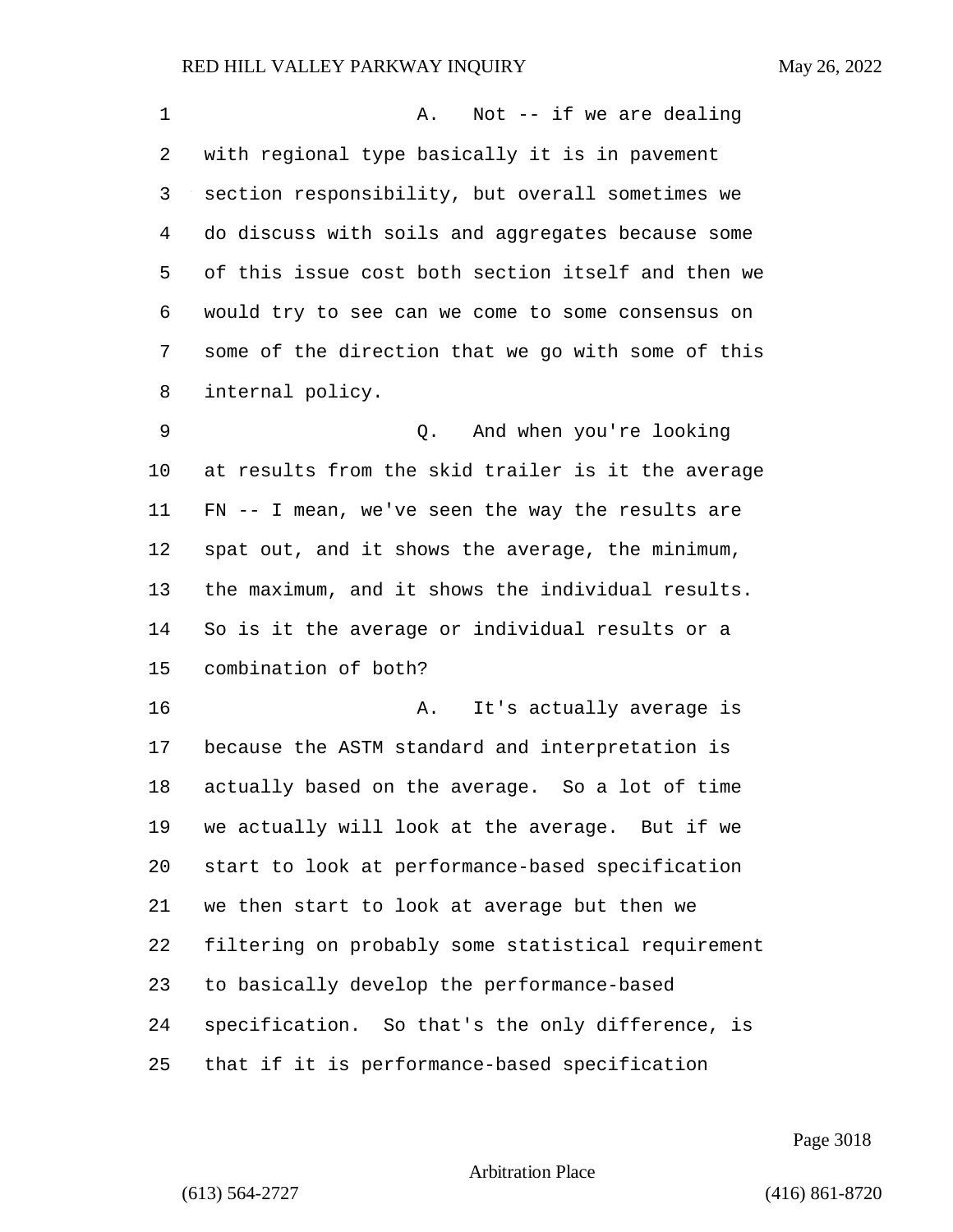| 1       | there's a statistical component that overlay on     |
|---------|-----------------------------------------------------|
| 2       | top of the average friction trailer result.         |
| 3       | Just -- and we will talk<br>Q.                      |
| 4       | about the performance-based specification, but      |
| 5       | you're talking about performance contracts that     |
| 6       | have warranties in them or minimum oversight        |
| 7       | contracts, those sorts of things, where there's an  |
| 8       | actual friction number specified in the contract    |
| 9       | that is to be maintained?                           |
| $10 \,$ | Correct.<br>Α.                                      |
| 11      | That's the context you're<br>Q.                     |
| 12      | talking about. Okay. But if it's not that --        |
| 13      | Then the average result<br>Α.                       |
| 14      | generally is what we will look at. And as I say,    |
| 15      | the regional impact the discussion would be based   |
| 16      | on the average result rather than the high/low      |
| 17      | because ultimately one of the background filter     |
| 18      | that we do is that we want $--$ we will $--$ at the |
| 19      | pavement section we will analyze all those result   |
| 20      | for that set of data. Is it normally distributed.   |
| 21      | If it is considered normally distributed we would   |
| 22      | consider that the result are within certain         |
| 23      | statistical inference, because ultimately you have  |
| 24      | to look at the result itself, it is statistically   |
| 25      | normal. If it is not, then there's a different      |

Page 3019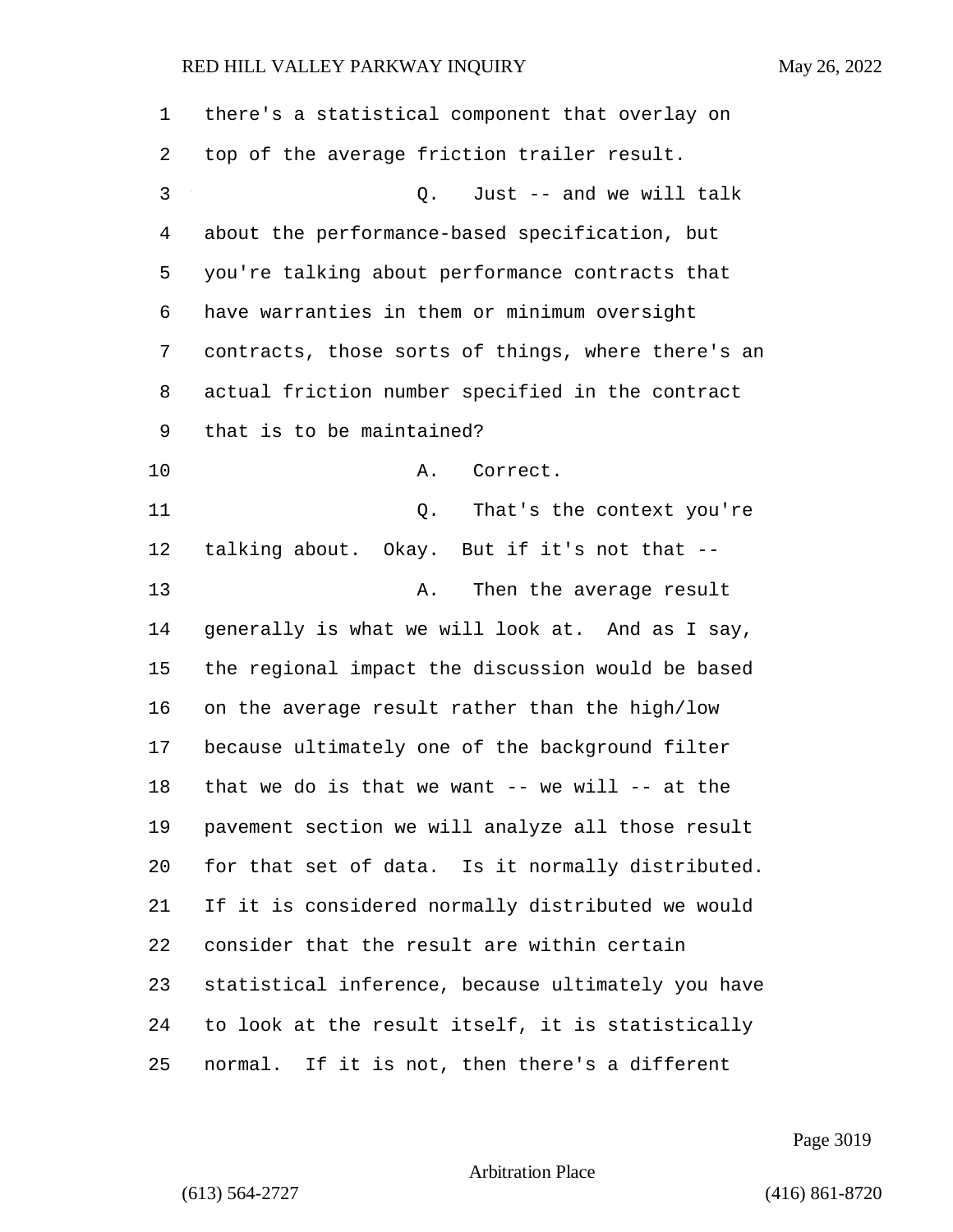| 1  | implication when you analyze the result.           |
|----|----------------------------------------------------|
| 2  | So there's a few things<br>Q.                      |
| 3  | in there to unpack. One thing though is -- I       |
| 4  | appreciate you're not just looking at the minimum  |
| 5  | or the maximum. I get that. But I would have       |
| 6  | thought that as well you would be -- if individual |
| 7  | results, for example, are strung together, if      |
| 8  | there's a -- regardless if the average is well     |
| 9  | over 30 or 40, for that matter would -- if you had |
| 10 | a number of consecutive results, for example, that |
| 11 | were concerning, whatever that number is, below    |
| 12 | 30, well below 30, extremely below 30, that that   |
| 13 | could also be something that would get your        |
| 14 | attention?                                         |
| 15 | As I say, we do a<br>Α.                            |
| 16 | statistical analysis of all those data point and   |
| 17 | if the result falls onto a normal distribute --    |
| 18 | even if you have low numbers or a number of low    |
| 19 | number, it's still considered within the testing   |
| 20 | requirement of technologist (indiscernible) answer |
| 21 | of the mean itself.                                |
| 22 | So then what it implies that                       |
| 23 | means still apply. If the data failed what we      |
| 24 | called the normal distribution test based on when  |
| 25 | we analyze the data, we look at the kurtosis and   |
|    |                                                    |

Page 3020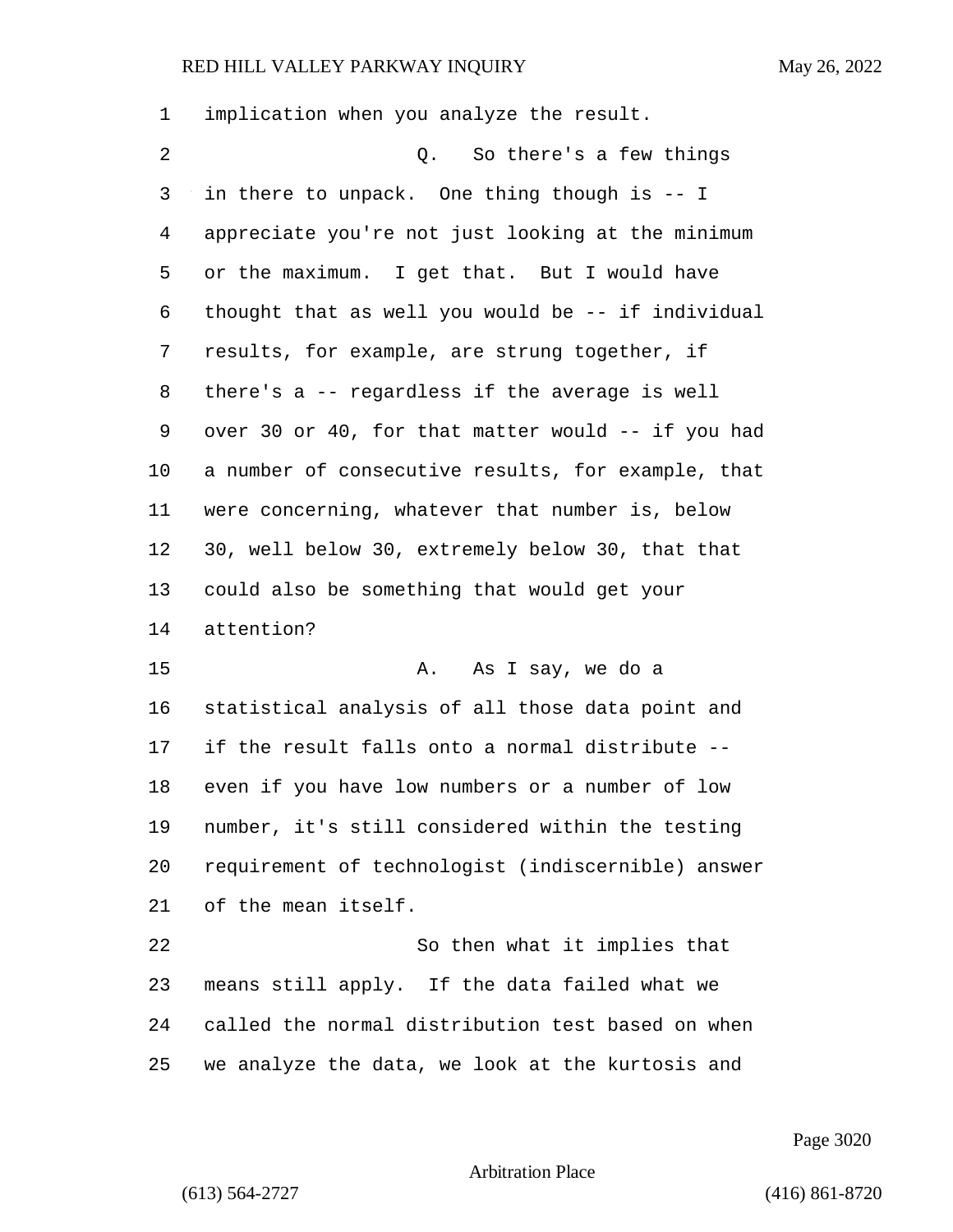the skewness of data itself, if that test fail it implies your data is distinctly not normally distributed, then additional looking at the data is required to see if we need to separate the dataset itself. 6 But a lot of time when we look at it generally the data falls into a normal distribution, which means based on the testing variance, even the testing variance, the mean result is still representative of all those low result itself, because when do you testing sometime, as I say, there is certain variation. Basically some of it is due to the equipment, sometimes due to the location. And if you analyze the dataset is considered normally distributed it implies it is within the testing norm, that set of data is considered one family of curve. If it's one family of curve it implies the average result is representative of all this data. 20 So that is one analysis at the pavement site. We do it without even letting the region know, but we actually check for the normal distribution of those test dataset within the average result and if it pass that test it implies that average is representative.

Page 3021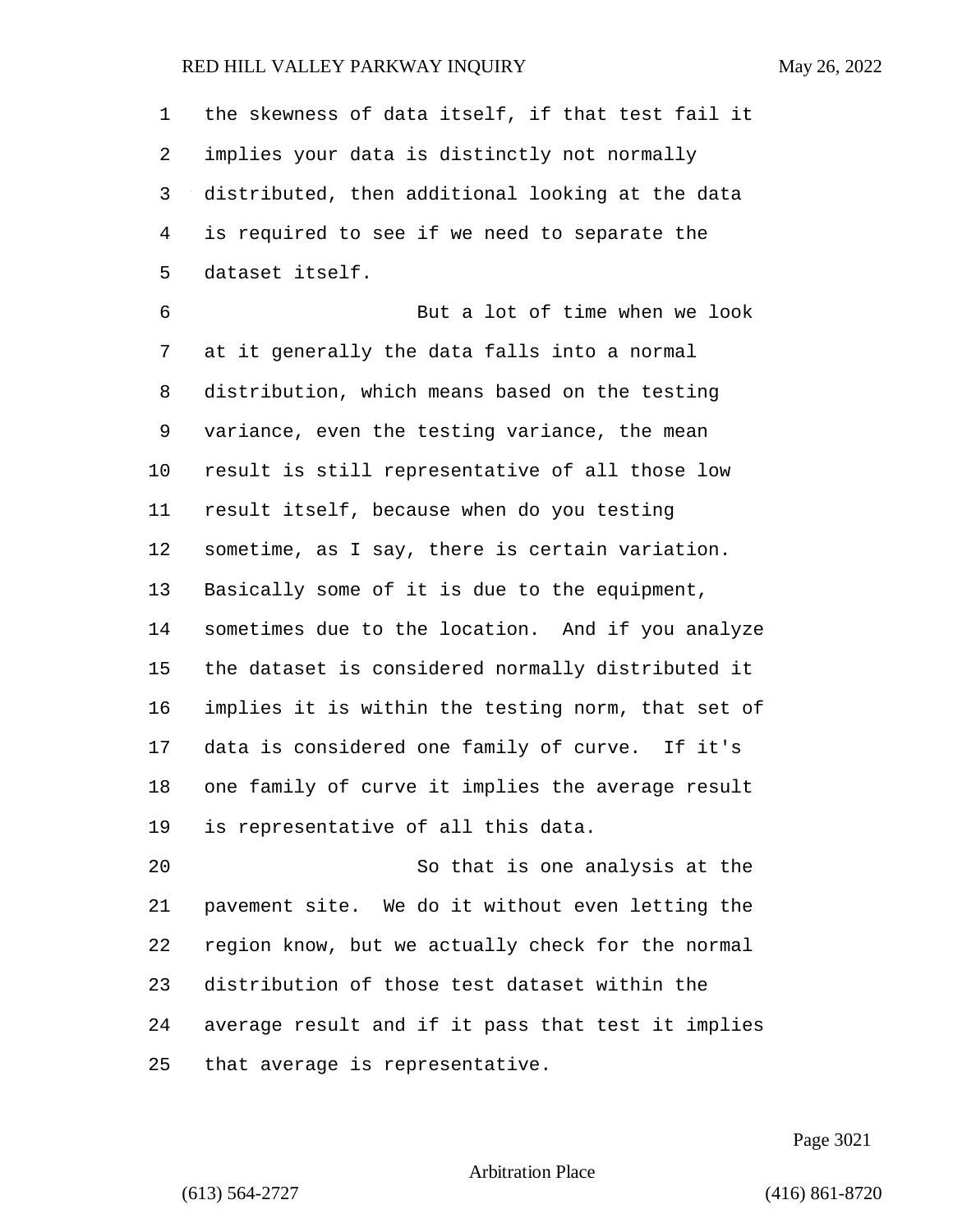| 1  | So if it passed that<br>Q.                         |
|----|----------------------------------------------------|
| 2  | test, as you described it, do I understand you     |
| 3  | correctly as saying if you had three consecutive   |
| 4  | results at 25 that that is within the normal       |
| 5  | distribution, as you've called it, that you would, |
| 6  | I don't know, discount those results and not have  |
| 7  | a concern about it? Do I understand that           |
| 8  | correctly?                                         |
| 9  | The judgment will be<br>Α.                         |
| 10 | based on the normal, the average result itself to  |
| 11 | come up with your position. As I say, depending    |
| 12 | on where the number fall (indiscernible) we look   |
| 13 | at the additional factors or not, unless, as I     |
| 14 | say, if FN65 normalize to FN65 it drops below the  |
| 15 | 25 level, then I likely would recommend the region |
| 16 | look at some immediate relatively short term       |
| 17 | remedial action to mitigate the challenges that    |
| 18 | you have.                                          |
| 19 | When did you start doing<br>Q.                     |
| 20 | the normalization to FN65?                         |
| 21 | It's after we did the<br>Α.                        |
| 22 | network testing program, because prior to that     |
| 23 | itself we do not look at data to do that jump (ph) |
| 24 | itself and strictly it's based on looking at FN at |
| 25 | whatever posted speed. That has been the policy    |

Page 3022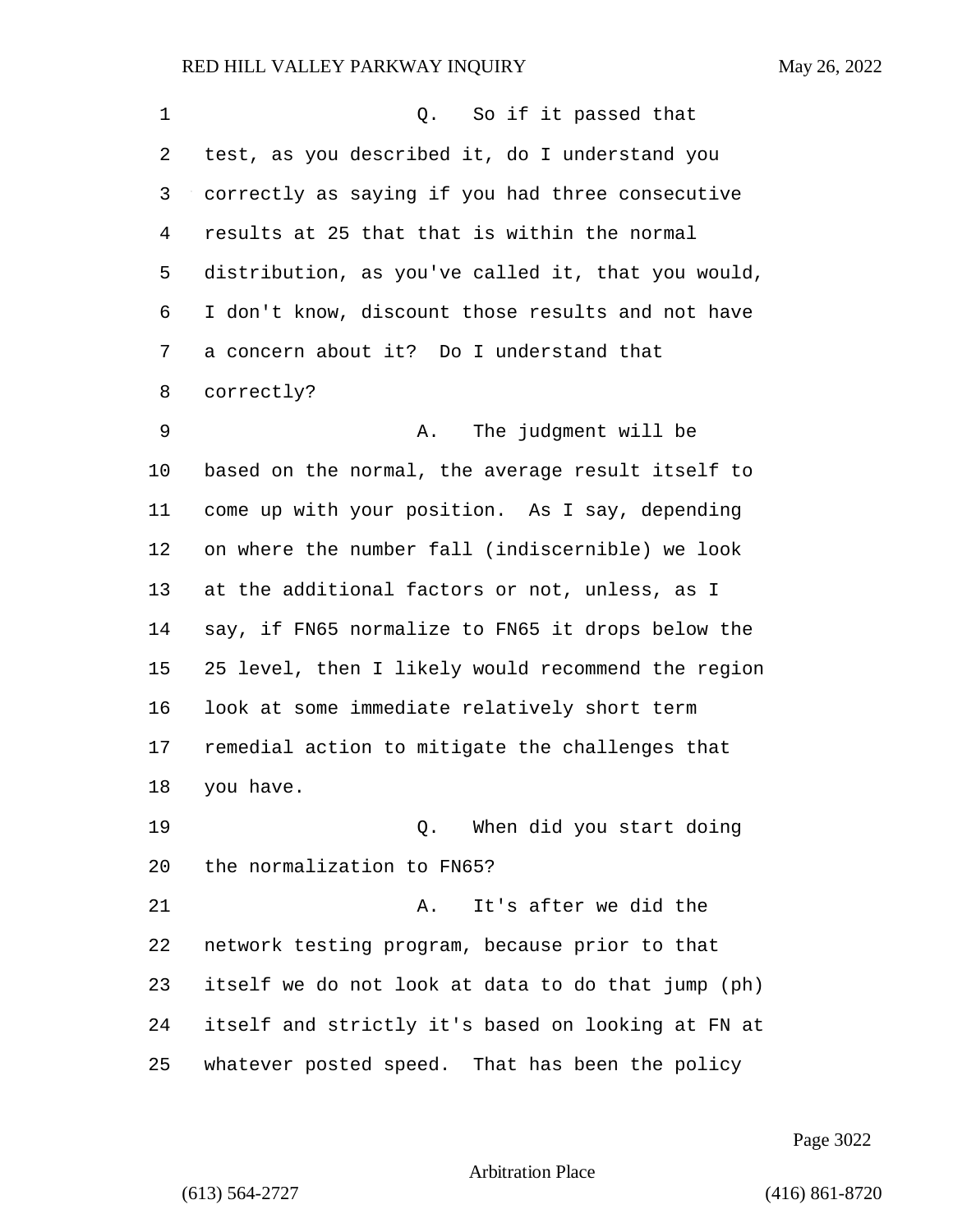| 1              | prior to my time, and that has continued until we   |
|----------------|-----------------------------------------------------|
| 2              | actually have the network testing, because the      |
| 3              | network testing give us a much better feel of what  |
| $\overline{4}$ | is the friction number in the ministry network      |
| 5              | itself because without that, we could not even      |
| 6              | break down -- and even with the 2013 network        |
| 7              | testing there are gaps because in a certain         |
| 8              | pavement type if you only have field data point,    |
| 9              | the field data point may not be sufficient for you  |
| 10             | to make a very strong statistical inference of      |
| 11             | what is the answers. And those are one that we      |
| 12             | basically continue to program into our friction     |
| 13             | testing to get more of those in order for us to     |
| 14             | close some of the gaps.                             |
| 15             | So the network testing in<br>Q.                     |
| 16             | 2013 itself, you started in your role as head of    |
| 17             | pavements and foundations October 1st, 2012, and    |
| 18             | then the testing of course happened in 2013.<br>Was |
| 19             | the network testing already in the works before     |
| 20             | you arrived or was that your initiative?            |
| 21             | It's after I arrived.<br>Α.                         |
| 22             | Because at that point --                            |
| 23             | I mean after you arrived<br>$\circ$ .               |
| 24             | in the new role in October --                       |
| 25             | The network testing was<br>Α.                       |

Page 3023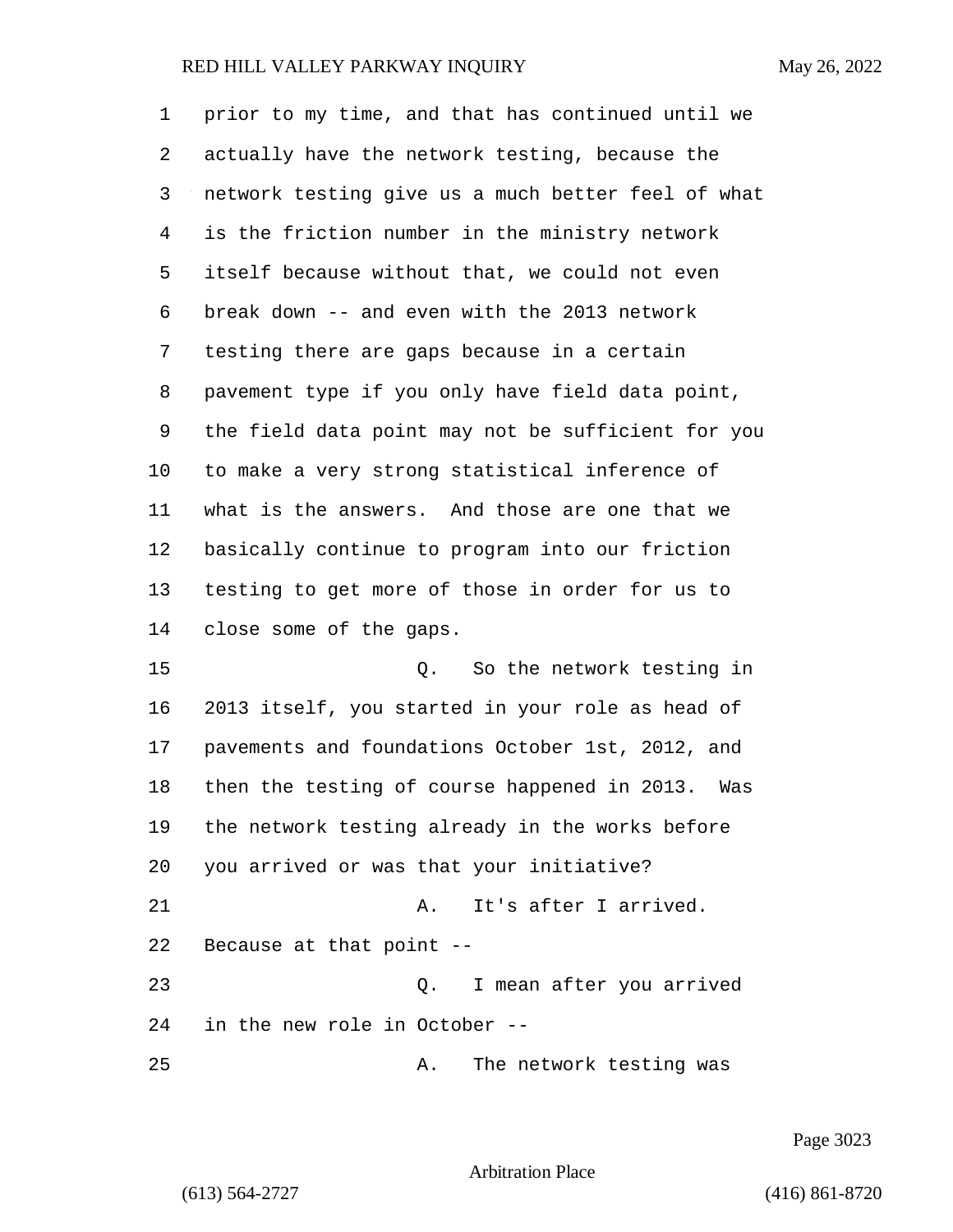| 1  | triggered by the requirement when I was asked by a |
|----|----------------------------------------------------|
| 2  | steering committee to actually look at developing  |
| 3  | performance-based specification for the ministry,  |
| 4  | and one of the matrix that we were asked to pin    |
| 5  | down was friction number itself. We were asked to  |
| 6  | basically look at if we going into                 |
| 7  | performance-based specification, other than all    |
| 8  | the cracking right (ph) and everything. One of     |
| 9  | the parameter we were asked to look at getting a   |
| 10 | criteria for is friction number, and that          |
| 11 | basically triggered my initiation of basically     |
| 12 | doing some network testing because we did not have |
| 13 | the network friction number where we can actually  |
| 14 | try to use it as a criteria.                       |
| 15 | Q. Right. So if you're                             |
| 16 | going to stipulate a number you need -- in         |
| 17 | contracts, the idea is you needed to have better   |
| 18 | data in order to understand what the appropriate   |
| 19 | number was; is that fair?                          |
| 20 | The (indiscernible) in<br>Α.                       |
| 21 | developing the performance-based specification the |
| 22 | ministry had make a commitment to the industry     |
| 23 | where we will set a certain -- we will actually    |
| 24 | set a performance-based specification at           |
| 25 | performance level of what is really in existence   |

Page 3024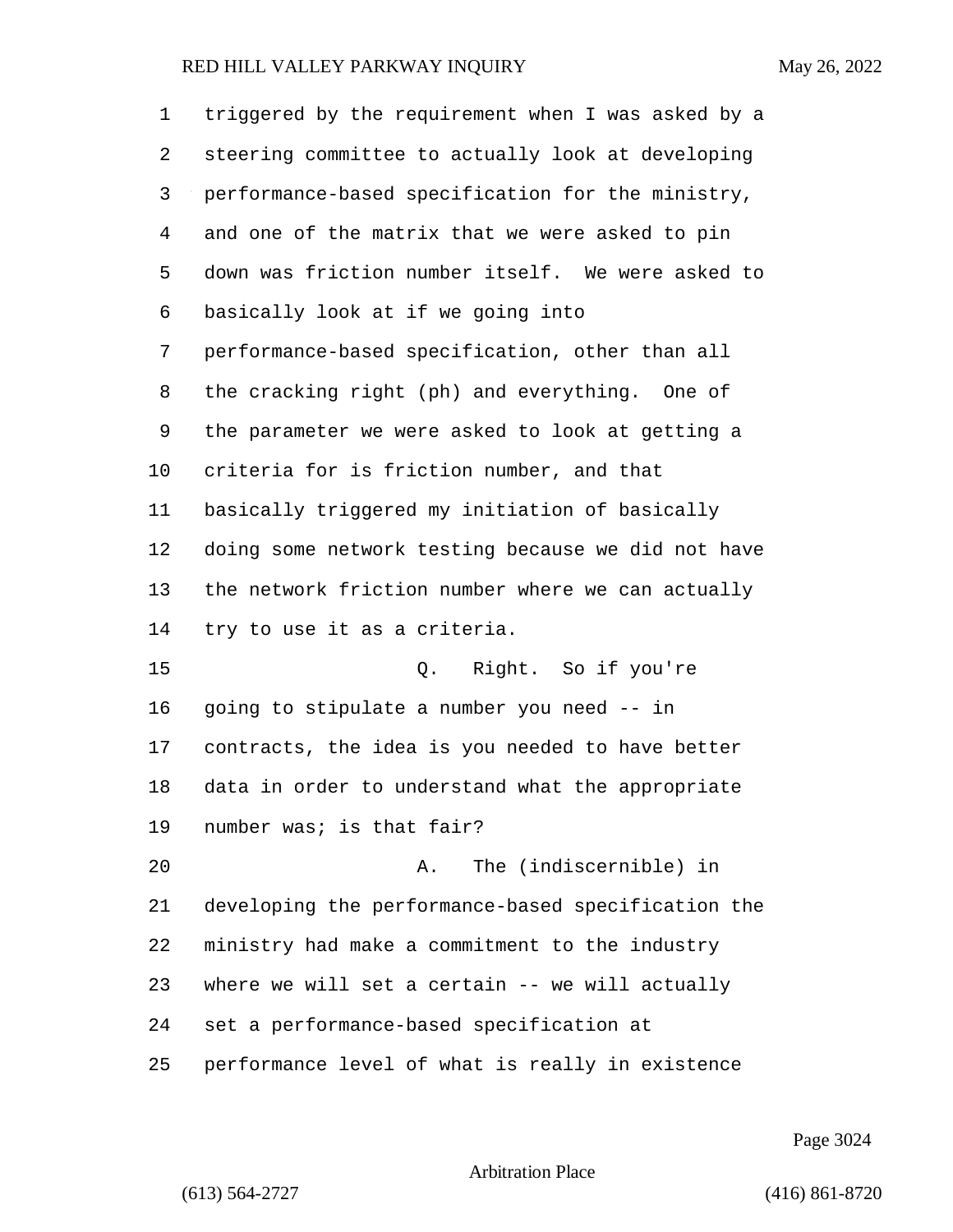based on the whole contract itself. 2 So we are not going to set number that is above and beyond what the normal achievement of the value by the contractor because that implies some contractor will never meet it. So the contracting in this (indiscernible) want assurance on the ministry, if we are going to go to a radically new specification strictly based on performance where the industry don't have any of those data, that we are setting the standard whereby based on existing testing of the network or how they have constructed some of the highway itself, it is a value that basically still can achieved be the contracting industry. 15 Q. Right. Sorry, at the outset of that answer you referred to a commitment. Was that a commitment to industry? To the industry? 19 A. That was a commitment by our management to industry that we would set the performance metric to what is -- you know, based on what has been constructed before under the old type of specification. 24 Q. And so then I understand that you directed Mr. Marciello to conduct network

Page 3025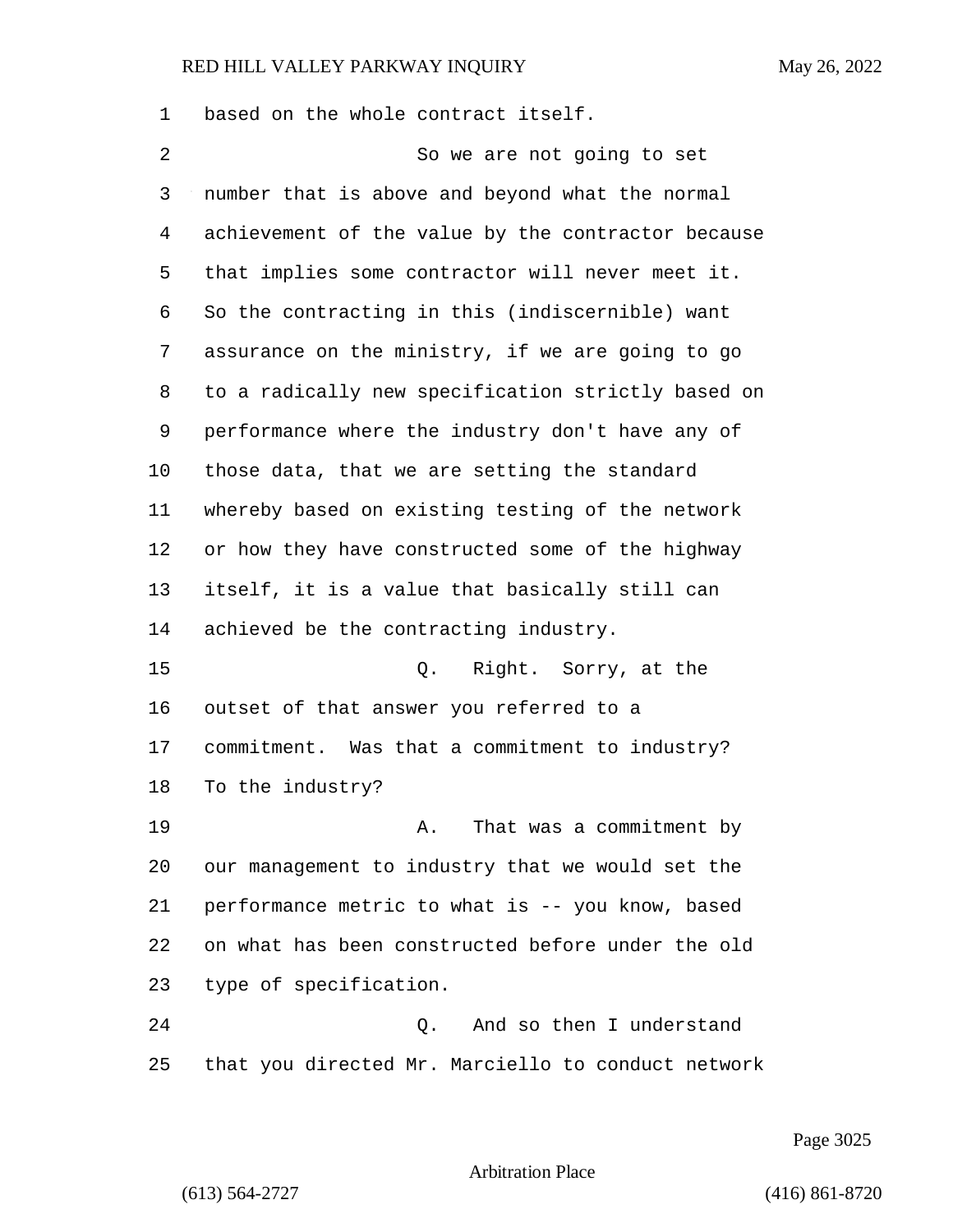testing in 2013; is that right? 2 A. Correct. 3 Q. How -- approximately how many were actually tested? I think there were 194 identified highway sections. 6 A. 194 site was identified and probably a thousand something section itself has been tested. More than a thousand for sure. 9 Q. Sorry, in the 2013 testing? 11 A. Correct, because the testing initially went through a summer and we start to analyze some of the result and then basically we notice that it's still not total set and we continue to test on to the onset of winter itself that year. 17 Q. Sorry, I just want to make sure we're talking about the same thing. When you say 194 sections were -- highway sections were identified and that I think you said more than a thousand were done. How did Mr. Marciello do more than a thousand sections? 23 A. We actually take the -- if it is 194 section we can actually broke the bigger section into smaller section itself, or if

Page 3026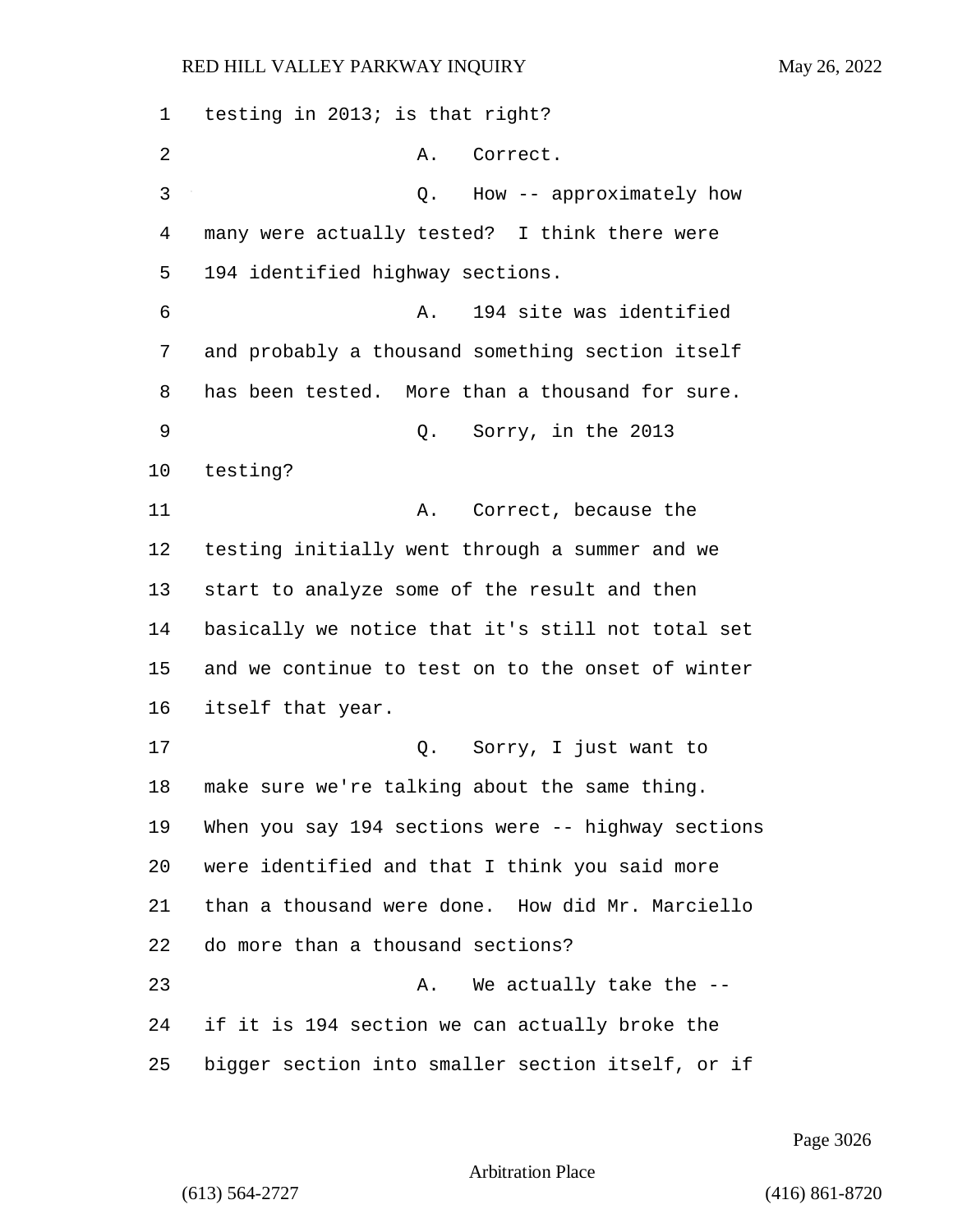| $\mathbf 1$ | we do lane 1, then do lane 2 and lane 3, each lane |
|-------------|----------------------------------------------------|
| 2           | actually has slightly different result because we  |
| 3           | actually try to book enough statistical point in   |
| 4           | order for us to analyze the different combination  |
| 5           | of factors itself because of mix type, speed, and  |
| 6           | all the different combination, like concrete       |
| 7           | pavement versus asphalt pavement.                  |
| 8           | So in that sense there's a                         |
| 9           | huge number combination and if we just use only    |
| 10          | 194 site but not break it down into different      |
| 11          | segment you would not have enough data points.     |
| 12          | So I think I understand<br>Q.                      |
| 13          | you. You weren't saying that it started at 194     |
| 14          | and then it expanded by 5 times. You're saying     |
| 15          | 149 were hived off into smaller --                 |
| 16          | Correct.<br>Α.                                     |
| 17          | If I can put it that way.<br>Q.                    |
| 18          | Correct.<br>Α.                                     |
| 19          | Q. And if we could go to                           |
| 20          | overview document 4, images 137 and 135, please -- |
| 21          | sorry, 137 and 138. I think I misspoke.            |
| 22          | And these two pages -- and we                      |
| 23          | have this thing that we call the overview document |
| 24          | whereby various facts and documents are put into   |
| 25          | evidence. I'll take you to some of the actual      |

Page 3027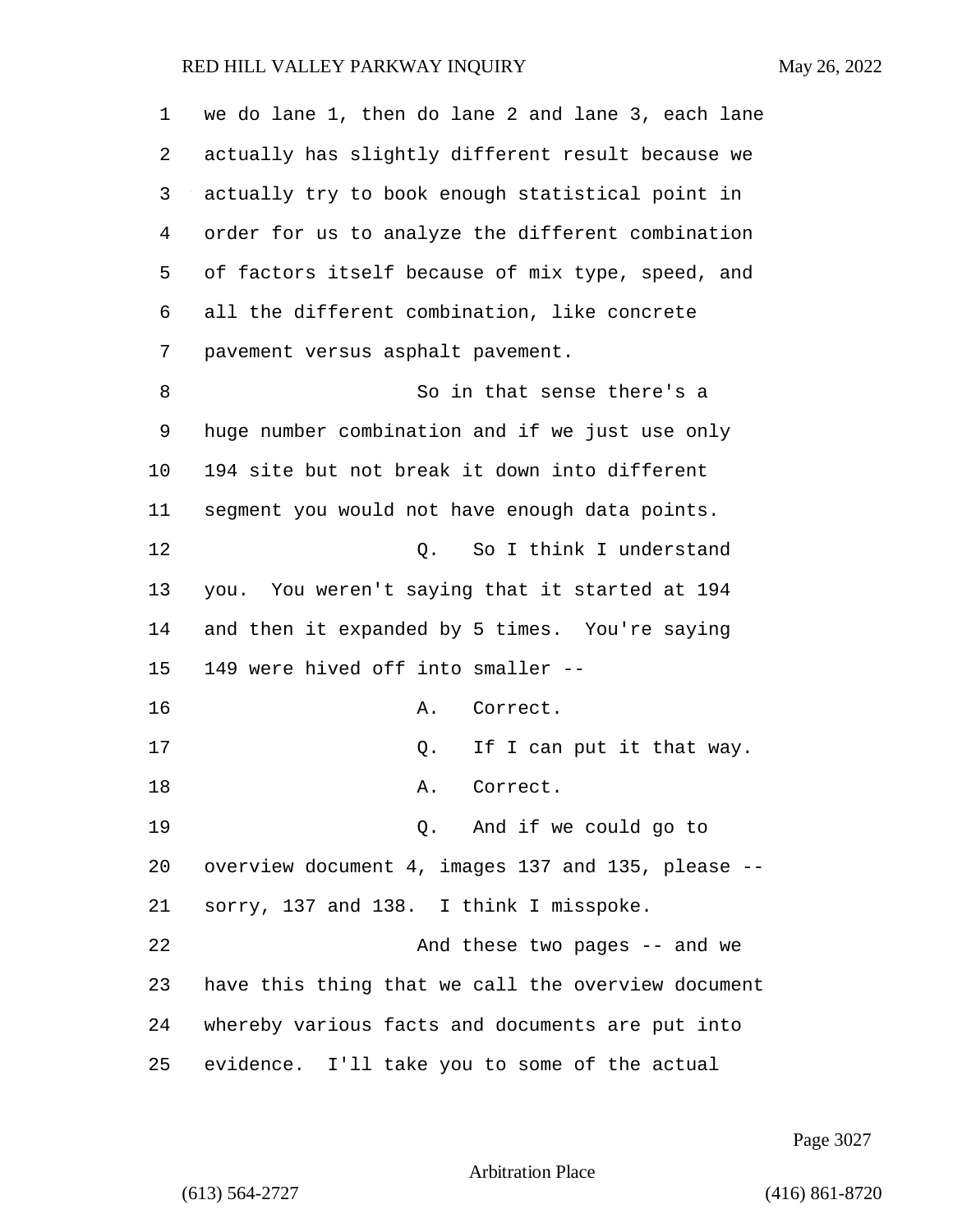| 1  | underlying documents as well, but if I'm taking    |
|----|----------------------------------------------------|
| 2  | you to the overview document and you want to look  |
| 3  | at the underlying document please let me know.     |
| 4  | Okay.<br>Α.                                        |
| 5  | So in paragraph 327 it<br>Q.                       |
| 6  | indicates, as we just discussed, that by           |
| 7  | March 2013 the MTO identified 194 sections to be   |
| 8  | tested using the MTO's up brake-force trailer, and |
| 9  | there were initial concerns about the resources    |
| 10 | available to complete the network testing          |
| 11 | internally but then Mr. Marciello was assigned to  |
| 12 | complete it.                                       |
| 13 | Is that fair, there was                            |
| 14 | concern about whether he could complete it all?    |
| 15 | Yes, there is, and<br>Α.                           |
| 16 | because of this itself we actually did something,  |
| 17 | you know, we actually let him work overtime, which |
| 18 | is something that we generally do not allow.       |
| 19 | 0. Right. And there is --                          |
| 20 | in paragraph 328, I'm not sure if that reference   |
| 21 | is entirely correct. Do you know when -- it        |
| 22 | refers to the completed network testing being      |
| 23 | completed in the summer of 2013, do you recall     |
| 24 | when it was completed?                             |
| 25 | I would think that is<br>Α.                        |

Page 3028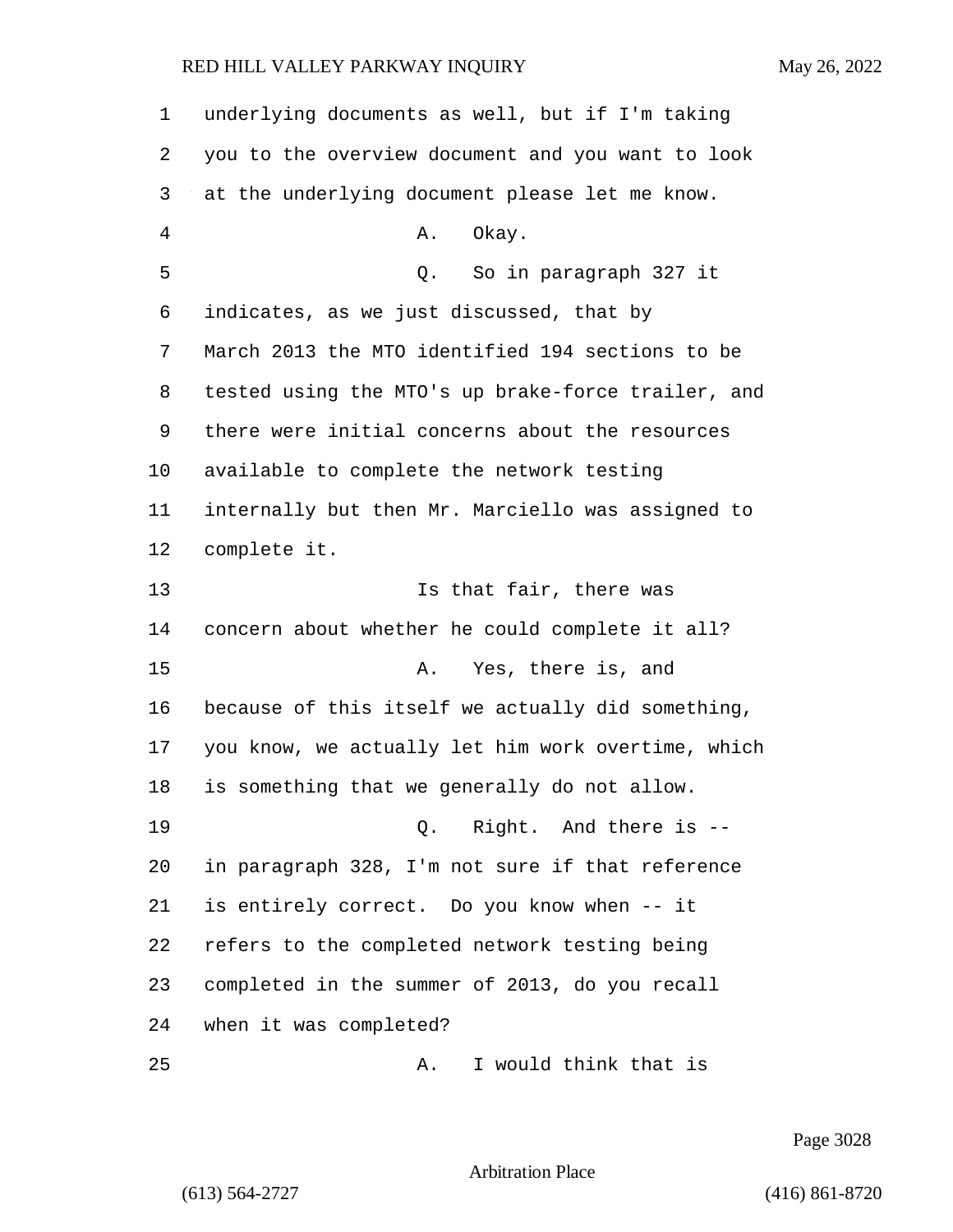actually near to onset of winter of 2013 rather than summer -- in summer Frank had completed some testing itself and we started the analysis process, but I don't believe that's the complete set of data. 6 There was additional testing done after the summer itself where we get additional data to analyze the overall network data itself because, as I say, even as we speak right now, based on some of the gap identified we are still continuing to do additional testing. 12 Q. Right. And if we look at paragraph 331, this is before the network testing took place. On January 11, 2013, Mr. Marciello e-mailed you attaching a presentation with graphs comparing historical pavement friction performance over time of SMA, dense friction course, HL1 and HL3 surface courses, and there's a comparison of the four. 20 So this is -- before that the network testing. 22 A. Correct. 23 Q. Do you recall this? 24 A. Yes, I do. 25 Q. What does this show?

Page 3029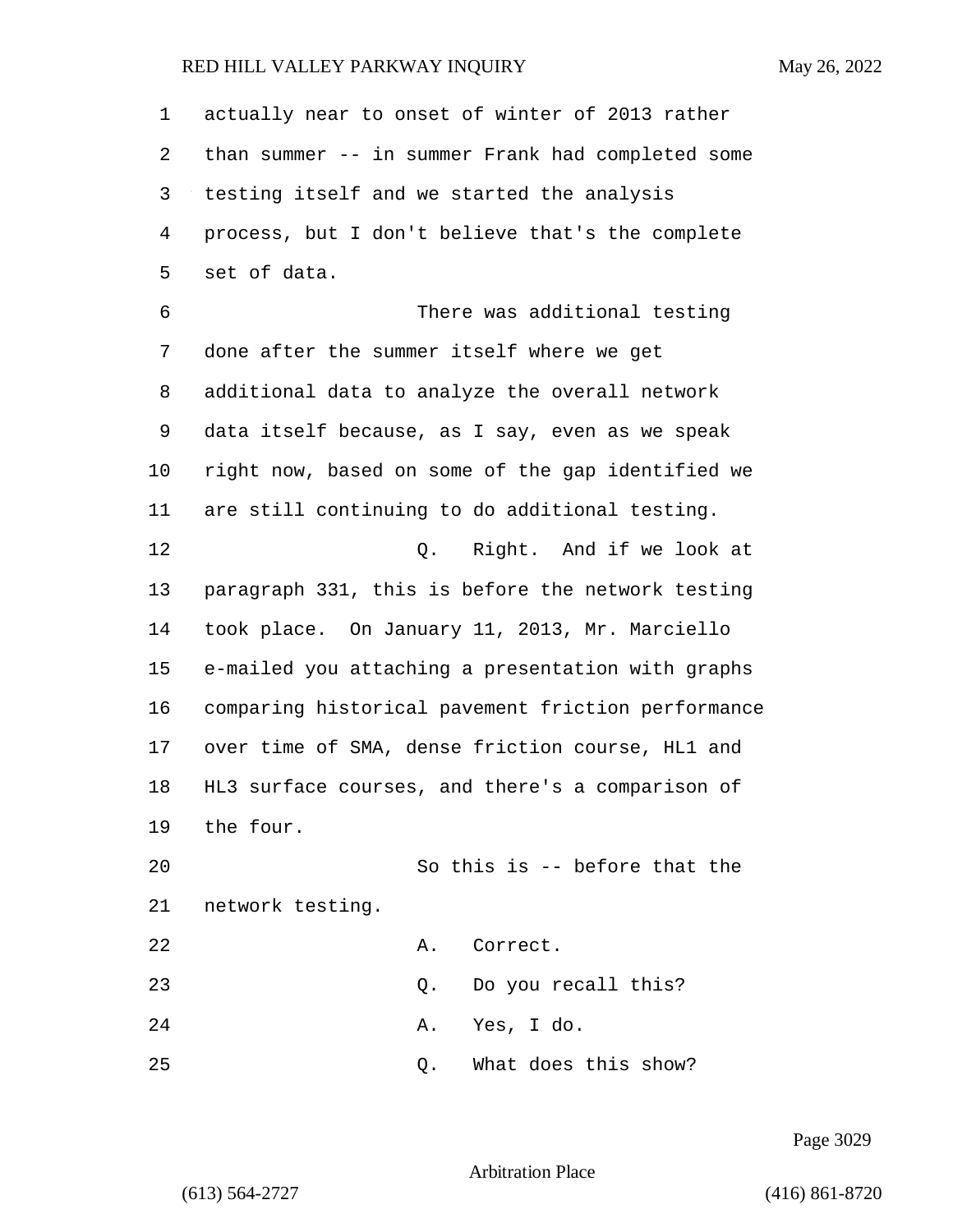| 1  | Well, it indicated the<br>Α.                       |
|----|----------------------------------------------------|
| 2  | SMA friction number --                             |
| 3  | Sorry, we can expand<br>Q.                         |
| 4  | this. It's a little bit blurry. Sorry,             |
| 5  | apologize.                                         |
| 6  | Based on this sampling<br>Α.                       |
| 7  | itself would indicate SMA basically friction       |
| 8  | number tends to be comparable to HL3 which is      |
| 9  | something that basically I've commented itself     |
| 10 | whereby I think maybe the sampling size might be   |
| 11 | too small for SMA. Because SMA at this point in    |
| 12 | time we already knew that SMA have initial         |
| 13 | frictional challenges, and when you test the SMA   |
| 14 | itself have a huge impact the FN number that       |
| 15 | you're going to report. If you test the friction   |
| 16 | number of SMA very early in the SMA life you're    |
| 17 | going to get a low number compared if you test it, |
| 18 | you know, one or two years out itself you will get |
| 19 | a different number.                                |
| 20 | So in that sense some have                         |
| 21 | those things not totally known to me and some of   |
| 22 | this are still question that I still have.         |
| 23 | Right. As I'm<br>Q.                                |
| 24 | understanding this chart though, it's showing for  |
| 25 | all of the listed -- the four listed surface       |

Page 3030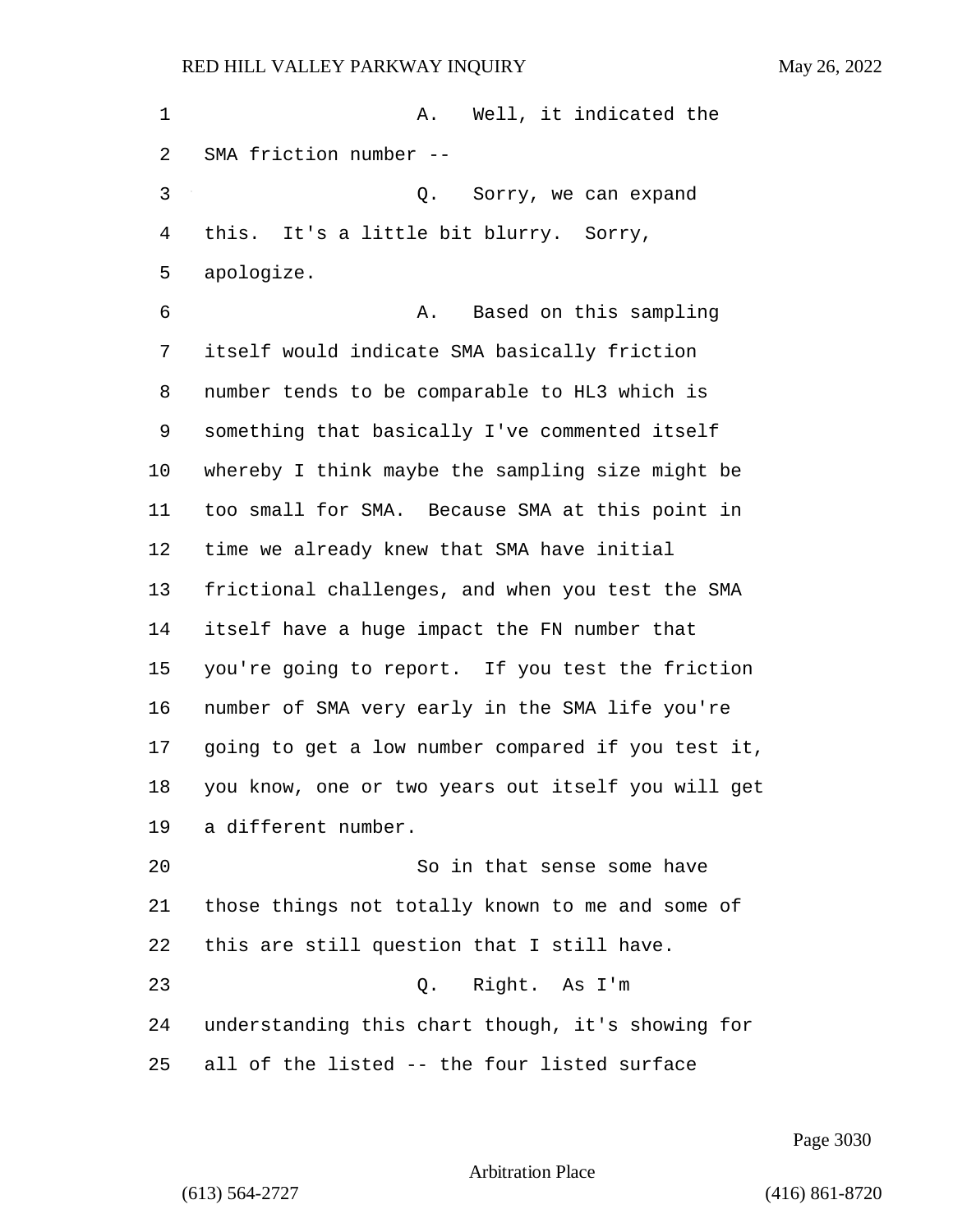| 1  | courses, the FN -- friction numbers on the y-axis  |
|----|----------------------------------------------------|
| 2  | and then it's the age -- the age is on the x-axis. |
| 3  | So it's showing over time what the FN is for the   |
| 4  | sections that are part of the sample, right?       |
| 5  | Correct.<br>Α.                                     |
| 6  | And I appreciate we've<br>Q.                       |
| 7  | heard a lot about the early age SMA load friction  |
| 8  | issue, but presumably that's not something that is |
| 9  | applying for once you are past year one there?     |
| 10 | Correct.<br>Α.                                     |
| 11 | Okay. Then go to<br>Q.                             |
| 12 | images 181 and 182. And paragraph 434, which       |
| 13 | starts on the left-hand image and continues on the |
| 14 | right, this is a full excerpt of notes from a      |
| 15 | meeting on December 16, 2013 indicating at the     |
| 16 | ORBA and OHMPA's request, on that date the MTO     |
| 17 | presented Mr. Brown, that's Sandy Brown of OHMPA,  |
| 18 | with friction data collected from 110 sections     |
| 19 | across the province from 400 series highways with  |
| 20 | various mix types including SP12.5, SP12.5 FC1 and |
| 21 | FC2 and SMA. And Kevin English had notes from      |
| 22 | that meeting and that's what's referred to there.  |
| 23 | And am I correct then this is                      |
| 24 | after the completion of the network testing in     |
| 25 | 2013; is that right?                               |

Page 3031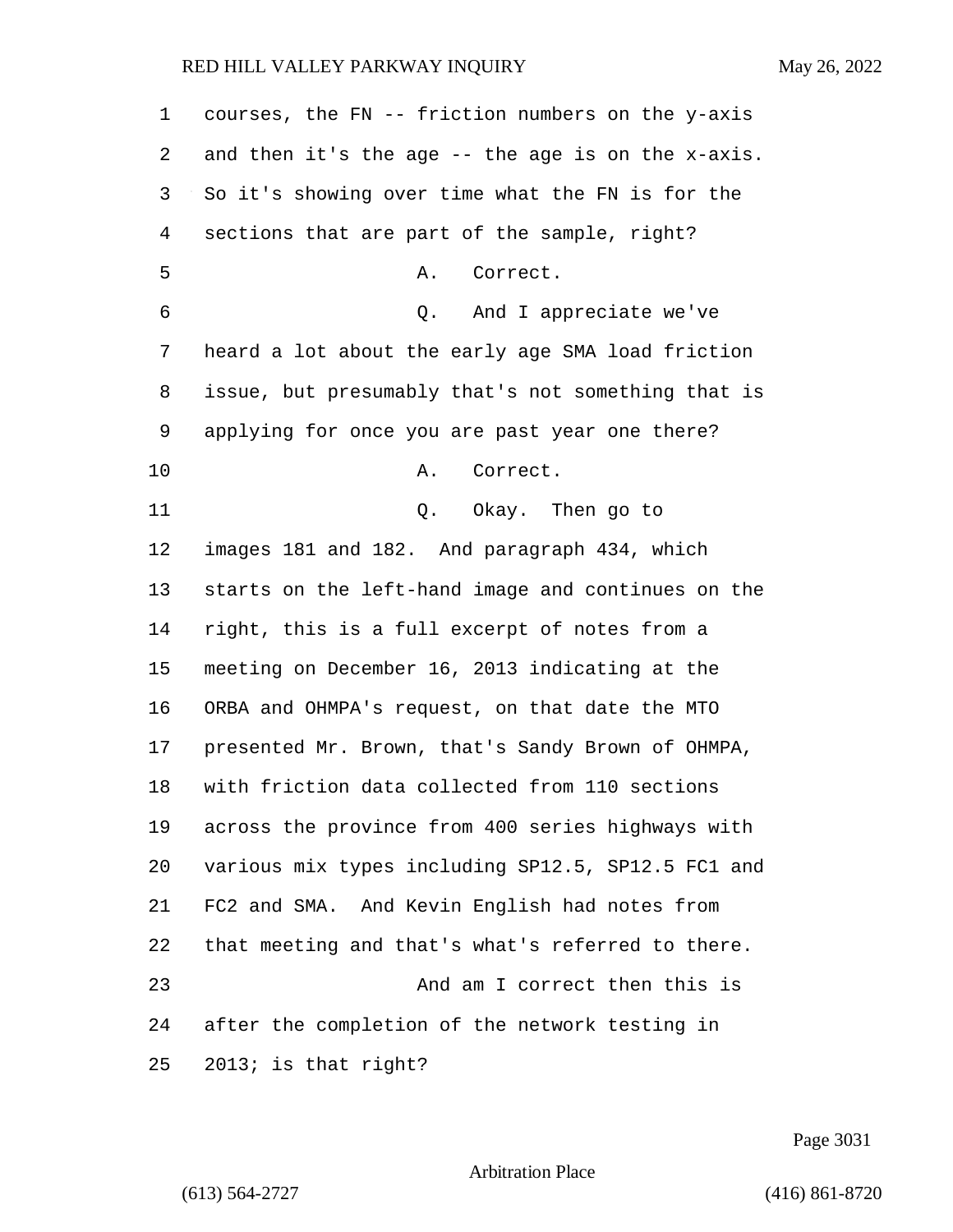| 1  | This is substantially<br>Α.                        |
|----|----------------------------------------------------|
| 2  | into the network testing already, correct.         |
| 3  | Well, it's December so<br>Q.                       |
| 4  | you're not still doing the network testing at that |
| 5  | point, I take it?                                  |
| 6  | Because it takes time to<br>Α.                     |
| 7  | process some of the data. Because there is 110     |
| 8  | section I likely think that we have slightly more  |
| 9  | than 110 sections, so maybe a few additional       |
| 10 | section may or may not be included in yet.         |
| 11 | Q. No, no, I was just                              |
| 12 | distinguishing -- I understand that point. I was   |
| 13 | just making sure I understood that the testing     |
| 14 | itself was done.                                   |
| 15 | Yes, the testing likely<br>Α.                      |
| 16 | has been completed, but have all the section been  |
| 17 | processed yet. At this point when you represent    |
| 18 | 110 section itself is something that I would think |
| 19 | that maybe there is a few more section available.  |
| 20 | In the third paragraph<br>$\circ$ .                |
| 21 | there -- sorry, you were at this meeting? You are  |
| 22 | listed on the attendees --                         |
| 23 | A. Correct.                                        |
| 24 | Q. And do you recall the                           |
| 25 | meeting?                                           |

Page 3032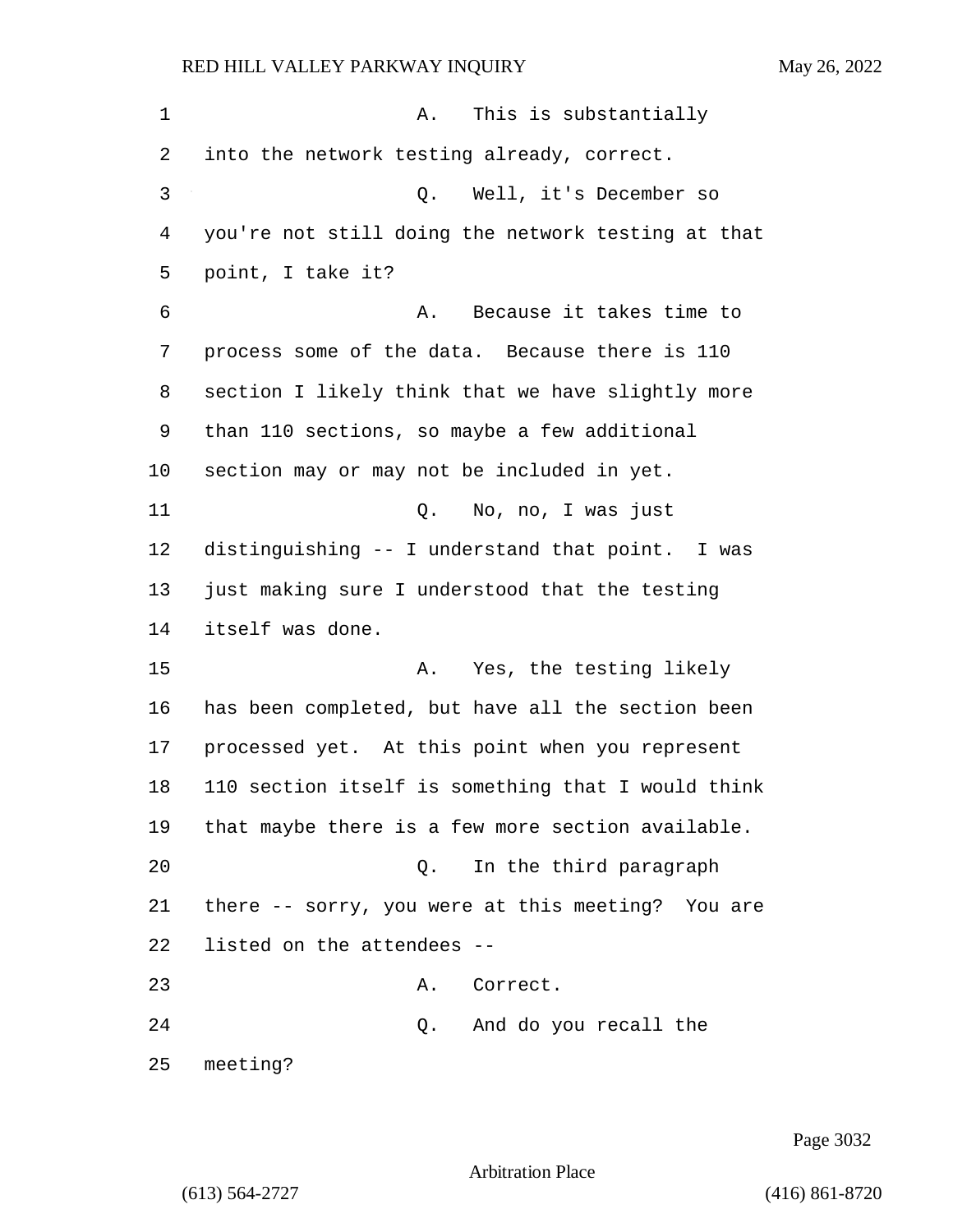| 1  |                                      | I do.<br>A.                                        |
|----|--------------------------------------|----------------------------------------------------|
| 2  |                                      | Q. Okay. And just in this                          |
| 3  | paragraph it indicates:              |                                                    |
| 4  |                                      | "The MTO has not determined if                     |
| 5  |                                      | we will be going with one                          |
| 6  |                                      | friction number for all the                        |
| 7  |                                      | highways or friction numbers                       |
| 8  |                                      | for different classification                       |
| 9  |                                      | of highway types, i.e., one                        |
| 10 |                                      | friction number for 400 series                     |
| 11 |                                      | highways and one for two lane                      |
| 12 |                                      | highways. MTO will wait until                      |
| 13 |                                      | the analysis is complete                           |
| 14 |                                      | before details are worked                          |
| 15 |                                      | out." (As read)                                    |
| 16 |                                      | And so do I understand this                        |
| 17 | correctly that the contemplation was |                                                    |
| 18 |                                      | potentially -- the first part is one number which  |
| 19 |                                      | is the -- going to be the requirement in           |
| 20 |                                      | contracts -- in the performance contracts, one     |
| 21 |                                      | friction number, or to have differing friction     |
| 22 |                                      | number requirements in performance contracts       |
| 23 |                                      | depending on the classification of the highway; is |
| 24 | that right?                          |                                                    |
| 25 |                                      | Correct. Because until<br>Α.                       |

Page 3033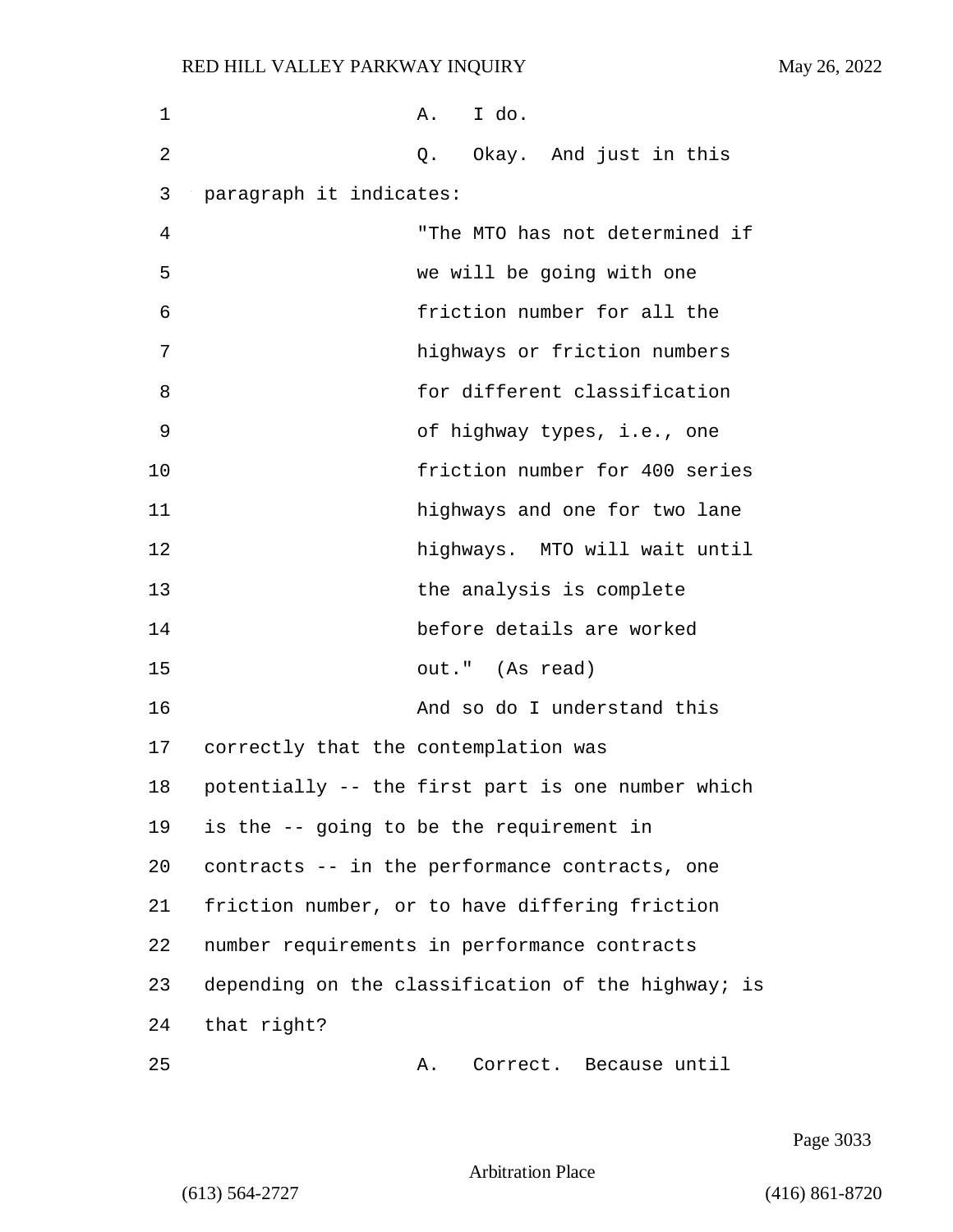| 1  | we get the full data analysis of all the different |
|----|----------------------------------------------------|
| 2  | highway classification and basically looked at the |
| 3  | data itself, we may change our mind based on the   |
| 4  | data if we see a significant difference            |
| 5  | performance at 400 series highway versus two lane  |
| 6  | highway because the traffic volume on 400 series   |
| 7  | highway generally is much higher than some of the  |
| 8  | two-lane highway and basically the tire pavement   |
| 9  | interaction because of the higher volume, it may   |
| 10 | have different wear and tear and friction number   |
| 11 | generation might be different based on the         |
| 12 | different class of highway. We do not know at      |
| 13 | that point in time because those analysis were     |
| 14 | never done by the ministry before.                 |
| 15 | Q. So is that based on                             |
| 16 | the -- would that difference -- that distinction   |
| 17 | be based on friction demand or on the --           |
| 18 | It's based on the wear<br>Α.                       |
| 19 | and tear, because if you had 400,000 ADT (ph) on   |
| 20 | your highway the amount of tear that mix get       |
| 21 | versus one that have 500 trucks -- 500 vehicle a   |
| 22 | day is going to be very different. And would that  |
| 23 | change the friction performance of highway because |
| 24 | of strictly the sheer volume of vehicle, we were   |
| 25 | not -- we don't have those data is why we're       |

Page 3034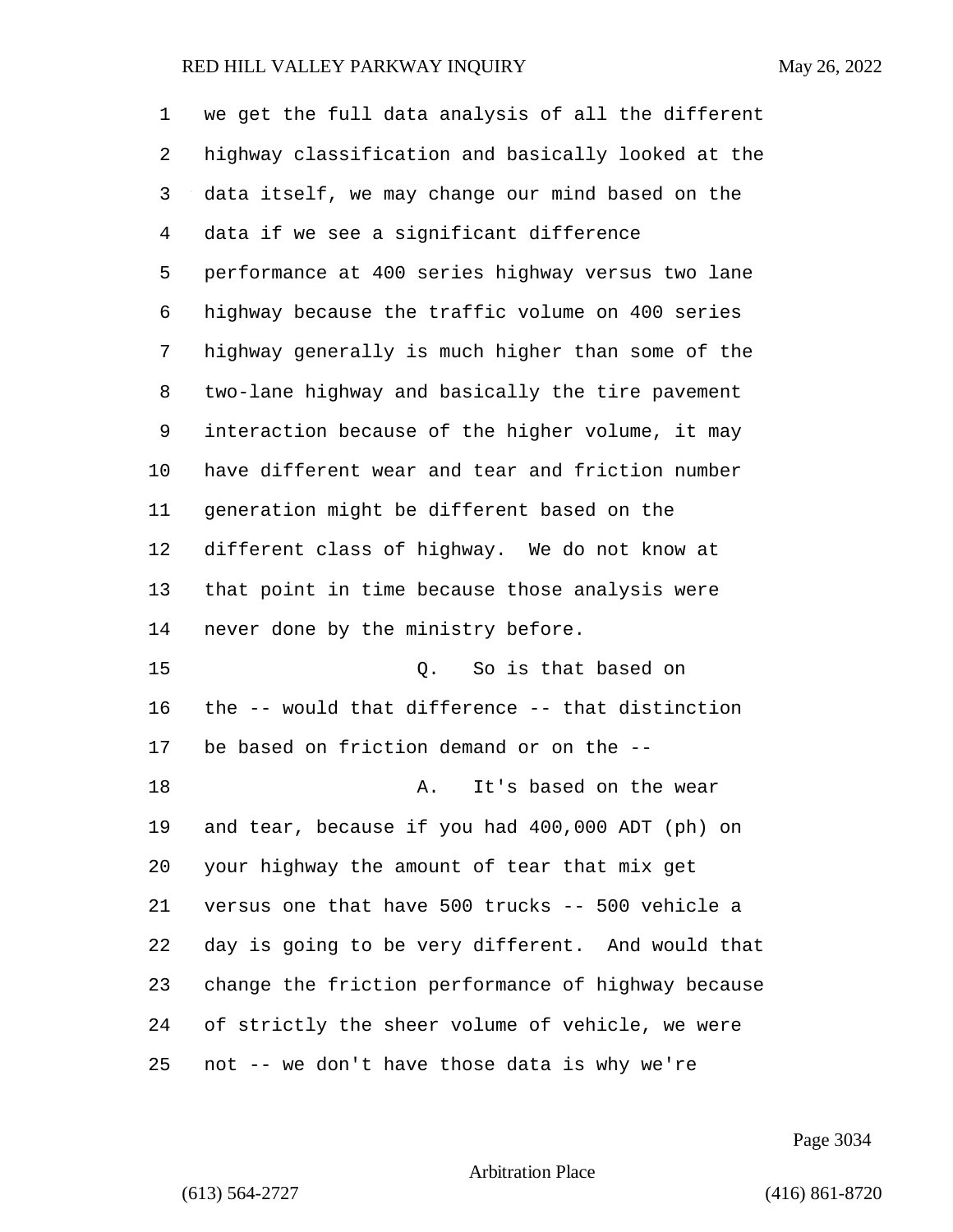saying that we need to look at when we analyze those different highway and mix type and everything would we see a different trend. 4 Those are the things that we can't tell until we analyze the network data, and if we don't have those data likely we will have to augment and supplement and obtain those data before we make those decision. 9 Q. Okay. This is in relation to the performance contract issue, not in relation to the more generalized analysis of friction number; is that right? 13 A. Correct. 14 Q. You get a request from a region and so forth? 16 A. Correct. 17 C. Okay. And there's a reference at the bottom and it goes on to the next page. MTO is currently not considering -- actually sorry, take that down for a moment. Apologies. It's the paragraph above and that one as well where it starts "Sandy asked." 23 So this is again Sandy Brown from OHMPA indicating he's asking whether the MTO has considered other ways of collecting friction

Page 3035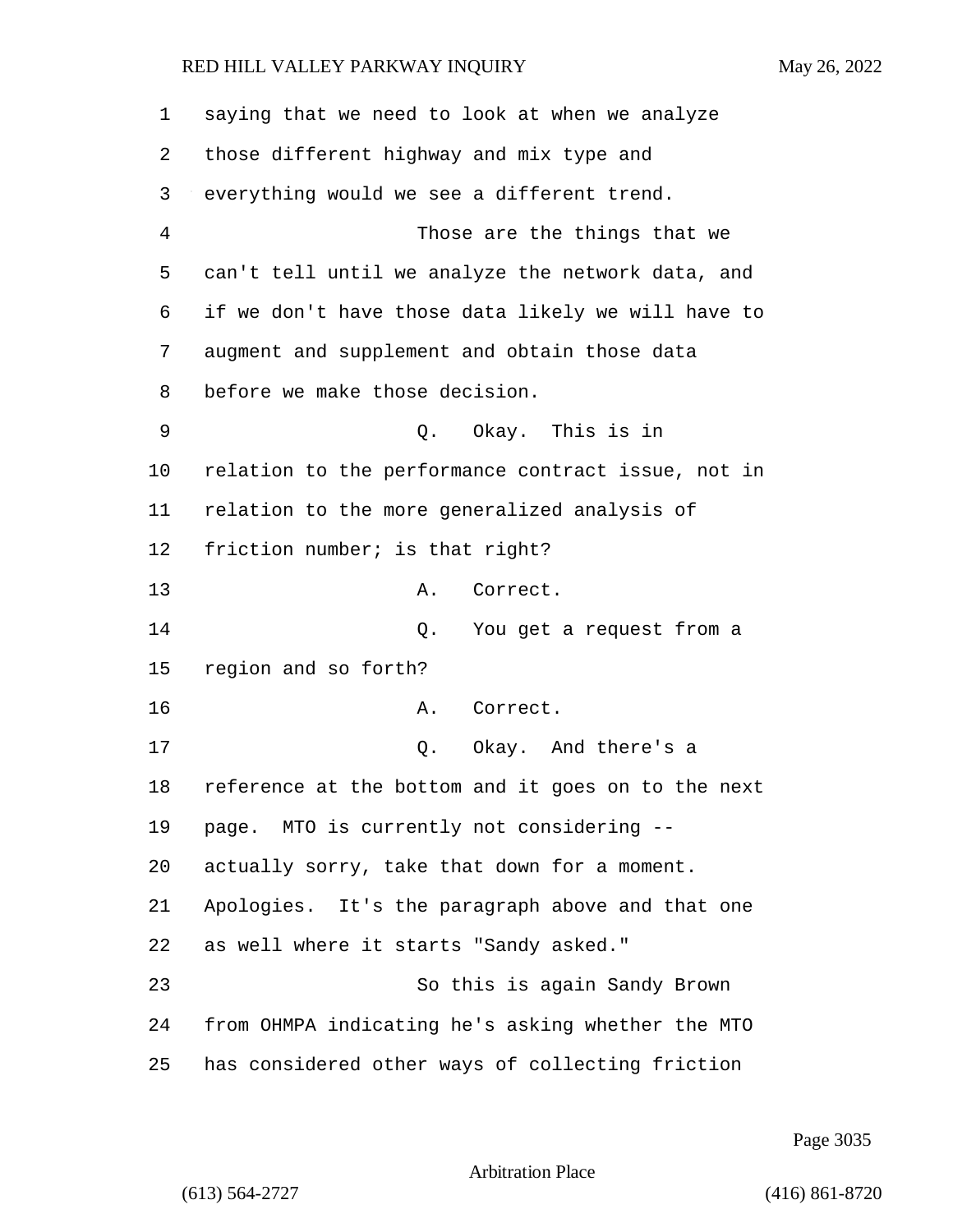| 1  | data, and he talks about wondering if the friction |
|----|----------------------------------------------------|
| 2  | trailer is the right tool considering the changes  |
| 3  | to motor vehicles, i.e., antilock brakes. And      |
| 4  | then he raises the issue of the grip tester, which |
| 5  | is used for -- by Transport Canada and others for  |
| 6  | measuring runway friction. He raises cost issue    |
| 7  | and so forth.                                      |
| 8  | And I take it -- first of all,                     |
| 9  | he's raising here it's expensive to get a -- to    |
| 10 | buy a skid trailer. The grip tester is less        |
| 11 | expensive and if contractors need to purchase this |
| 12 | in order to monitor friction under performance     |
| 13 | contracts the cost is a concern. Is that what      |
| 14 | he's raising here in part?                         |
| 15 | Yes, I think that's what<br>Α.                     |
| 16 | he raised.                                         |
| 17 | And then it says MTO is<br>Q.                      |
| 18 | currently not considering using a grip tester but  |
| 19 | is considering the ARAN to collect macro and       |
| 20 | microtexture measurements as another way to        |
| 21 | determine friction. So on the -- do you recall     |
| 22 | that discussion about the grip tester?             |
| 23 | A. Yes, I do.                                      |
| 24 | Q. And what was the basis                          |
| 25 | for the -- if you recall, for the response of not  |

Page 3036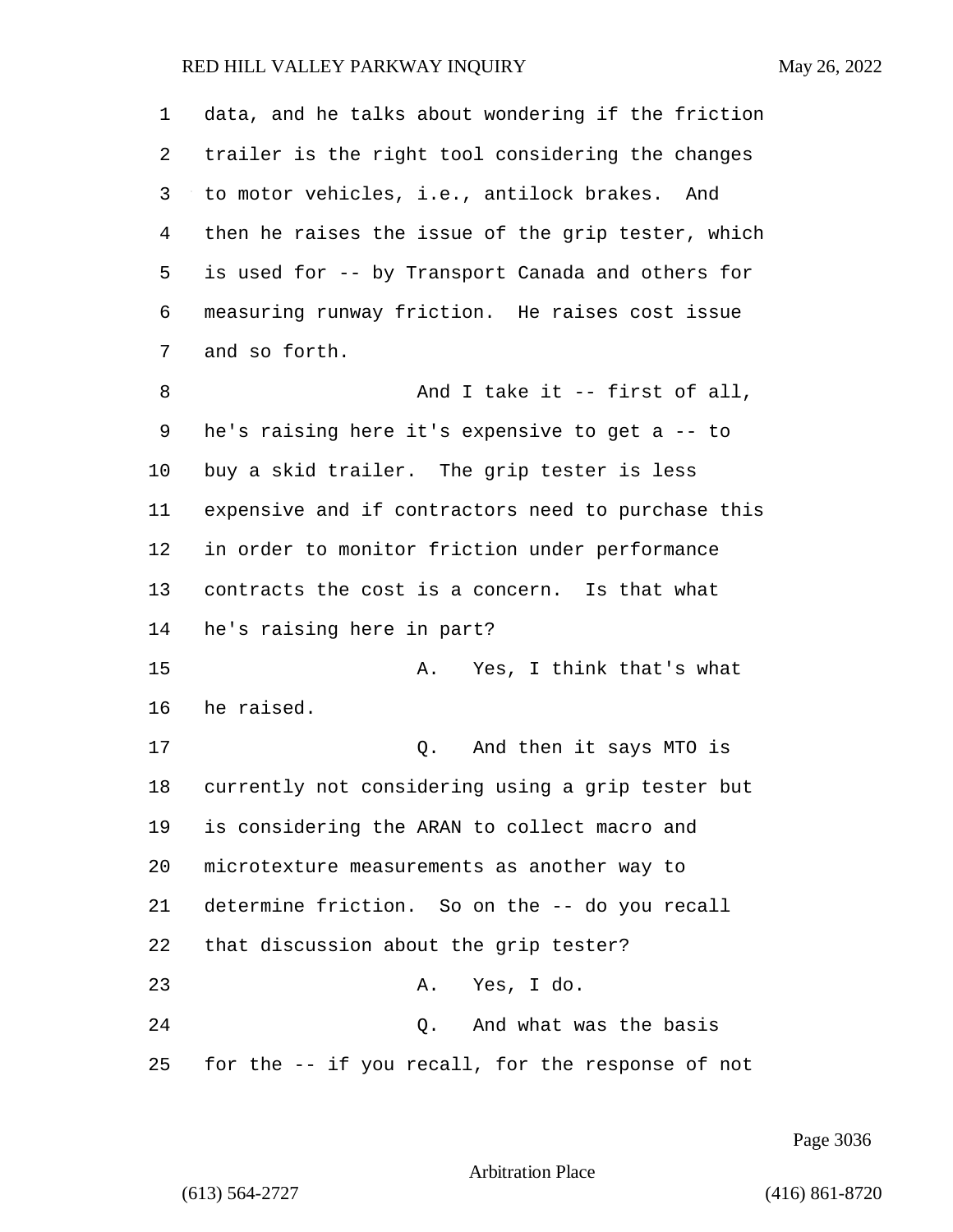considering using a grip tester currently? 2 A. The reasons is because based on our research of the friction number and testing itself, the ARAN -- the skid tester that we used, and this is -- actually there's an ASTM standard, at that point time if you look at the grip tester there is no ASTM or ASHRAE (ph) test method that backs up the result from grip tester. 9 And based on a lot of research done to look at is the grip tester result, can it be correlated to the ASTM brake-force trailer, the answer is no, it's not. So if the result cannot be correlated to ASTM brake-force trailer, as a testing agency for ministry I prefer to test -- use a test method that basically if anything is challenged it's actually based on an ASTM standard and there are certain guide of what those number is based on FN65 developed by state DOT itself. 19 So in that sense at least there's sufficient information of how to manage friction number. If you want to manage it there are already published standard and specification out there itself. 24 Whereas grip tester, as I say, at that point when we were researching it those

Page 3037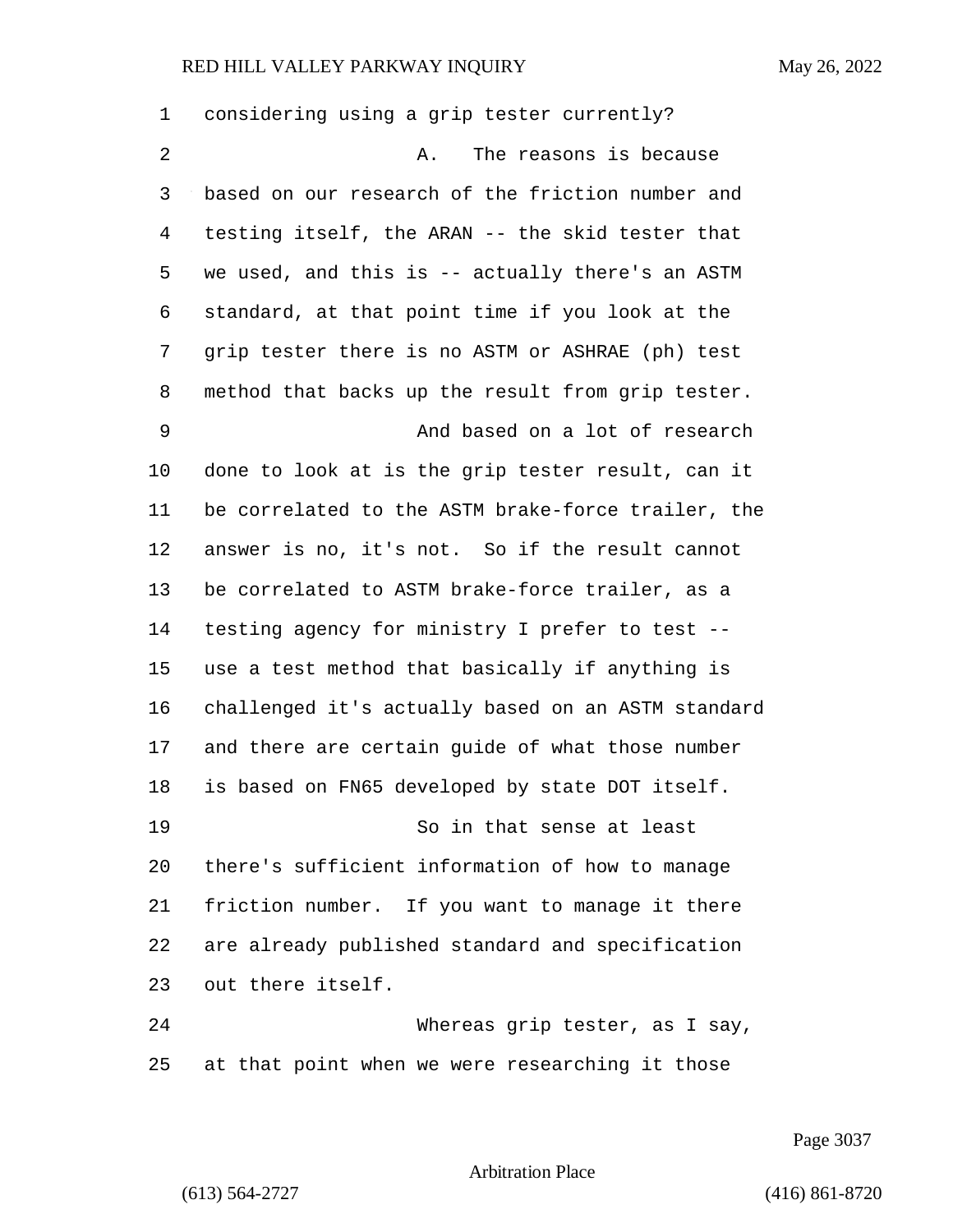| 1              | kind of documentation was not available to us and  |
|----------------|----------------------------------------------------|
| 2              | that's why our preference is to stick with the     |
| 3              | ASTM brake-force trailer. But we are also          |
| $\overline{4}$ | starting to use our ARAN equipment to look at      |
| 5              | macrotexture and supplement the ASTM FN number to  |
| 6              | actually generate what we call the IFI number      |
| 7              | itself. It's the international friction index.     |
| 8              | But that exercise -- the limited amount we do also |
| 9              | proves to be a challenge.                          |
| 10             | And presumably in<br>Q.                            |
| 11             | addition what you described, given that the        |
| 12             | history, that MTO had a long history of testing    |
| 13             | using the locked-wheel tester, there would be --   |
| 14             | could be issues with continuity of data. The       |
| 15             | correlation problem, you would have a problem      |
| 16             | correlating data using a different device to reams |
| 17             | of data that the MTO had historically; is that     |
| 18             | fair?                                              |
| 19             | Α.<br>Correct.                                     |
| 20             | Go to images 151 and 152.<br>Q.                    |
| 21             | Paragraphs 365 and 366 are referring to a slide    |
| 22             | deck from a meeting with the ORBA on March 4th,    |
| 23             | 2014, titled "MTO network friction analysis,"      |
| 24             | which includes slides comparing friction numbers   |
| 25             | and age of the pavement compared by surface type,  |

Page 3038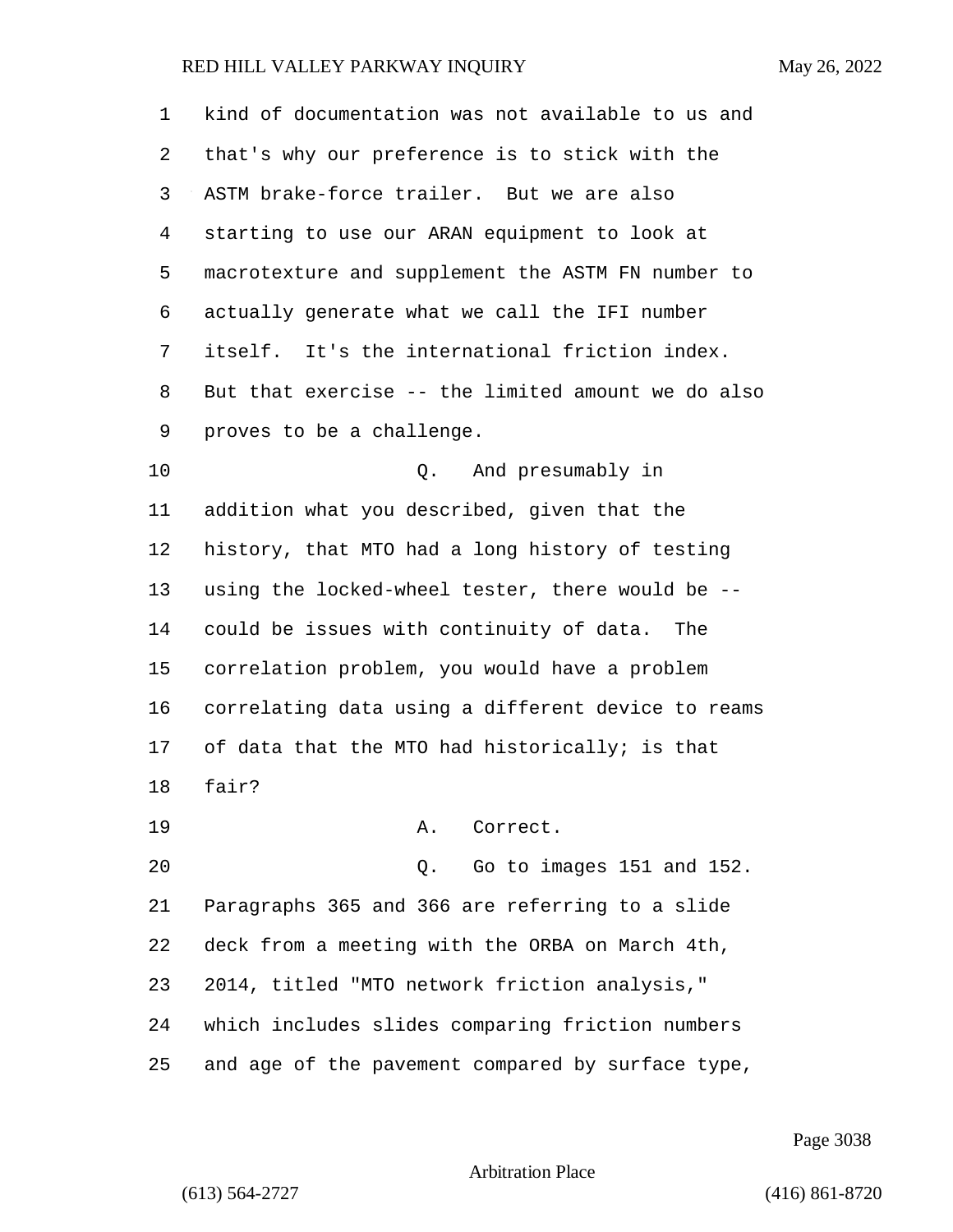including SMA, but the other surface types as 2 well. 3 Do you recall -- we can go to it and I will go to it. Do you recall this meeting and the presentation? 6 A. Yes, I think -- yes, I think I do. 8 Q. All right. So if we could go to MTO 14811, please. Did you present 10 it? 11 A. I believe I did. 12 Q. The e-mail referred to -- indicates Stephen Lee presented the attached presentation to the group, so okay. 15 So it's titled "MTO Network Friction Analysis Presented to ORBA Hot Mix Committee March 2014." If we could go to the next image, and the one after that, page 3, introduction. It refers in the third sentence to in 2013 friction testing was expanded to include over 150 pavement sections as part of a network level study. So that's what we were just talking about, the network testing in 2013? 24 A. Correct.

25 Q. Okay. And as you have

Page 3039

Arbitration Place

(613) 564-2727 (416) 861-8720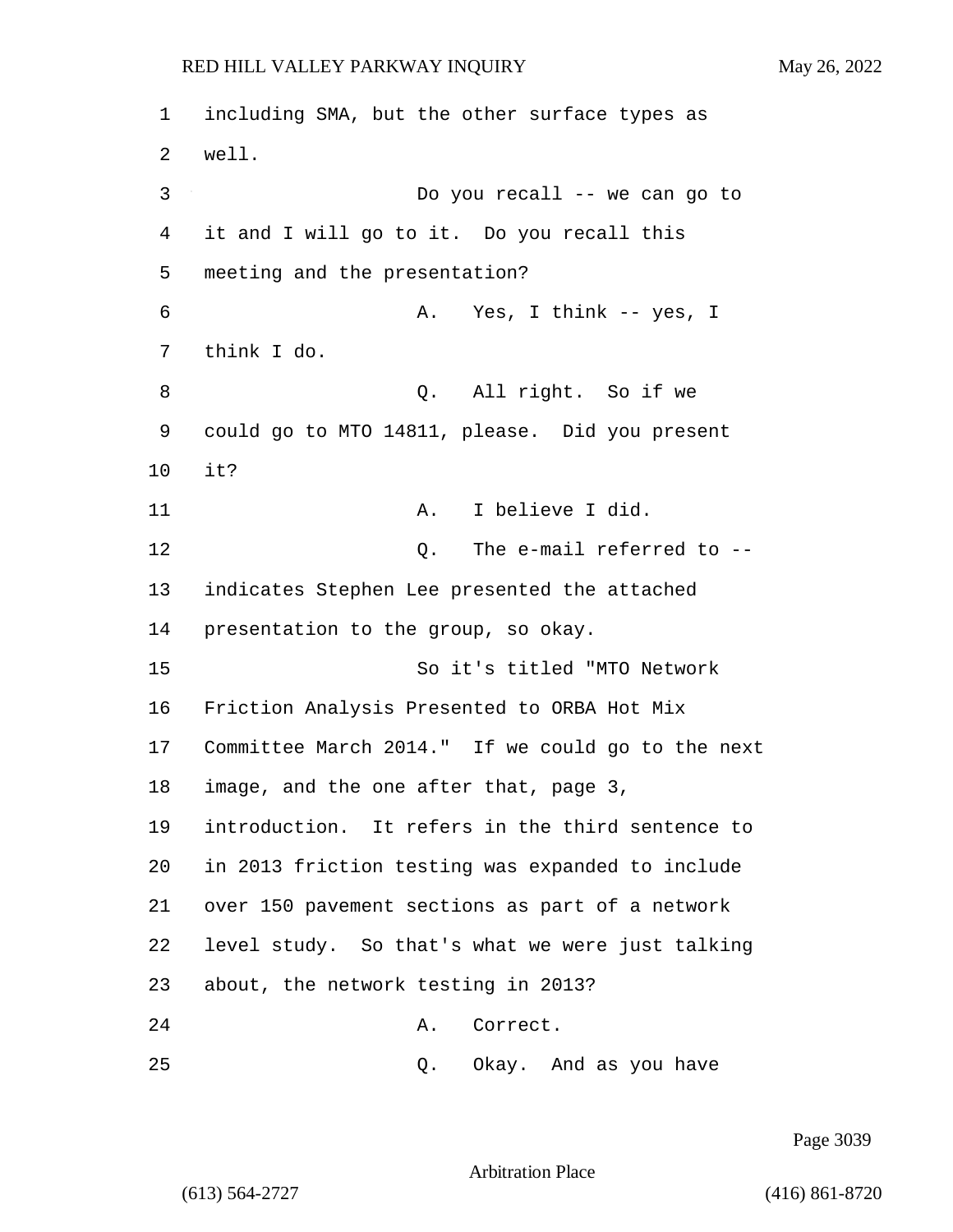| 1  | indicated, conducted the testing at 65 and         |
|----|----------------------------------------------------|
| 2  | 100 kilometres per hour. And then there's other    |
| 3  | things that you talked about about the             |
| 4  | macrotexture data and the assessed friction number |
| 5  | and IFI as pavement performance parameters. And    |
| 6  | then the third bullet says:                        |
| 7  | "Conduct a rudimentary                             |
| 8  | analysis of friction results                       |
| 9  | based on pavement types,                           |
| 10 | pavement age, mix types and                        |
| 11 | traffic level." (As read)                          |
| 12 | I will take you to some of                         |
| 13 | those slides, but when you say rudimentary, just   |
| 14 | referring to this is all very preliminary, and so  |
| 15 | forth. What are you getting at there?              |
| 16 | Yeah, I guess because<br>Α.                        |
| 17 | this first time we analyze it, and I'm not sure    |
| 18 | whether the dataset is as complete as we want. So  |
| 19 | in that sense I'm saying it is not -- it's not     |
| 20 | likely going to be the complete set because based  |
| 21 | on any of the gap itself, we know we were actually |
| 22 | committed to go back and do more data collection   |
| 23 | as required, if we see gaps.                       |
| 24 | And then the next image,<br>Q.                     |
| 25 | data analysis. I think you've described to some    |

Page 3040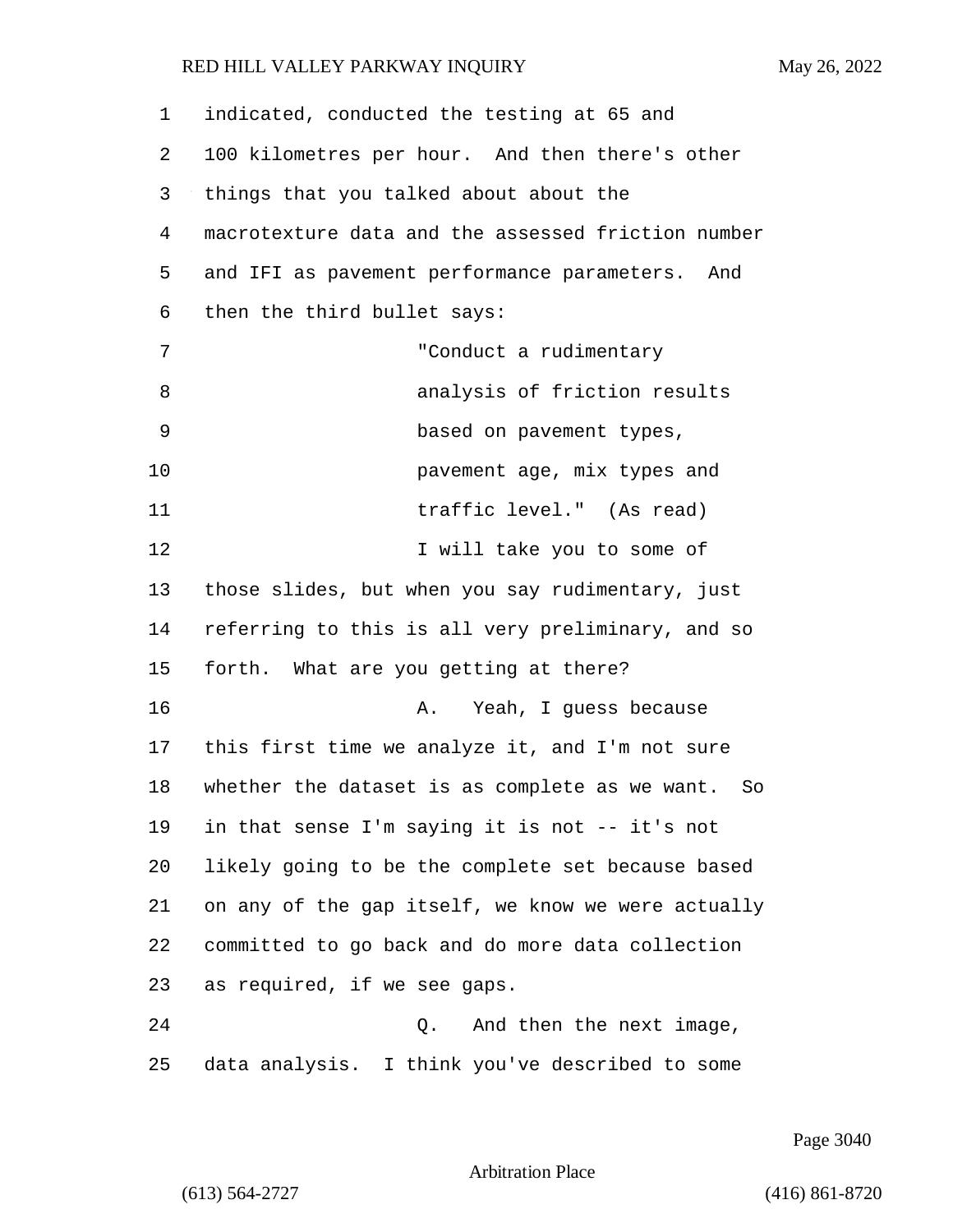| $\mathbf 1$ | extent that your -- that first bullet, that it     |
|-------------|----------------------------------------------------|
| 2           | represents a cross section of flexible and rigid   |
| 3           | pavements. So on the flexible side of things I     |
| 4           | think I understand those are asphalt pavements,    |
| 5           | but the rigid payment, is that concrete pavements  |
| 6           | as well?                                           |
| 7           | Α.<br>Correct.                                     |
| 8           | And then the pavement age<br>Q.                    |
| 9           | based on MTO contract records, so you're looking   |
| 10          | back at again so what's the age of each particular |
| 11          | section that you're testing because you're looking |
| 12          | at it over time, right?                            |
| 13          | Correct.<br>Α.                                     |
| 14          | Q. Next image, 5, I think.                         |
| 15          | And this slide it titled "FN versus age - all      |
| 16          | surface type." And it's not in colour here         |
| 17          | unfortunately, but on the y-axis we've got the     |
| 18          | friction number and then the pavement age on the   |
| 19          | x-axis. I can see that. And I also see though      |
| 20          | that some of these types -- each line or symbol is |
| 21          | one of the pavement types listed on the right-hand |
| 22          | side, correct?                                     |
| 23          | A. Correct.                                        |
| 24          | Q. And some of them are just                       |
| 25          | one point in -- one age in time. Like I see for    |

Page 3041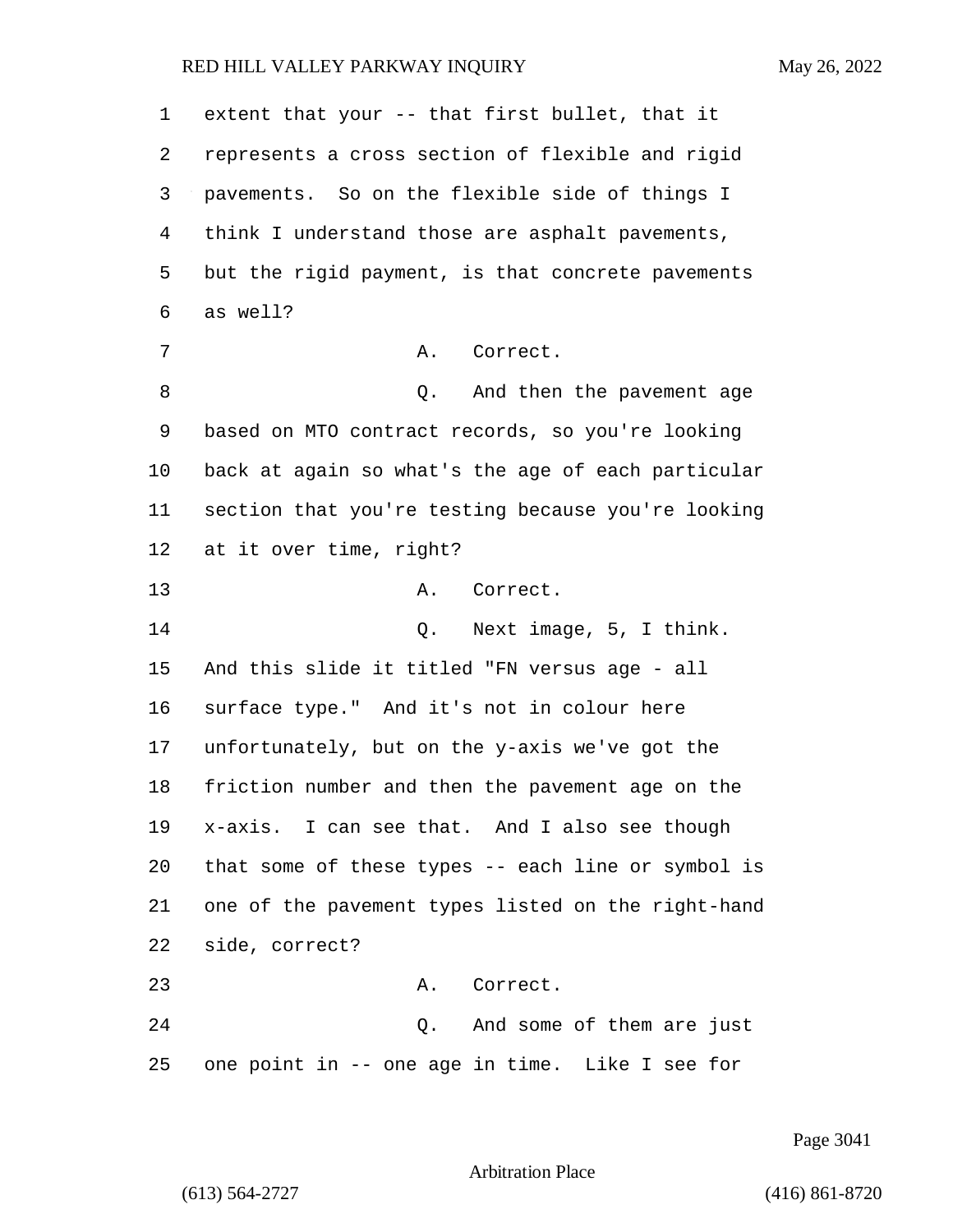| 1  | HL1 is the top one listed. It's got a square and   |
|----|----------------------------------------------------|
| 2  | then it has one square at eight years. Does that   |
| 3  | mean that there was just one HL1 sample?           |
| 4  | Correct. And I guess one<br>Α.                     |
| 5  | of the thing that you take away from this is that  |
| 6  | we actually combine pavements segment with the     |
| 7  | different age but not monitored to what I call     |
| 8  | time series monitoring, which is a much more       |
| 9  | accurate way of monitoring a pavement section.     |
| 10 | I'm saying if the HL1, some of                     |
| 11 | the segment that was done five years ago, six      |
| 12 | years ago, seven years ago, eight years ago, but   |
| 13 | these are radically different pavement segment,    |
| 14 | although the same surface type. I did not          |
| 15 | actually plot the performance of that one segment  |
| 16 | at year 5, 6, 7, 8. That would be what I call a    |
| 17 | more accurate time series kind a projection.       |
| 18 | When we actually plot                              |
| 19 | pavement -- same pavement type with different year |
| 20 | under as if it's performing at the same year you   |
| 21 | will get some radically wiggling of the data. The  |
| 22 | reason is because it's different pavement segment  |
| 23 | which have a little bit of a different workmanship |
| 24 | and material that was put on, although it's        |
| 25 | classified as FC2, but technically it could be     |

Page 3042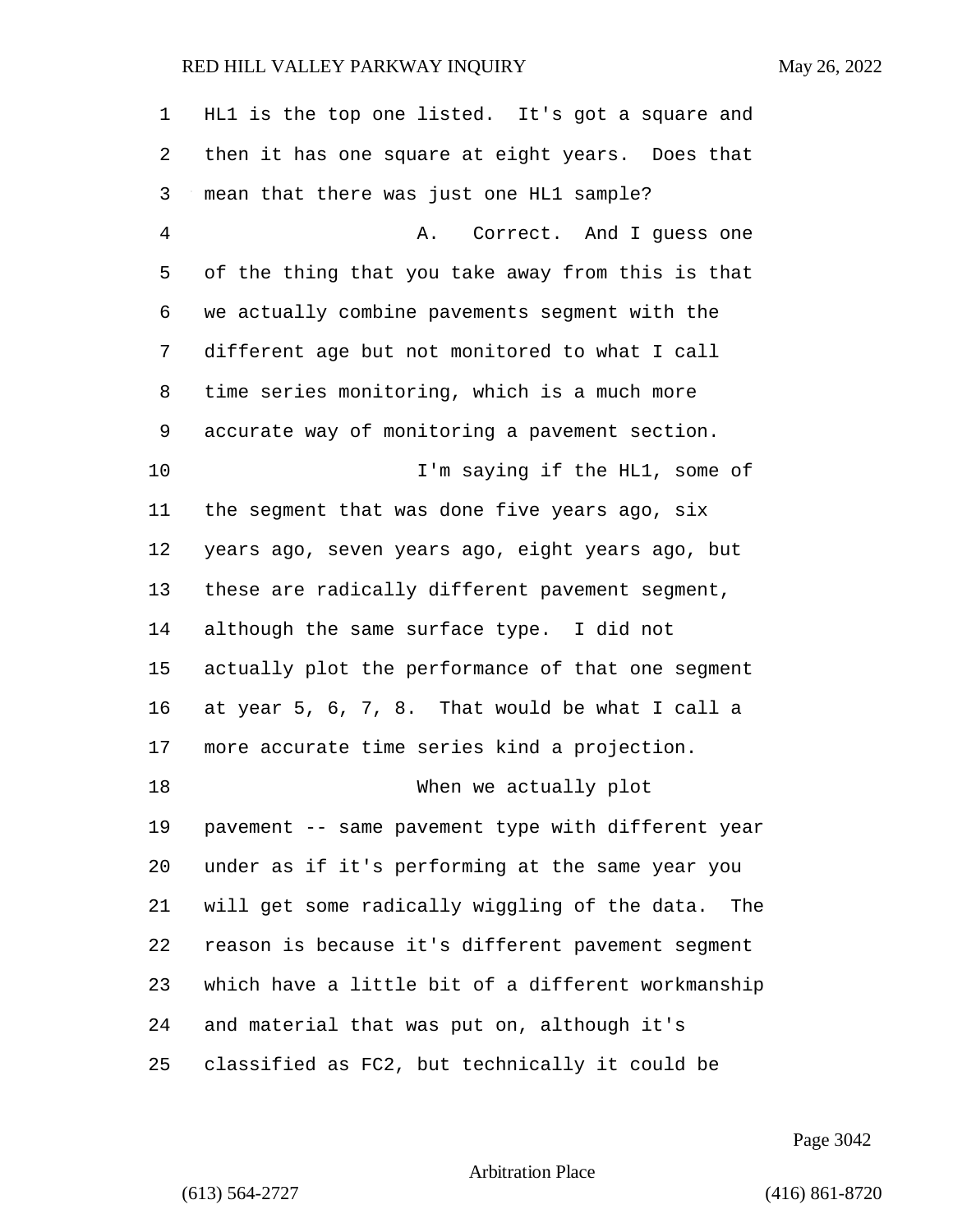slightly different.

| 2  | So that's the reason why that                      |
|----|----------------------------------------------------|
| 3  | introduce a range of variability into this         |
| 4  | analysis with age when you don't do a proper time  |
| 5  | series tracking of the project itself.             |
| 6  | Q. So if I understand it                           |
| 7  | correctly, the bottom zigzag that starts at five   |
| 8  | years and goes up and then down and then up again, |
| 9  | that's the SMA line, right?                        |
| 10 | That's the SMA line with<br>Α.                     |
| 11 | different SMA project composting (ph) to give you  |
| 12 | that result for that year. Because when we look    |
| 13 | at data 2013, some of the SMA is five years, some  |
| 14 | are six, some seven, some eight, but it's the same |
| 15 | SMA section that we track over time.               |
| 16 | And it's the same for the<br>Q.                    |
| 17 | other ones as well -- it's the same for the other  |
| 18 | ones as well. It's a snapshot in time of           |
| 19 | different pavements?                               |
| 20 | Α.<br>Correct.                                     |
| 21 | Q. Actually if we could go                         |
| 22 | to image 13, Registrar. I believe it's 13.<br>It's |
| 23 | an appendix.                                       |
| 24 | And I think, if I've                               |
| 25 | understood it correctly, here it's showing what we |

Page 3043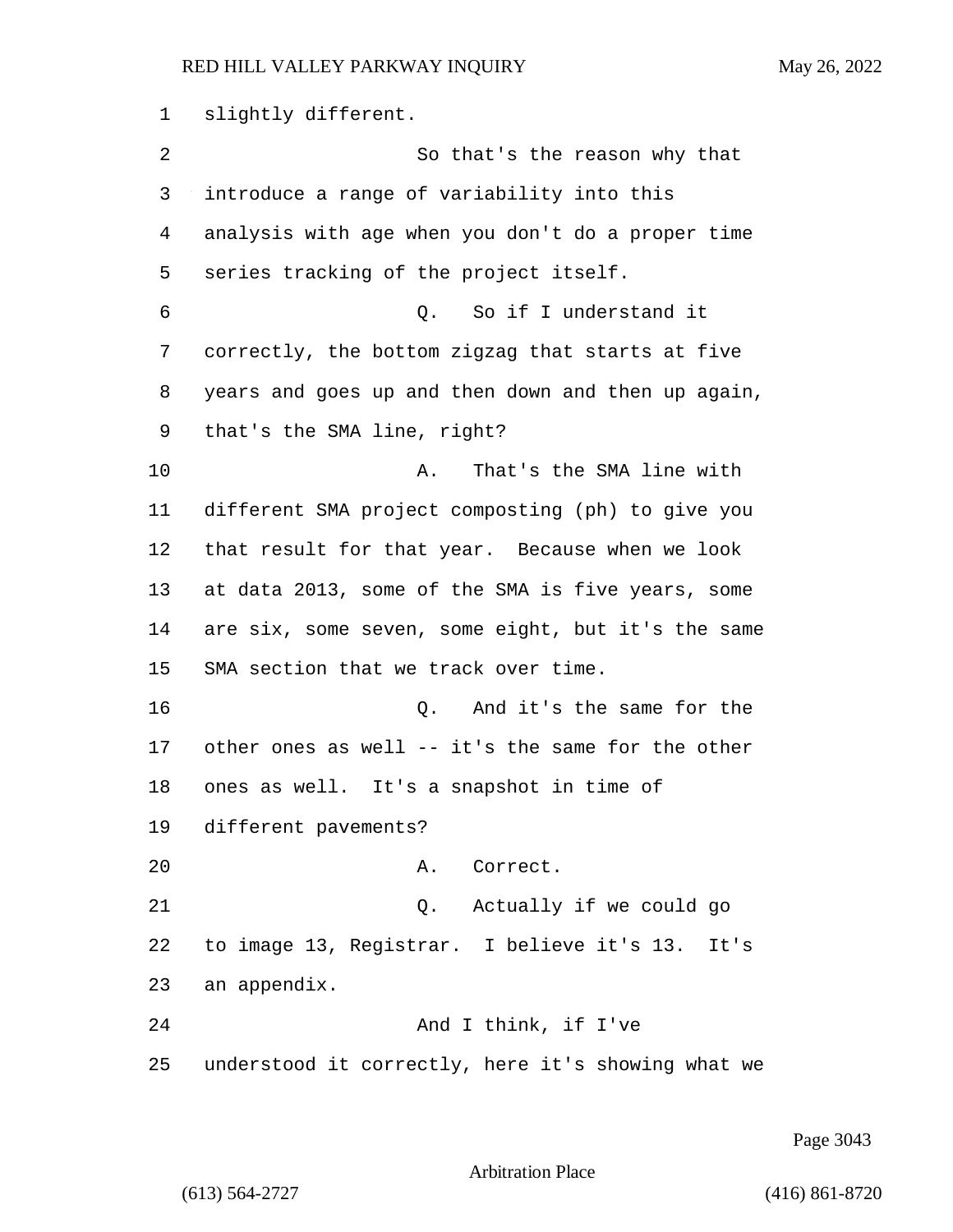| 1  | were just looking at in the graphic form which it  |
|----|----------------------------------------------------|
| 2  | actually shows the number of pavements at each age |
| 3  | for each type of surface course; is that right?    |
| 4  | Correct.<br>Α.                                     |
| 5  | And on the HL1 example<br>Q.                       |
| 6  | that I gave on the far left there's the one sample |
| 7  | at eight years with an average FN of 43.8?         |
| 8  | Correct.<br>Α.                                     |
| 9  | And then on the SMA<br>Q.                          |
| 10 | example, which is right in the middle there,       |
| 11 | there's the pavements at five, six, seven and      |
| 12 | eight years, and -- but it's two pavements at five |
| 13 | years, you can see on the bottom part of the       |
| 14 | chart, one at six years, two at seven years, two   |
| 15 | at eight years. That's what has been represented   |
| 16 | graphically in what we were just looking at,       |
| 17 | right?                                             |
| 18 | Α.<br>Correct.                                     |
| 19 | 0. And again -- and so if                          |
| 20 | two pavements are involved the number in the top   |
| 21 | part of that chart, for example, five years out    |
| 22 | for SMA, the 43.4 FN, that's the average of those  |
| 23 | two pavements?                                     |
| 24 | Correct.<br>Α.                                     |
| 25 | Okay. And for SP12.5 at<br>Q.                      |

Page 3044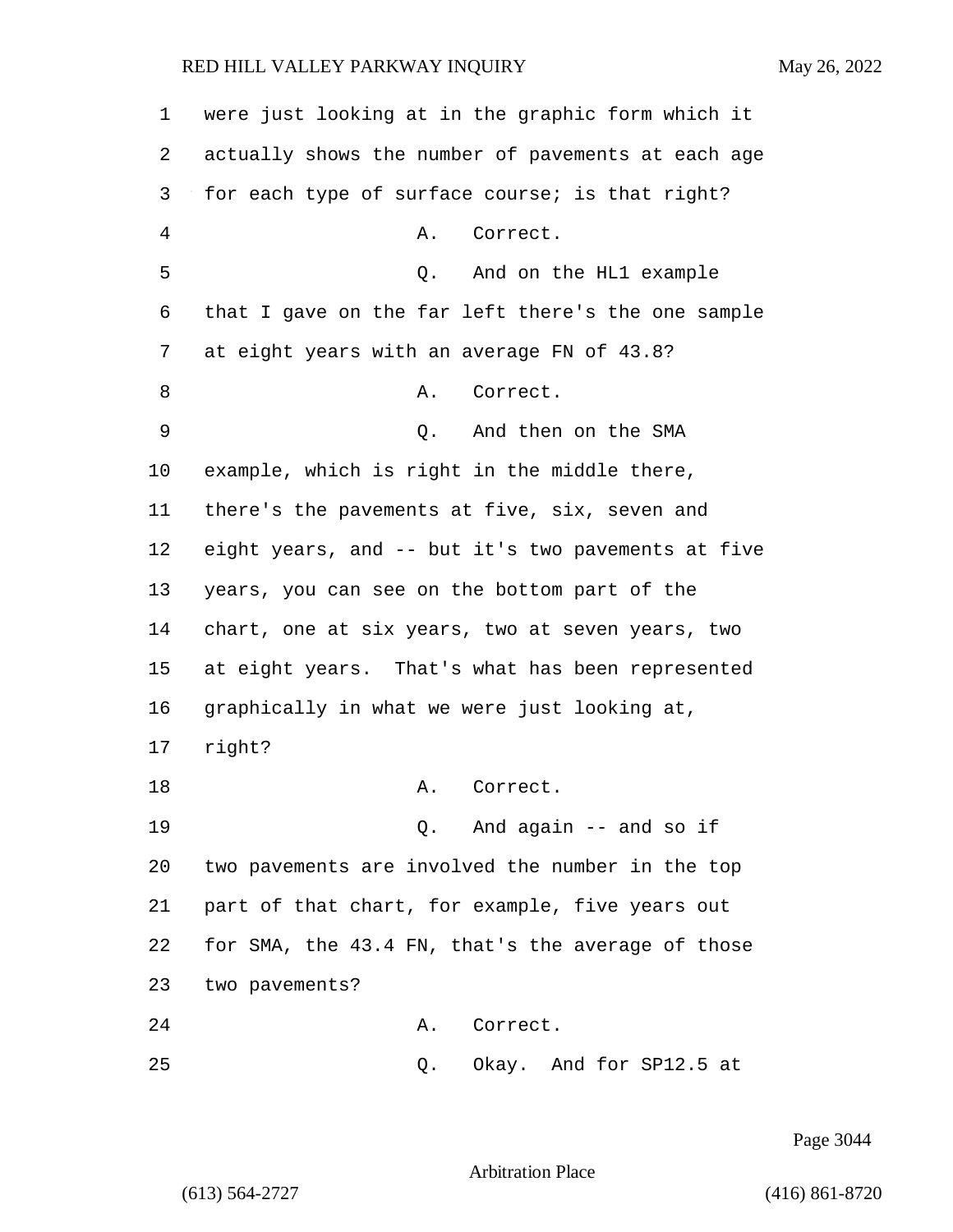| $\mathbf 1$    | three years the average FN of 57 is $-$ there's    |
|----------------|----------------------------------------------------|
| 2              | nine pavements that that's the average of?         |
| 3              | Α.<br>Correct.                                     |
| $\overline{4}$ | Q. So the sample sizes being                       |
| 5              | quite different depending on pavement and the      |
| 6              | year?                                              |
| 7              | Correct. I guess 12.5 is<br>Α.                     |
| 8              | actually quite common. And we are trying to seek   |
| 9              | and we actually try to -- first of all, the        |
| 10             | network selection is what we call randomized       |
| 11             | selection of the segment because we do not want to |
| 12             | have bias in the result. But somehow we also want  |
| 13             | to see based on the different spread of the mix    |
| 14             | type itself if we captured something that          |
| 15             | represent roughly the ministry and likely not      |
| 16             | totally, and that's probably what will trigger the |
| 17             | next round of testing that we will likely have to  |
| 18             | conduct to select random sample that will          |
| 19             | represent the ministry -- amount of different      |
| 20             | surface type that the ministry have on -- out      |
| 21             | there on the highway so that it will represent     |
| 22             | better than what was done in the 2013.             |
| 23             | And when you talk about<br>Q.                      |
| 24             | network testing being a randomized selection so as |
| 25             | not to have bias in the results, am I correct what |

Page 3045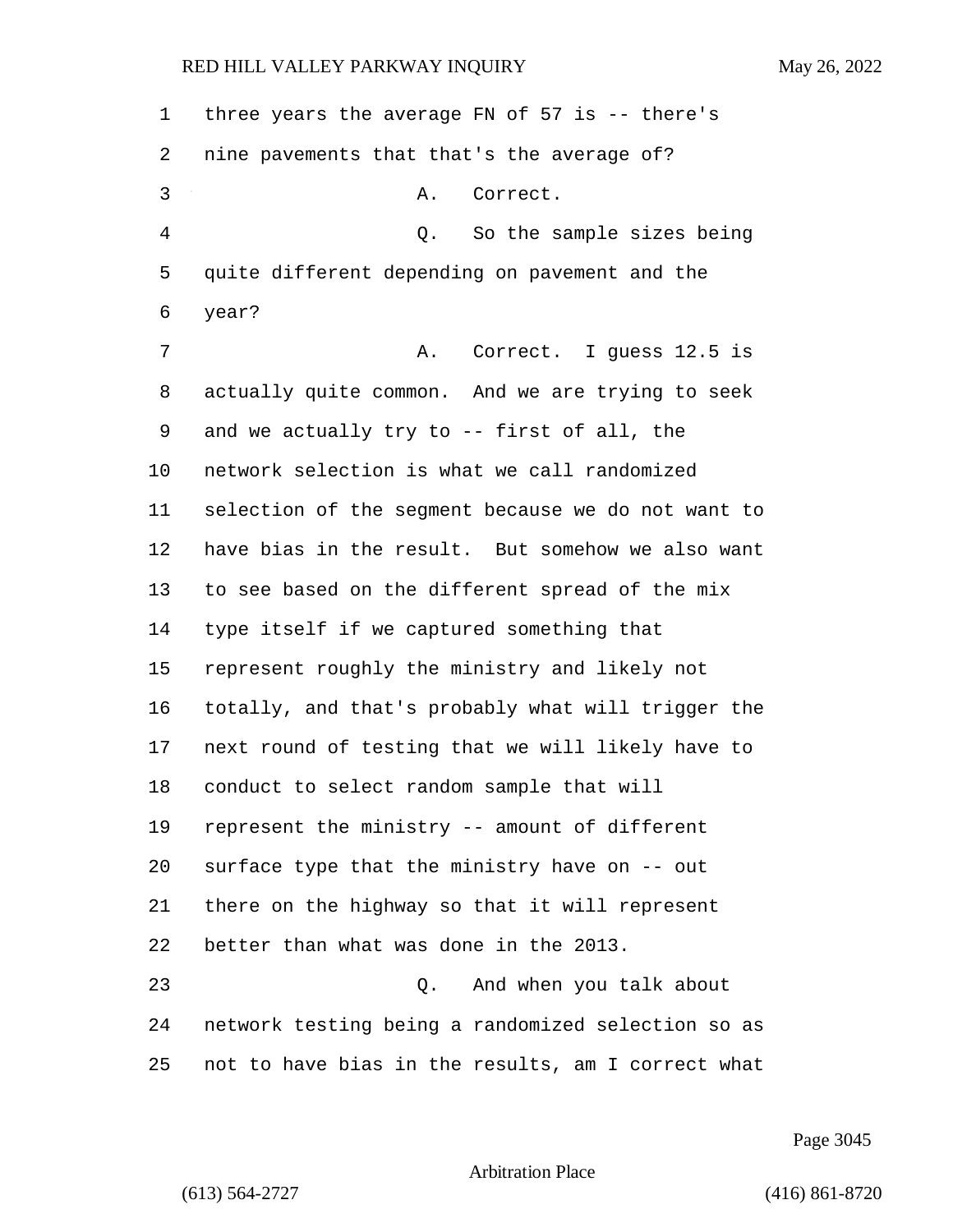you're talking about there is when you're taking requests for testing by the regions there's a bias in there, I don't mean that negatively, but there's a bias towards pavements that have low friction because the region has identified some potential reason for requesting the testing in the first place? 8 a. Correct, because if we start to include those analysis likely the FN number of those -- that network itself will likely be having a lower FN number because it is really a suspected low friction or complain that basically some people itself [indiscernible] that they might be having challenge with friction and then we only test those. So there's expectation, those result will bias toward the low side. **It's the reason why at the** 

 network level testing be decided to randomly select. We put the number of 400 series King Highway and everything as potential candidate and randomly select those itself and randomly select some of the section itself out to do the testing is that there is no conscious bias to selecting the section.

25 Q. And if we could go to

Page 3046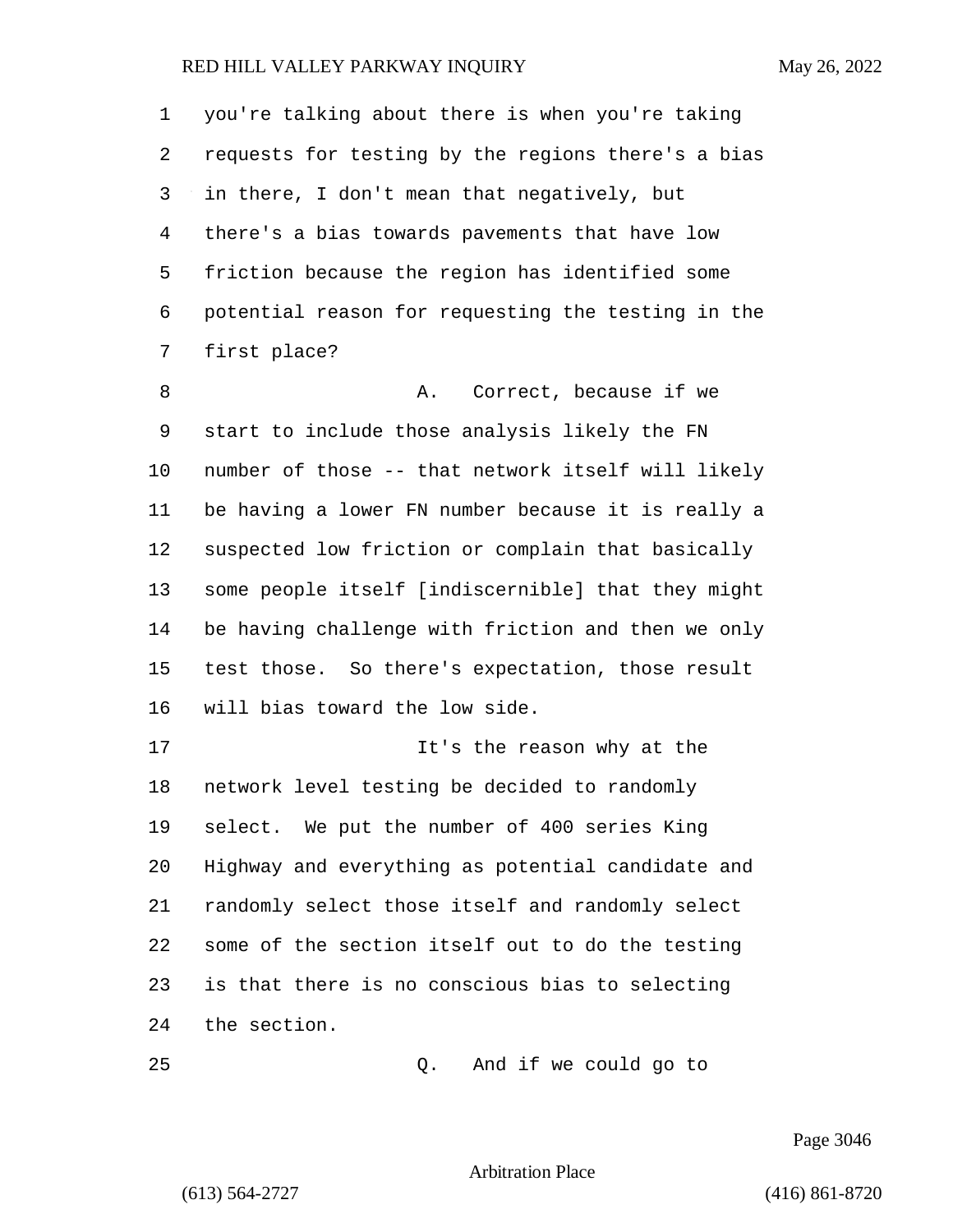| $\mathbf 1$ | image 10, please. Maybe 9. This is titled          |
|-------------|----------------------------------------------------|
| 2           | friction number and test speed, and the friction   |
| 3           | speed correlation?                                 |
| 4           | Α.<br>Correct.                                     |
| 5           | This is the equation you<br>Q.                     |
| 6           | were talking about?                                |
| 7           | Correct. This is the<br>Α.                         |
| 8           | equation we developed based on the test data. You  |
| 9           | know, the R spread (ph) of 0.8 is considered quite |
| 10          | highly calibrated, so because of that we are       |
| 11          | saying if you have tested it at FN100 I can        |
| 12          | actually based on the result FN100, then translate |
| 13          | it back to what is it equal to in FN65, then look  |
| 14          | at some of the guideline of how we would look at   |
| 15          | monitoring and determination itself if the number  |
| 16          | require it.                                        |
| 17          | So in this graph itself, if                        |
| 18          | you are basically at FN140, you go to the graph,   |
| 19          | you go down, then at FN65 is probably at around    |
| 20          | 45.                                                |
| 21          | Q. So following the same                           |
| 22          | thing, if you're at FN100 on the y-axis at 30 it's |
| 23          | around $35$ , and $-$                              |
| 24          | Correct.<br>Α.                                     |
| 25          | Is that right? If I'm<br>Q.                        |

Page 3047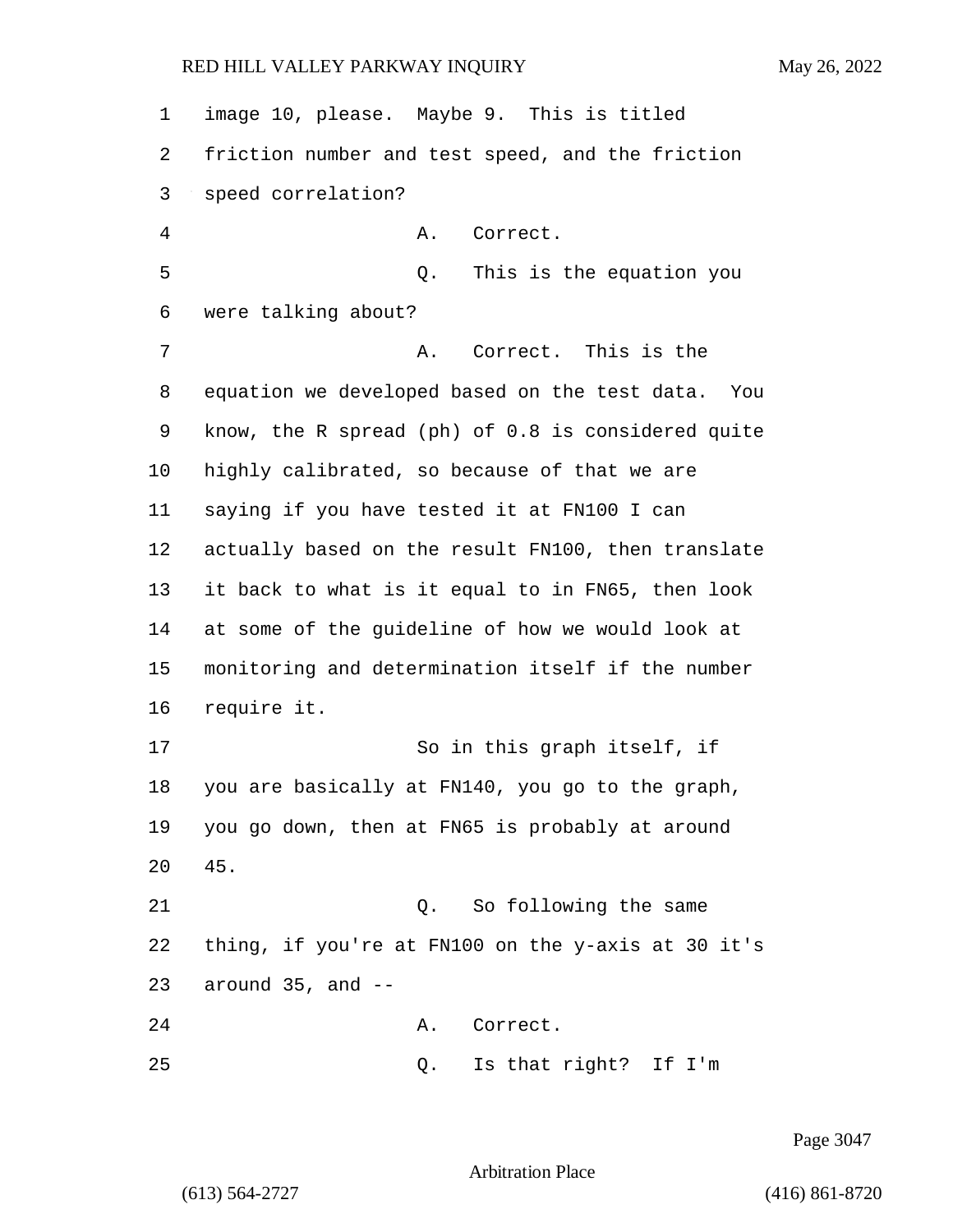reading that correctly? 2 A. Correct. 3 Q. Okay. And FN25 looks to be a little over 30; is that right? 5 A. Correct. 6 Q. I'm glad my sight is working. Okay. And that's based on the results from this 2013 testing? 9 A. Correct. 10 Q. Okay. And on the graphs before that we were looking at that show the year-over-year averages for pavements, was that -- were those numbers at FN100 or FN65 or a combination, if you recall? 15 A. The majority of it would be FN100, because most of the highway the ministry has posted at 100 speed, and generally that one is -- if we analyze it at different speed we would have separated out because we know that we need to do a correction to basically pop FN number as equivalent. 22 Q. So I get that. But when they're represented -- maybe if we could go back to image 13, please, Registrar. 25 So it shows the average

Page 3048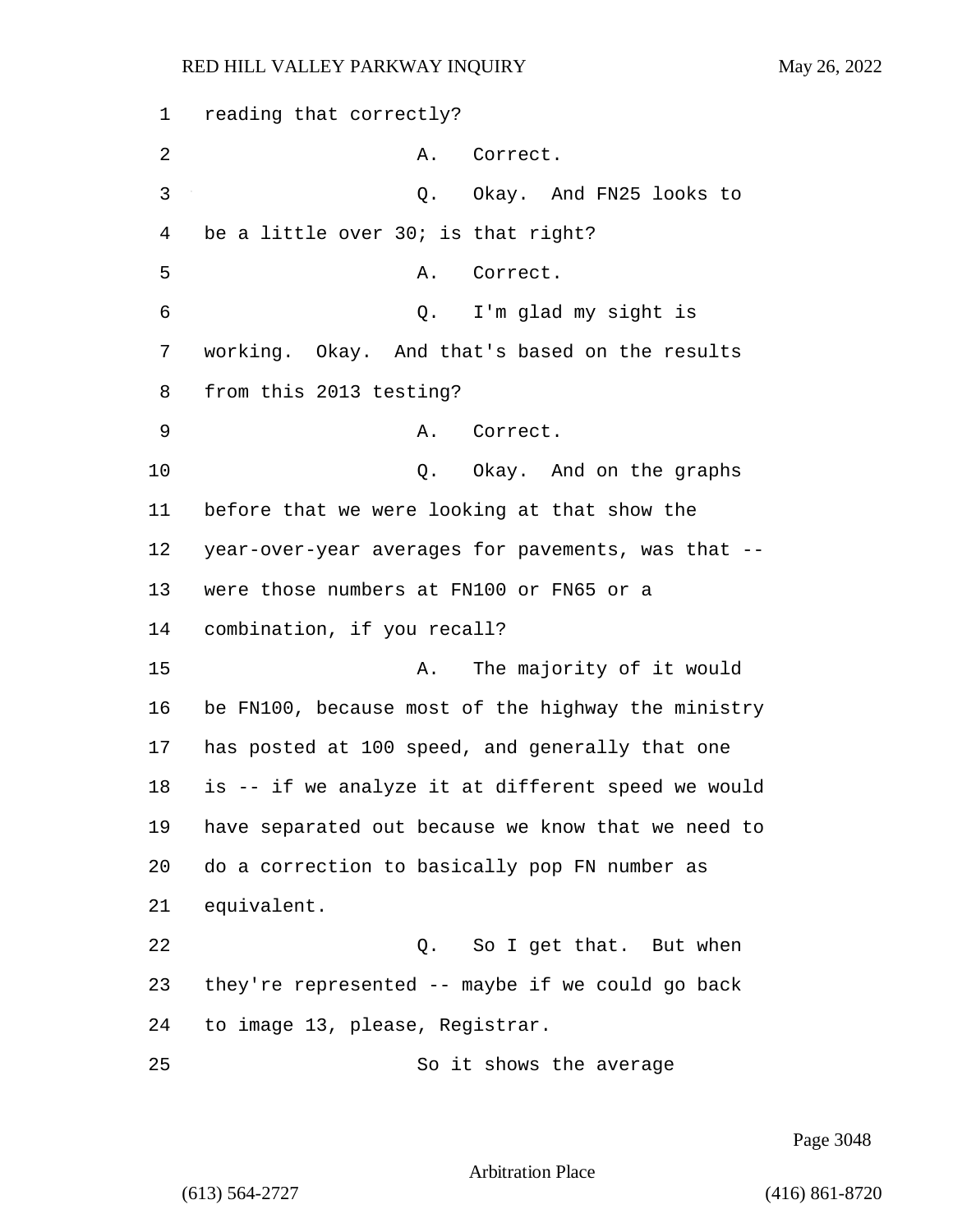| $\mathbf 1$ | number, but what I'm wondering is that for each of |
|-------------|----------------------------------------------------|
| 2           | these is it taking the raw number, whether it's -- |
| 3           | and then the average, whether it's at FN65 or      |
| 4           | $FN100$ , and average $-$                          |
| 5           | It would be FN100.<br>Α.                           |
| 6           | Majority of the highway that we tested are         |
| 7           | actually FN100, posted speed of 100, because for   |
| 8           | the safety of the staff itself they need to test   |
| 9           | it as the posted speed.                            |
| 10          | Q.<br>Right. And the 400                           |
| 11          | series --                                          |
| 12          | [Indiscernible]<br>Α.                              |
| 13          | everything itself.                                 |
| 14          | (Speaker overlap)                                  |
| 15          | Right. And for the<br>Q.                           |
| 16          | 400 series highways that's the posted speed?       |
| 17          | Yeah.<br>Α.                                        |
| 18          | Okay. So the SMA results<br>Q.                     |
| 19          | there, for example, those are the results at --    |
| 20          | because they are only used on 400 series           |
| 21          | highways -- those are all at FN100?                |
| 22          | Correct.<br>Α.                                     |
| 23          | Q. Okay. And probably the                          |
| 24          | same for the SP12.5, FC1 and FC2?                  |
| 25          | Correct.<br>Α.                                     |

Page 3049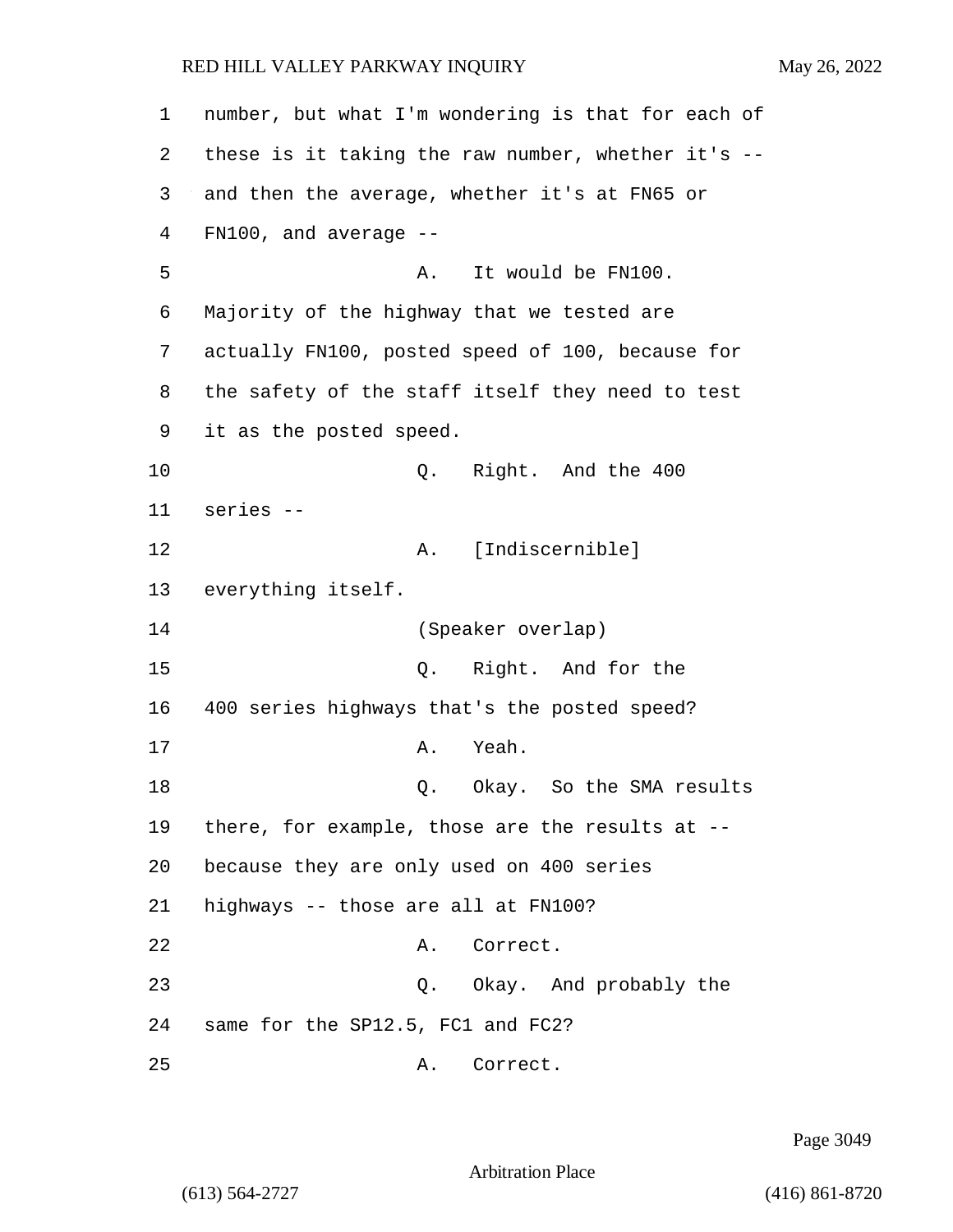1 and 1 Q. Are the ones at 65, are they more likely the ones like the, I'm not sure, HL4? 4 A. HL1 and HL4 likely a mix that we no longer use but municipality use. 6 Q. I see. You weren't testing on municipal sites at the time? 8 A. No, we are not, but we still have some remnant old highway that we may have some of the Omix site. 11 Q. But would those be the lower speed testing or no? 13 A. Some of them would be probably 90. 15 0. Okay. But I thought -- this is the network testing though so I thought the network testing is either done at 100 or 65? **A.** Yeah. Then the answer is that for the lower volume will be tested at 100 and we -- because we're using it to calibrate back to 65. Ultimately, like, continuing on with the program itself, some of the highway we are testing now at 90 or 80, depending on what posted speed, and also testing at 65 to come up with a different combination for those arterial and local highway.

Page 3050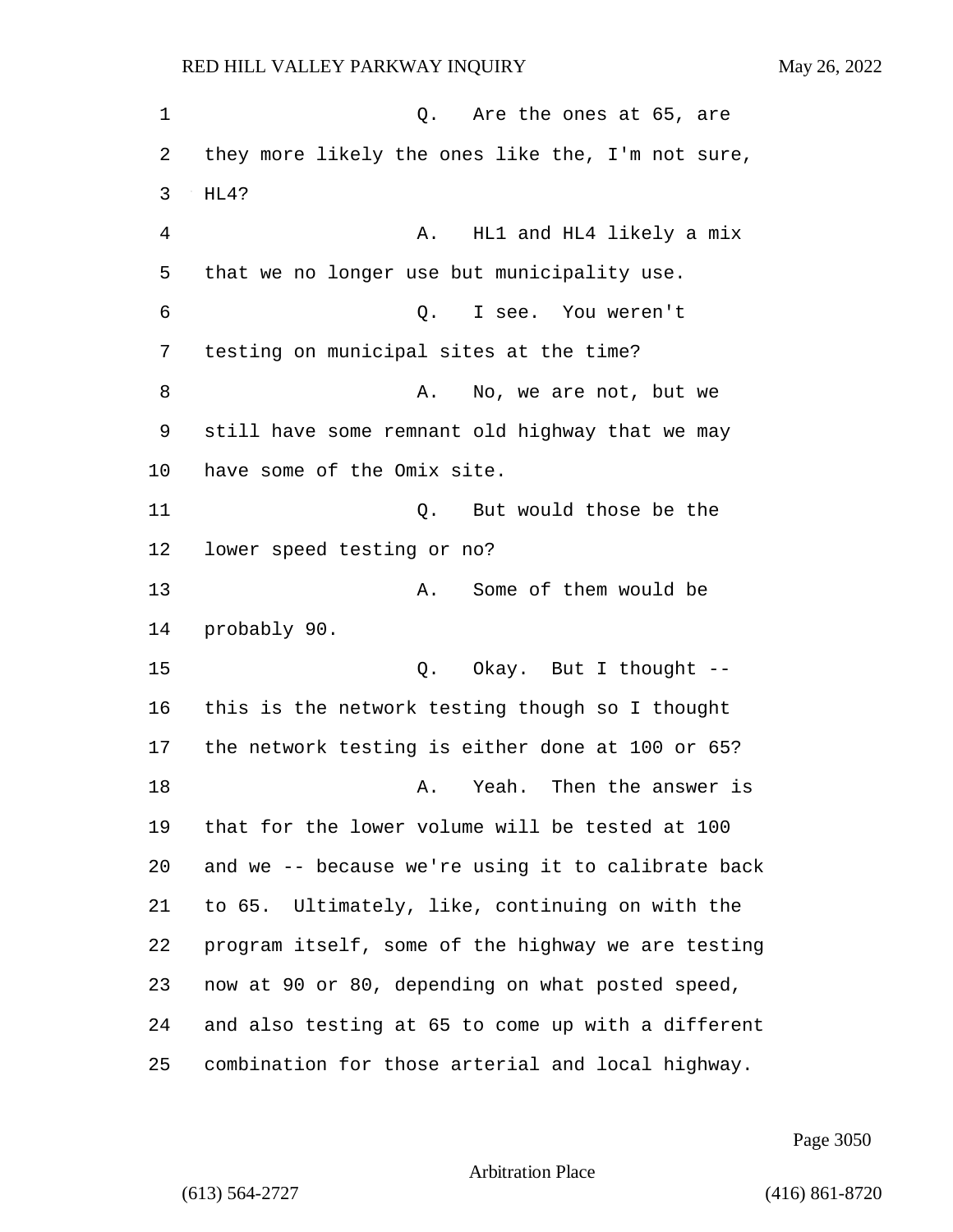| $\mathbf 1$    | Q. No, I get that. But in                    |  |
|----------------|----------------------------------------------|--|
|                | 2 terms of the network testing --            |  |
| 3 <sup>2</sup> | A. The initial (skipped                      |  |
| 4              | audio) tested at 100 kilometre or 65 because |  |
|                |                                              |  |

3 A. The initial (skipped 4 audio) tested at 100 kilom that's the intent of trying to find a correlation between 100 and 65. 7 0. Absolutely, I get that. I'm just wondering which ones were at 65. 9 A. And I can't tell you, but the frame (ph) was instructed to test as many as possible so that we could get statistically significant number. If you look at the plot of the FN65 versus 100 there likely is probably more than 100-something section that have done testing of both speed. 16 Q. Sorry, at which speed? 17 At both? 18 A. At both speed. Because in order for us to plot it on the 65, 100 kilometre graph you have to test it at both speed in order for it to be represented. 22 and 2. Neah. At both speeds, yes, okay. 24 And then if we go to image 11, "Preliminary Findings." I think you've largely

Page 3051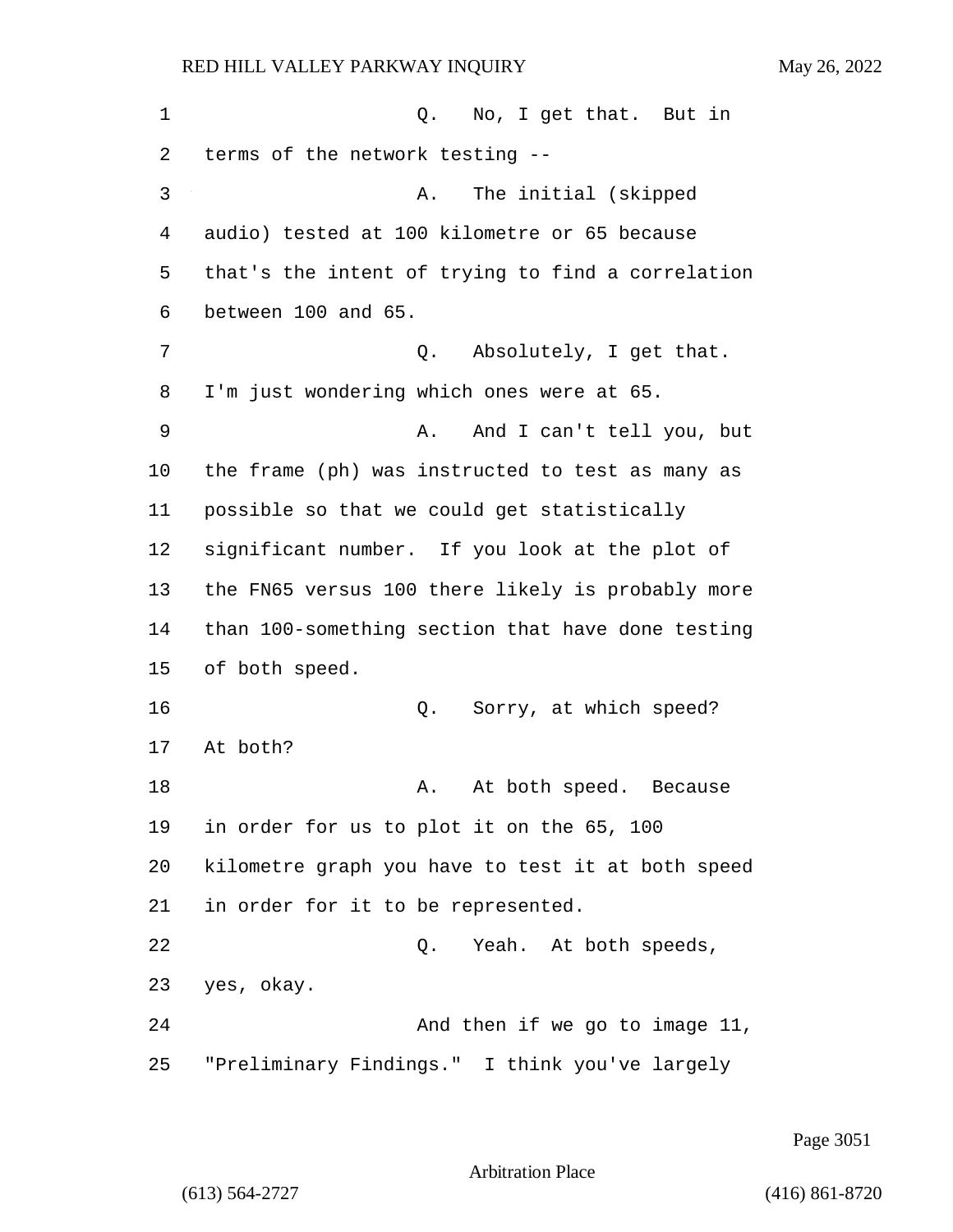| 1      | discussed these already but, unsurprisingly,       |
|--------|----------------------------------------------------|
| 2      | higher friction values achieved for tests at 65    |
| 3      | kilometres an hour compared to 100 kilometres an   |
| 4      | hour. And then at the top bullet, data suggests    |
| 5      | that friction remains fairly constant or decreases |
| 6      | very minimally over time. What's that based on?    |
| 7      | We looked at the chart and you described the       |
| 8      | limitations in the data but --                     |
| 9      | Overall indication and<br>Α.                       |
| 10     | based on our previous experience with FN number of |
| 11     | a lot of those DSM aggregate, it is consistent     |
| 12     | with the decrease of friction occurs initially but |
| 13     | tends to stabilize after three years. So it's      |
| 14     | like quite a common phenomenon and some of the     |
| 15     | data on the graph itself also case relatively same |
| 16     | kind a trend.                                      |
| 17     | And then as you said at<br>Q.                      |
| 18     | the outset of this, the ultimate main purpose of   |
| 19     | the network testing was in relation to the issue   |
| 20     | of performance contracts, and we know -- and we'll |
| 21     | get to this, that ultimately the MTO decided not   |
| 22     | to jettison the front end of DSM approach in       |
| 23     | favour of entirely going to performance-based      |
| 24     | contracts, but where did you yourself eventually   |
| $25\,$ | come down on this issue about performance --       |

Page 3052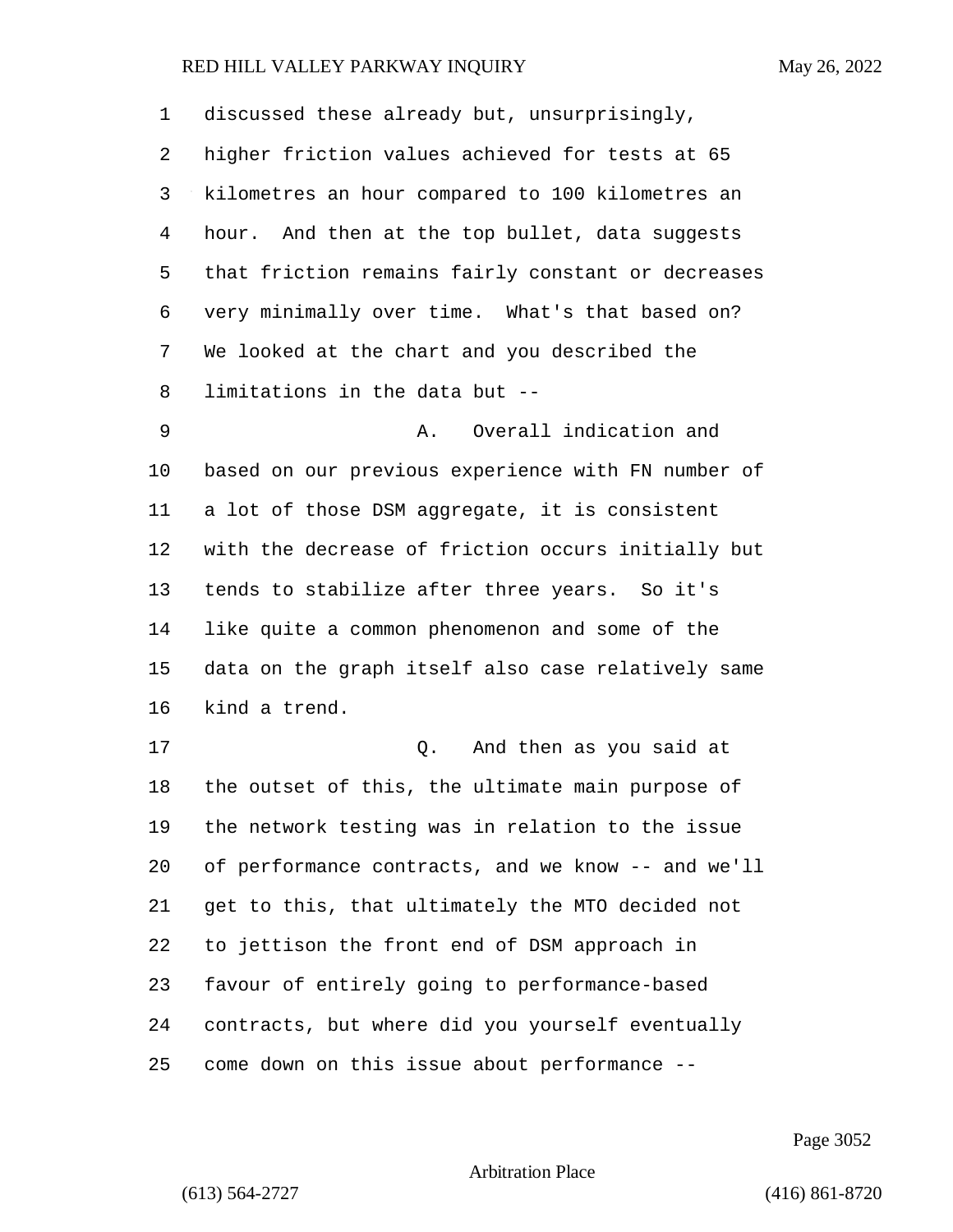| 1       | I'm actually in favour of<br>A.                    |
|---------|----------------------------------------------------|
| 2       | DSM because from where -- from my perspective      |
| 3       | itself, DSM test the initial property of the       |
| 4       | aggregate performance during a series of lab       |
| 5       | testing in polished stone value. After that in     |
| 6       | order for you to correlate for DSM you actually    |
| 7       | have to place a real test segment with real mix    |
| 8       | design onto a 500-metre segment of roadway or      |
| 9       | highway, and we tested that over time to ensure    |
| $10 \,$ | that the performance is there for long term        |
| 11      | duration.                                          |
| 12      | The real shortfall of the                          |
| 13      | friction number at the specification end of the FN |
| 14      | number is that if today I tested FN number is      |
| 15      | at 30, next day if I tested it as 24, are you --   |
| 16      | then you have basically specified the              |
| 17      | specification that works for one year rather than  |
| 18      | the whole duration of the design of the pavement   |
| 19      | itself.                                            |
| 20      | And that is one of the                             |
| 21      | discussion I had with our task (ph) group itself   |
| 22      | is that how do we properly set a friction number   |
| 23      | so that as a designer I actually expect the        |
| 24      | performance of the friction number to be as good   |
| 25      | up to the end of my design life of the pavement,   |

Page 3053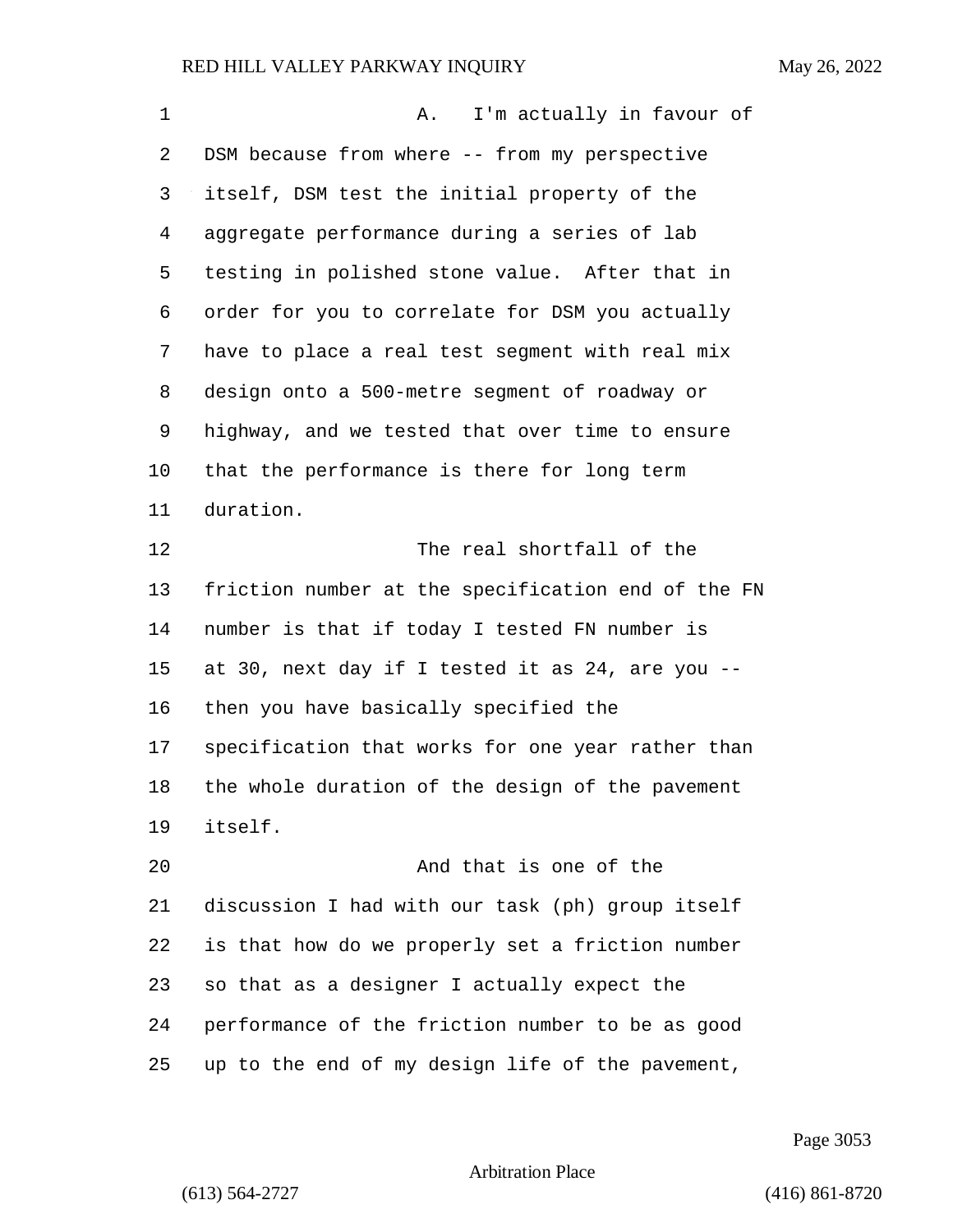not three years due to the warranty specification or seven years.

3 At seven years is reach the end of the life of the friction number implies I need to rehab that pavement at year 7, which means although I design pavement for 20 years, but the lifecycle of the pavement is only seven year -- three year, because if you to have construct the pavement with very high friction or not, chances are if you specify a very low friction number you're going to get a contract that is slightly above that and not much more higher than that because that implies -- there's a cost implication to having to provide better material. 15 So in that sense I think that is still not totally set in quite a lot of agency that look at performance-based specification how to specify a number that is acceptable at construction but also acceptable to ensure there

 is significant performance during the whole design life of the pavement itself.

22 So that is still -- I think the verdict is still out on that in the industry and the agency. So in lieu of that I think the DSM actually provide concrete assurance of after

Page 3054

Arbitration Place

(613) 564-2727 (416) 861-8720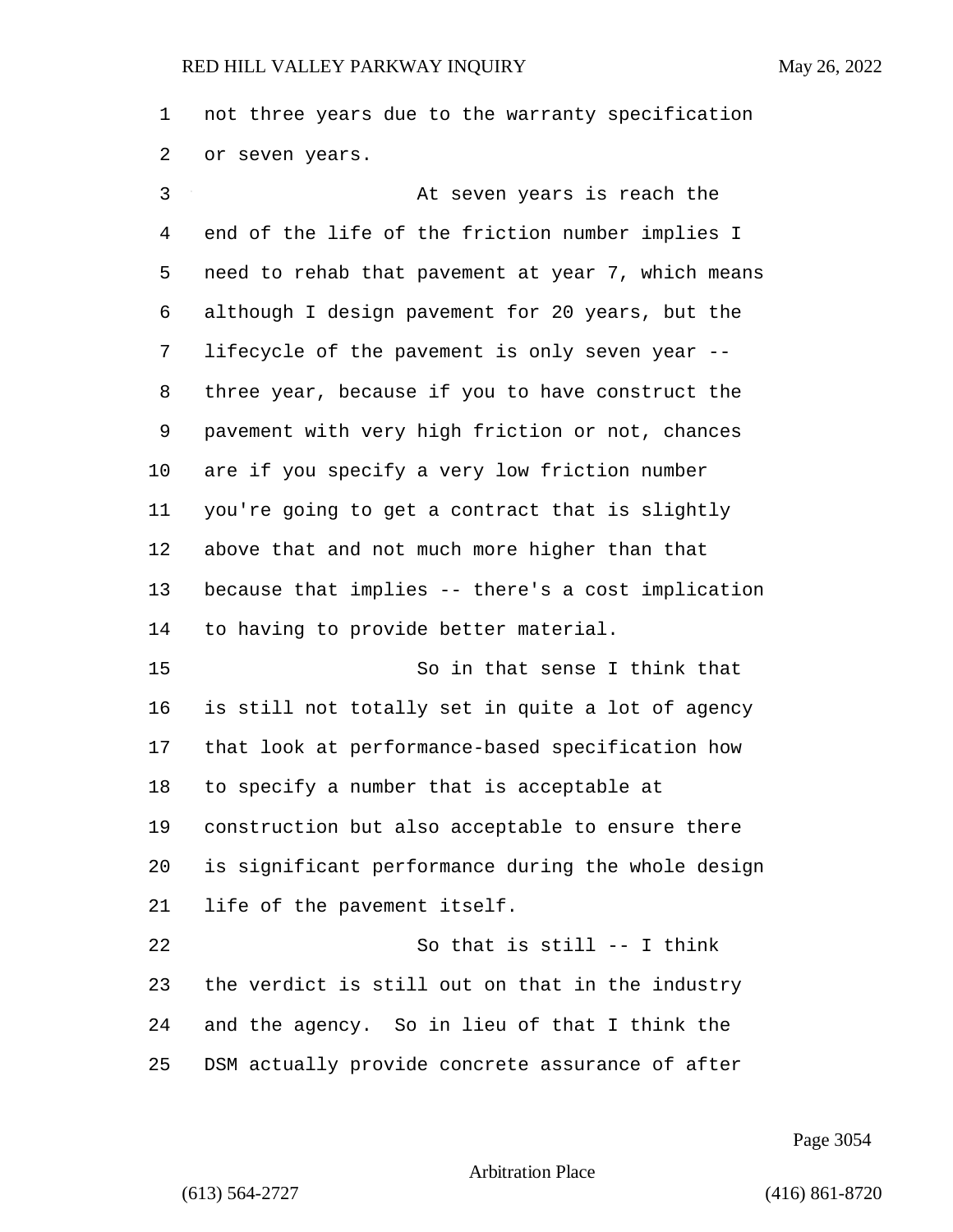| 1  | immediate construction having the performance and  |
|----|----------------------------------------------------|
| 2  | also long term performance because the real        |
| 3  | material is actually monitored over time and you   |
| 4  | would not put it on your DSM if you find that the  |
| 5  | material is not suitable in term of performance    |
| 6  | with long term -- short and long term performance  |
| 7  | being taken care of.                               |
| 8  | And if we go to overview<br>Q.                     |
| 9  | document 4, Registrar, image 186.                  |
| 10 | And in paragraph 446 it's                          |
| 11 | referring to November 14th -- thank you, you can   |
| 12 | expand that -- 2014 presentation with some         |
| 13 | recommendations at the time which are still        |
| 14 | pertaining to if you're going to have performance  |
| 15 | specifications.                                    |
| 16 | And your recommendations there                     |
| 17 | are based on the conversion to FN65 and then       |
| 18 | there's a recommendation as to the expected        |
| 19 | friction number. Am I correct that this is again   |
| 20 | aimed at the performance specifications if you are |
| 21 | going to put in the numbers in the contract?       |
| 22 | Well, this is because we<br>Α.                     |
| 23 | were directed to look at friction number in        |
| 24 | performance-based specification because I guess    |
| 25 | the -- when actually given the request to see if   |

Page 3055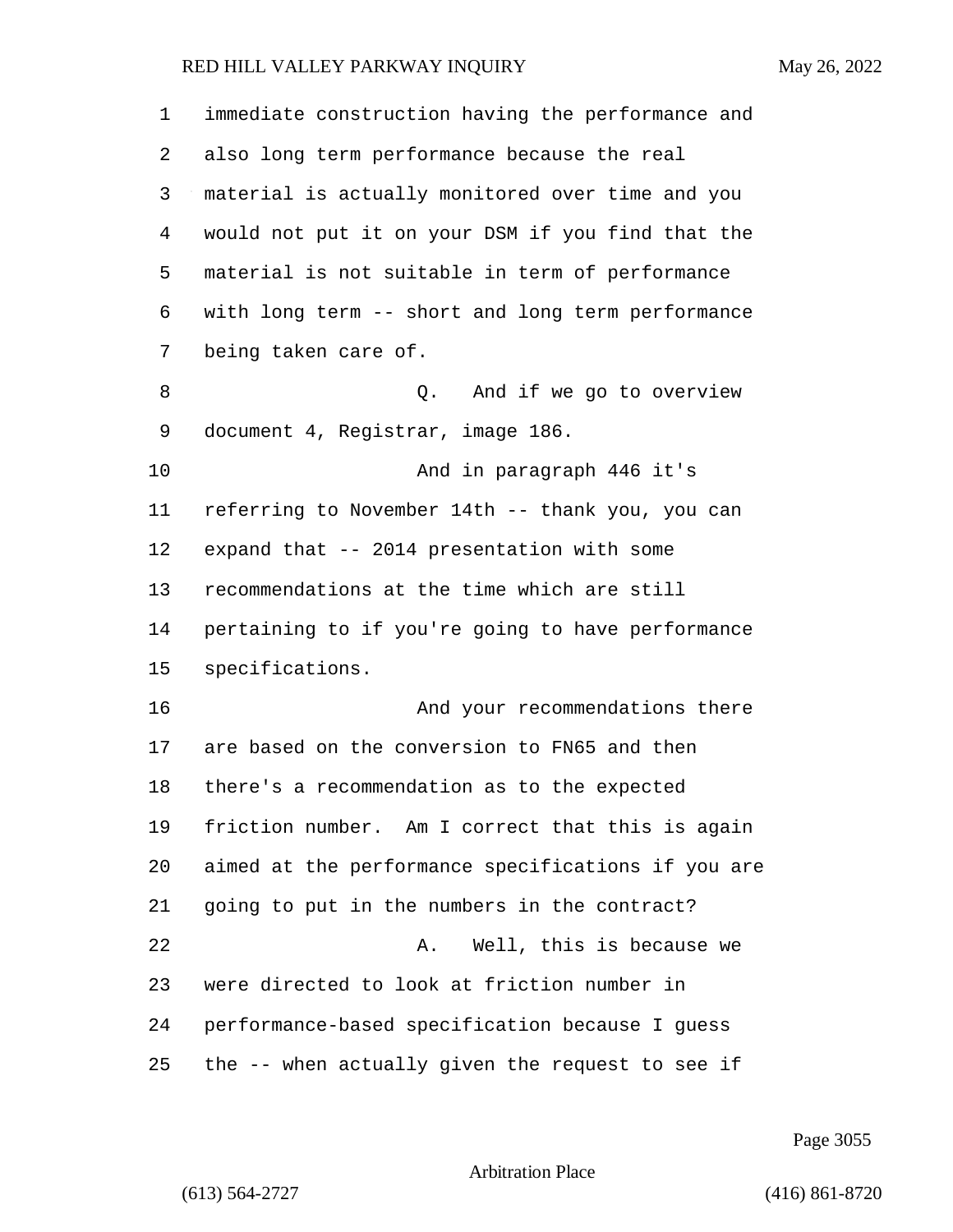| 1  | there's a choice of looking at different way to    |
|----|----------------------------------------------------|
| 2  | look at performance, the final recommendation to   |
| 3  | the steering committee and everything itself is to |
| 4  | actually revert back to the DSM aggregate and      |
| 5  | ultimately that is what is being implemented at    |
| 6  | the ministry, and moving forward now we're still   |
| 7  | in DSM aggregate mode of selecting mix itself to   |
| 8  | ensure performance in the ministry, and for        |
| 9  | concrete we modify it whereby insoluble residue    |
| 10 | (indiscernible) in place to ensure long term       |
| 11 | performance of concrete pavement specification     |
| 12 | itself.                                            |
| 13 | So that actually -- this is if                     |
| 14 | you ask me to strictly use friction number, this   |
| 15 | would be our first iteration of what we think we   |
| 16 | want to put out. Likely we'll be pushed back from  |
| 17 | the industry. We expect that they will push a      |
| 18 | number further lower. So in some sense this is     |
| 19 | the first situation of what number if you ask me   |
| 20 | to put it out, if it's strictly based on FN65,     |
| 21 | this would be the recommended --                   |
| 22 | Q. So I -- sorry, go ahead.                        |
| 23 | I'll catch up. This would be their --              |
| 24 | Because ultimately we<br>Α.                        |
| 25 | know that the industry is used to seeing FN30 at   |

Page 3056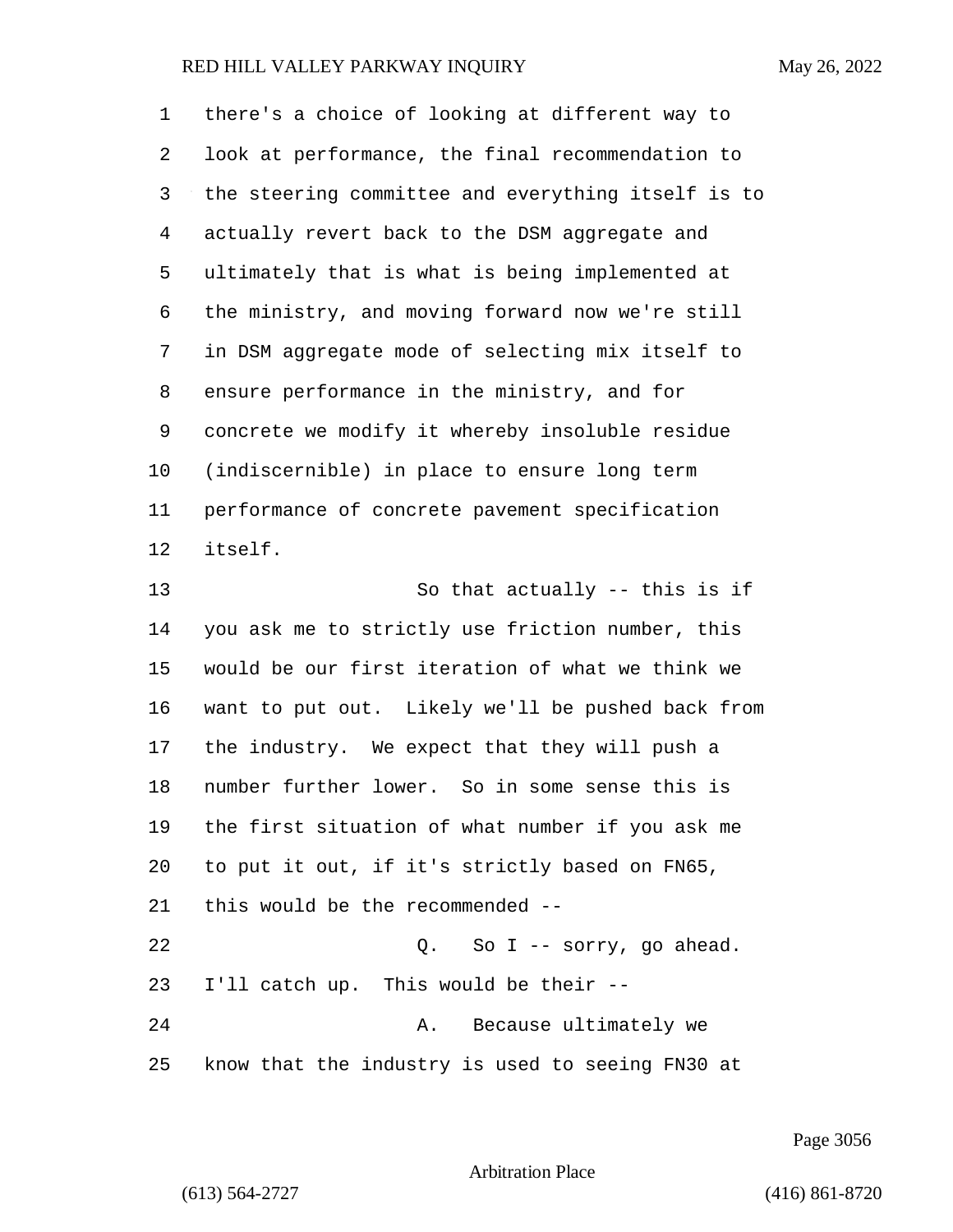posted speed at the ministry contract. But if they start to look at the graph of the FN100 versus 65, very fast they'll conclude if we want it at certain value itself, we actually, FN65, 40 is acceptable, would translate to a certain number at FN100. 7 Q. Right. No, I got it.

 And so to be clear, this is -- and I understood what you said before about what your view was about sticking with the DSM, and you're saying, but, you know, we directed to look at this. But this is -- if I'm correct, this is, again, about the inclusion in performance contracts, right? If that's right.

15 A. Firstly, in performance contract inclusion and in performance contract in lieu of. Basically if you are asked to remove DSM requirement in the specification.

19 C. Okay. And if I can sort of interpret what you were saying was you knew there was going to be push back, so you were sort of going in high. Is that -- with the recommendation is that the -- 24 A. Going in at a number that

we think is what is appropriate is likely we'll

Page 3057

Arbitration Place

(613) 564-2727 (416) 861-8720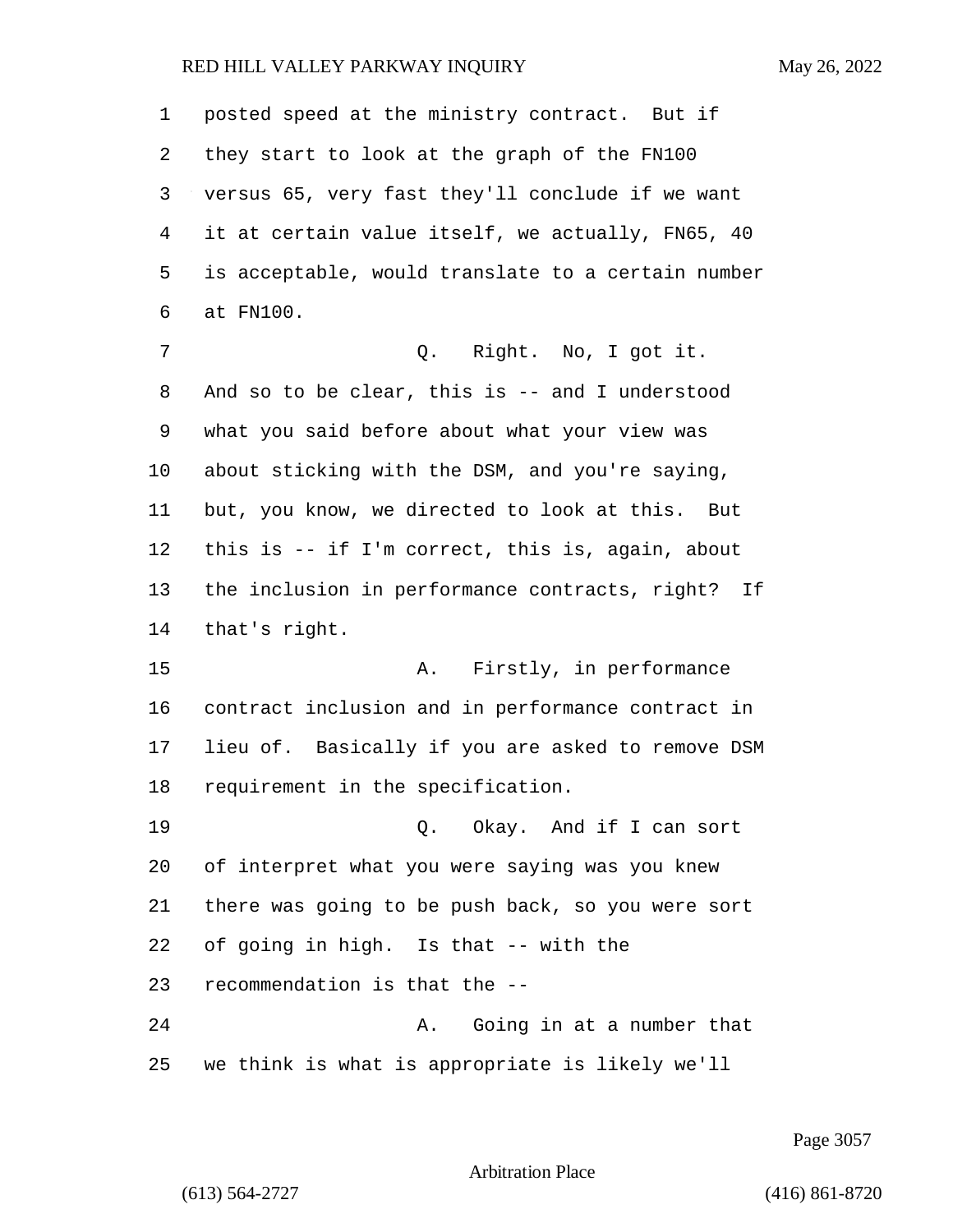see some push back. 2 Q. Okay. And from looking at the -- we're just in 2014 here, late 2014, and we looked at the numbers in your presentation before about the results at FN100 versus FN65, and so a 40 of FN65 at that point anyway, as I understood that chart that we discussed, would be about 35 at FN100 from -- based on the results that you at that point; is that right? 10 A. Correct. 11 Q. Okay. And if we could go to image 186 -- oh, we're at 186. I guess 186 and 187 in paragraph 448 which straddles the two pages. 15 So this is on November 25th, 2014. There's a geotechnical committee meeting at which you presented on the status of performance specification, and there's a couple of redactions for privilege, so I'm not asking you to talk about legal advice or anything of that sort. 21 And there's -- we will get to a subsequent meeting, but there's a recommendation to continue with current friction management plan. So is that referring to sticking with the DSM? 25 A. Correct.

Page 3058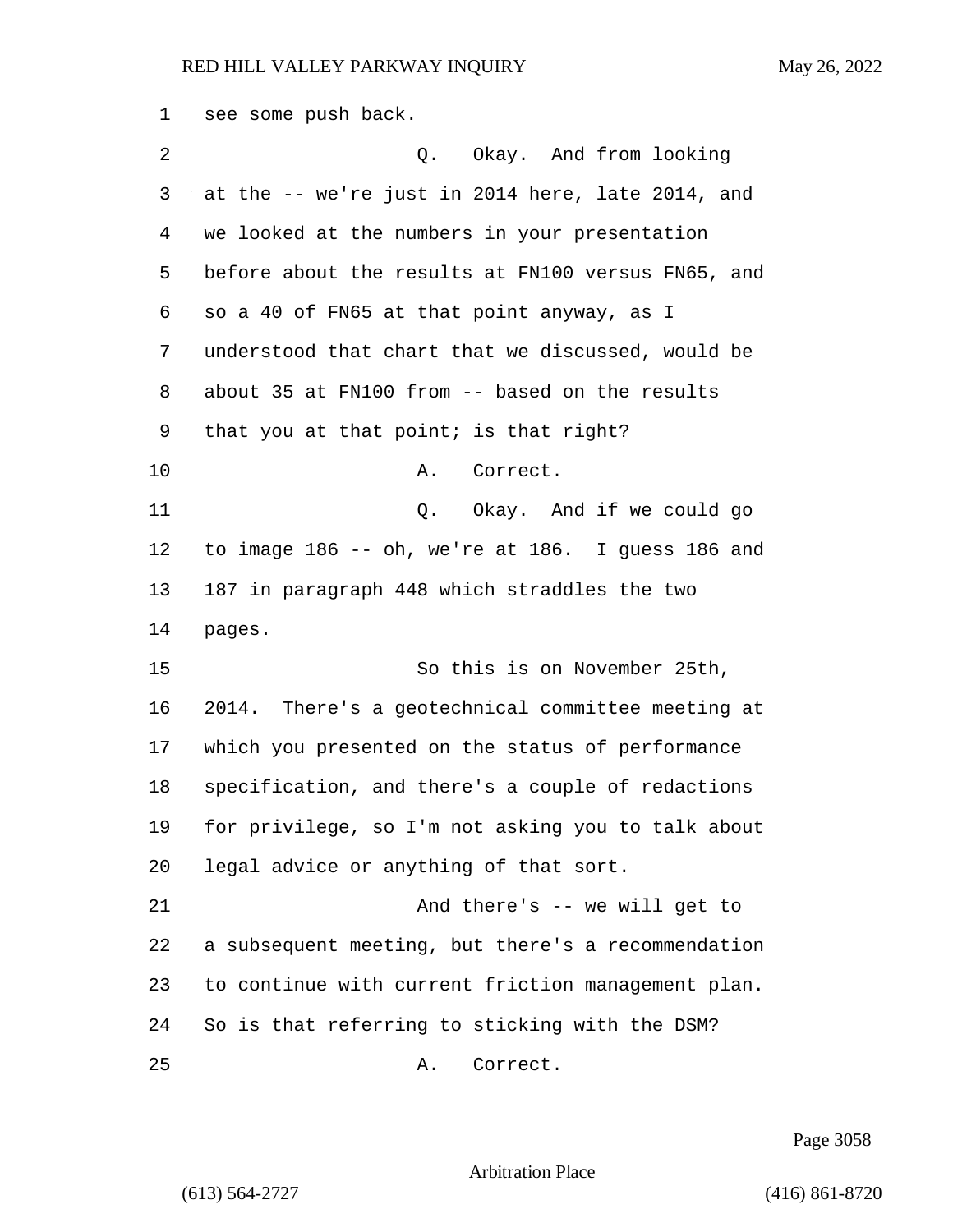| $\mathbf 1$ | Okay. And then:<br>Q.                              |
|-------------|----------------------------------------------------|
| 2           | "GeoCon -- redaction for                           |
| 3           | privilege -- do not recommend                      |
| 4           | publishing a friction number."                     |
| 5           | (As read)                                          |
| 6           | So that -- am I understanding                      |
| 7           | it correctly then it's saying that okay, if we're  |
| 8           | not going with the performance specifications,     |
| 9           | we're going with the DSM; the recommendation from  |
| 10          | GeoCon is that there's -- that the MTO is not      |
| 11          | going to publish a -- what constitutes a           |
| 12          | acceptable friction number; is that right?         |
| 13          | Α.<br>Correct.                                     |
| 14          | And if we could go to<br>Q.                        |
| 15          | image 453 -- paragraph 453. I apologize,           |
| 16          | image 188, yeah. Thank you.                        |
| 17          | And just to close out the                          |
| 18          | issue of the performance specifications, this is a |
| 19          | reference to a May 13th, 2015 meeting which the    |
| 20          | ORBA which you were apparently at. Do you recall   |
| 21          | this meeting?                                      |
| 22          | Correct.<br>Α.                                     |
| 23          | Q. And then it just -- it's                        |
| 24          | a very short entry there on the annotated agenda   |
| 25          | which refers to:                                   |

Page 3059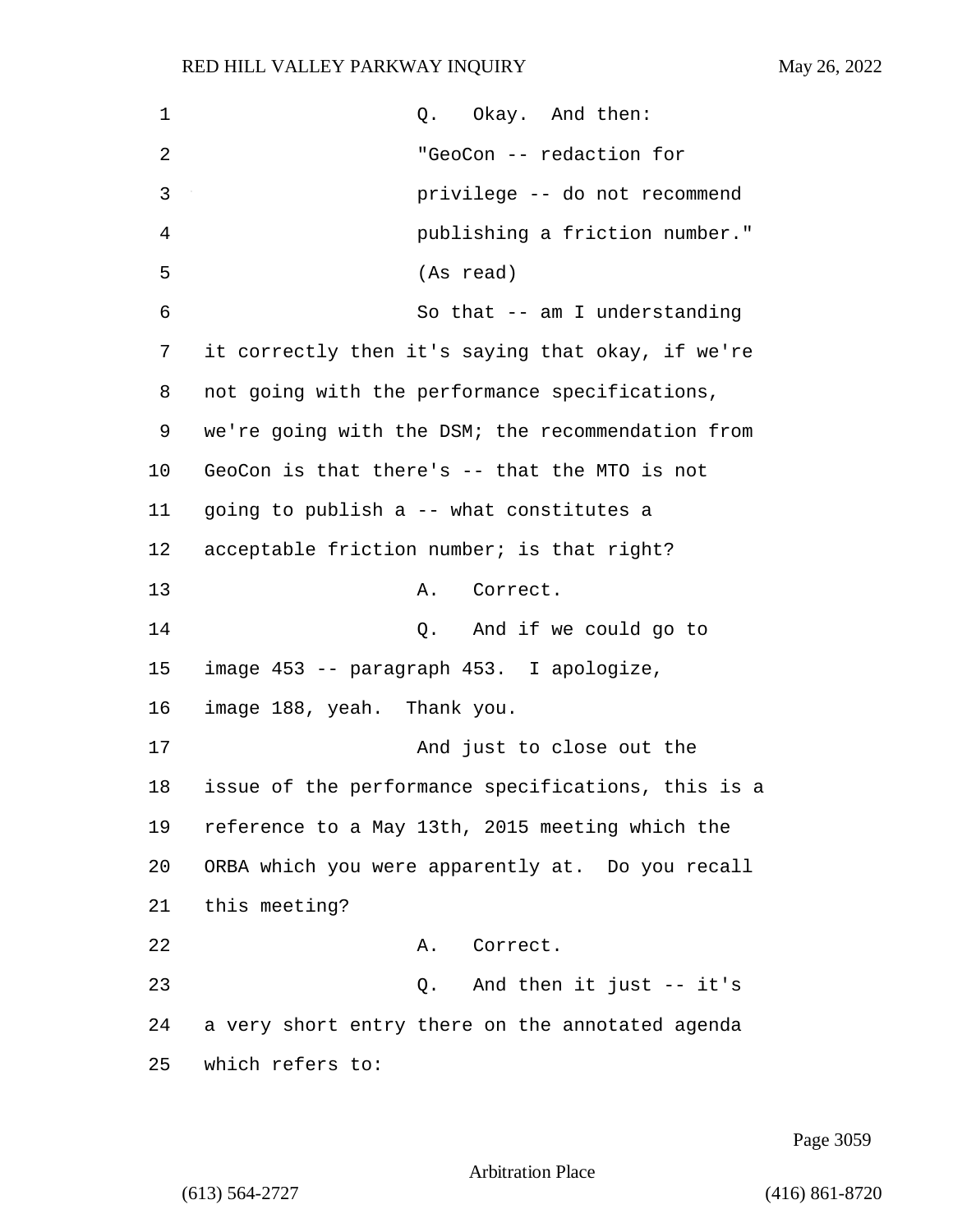| 1  | "Performance specification                         |
|----|----------------------------------------------------|
| 2  | skid number, Stephen Lee."                         |
| 3  | And it refers to a May 1st,                        |
| 4  | 2015 MTO meeting, and then it says:                |
| 5  | "MTO developed friction number                     |
| 6  | to use in performance                              |
| 7  | specification. Decision is to                      |
| 8  | revert back to the DSM list.                       |
| 9  | "Item closed."                                     |
| 10 | So is this when this is                            |
| 11 | announced, I guess, to the industry?               |
| 12 | Correct.<br>Α.                                     |
| 13 | Q. Okay. That the MTO is                           |
| 14 | sticking with the DSM and not moving broadly based |
| 15 | to a performance-based friction number             |
| 16 | specification?                                     |
| 17 | We are going through the<br>Α.                     |
| 18 | performance-based specification, but there will be |
| 19 | material requirement of the DSM list, which some   |
| 20 | people wants to get rid of material requirement    |
| 21 | and all those thing itself. But we're saying for   |
| 22 | frictional performance itself, the DSM is still    |
| 23 | the better way which means it's a material spec.   |
| 24 | You have to qualify you material through the       |
| 25 | process in order to even to be used in             |

Page 3060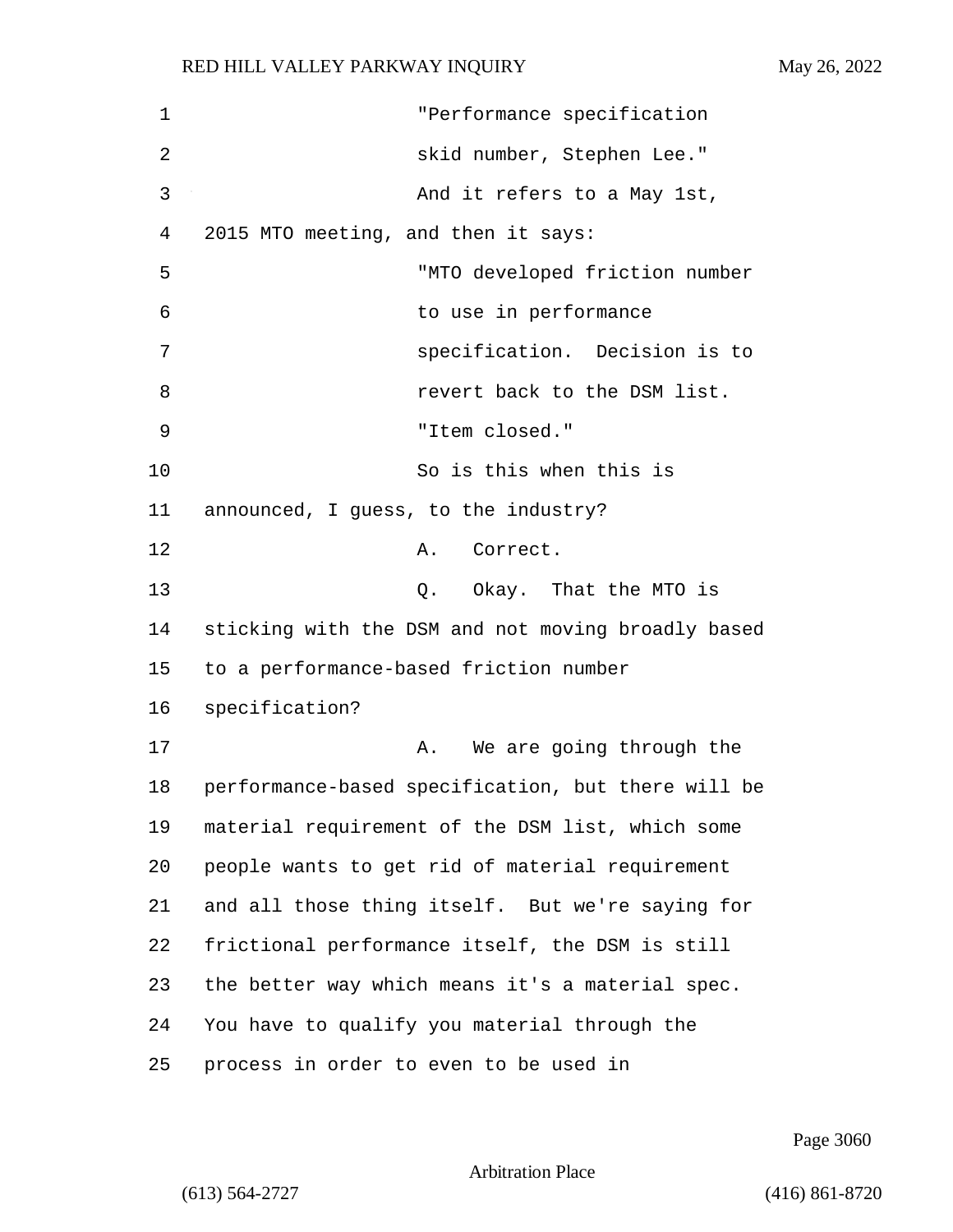1 performance-based specification. But a lot of the 2 other performance itself have ran strictly to a 3 performance base but not the friction. 4 Friction -- 5 (Speaker overlap) 6 A. -- back to the DSM. 7 Q. Sorry. Yeah. Good 8 clarification. 9 There are still performance 10 contracts. It's just that typically they are not 11 done with friction number as one of those 12 performance requirements, yeah. 13 A. Yeah. It's done with the 14 material requirement of the DSM list. 15 Q. Right. Okay. Thank you. 16 Okay. So I would like to move 17 on to a different area now which is -- if we could 18 go to image 159. It's a couple of municipal 19 requests for testing. And paragraphs 389 and 390. 20 This deals with a request from 21 the region of York in -- on July 24th, 2013. 22 Someone e-mails you on behalf of Vimy Henderson at 23 Golder requesting: 24 "A small amount of friction 25 testing required in the Region

Page 3061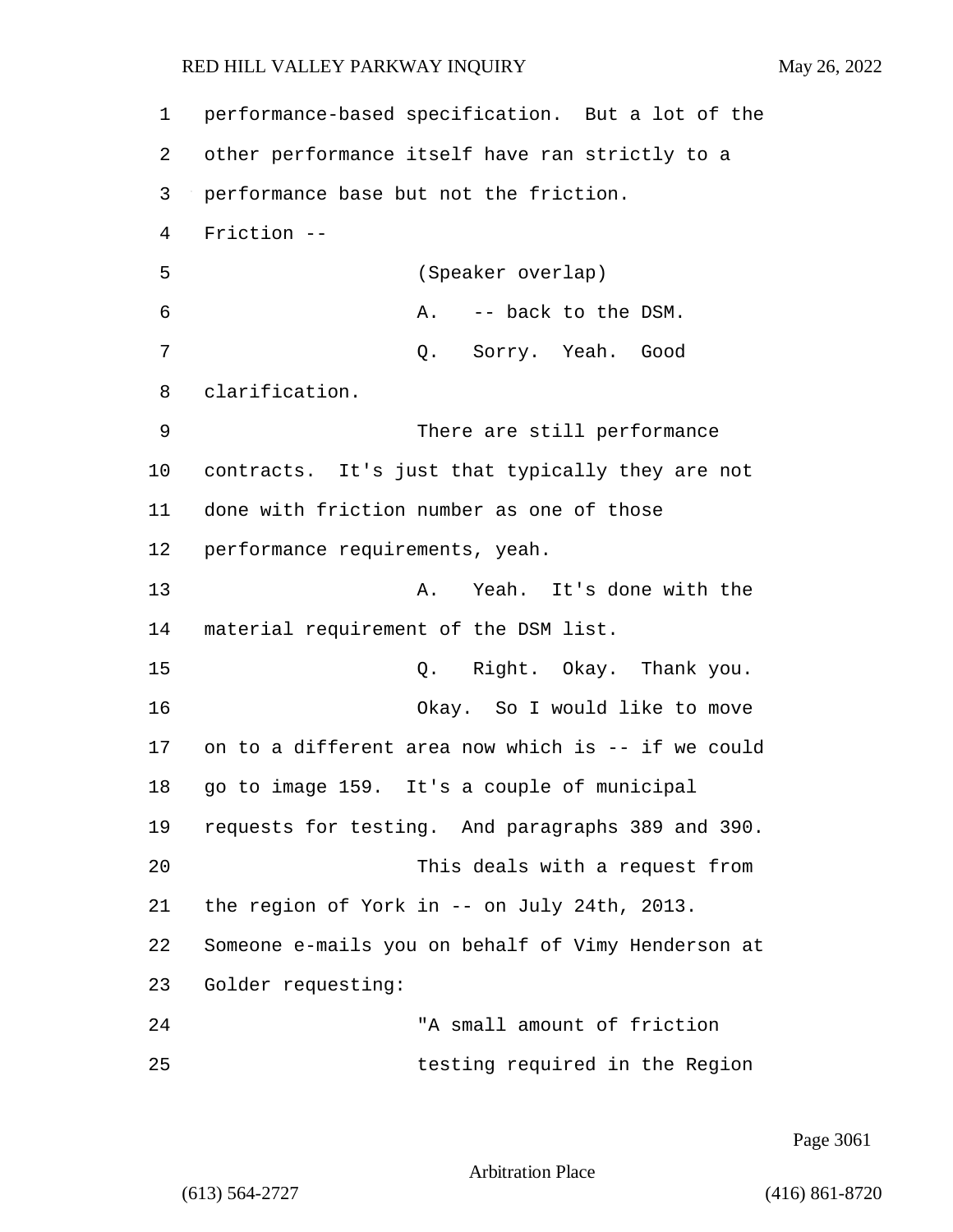| $\mathbf 1$ | of York as was discussed last                     |
|-------------|---------------------------------------------------|
| 2           | week."                                            |
| 3           | And you forwarded this on to                      |
| 4           | Mr. Marciello to coordinate the testing with      |
| 5           | Golder for the region of York just regarding an   |
| 6           | intersection. Mr. Marciello replied on July 26th, |
| 7           | 2013 that, "normally municipal requests are       |
| 8           | considered a last priority," but that he may be   |
| 9           | able to accommodate the request. And there's a    |
| 10          | discussion about whether there was an issue with  |
| 11          | accidents and said he believes that's why it was  |
| 12          | required.                                         |
| 13          | And then at paragraph 391,                        |
| 14          | next image, Mr. Marciello, he did conduct -- he   |
| 15          | conducted the testing and e-mailed the results to |
| 16          | Golder. Dr. Henderson and Ms. Kennedy from Golder |
| 17          | on August 1st, and he reported on those numbers.  |
| 18          | So first of all, we briefly                       |
| 19          | talked about municipal requests when I was asking |
| 20          | you about the kind of requests that come in, and  |
| 21          | is Mr. Marciello correct that normally municipal  |
| 22          | requests are considered a last priority, but they |
| 23          | be -- if they can be fit in, they would be; is    |
| 24          | that fair?                                        |
| 25          | Correct.<br>Α.                                    |

Page 3062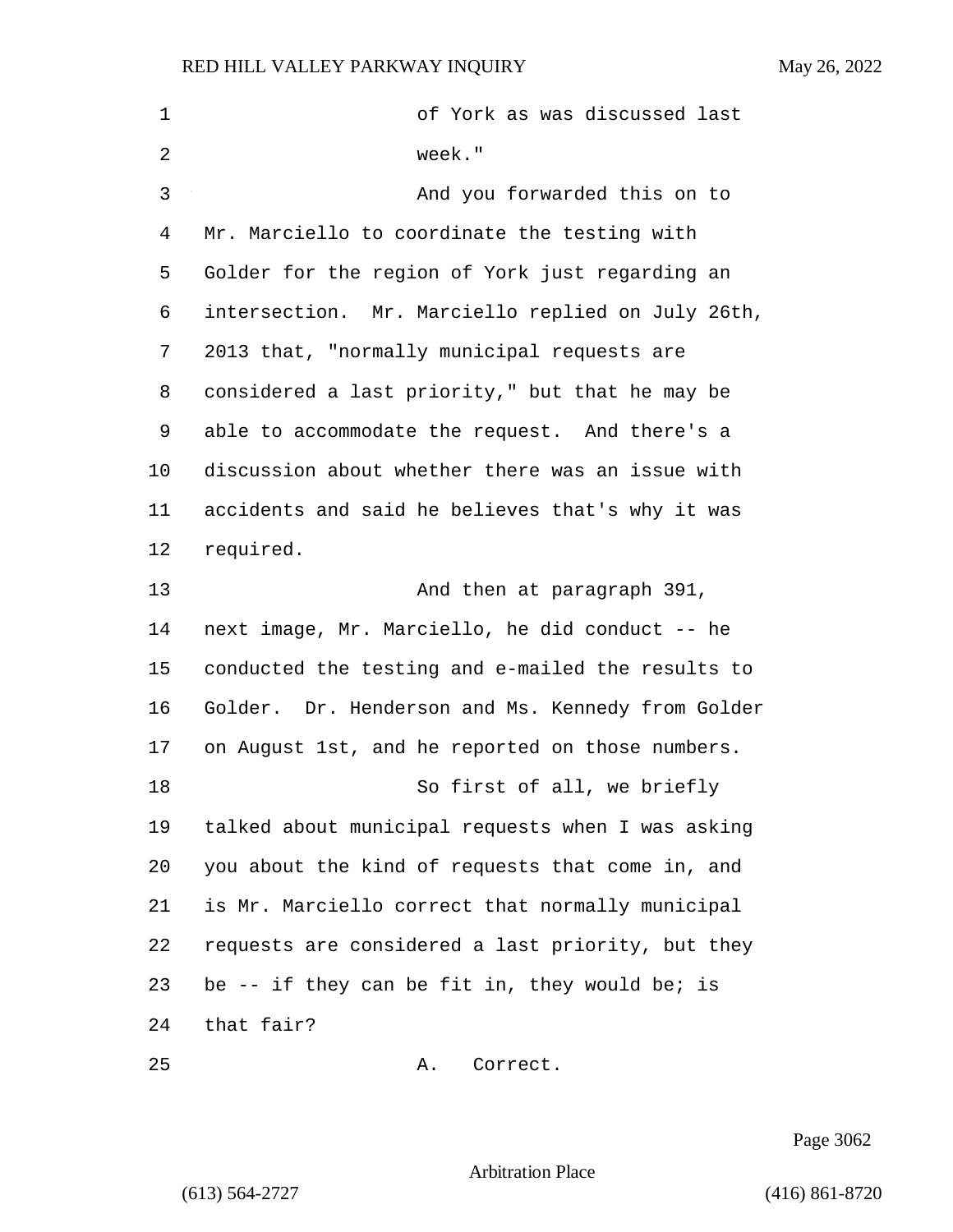1 and then if we could go to, Registrar, it's a overview document, later in time and mostly dealing with different issues. It's overview document 6, and it's image 61 and 62 and paragraph 156. 6 I'm going to go to the document itself. I just want to place it in time. October 4th, 2013. So it's a few months later. Again, it's Vimy Henderson at Golder writes to you to ask if they can discuss the City of Hamilton's request for some friction testing, and then you respond on October 7th asking for more details about the scope and the timing to see if it could be accommodated. 15 And if we could go to Golder 4467 and image 2. Do you recall this -- these communications? 18 A. Yes, I do recall some of 19 this. 20 Q. Okay. And so there's the October 4th e-mail from Vimy Henderson of Golder, and she says: 23 "Hi Steven, our client the 24 City of Hamilton wishes to 25 have some friction testing

Page 3063

Arbitration Place

(613) 564-2727 (416) 861-8720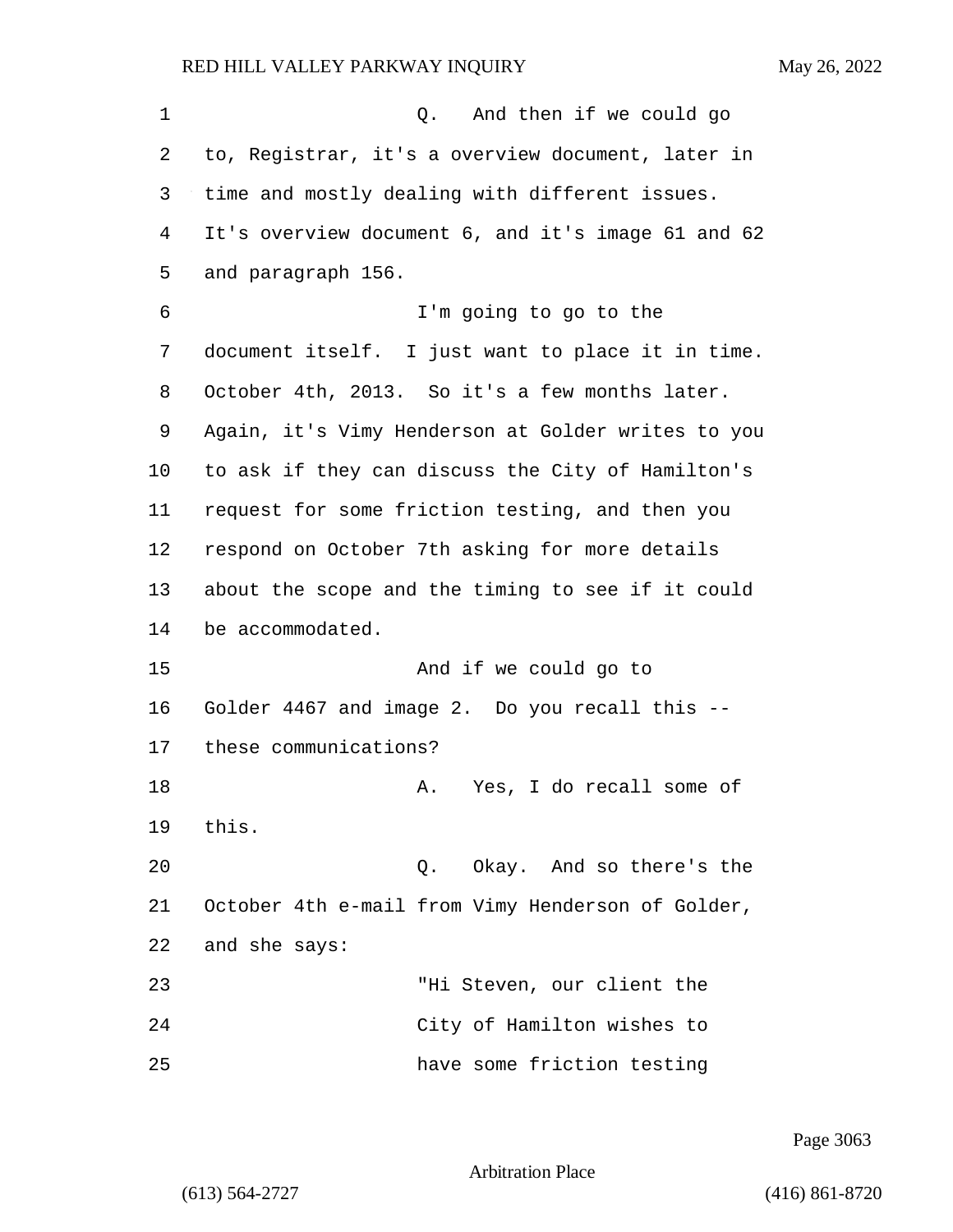| 1              | carried out. Are you                              |
|----------------|---------------------------------------------------|
| $\overline{2}$ | available to discuss this the                     |
| 3              | beginning of next week?" (As                      |
| 4              | read)                                             |
| 5              | And then, as I said, you wrote                    |
| 6              | back is the -- what I already referred to on      |
| 7              | October 7th. It's the bottom of --                |
| 8              | "Dear Vimy, let us know the                       |
| 9              | scope and timing to see if we                     |
| 10             | can accommodate this request."                    |
| 11             | (As read)                                         |
| 12             | And sorry, did you know                           |
| 13             | Dr. Henderson at the time?                        |
| 14             | I did know of her from<br>Α.                      |
| 15             | previous dealing with her itself when our section |
| 16             | actually procure some noise testing that Golder   |
| 17             | completed for us through her.                     |
| 18             | Q.   Okay.  So you had dealt                      |
| 19             | with her professionally before? Before these      |
| 20             | e-mails?                                          |
| 21             | Correct.<br>Α.                                    |
| 22             | Q. Okay. Okay. And then if                        |
| 23             | we go to image 1, there's actually a sticky note  |
| 24             | over part of the text. So I think we'll go to the |
| 25             | overview document which quotes these two e-mails  |

Page 3064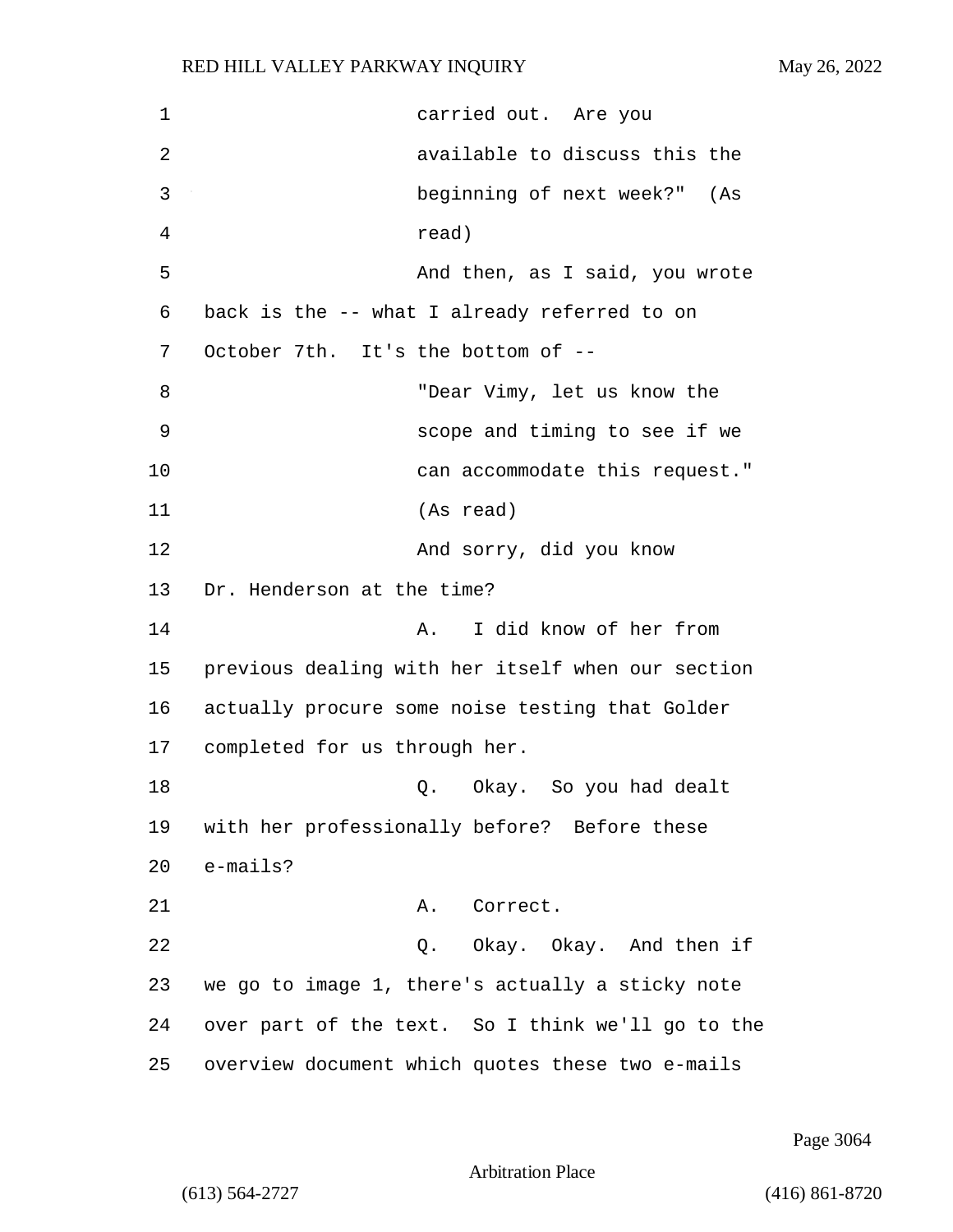| 1  | without a sticky note. So it's at overview        |
|----|---------------------------------------------------|
| 2  | document 6, image 70. Oh, yeah, 70 and 71. It's   |
| 3  | at paragraph 179.                                 |
| 4  | So this is just the                               |
| 5  | continuation of the chain we were looking at on   |
| 6  | October 29th, 2013. Dr. Henderson and Mr. Lee     |
| 7  | exchange further messages, and then why don't we  |
| 8  | look at those.                                    |
| 9  | If you could expand the top                       |
| 10 | there. So this is a complete excerpt from those   |
| 11 | e-mails but without sticky note.                  |
| 12 | So Ms. Henderson writes to you                    |
| 13 | and gives the details on October 29th. There's a  |
| 14 | gap in time between your last e-mail and this one |
| 15 | from her that they're looking to have the testing |
| 16 | done as soon as possible.                         |
| 17 | "City of Hamilton is looking                      |
| 18 | to have the testing done as                       |
| 19 | soon as possible and they                         |
| 20 | would like the Red Hill Valley                    |
| 21 | Parkway, RHVP, and the Lincoln                    |
| 22 | Alexander Parkway tested.<br>The                  |
| 23 | RHVP continues into the LINC."                    |
| 24 | I think that means the Lincoln                    |
| 25 | Alexander Parkway. "There are                     |

Page 3065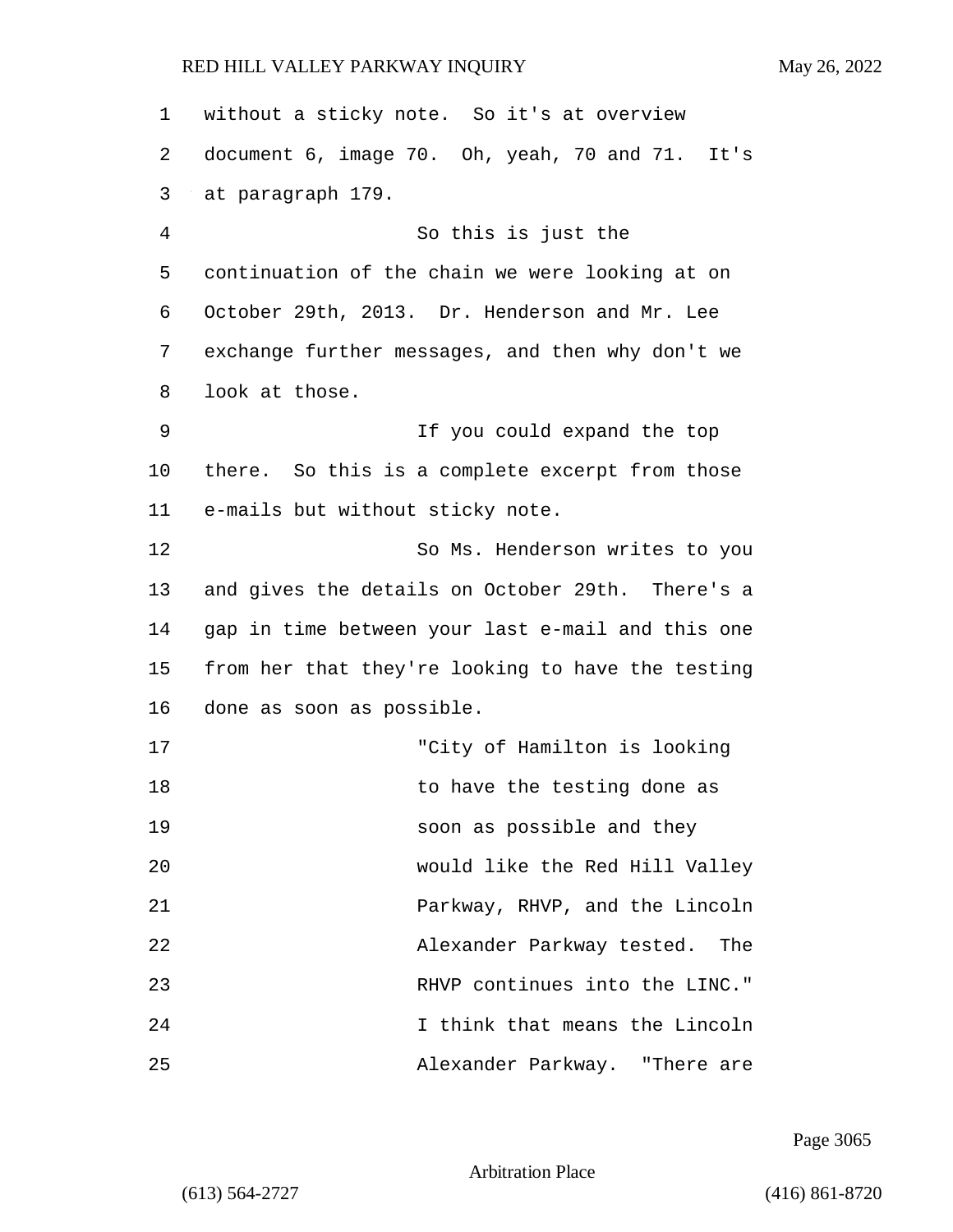| 1  |           | two lanes in each direction,   |
|----|-----------|--------------------------------|
| 2  |           | each lane is 18 kilometres in  |
| 3  |           | length. They will likely also  |
| 4  |           | ask for a few ramps to be      |
| 5  |           | tested. They have couple new   |
| 6  |           | crosswalks in the City that    |
| 7  |           | they would like tested as      |
| 8  |           | well. Is this something you    |
| 9  |           | would undertake or should they |
| 10 |           | look at hiring a firm to do    |
| 11 |           | this given the amount of the   |
| 12 |           | testing? If they are alright   |
| 13 |           | with just having a few random  |
| 14 |           | locations tested on the RHVP   |
| 15 |           | and LINC as well as ramps a    |
| 16 |           | couple of random ramps and     |
| 17 |           | crosswalks, would this be      |
| 18 |           | feasible to do? If you did do  |
| 19 |           | the testing on the RHVP and    |
| 20 |           | LINC, would you need traffic   |
| 21 |           | control." (As read)            |
| 22 |           | And then you write back on the |
| 23 | same day: |                                |
| 24 |           | "We're behind in our friction  |
| 25 |           | network level work and         |

Page 3066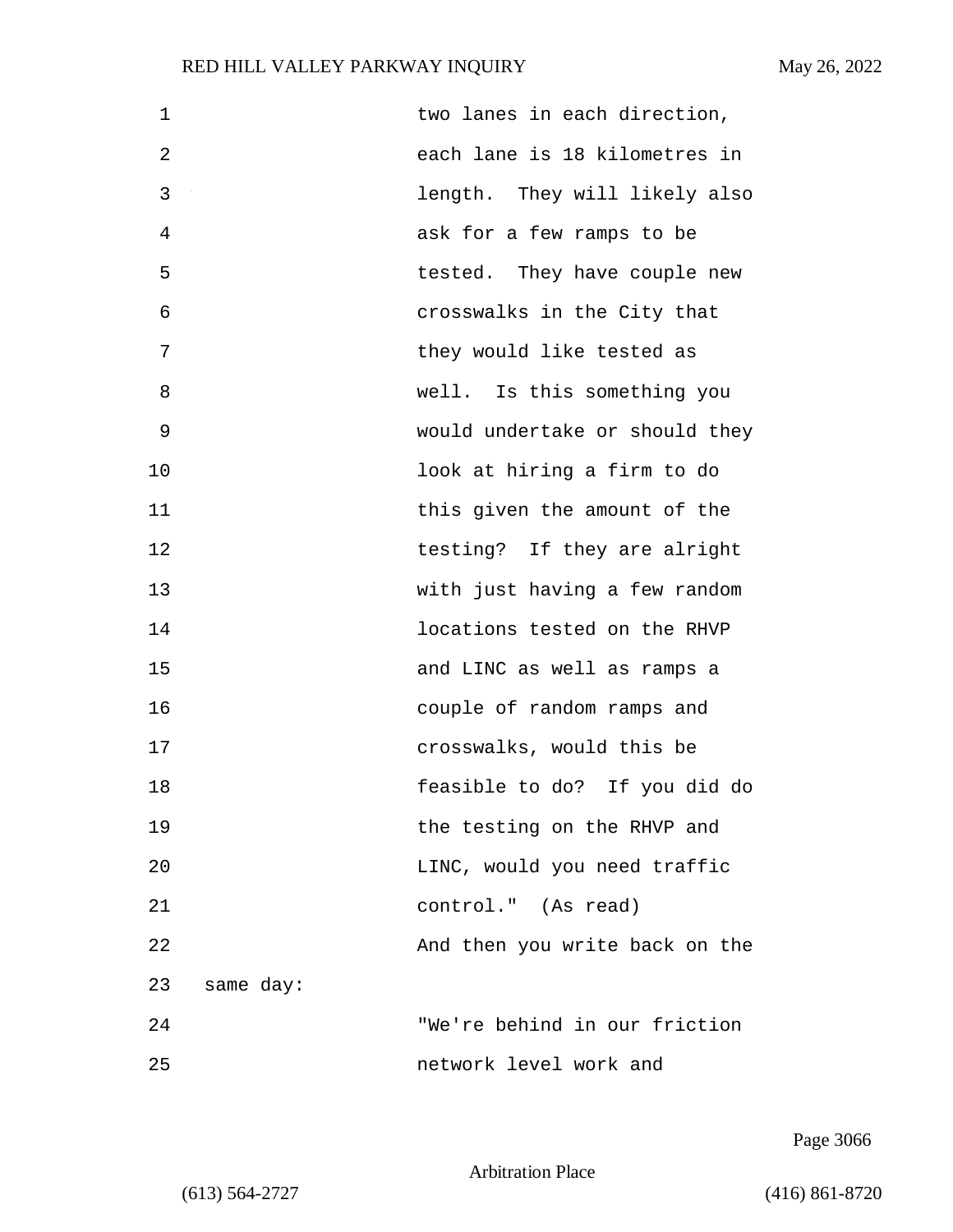1 performance-based testing 2 specification testing 3 recommend you get quotation 4 from ARA that has the same 5 equipment or others that have 6 different friction equipment. 7 Sorry, we will not be able to 8 accommodate this for this 9 season. Some friction testing 10 machines are sensitive to --" 11 Says "ambient slash pavement 12 surface temperature." It's actually in the 13 original. It's a slash, not the word slash. I 14 think that's a dictation error. 15 And so having looked at this, 16 do you recall if that -- at the time of these 17 e-mails were you aware that the MTO had previously 18 conducted skid testing on the Red Hill Valley 19 Parkway? 20 A. I think at this point in 21 time it sound like we not, and I guess based on 22 the scope that was indicated in the e-mail itself 23 and as indicated in my response, we were in very 24 tight timeframe to likely come up with the 25 performance-based specification. In fact, right

Page 3067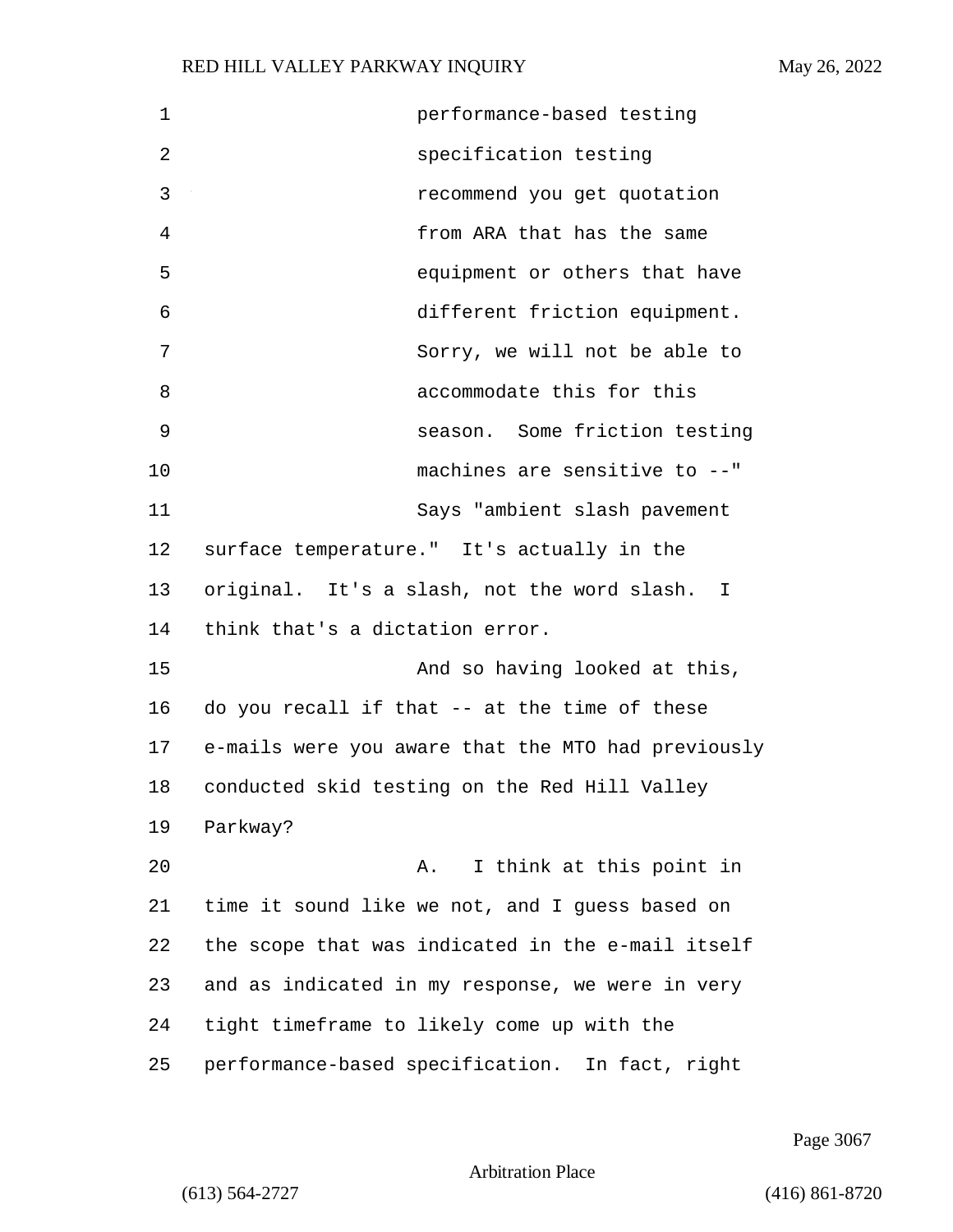after we complete the testing itself, we were asked to terminate writing concrete pavement performance specification and just wrap up the asphalt performance-based specification.

5 So at this point in time we were under very tight timeframe order from the steering committee to wrap up the work on asphalt performance-based specification. And I know to complete the work itself, we were run the tests until almost onset of winter itself before we get sufficient data for us to analyze the 2013 network testing for them. So I think we are pushing it right to the limit, and Frank was incurring a lot of over time which, you know, start to be a concern at management that we are actually allowing staff to run overtime when a lot of the other staff are not about to have any overtime. 18 C. Okay. So there's a few things in there. I think that the second part of what you were talking about was Frank Marciello being engaged in the network testing, and so he was busy, and so that is the reason for the unavail- -- for the refusal, right? 24 A. Correct.

25 0. Okay.

Page 3068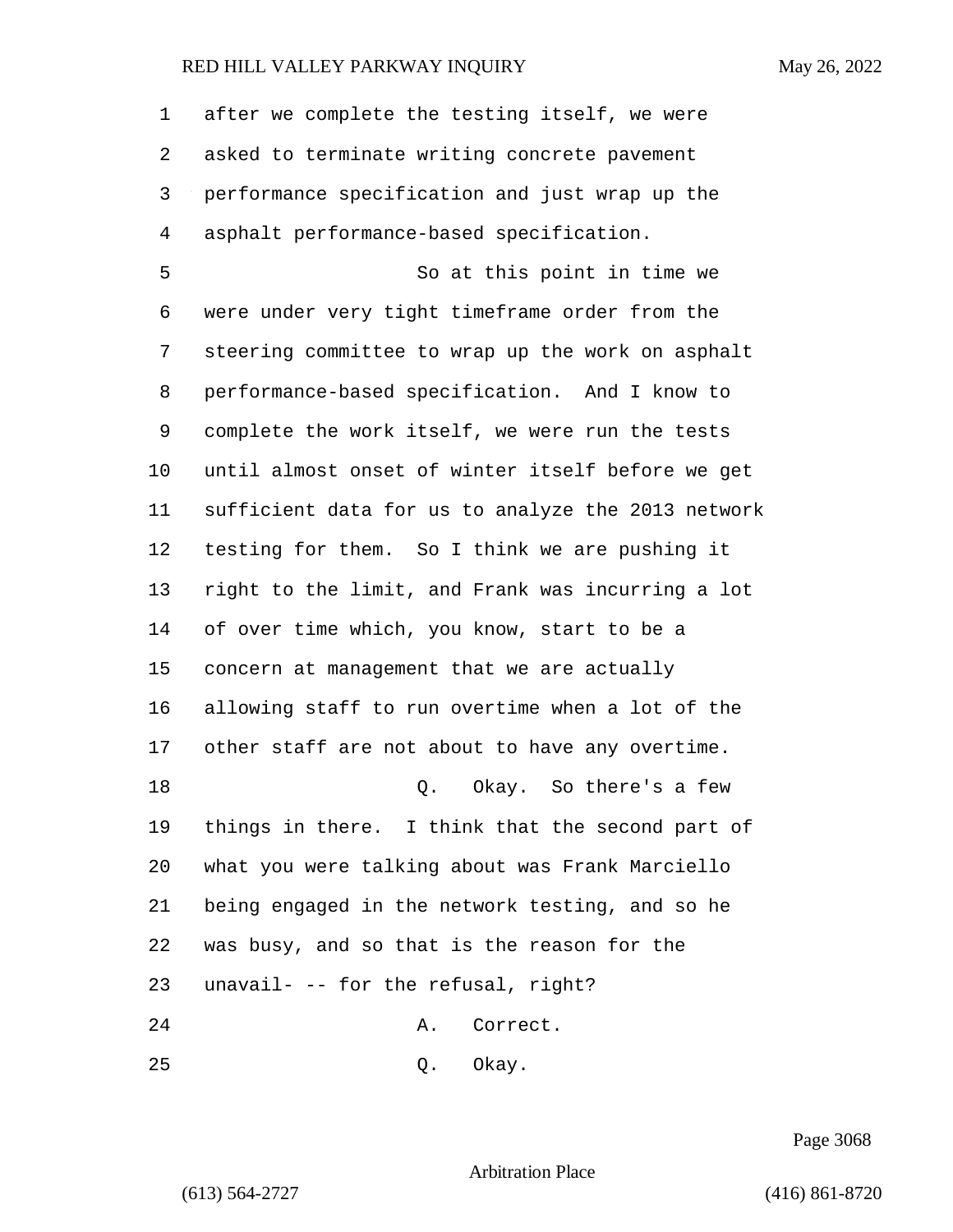| 1  | Α.<br>Correct.                                     |
|----|----------------------------------------------------|
| 2  | And then the first part<br>Q.                      |
| 3  | and my specific question was about whether         |
| 4  | you had -- at that point in time whether you were  |
| 5  | aware that Mr. Marciello had previously conducted  |
| 6  | the friction testing on the Red Hill. And I        |
| 7  | believe your answer was that you don't think that  |
| 8  | you did at that time; is that right?               |
| 9  | Correct.<br>Α.                                     |
| 10 | And did you know anything<br>Q.                    |
| 11 | about the Red Hill Valley Parkway at that point in |
| 12 | time?                                              |
| 13 | The only thing I know<br>Α.                        |
| 14 | about is that at 2008 CTAA I actually read a       |
| 15 | document itself that was published by Ludomir      |
| 16 | about using perpetual pavement on Red Hill Valley  |
| 17 | of SMA. Because I was the SMA task group, that     |
| 18 | exactly put my interest in the use of SMA on Red   |
| 19 | Hill Valley Parkway, but it was strictly the use   |
| 20 | as a perpetual pavement itself.                    |
| 21 | Q. Right. So you were --                           |
| 22 | you were on the SMA task group at some point; is   |
| 23 | that right?                                        |
| 24 | Correct.<br>Α.                                     |
| 25 | Yeah. Okay. And in that<br>Q.                      |

Page 3069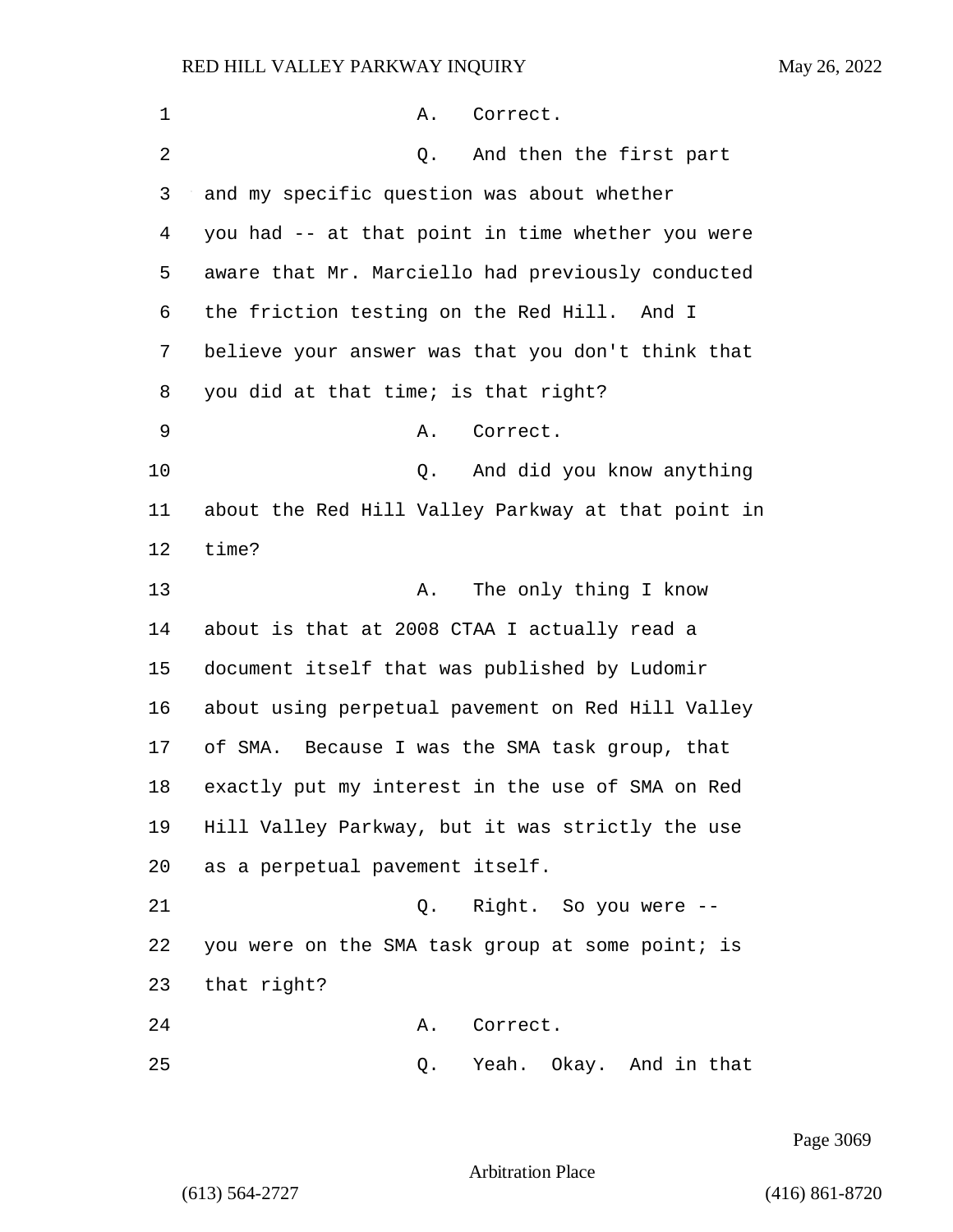context you had an interest in SMA, and you had read that paper? 3 A. Correct. 4 Q. Okay. It was before you were working at MTO, so I'm assuming at that point you -- the 2008 paper you're talking about. So it's not that you went to the CTAA conference. You just -- I assume. 9 A. Correct. 10 Q. Right. You just read it as part of your inquiries in relation to SMA. And there were -- okay. So you were aware that it had an SMA surface course and a perpetual pavement, but are you -- that's the -- what was in that article or that paper was the extent of your knowledge of it at that point? 17 A. Correct. 18 Q. Okay. And in terms of whether you were aware of the prior testing on the Red Hill by Mr. Marciello at the point of this e-mail exchange, you say you don't think you did -- 23 A. I don't think I did at this point in time. Probably at the later part when I think an e-mail was forwarded to me from

Page 3070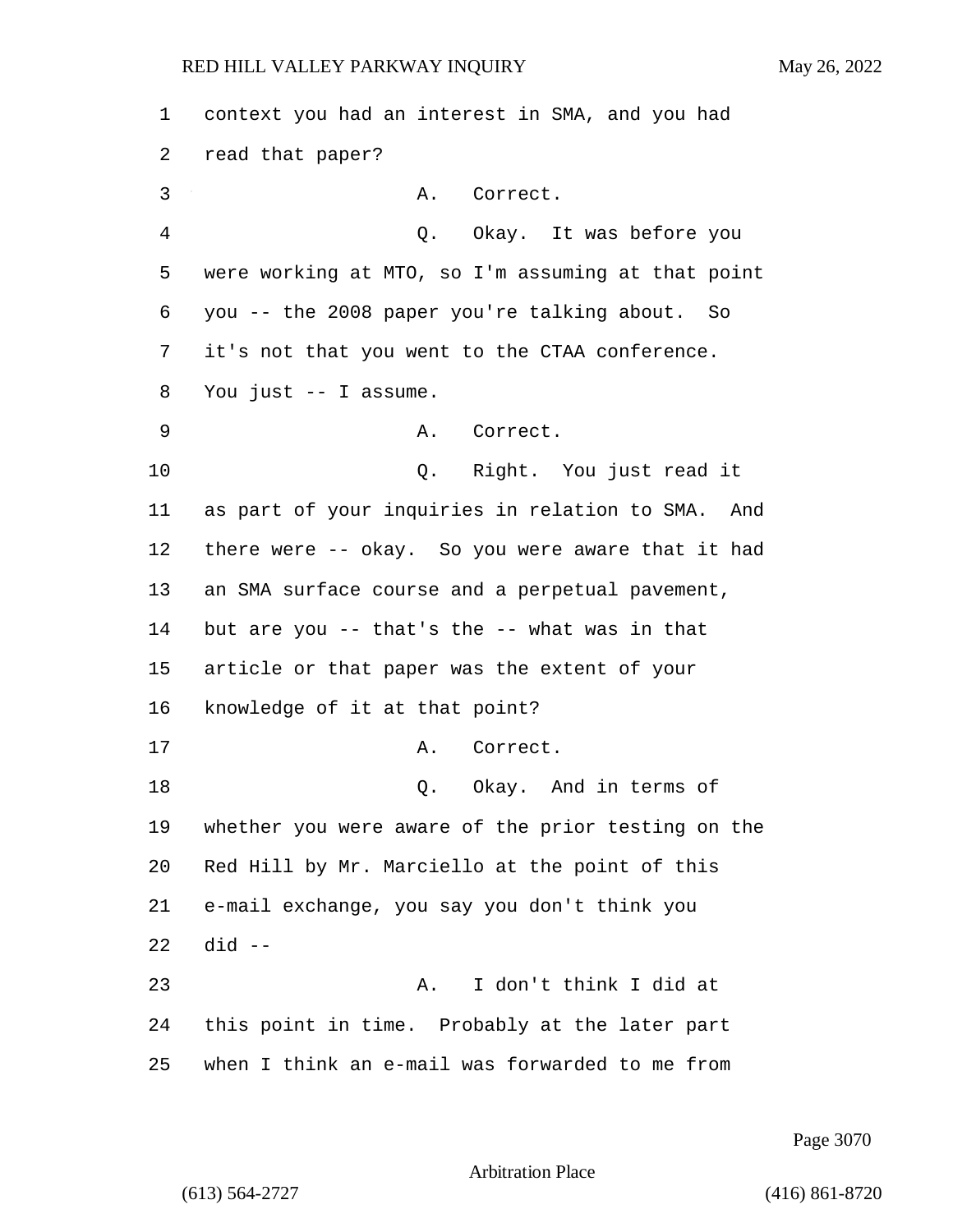| 1  | Frank, when they sent it to Bob and to Steve       |
|----|----------------------------------------------------|
| 2  | Senior, likely is the first time I see it as a DSM |
| 3  | aggregate testing.                                 |
| 4  | Q. Okay. So you're                                 |
| 5  | talking -- and we'll get to that in a moment.      |
| 6  | You're talking about when the results from         |
| 7  | Mr. Marciello's testing in July 2014, when he sent |
| 8  | those results to you and the soils and aggregates  |
| 9  | people, you think that that's the first time that  |
| 10 | you were aware of the prior testing?               |
| 11 | Of the testing for DSM.<br>Α.                      |
| 12 | Q. Right. Well, okay, of                           |
| 13 | the testing for DSM, yes, but for any purpose.     |
| 14 | I'm just asking if you were aware -- is that the   |
| 15 | first time you were aware of the testing being     |
| 16 | done on the Red Hill for any purpose?              |
| 17 | Correct.<br>Α.                                     |
| 18 | Okay. And from your<br>Q.                          |
| 19 | answer, when you say -- I just want to be clear on |
| 20 | your level of certainty. You believe that's the    |
| 21 | case, but are you certain or -- about the timing   |
| 22 | of that, or is that you believe most likely that's |
| 23 | the context --                                     |
| 24 | Most likely.<br>Α.                                 |
| 25 | Okay. All right. Now,<br>Q.                        |

Page 3071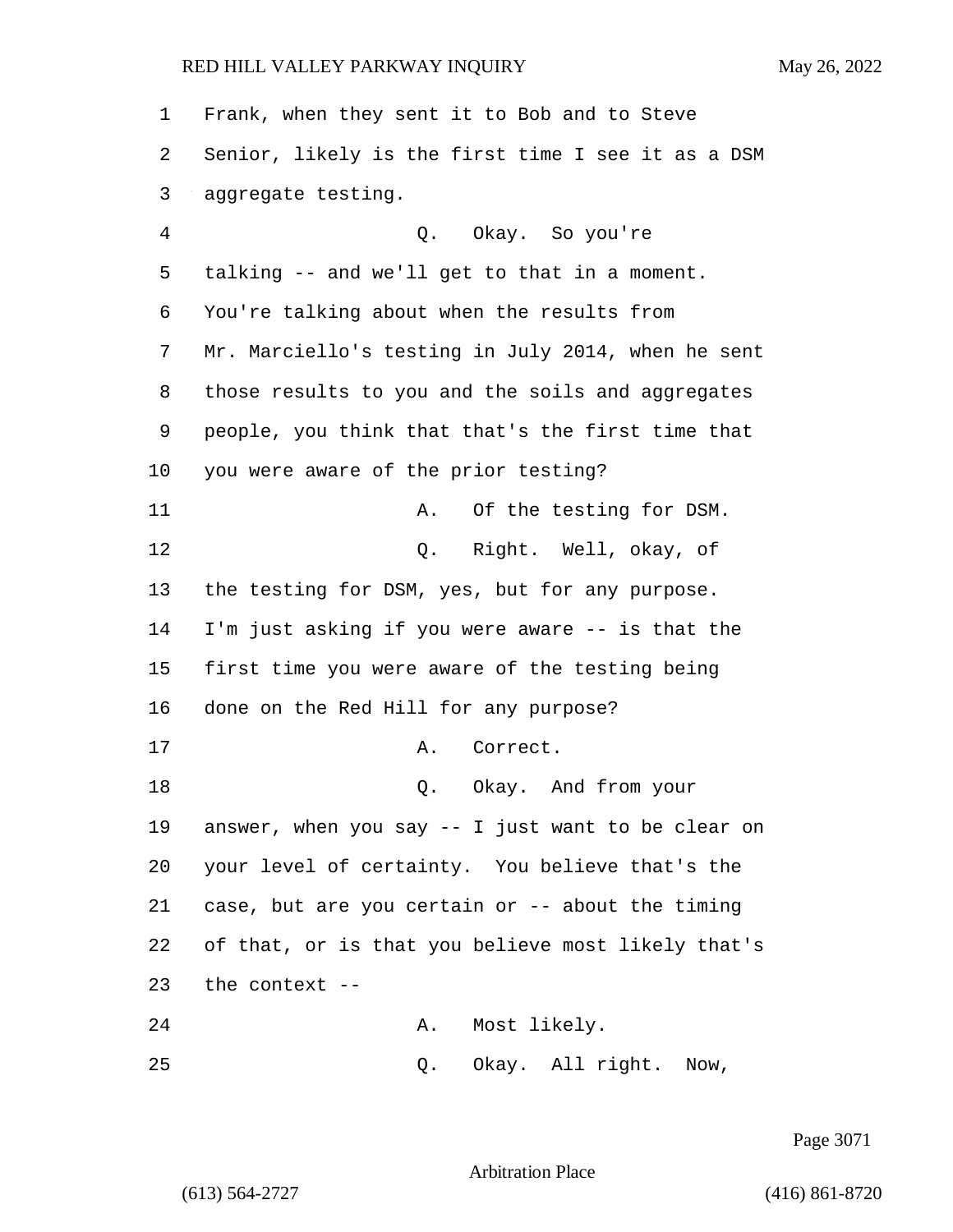| 1  | do you know if and when you discussed with         |
|----|----------------------------------------------------|
| 2  | Mr. Marciello the request from Dr. Henderson of    |
| 3  | Golder to test the Red Hill Valley Parkway and the |
| 4  | Lincoln Alexander Parkway?                         |
| 5  | I don't think discussed<br>Α.                      |
| 6  | with him because at that point in time I really    |
| 7  | knew that we are much behind in our friction       |
| 8  | testing for the performance-based specification,   |
| 9  | so in that sense I would have made that decision   |
| 10 | without consulting him at all given that           |
| 11 | ultimately it will impact delivery of the result   |
| 12 | for us to make the performance-based specification |
| 13 | foundation and move forward with the specification |
| 14 | itself.                                            |
| 15 | Okay. So you don't<br>Q.                           |
| 16 | believe that you spoke to him prior to making the  |
| 17 | decision and sending this e-mail on October 29th?  |
| 18 | Yeah, I'm quite certain I<br>Α.                    |
| 19 | would not have consulted him.                      |
| 20 | Okay. And what about<br>Q.                         |
| 21 | subsequently? Did you discuss the request with     |
| 22 | him after making the decision and communicating it |
| 23 | to Golder?                                         |
| 24 | I don't recall that we<br>Α.                       |
| 25 | have further conversation this after we have       |

Page 3072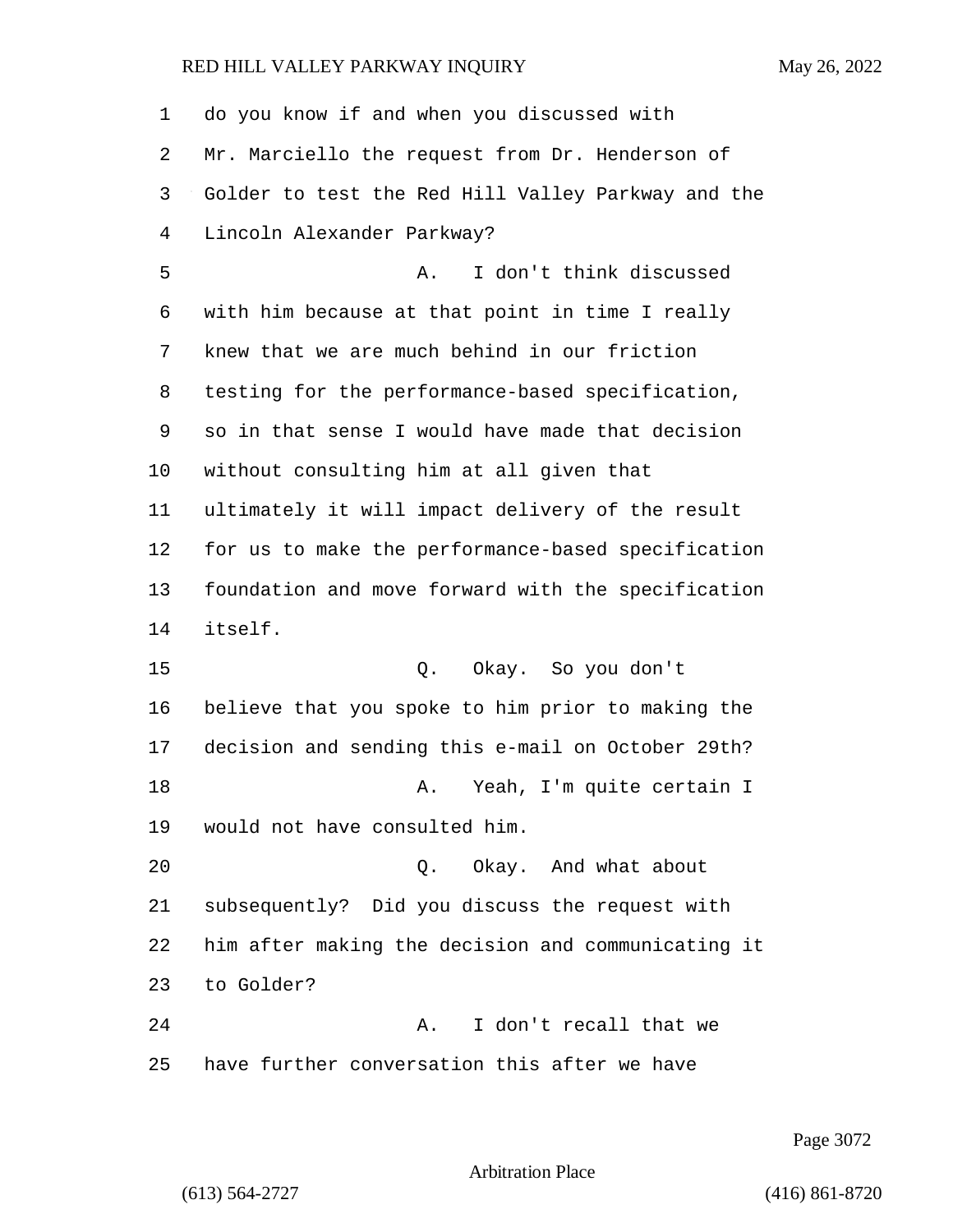rejected it. 2 Q. Okay. You don't recall one way or the other? 4 A. Correct. 5 Q. And I could tell you that Mr. Marciello testified on Tuesday, and he did recall that he had a conversation with you about Golder's request, and he remembers -- he said he remembers that you telling him that there was no time for the work because of the network testing. And he wasn't able to recall when it happened, except he did think it was at some point after your communications with Golder on this. 14 A. It would likely have to be sometime after because I know in making the decision I really knew that we are behind, so I would not commit to any additional testing for anyone even -- 19 Q. Okay. 20 A. -- given that -- you know, even meet our own target. 22 Q. Okay. I understand your explanation about why you declined to conduct the testing here. Of course, we've seen that back in July, I think it was, of 2013 you did authorize

Page 3073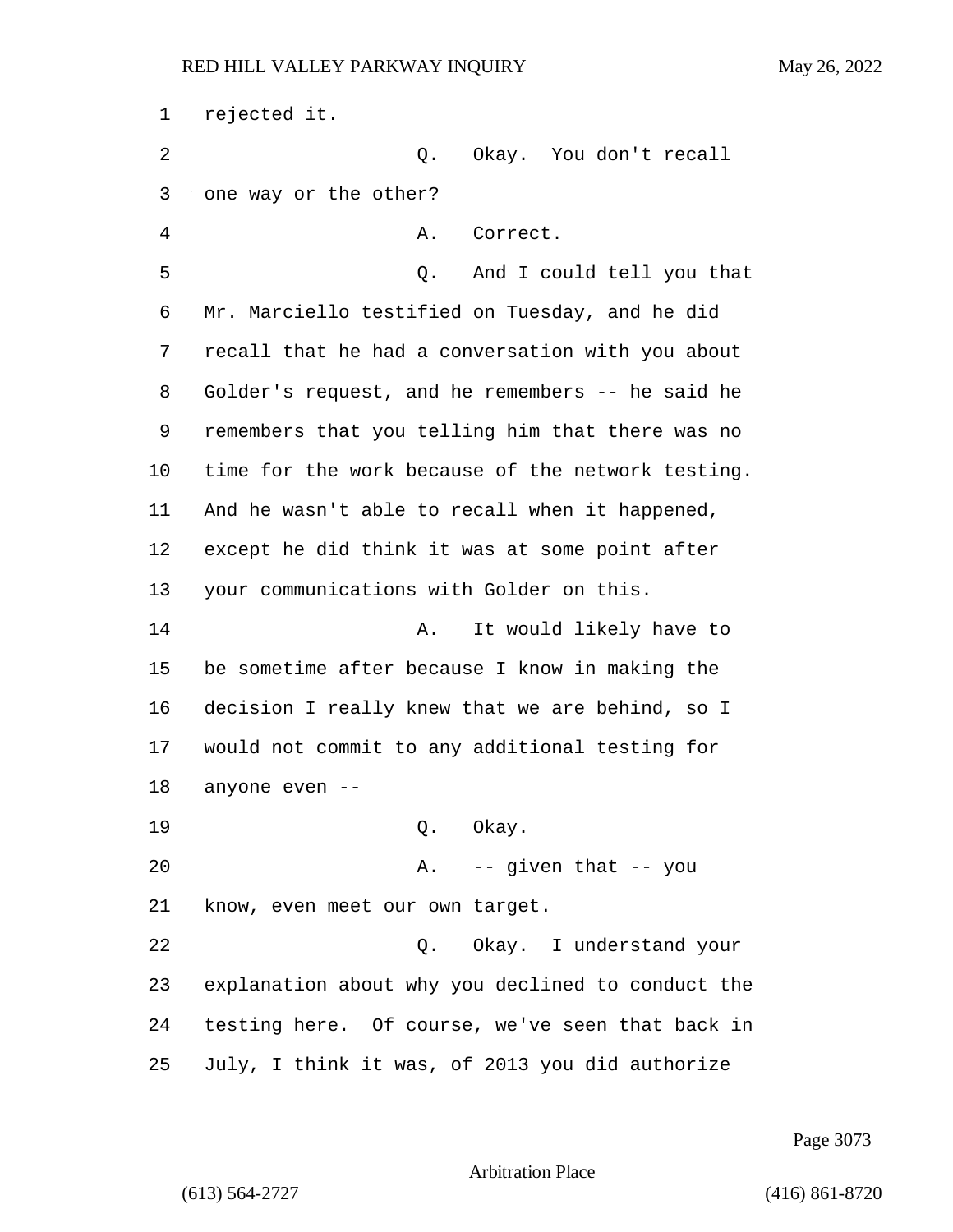| 1  | Mr. Marciello to conduct the testing in York       |
|----|----------------------------------------------------|
| 2  | region. Do you recall why the different approach?  |
| 3  | At that point in time<br>Α.                        |
| 4  | if -- when I probably did consult with             |
| 5  | Mr. Marciello about his progress of the friction   |
| 6  | testing, and if we have a lull in between, then    |
| 7  | basically we would accommodate if we can.          |
| 8  | Municipal request is basically one of the last few |
| 9  | item that we will consider in our priority. If we  |
| 10 | can accommodate, we will. But if there is any      |
| 11 | ministry work that requires testing, regional      |
| 12 | testing, then that thing would trump municipal     |
| 13 | request. And basically because we have a very      |
| 14 | tight frame for performance-based specification    |
| 15 | testing that for 2013 is number one target of      |
| 16 | performance to get me sufficient information in    |
| 17 | order for us to develop performance-based          |
| 18 | specification. So in that sense, his priority is   |
| 19 | to do network level testing so that we get         |
| 20 | sufficient data to actually develop the            |
| 21 | performance-based specification where we were      |
| 22 | actually tasked to complete. It's under basically  |
| 23 | the ministry AG report; it all come out of the AG  |
| 24 | report itself.                                     |
| 25 | Okay, okay. If we could<br>Q.                      |

Page 3074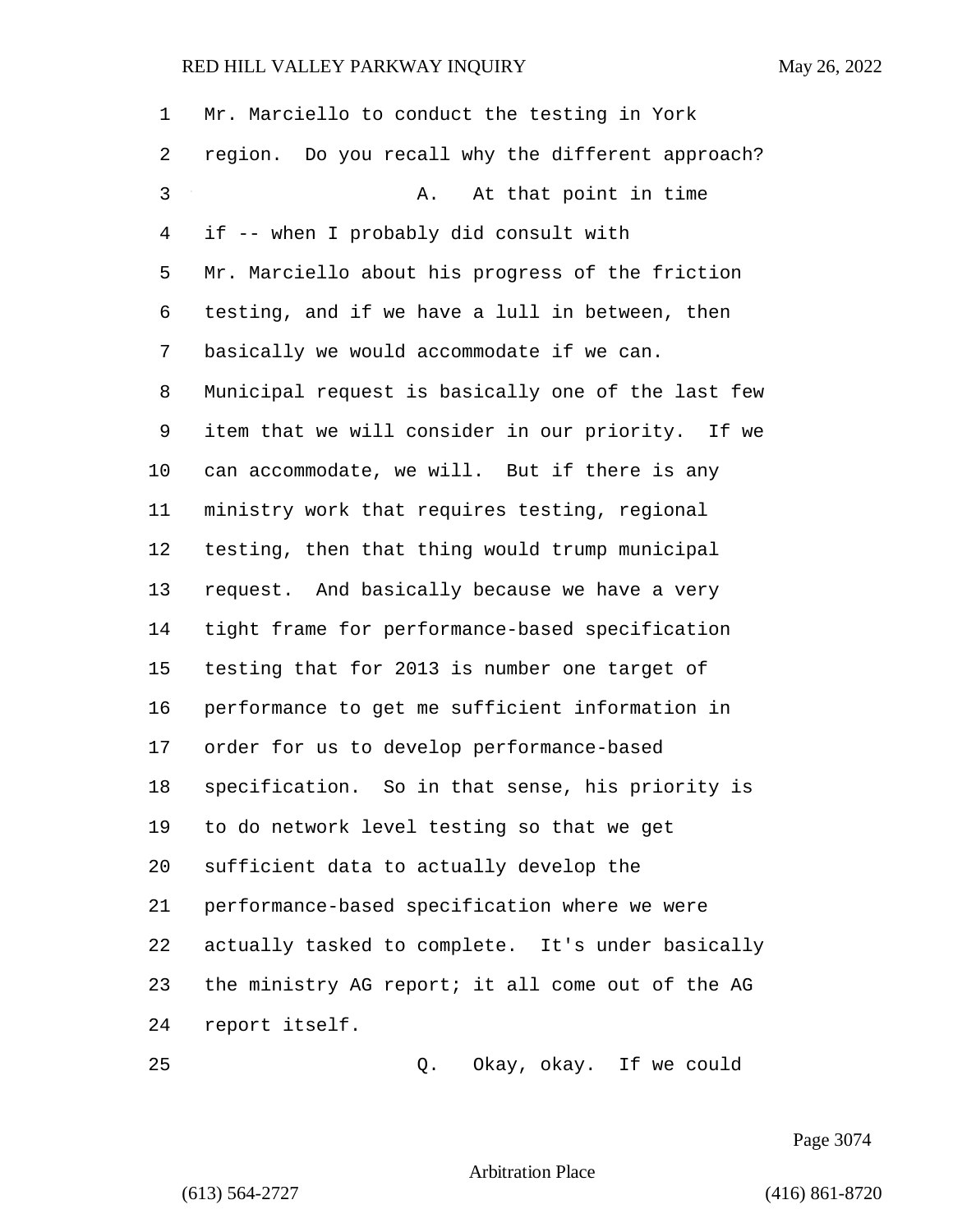| 1       | go back to overview document 4 and image 96, and  |
|---------|---------------------------------------------------|
| 2       | in paragraphs 229 and 230. This is the testing in |
| 3       | 2014 on the Red Hill that we were discussing.     |
| 4       | And if you could expand 229                       |
| 5       | and 230.                                          |
| 6       | So the testing takes place on                     |
| 7       | July 12 and 23rd, 2014, and then on July 25th     |
| 8       | Mr. Marciello e-mails Stephen Senior copying Bob  |
| 9       | Gorman and you attaching the Red Hill friction    |
| $10 \,$ | results, and then he wrote what's in his e-mail   |
| 11      | below which is indicates:                         |
| 12      | "Four lanes of the parkway                        |
| 13      | were tested a few days ago.                       |
| 14      | Performance shows friction                        |
| 15      | levels continuing to drop.                        |
| 16      | Quick summary of average                          |
| 17      | values in 2008 and in 2014."                      |
| 18      | And then he shows the                             |
| 19      | comparison by lane, each of the four lanes in the |
| 20      | average values in 2008 and in 2014.               |
| 21      | And at this point before we                       |
| 22      | get into the specifics of that, I understand that |
| 23      | it was the typical approach in your role as       |
| 24      | pavements and foundations that if it was          |
| 25      | request -- it was test results resulting from a   |

Page 3075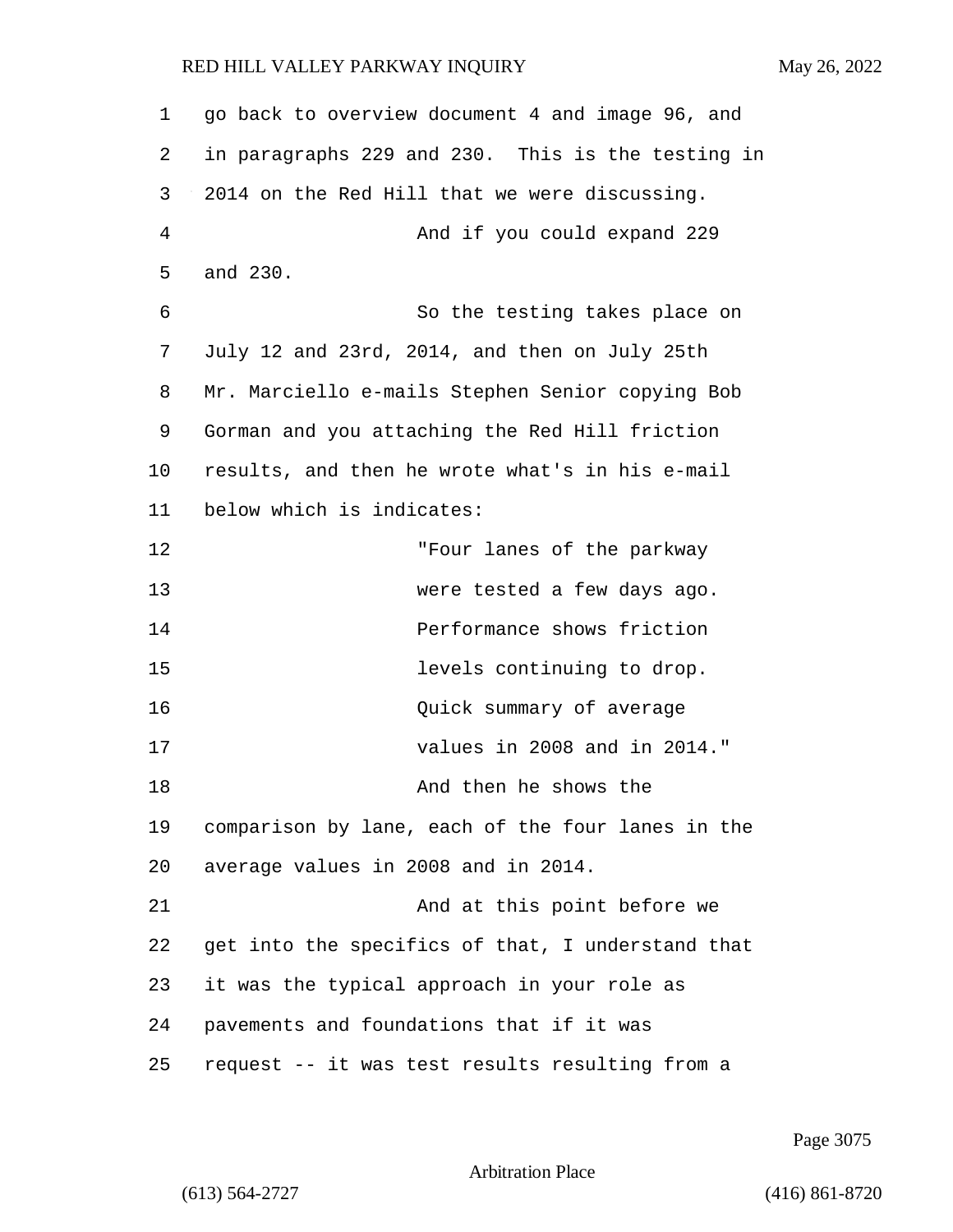| 1  | request from the soils and aggregates section,     |
|----|----------------------------------------------------|
| 2  | that his normal practice would be to e-mail it to  |
| 3  | the soils and aggregates people and as well to the |
| 4  | head of pavements and foundations who he reported  |
| 5  | which at this point was you. Is that a fair        |
| 6  | characterization of the --                         |
| 7  | Correct. Yeah.<br>Α.                               |
| 8  | -- usual approach?<br>Q.                           |
| 9  | And so when you received these                     |
| 10 | and you see who is on there, do you understand at  |
| 11 | that point what the purpose of the testing was,    |
| 12 | that it was for DSM purposes?                      |
| 13 | Sorry, I understood that<br>Α.                     |
| 14 | this was for DSM purposes. So in DSM purposes      |
| 15 | itself then the result basically decision and      |
| 16 | everything will be made by the soil and aggregate  |
| 17 | section itself. The head of soil and aggregate     |
| 18 | generally will be the contact point and key point  |
| 19 | to actually disseminate any information and make   |
| 20 | the decision whether the aggregate should remain   |
| 21 | on the DSM or qualify as a DSM aggregate itself.   |
| 22 | Right. So if the testing<br>$Q$ .                  |
| 23 | is in the first two years, typically we've heard   |
| 24 | that then it's about whether the aggregate can be  |
| 25 | included on the DSM and after that it's subsequent |

Page 3076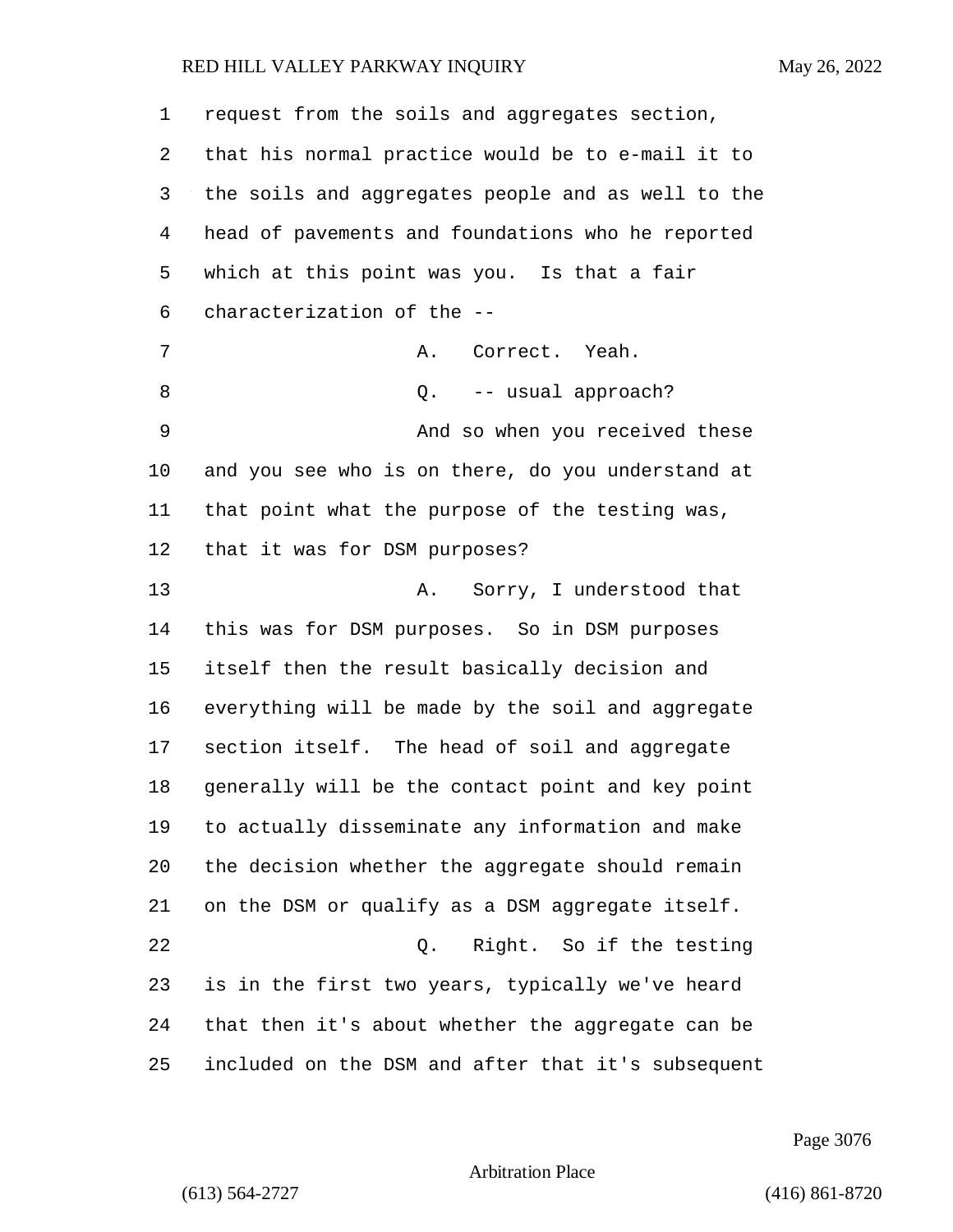monitoring -- 2 A. Correct. 3 Q. -- about continuation on the DSM; is that right? 5 A. Correct. 6 Q. Okay. And Mr. Marciello provides a comparison of the 2008 and 2014 numbers. Do you recall if he was requested to do that or if he just did that? Do you have any recollection of that? 11 A. I think generally he -- for DSM he may have actually just do it itself. Because a lot time for DSM they want to look at is there a long-term trend of the friction number. 15 Q. Okay. Did you request it, let me put it that way? 17 A. I did not request it, but I think something he had done, and subsequent to this I have seen him actually provide some similar thing for different DSM site itself where he put the multiyear friction number in -- you know, in a column so that we can see the trend, if there is 23 any. 24 Q. All right. And at that time do you recall if you reviewed the attachments

Page 3077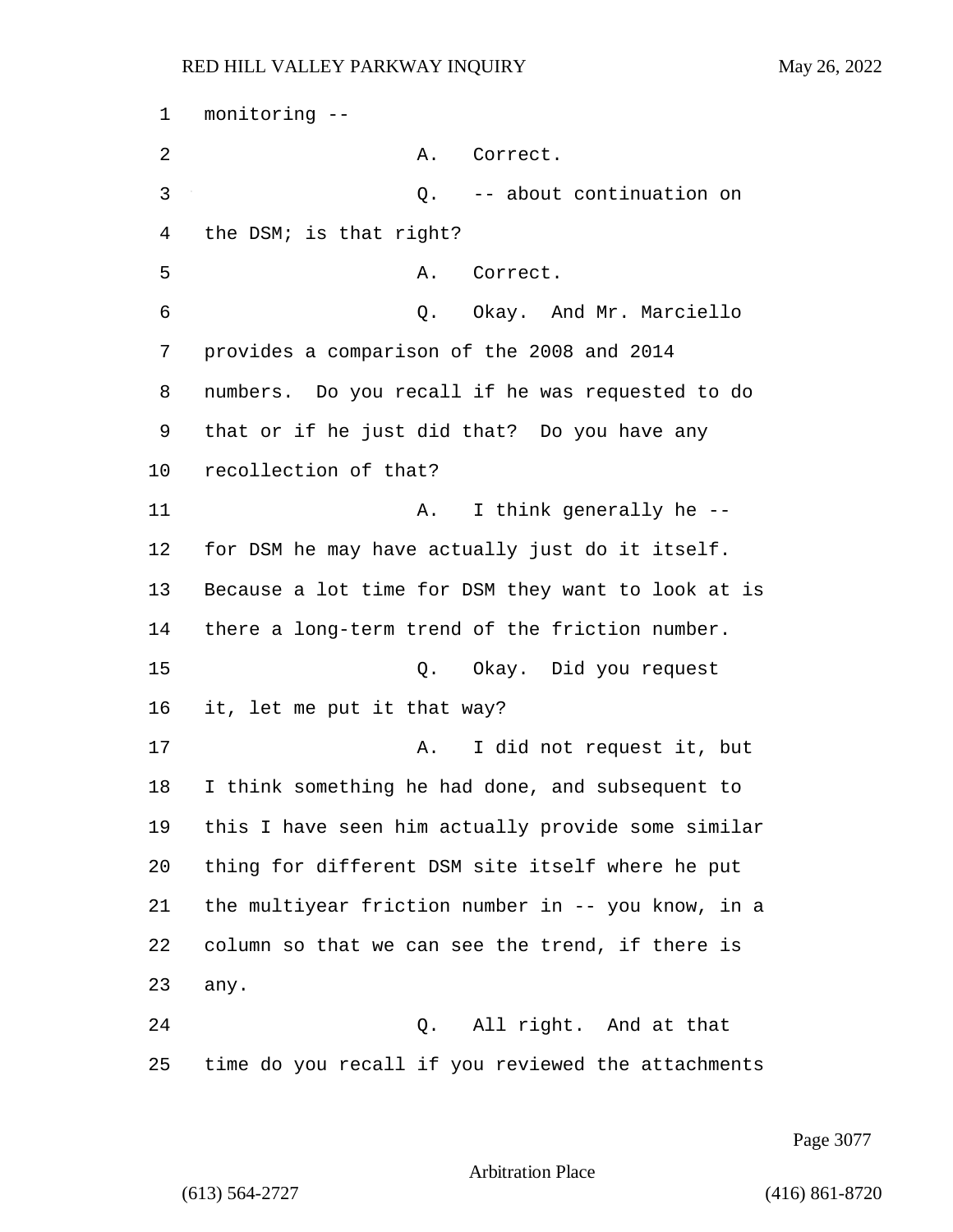| 1  | and reviewed the detailed test data in addition -- |
|----|----------------------------------------------------|
| 2  | Because the moment it's<br>Α.                      |
| 3  | DSM I would take a very cursory look itself. I     |
| 4  | would not really look at it in depth because as    |
| 5  | indicated the -- for DSM aggregate qualification   |
| 6  | the soil and aggregate -- head of soil and         |
| 7  | aggregate is actually responsible for the file,    |
| 8  | whereas if it is a regional GeoTech request in     |
| 9  | pavement section, I would be responsible for the   |
| 10 | file.                                              |
| 11 | So given that I'm actually not                     |
| 12 | responsible for the file, if there's some input we |
| 13 | would likely just provide our input to the head of |
| 14 | soil and aggregate, and it's up to the head of     |
| 15 | soil and aggregate to make further their decision  |
| 16 | as required given that he is actually in charge of |
| 17 | the DSM aggregate and correspondence to            |
| 18 | stakeholders.                                      |
| 19 | Q. Okay. So I understand                           |
| 20 | that from -- as a general practice. What I'm then  |
| 21 | wondering is whether in this instance, you recall  |
| 22 | having at the time a look at the attachments with  |
| 23 | the detailed results?                              |
| 24 | As I say, I -- probably I<br>Α.                    |
| 25 | did a cursory look at the result itself and saw    |

Page 3078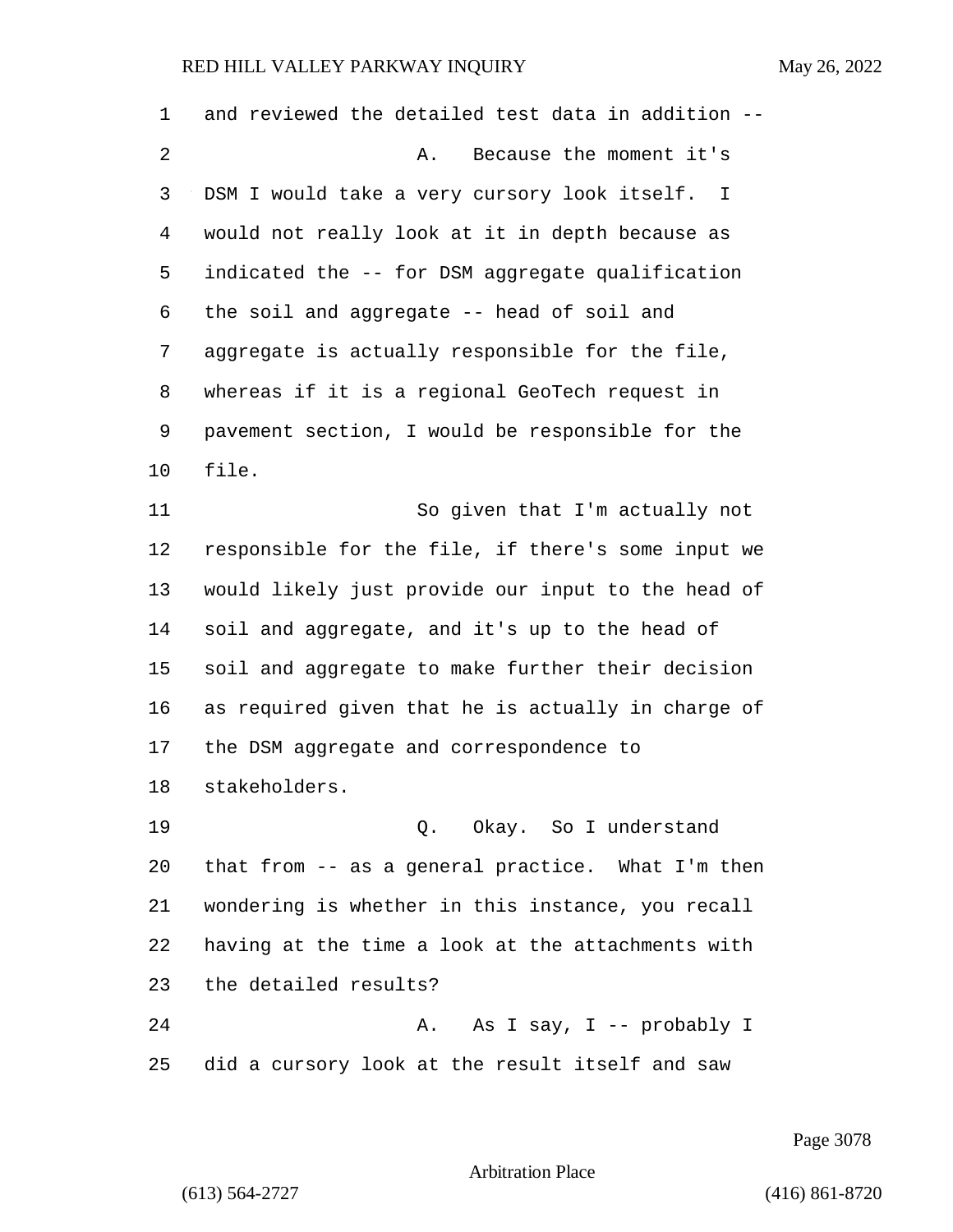the comment as made by Frank itself when he send to the soil and aggregate section. 3 Q. Okay. And before we go into the specific results, I want to ask you -- see if we can clarify an issue that's arisen, which is -- 7 Actually why don't we just go to MTO22943, and if we could use the native file. 22943. And if we could look at the detail tab. And this is for the northbound lane 1. 11 (Technical interruption). Sounds like a DJ dragging the needle across a record. 14 In these results for all four of the lanes there's a -- two columns, the second and third columns from the left are GPS coordinates, latitude and longitude. And for prior years, and I appreciate you weren't in the position of head of pavements when the prior year testing was done, but they do not include GPS readings, and -- 22 A. Correct. 23 Q. Okay. And so can you illuminate us on that? 25 A. Because we actually --

Page 3079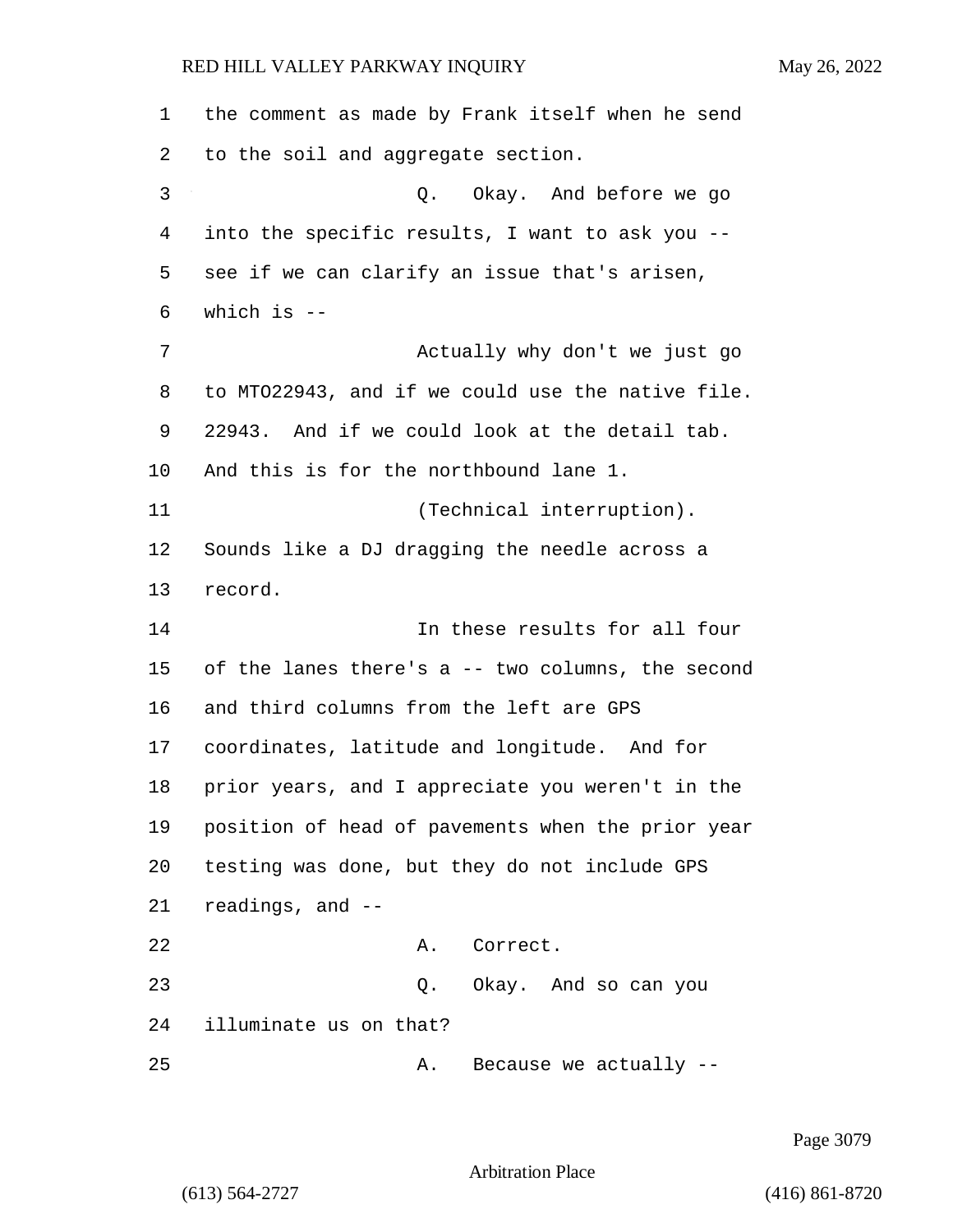after the network testing and everything, I actually want much more better referencing of the location where we have done tests, and that's why we initiate procuring the GPS unit for the friction trailer in April of 2014. 6 Q. Okay, okay. So just a few months prior to these -- prior to this testing. 9 A. Correct. 10 Q. Let me guess, if you got it in April, so was that done prior to the season of testing for 2014? 13 A. Yes. It is because we actually commission it as we send the friction trailer to U.S. itself to do the yearly calibration, and part of the yearly calibration we want the equipment upgrade to include the GPS. 18 C. I see. And is that Dynatest? 20 A. Yes, it is. 21 Q. Okay. Yeah. Because Mr. Marciello testified that he thought the GPS was installed when it was sent to Michigan. Is that where -- for calibration. Is that where they are located?

Page 3080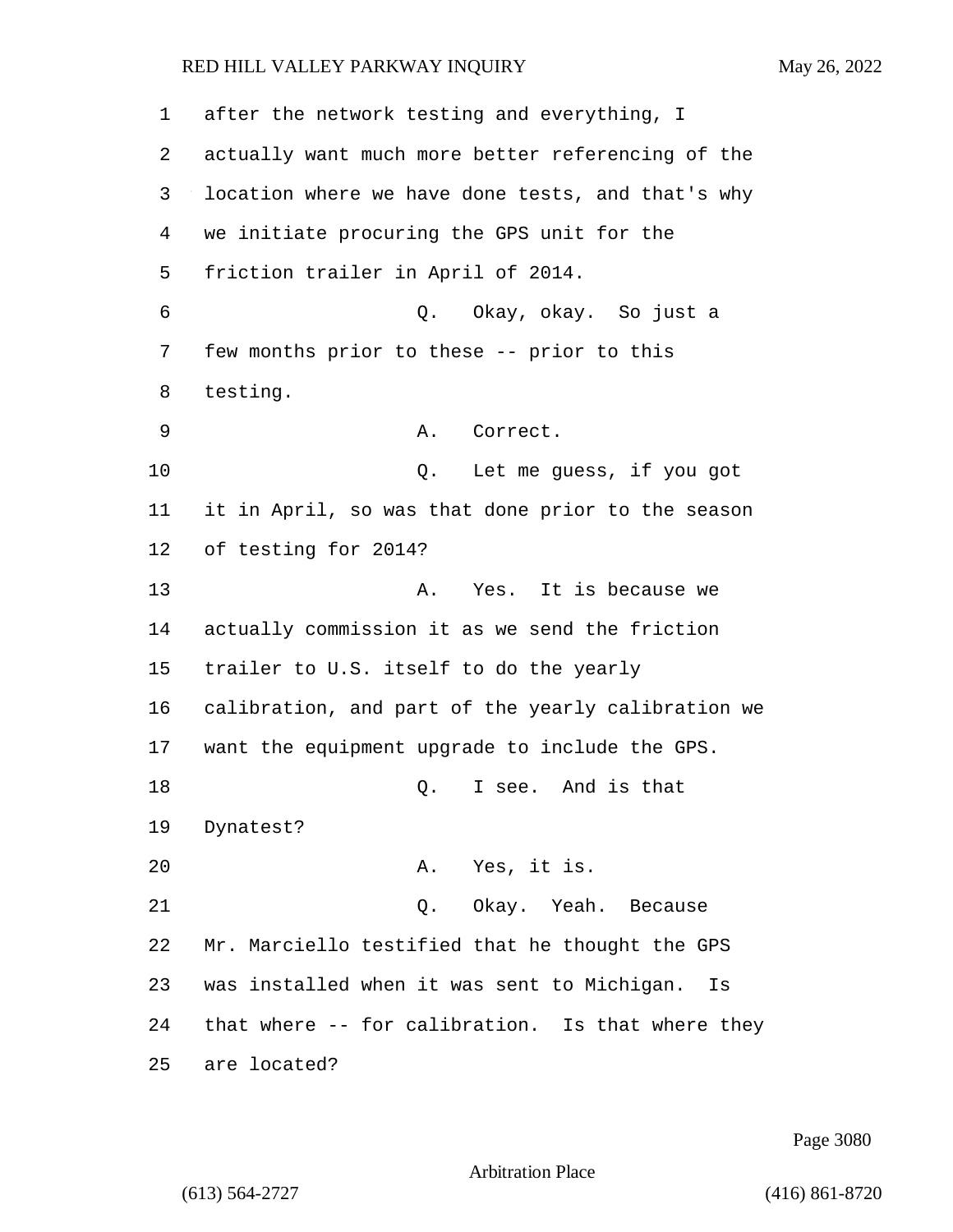1 A. I think they move from Michigan to Atlanta -- 3 Q. Okay. 4 A. -- around that time 5 itself. 6 Q. Okay. But in any event -- and he also talked about -- he didn't know, though, when that -- if that occurred or where that occurred in relation to there being a replacement of the trailer itself. So can you tell us about when the MTO purchased and then -- and replaced its prior skid trailer? 13 A. I think the new replacement comes in in 2019 itself or so. Whereas this old one, we maintain for a while and did the GPS upgrade in 2014. 17 C. Okay. And when was the skid trailer that was in use in 2014 on which the GPS was affixed -- when was that one purchased? Have you been able to determine that? 21 A. I think that is way before my time, around 2003 if I'm not wrong. 23 Q. Okay. Have you made inquiries to satisfy yourself about that?

25 A. I tried to find out, but

Page 3081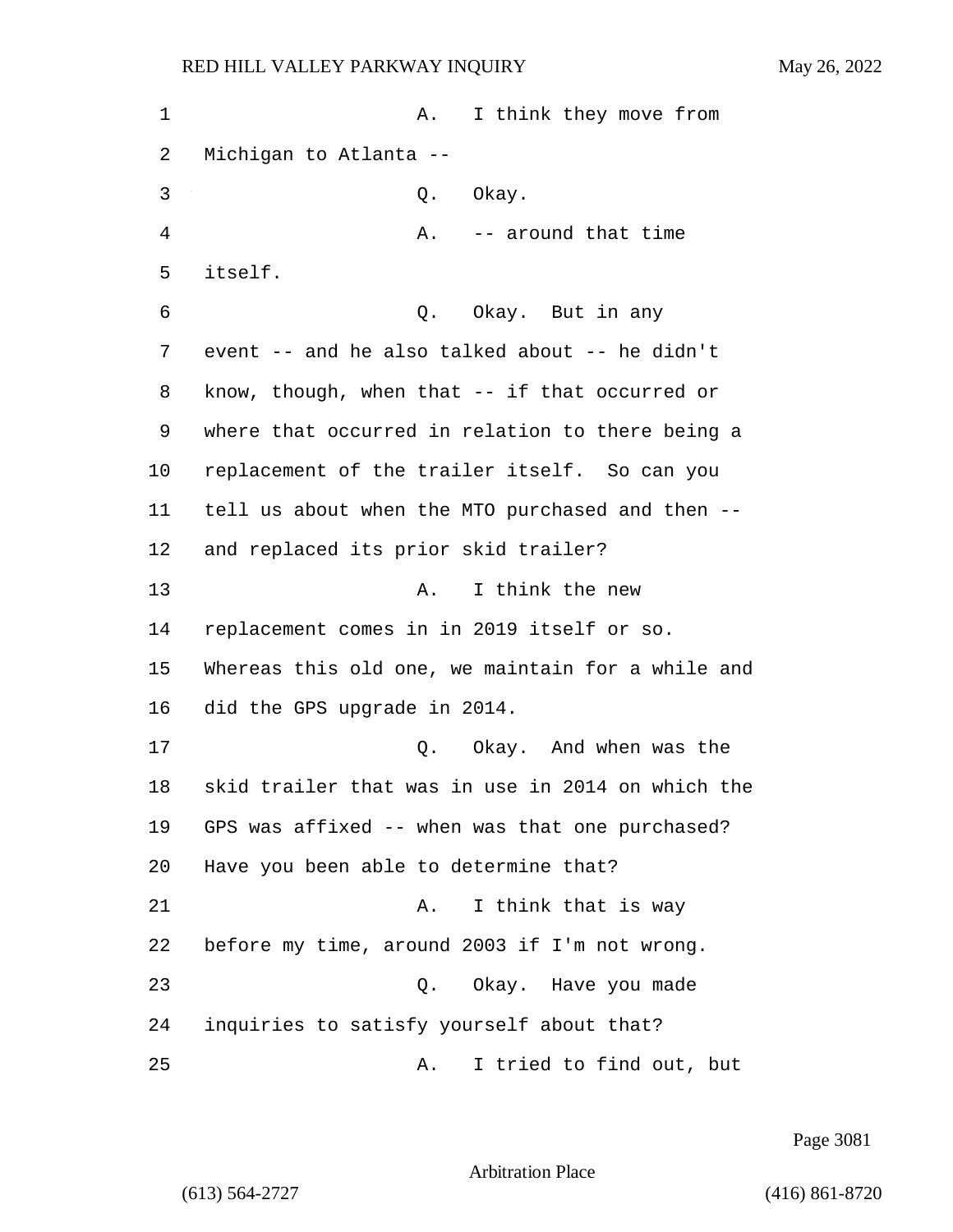it has been quite a while, so I'm still trying to get a definitive answer on when that one was procured. 4 Q. Okay. But are you confident that it was in the early 2000s, if not the exact date? 7 A. I think in early 2000 based on some of the correspondence that basically my staff have been able to dug up. 10 Q. Okay. And what about -- is it before 2007? 12 A. I think it's before 2007. 13 MR. LEWIS: Okay. Commissioner, it is just before 11:30 which is our typical time for a break. And before I get into the specific 2014 results, this might be a good 17 time. 18 JUSTICE WILTON-SIEGEL: That's fine. Let's return at quarter to 12:00. We'll stand adjourned until that time. --- Recess taken at 11:28 a.m. --- Upon resuming at 11:45 a.m. 23 MR. LEWIS: Back from break. May I proceed, Commissioner? 25 JUSTICE WILTON-SIEGEL: Please

Page 3082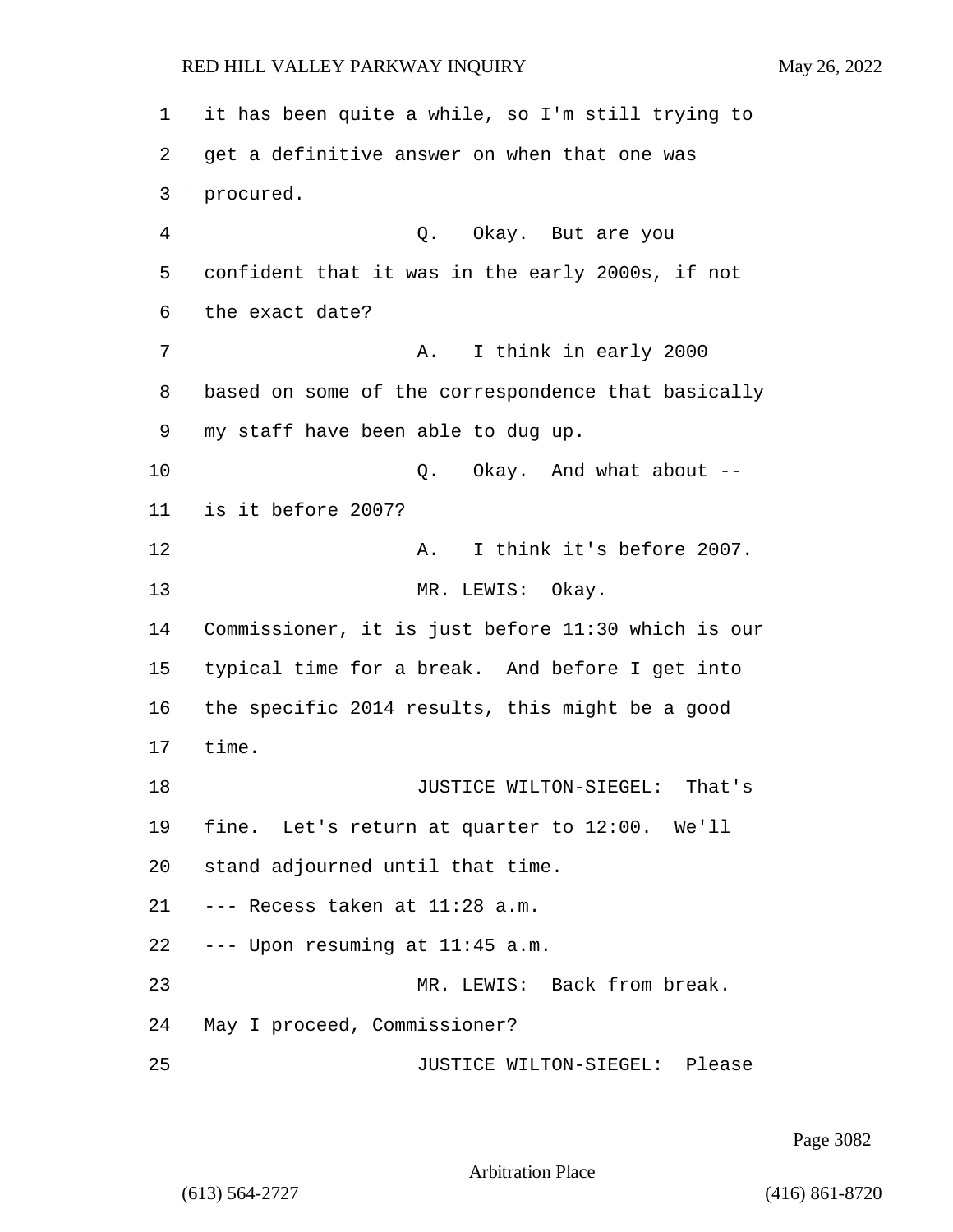do. 2 BY MR. LEWIS: 3 Q. Okay. So, Mr. Lee, coming back, then, to the actual results. And, Registrar, if we could pull up again image 96. 6 And while he's doing that, we can absolutely look at the specific -- at the results like we were just before the break. We can do that too. And I may take you to it, but if any time that's what you want to look at, we can do that. We can pull up to two at a time to have on the screen. 13 Okay. So you received these results and you described the context in which you received them. And do you recall what your view was of these results at the time? 17 A. I quess when I look at the result itself, it is dropping to near to level that we would definitely look at continuous monitoring of the result if it is actually a regional project. And for DSM then, it is up to the soil and aggregate section to see what monitoring or action that they require further from this. But internal discussion, if we ever have one, would be you need to continue to monitor

Page 3083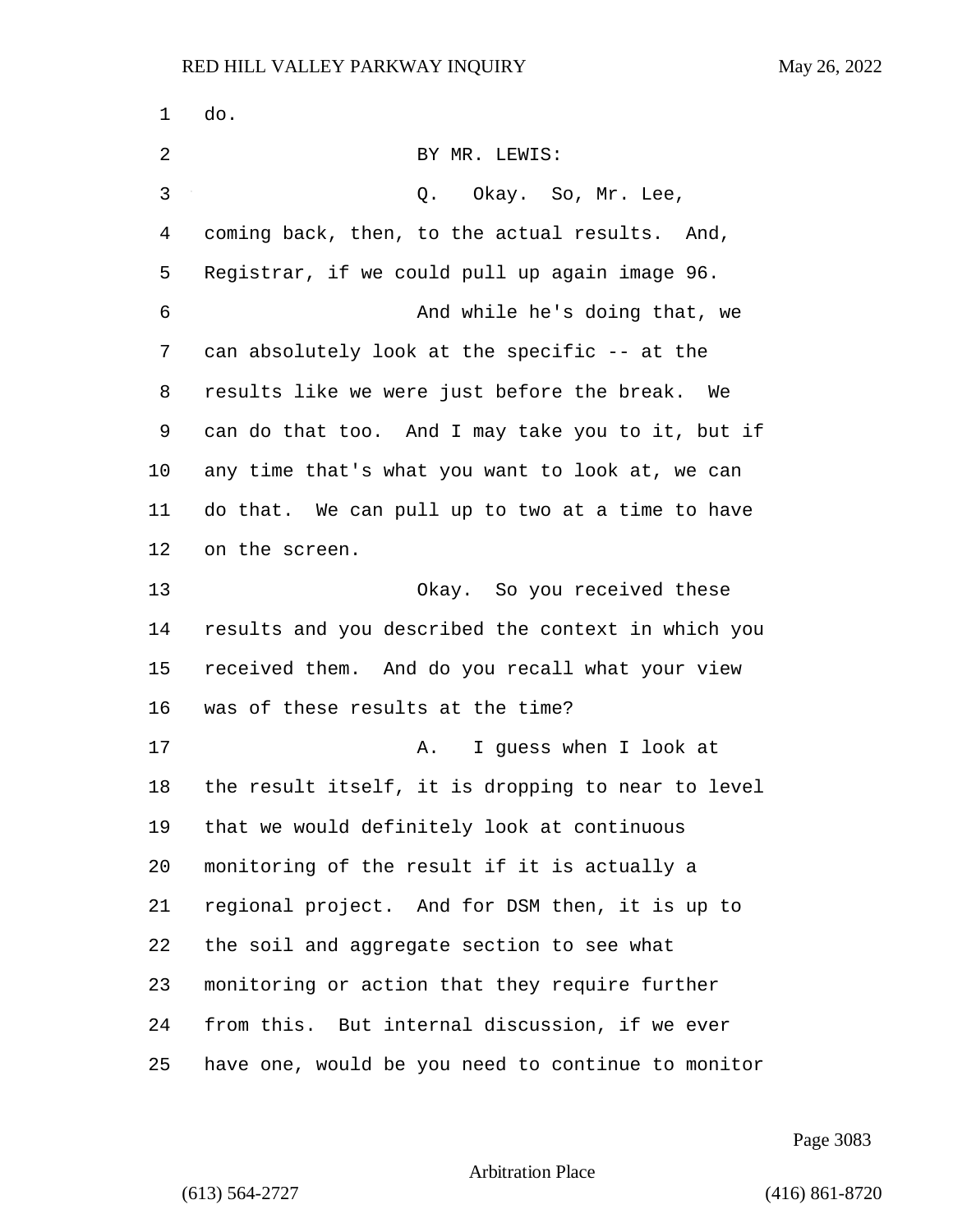the DSM aggregate.

| 2  | Q. Okay. So a couple of                             |
|----|-----------------------------------------------------|
| 3  | things there. The first thing is before             |
| 4  | discussions, I just wanted to talk about your       |
| 5  | view. So if I got you correctly that if it was a    |
| 6  | regional request, if the reason for the skid        |
| 7  | testing in the first place was because a region     |
| 8  | had requested it, that because the results are      |
| 9  | dropping -- you said -- the dropping to a level     |
| 10 | that you would definitely look at continuous        |
| 11 | monitoring, if it was a request.                    |
| 12 | Now, the average results are                        |
| 13 | still a little bit above 30, so --                  |
| 14 | Α.<br>Correct.                                      |
| 15 | Right, so are you saying<br>Q.                      |
| 16 | that you wouldn't necessarily -- and you correct    |
| 17 | me if I'm wrong. Are you saying that if that was    |
| 18 | the case, your recommendation would be, look, we    |
| 19 | should continue to friction test this but not       |
| 20 | necessarily get into a further investigation?<br>Is |
| 21 | that what you're saying?                            |
| 22 | That would be monitored<br>Α.                       |
| 23 | to see how the trend of the friction number goes    |
| 24 | itself, and if it still drop further, then          |
| 25 | definitely we would look at additional factors      |

Page 3084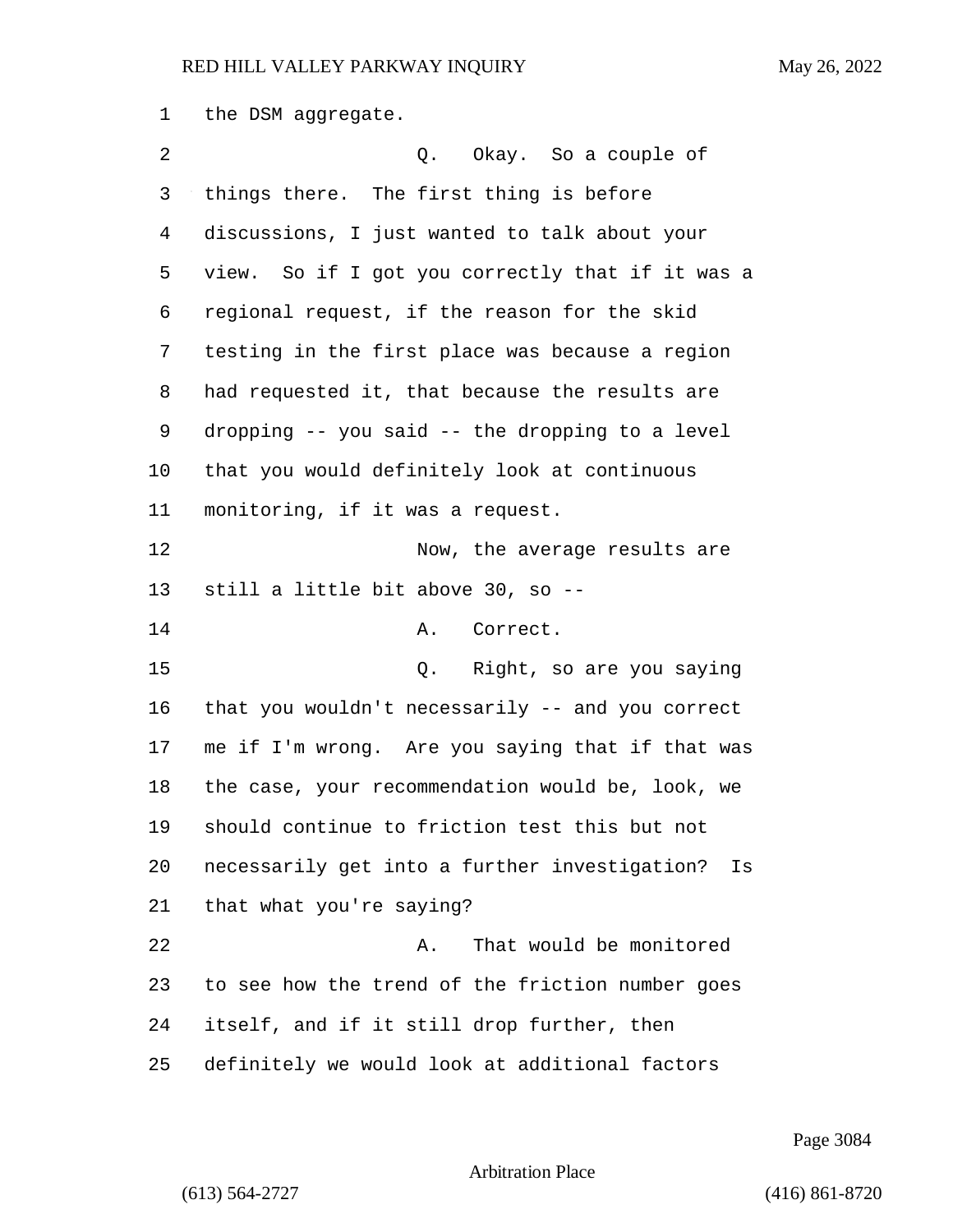| 1  | above and beyond just friction number alone.       |
|----|----------------------------------------------------|
| 2  | Right. So with that --<br>Q.                       |
| 3  | if it continued to drop, if I understand you       |
| 4  | correctly, then you would get into the different   |
| 5  | assessments that you described earlier?            |
| 6  | Correct.<br>Α.                                     |
| 7  | Q. Okay. And then you also,                        |
| 8  | then, referred to discussions, internal            |
| 9  | discussions I think you said. Do you recall if     |
| 10 | you did have internal discussions about this,      |
| 11 | about these results?                               |
| 12 | No, I don't think we did.<br>Α.                    |
| 13 | It was sent to the soil and aggregate section and  |
| 14 | then basically from what I understood is they were |
| 15 | the one that make the decision. And the last I     |
| 16 | heard of it is that the Demix Aggregate was drop   |
| 17 | from the DSM because they did not pay the fees to  |
| 18 | the ministry for it being on DSM.                  |
| 19 | Q. Okay. So that's much                            |
| 20 | later. We know that's in 2016. But at this point   |
| 21 | are -- you're saying you don't recall any          |
| 22 | conversations? You didn't even talk to             |
| 23 | Mr. Marciello about it?                            |
| 24 | No, I don't recall<br>Α.                           |
| 25 | talking to Mr. Marciello. The only one time that   |

Page 3085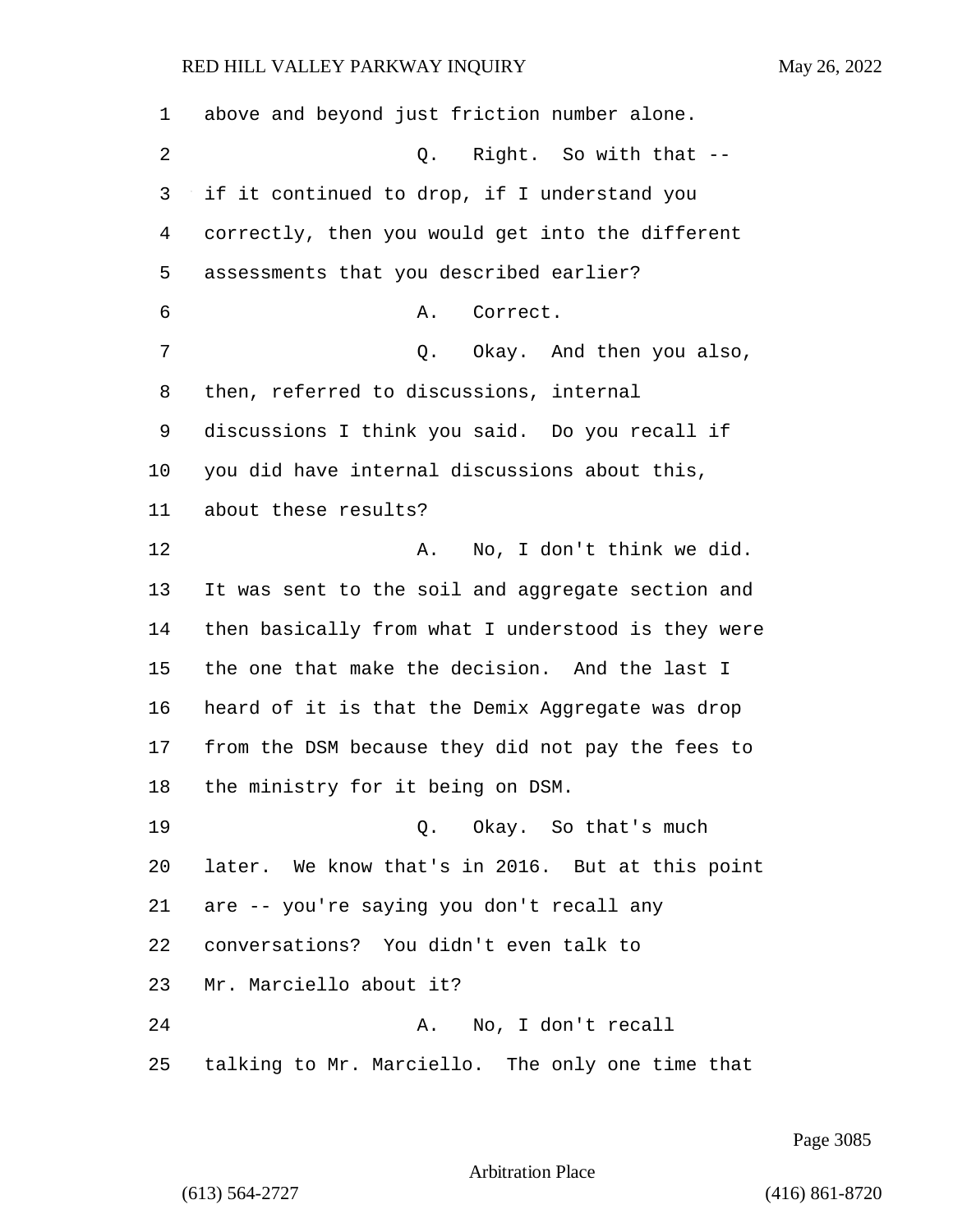| 1  | I might have, Becca Lane may have approached me to  |
|----|-----------------------------------------------------|
| 2  | maybe have a conversation with Steve Senior.<br>But |
| 3  | then before we have that meeting itself, he retire  |
| 4  | so that basically meeting did not take place.       |
| 5  | Q. Sorry, you said "may                             |
| 6  | have." Do you have a specific -- do you have a      |
| 7  | recollection that Ms. Lane --                       |
| 8  | No, we did not have a<br>Α.                         |
| 9  | meeting because he retired, and we did not have     |
| 10 | that meeting. I know at one point I think Becca     |
| 11 | was trying to initiate a meeting between pavement   |
| 12 | section and soil and aggregates section, but that   |
| 13 | meeting did not take place.                         |
| 14 | Q. Okay. About Demix                                |
| 15 | Aggregates specifically?                            |
| 16 | Yeah, about Demix<br>Α.                             |
| 17 | Aggregate.                                          |
| 18 | Okay. So I can tell you<br>Q.                       |
| 19 | that Ms. Lane had testified that after -- that at   |
| 20 | some point after these results came in, and she     |
| 21 | wasn't copied on this e-mail of course, that        |
| 22 | Mr. Marciello with Mr. Gorman came to visit her in  |
| 23 | her office, and they wanted to talk about Demix     |
| 24 | Aggregates and these results, and they showed her   |
| 25 | the results, and then the three of them went over   |

Page 3086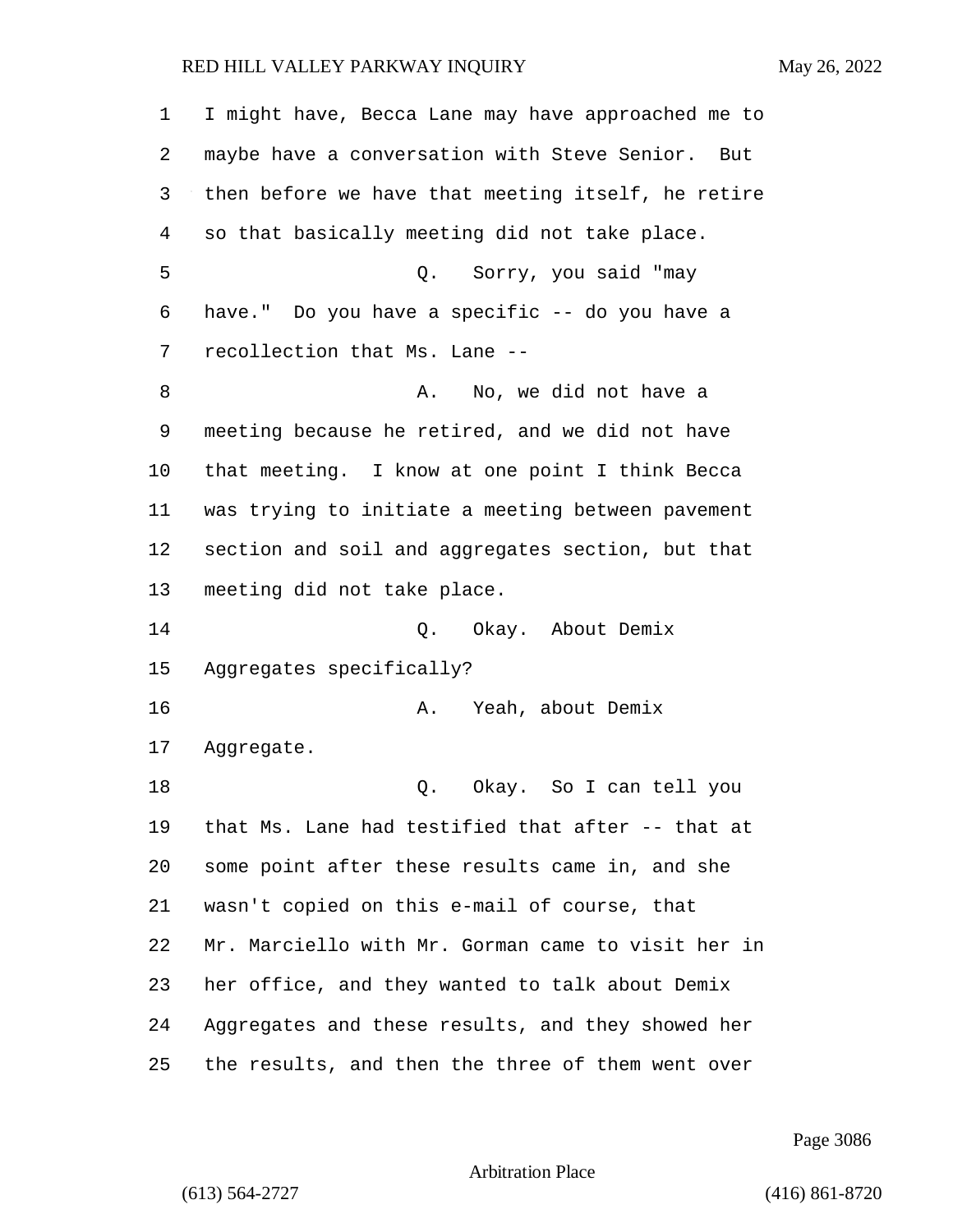to Mr. Senior's office and had a further discussion about it, and that ultimately the decision was made that Demix would continue on the DSM. So that's what we -- her recollection was of there being a meeting, and that one didn't involve you. 7 A. Correct. 8 are you talking about 18 something around that period of time, around the time of these results or -- I mean, if it's up close to the time when Mr. Senior left, it's much later than that. It's either in 2015 -- 13 A. This is much later than that (indiscernible) because I know it's -- we never had the meeting to discuss it after -- you know, when he -- by the time he want to schedule something, he already announced his intention to retire, so that meeting never took place. 19 Q. Okay. And what did Ms. Lane tell you the purpose was of this meeting, then? 22 A. Well -- 23 Q. Or was this initiated by you or initiated by her? Why don't we start with that.

Page 3087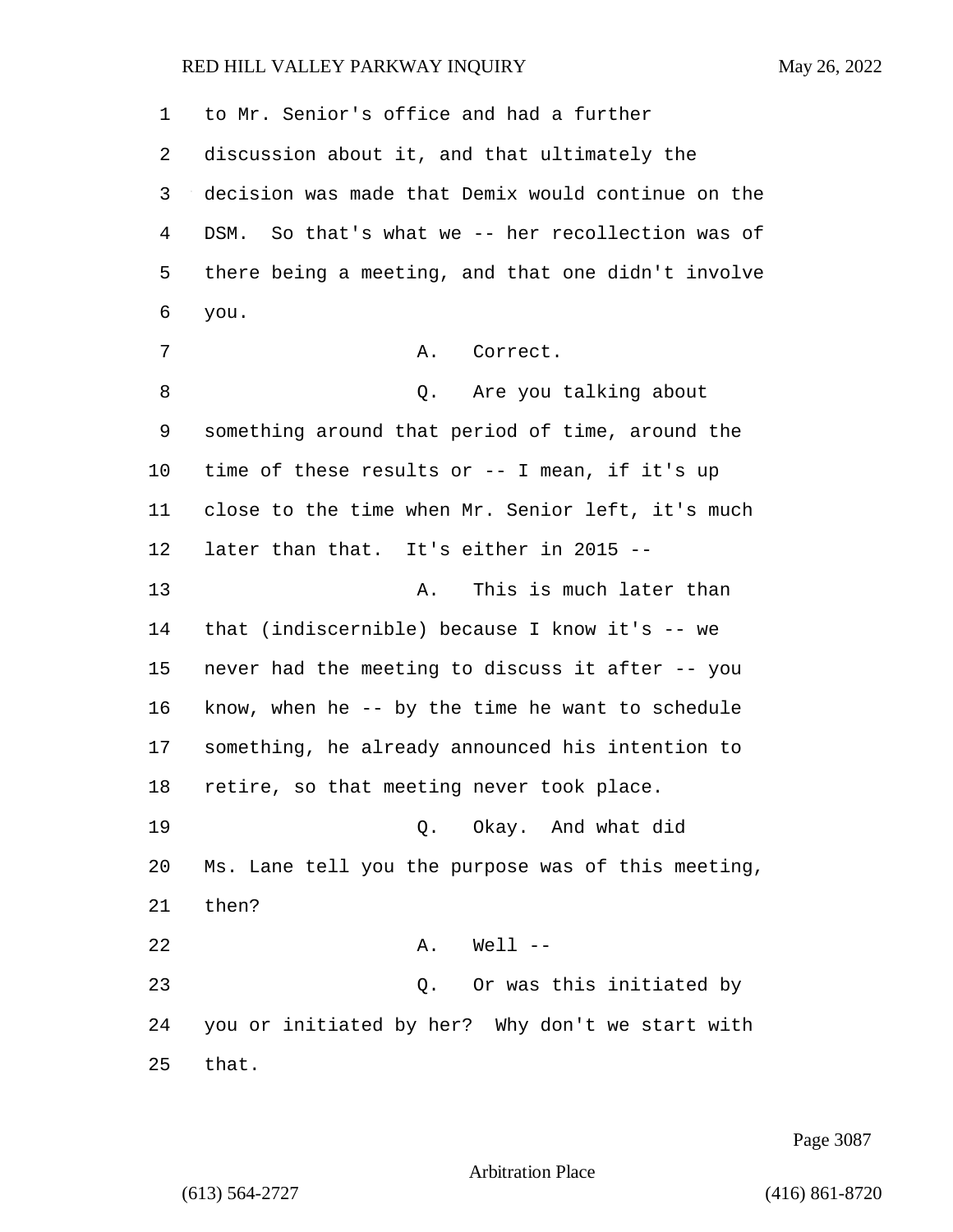| It's not initiated by me.<br>Α.                    |
|----------------------------------------------------|
| Okay. And so what was --<br>Q.                     |
| what did she tell you the purpose was of the       |
| beyond that it was about Demix Aggregates?         |
| It was to look at the<br>Α.                        |
| Demix Aggregate itself because ultimately it's a   |
| granitic source that we have not used, so is there |
| any other thing that would provide us input into   |
| that. Although soil and aggregate is actually      |
| custodian, sometime the pavement group itself, if  |
| we know of certain source, given that I've worked  |
| in the Ottawa-Carleton area for about 10 years, I  |
| do know of some of the Quebec source itself based  |
| on my previous work as a pavement engineer in      |
| Ottawa-Carleton. Probably is partly why she asked  |
| me to see -- to have a conversation with Steve     |
| Senior on the Demix Aggregate itself. This is      |
| just a general comment on basically just to have a |
| conversation, but that conversation never          |
| happened.                                          |
| Okay. So I understand<br>Q.                        |
| that it never happened. Was the conversation,      |
| though, about whether that -- about whether to     |
| continue Demix Aggregates on the DSM?              |
| It's basically to see if<br>Α.                     |
|                                                    |

Page 3088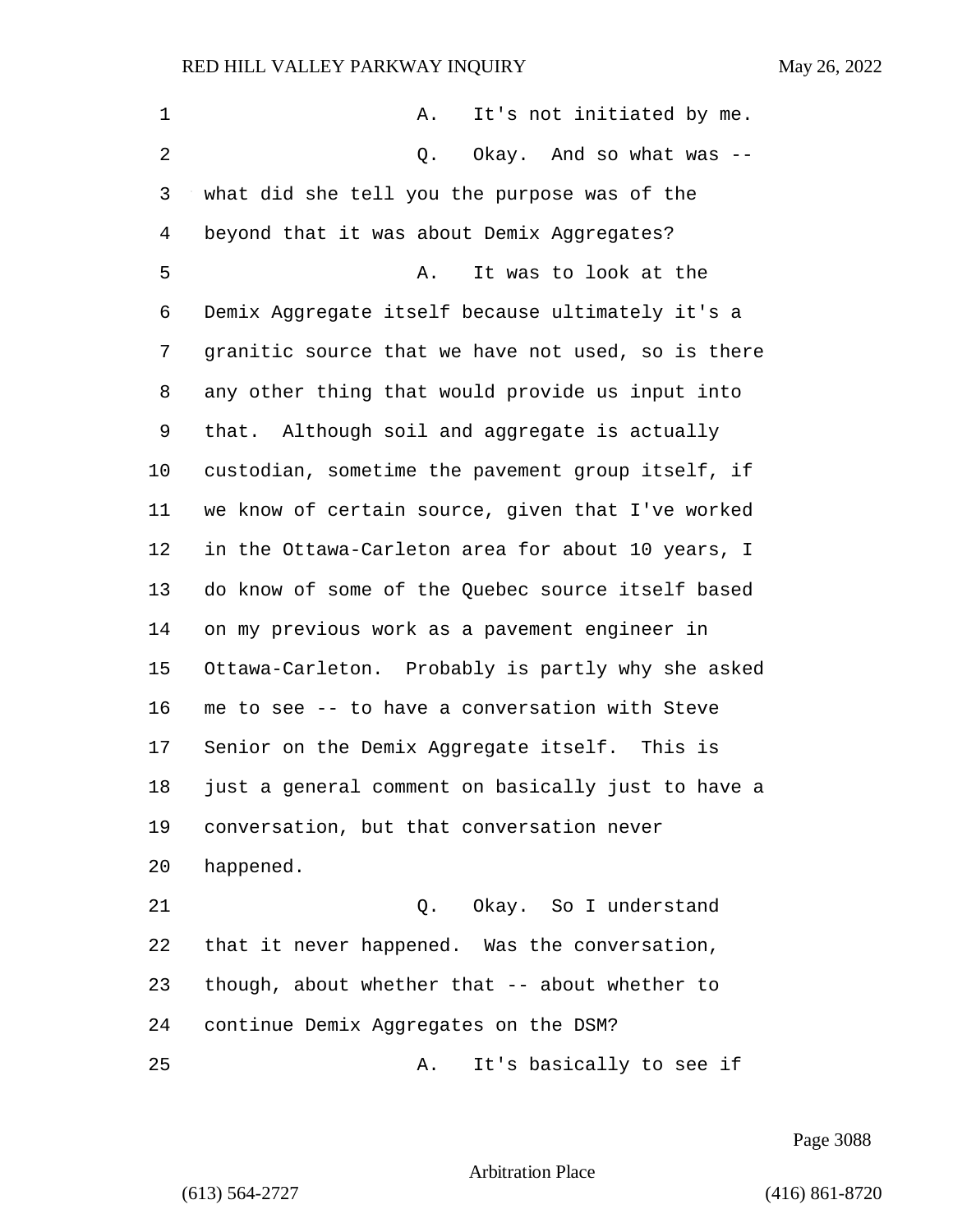| 1  | granitic aggregate of that type itself is suitable |
|----|----------------------------------------------------|
| 2  | for use in SMA, because granite in Ottawa-Carleton |
| 3  | area have been used in a few instance in SMA, and  |
| 4  | I've used it as part of Ottawa-Carleton. So it's   |
| 5  | really depending on a lot of the test result and   |
| 6  | everything itself would you still consider using a |
| 7  | granitic source for SMA. Because ultimately there  |
| 8  | are only very few source of aggregate that can be  |
| 9  | used for SMA, so the more source you have likely   |
| 10 | it's better for the ministry.                      |
| 11 | Q. Okay. And so when you                           |
| 12 | say "granitic," you mean granite, a type of        |
| 13 | granite?                                           |
| 14 | Correct. It's actually<br>Α.                       |
| 15 | the composition, the mineralogy of the aggregate   |
| 16 | as granitic nature. So I think in her context it   |
| 17 | probably may or may not be related to friction or  |
| 18 | could be just strictly can we have another that    |
| 19 | can be used for SMA is why the conversation she    |
| 20 | wanted me to have with Steve Senior.               |
| 21 | Q. Okay. And another source                        |
| 22 | being what? Do you mean Demix Aggregates, or?      |
| 23 | As a asphalt aggregate<br>Α.                       |
| 24 | itself or SMA.                                     |
| 25 | Yes, but do you mean<br>Q.                         |

Page 3089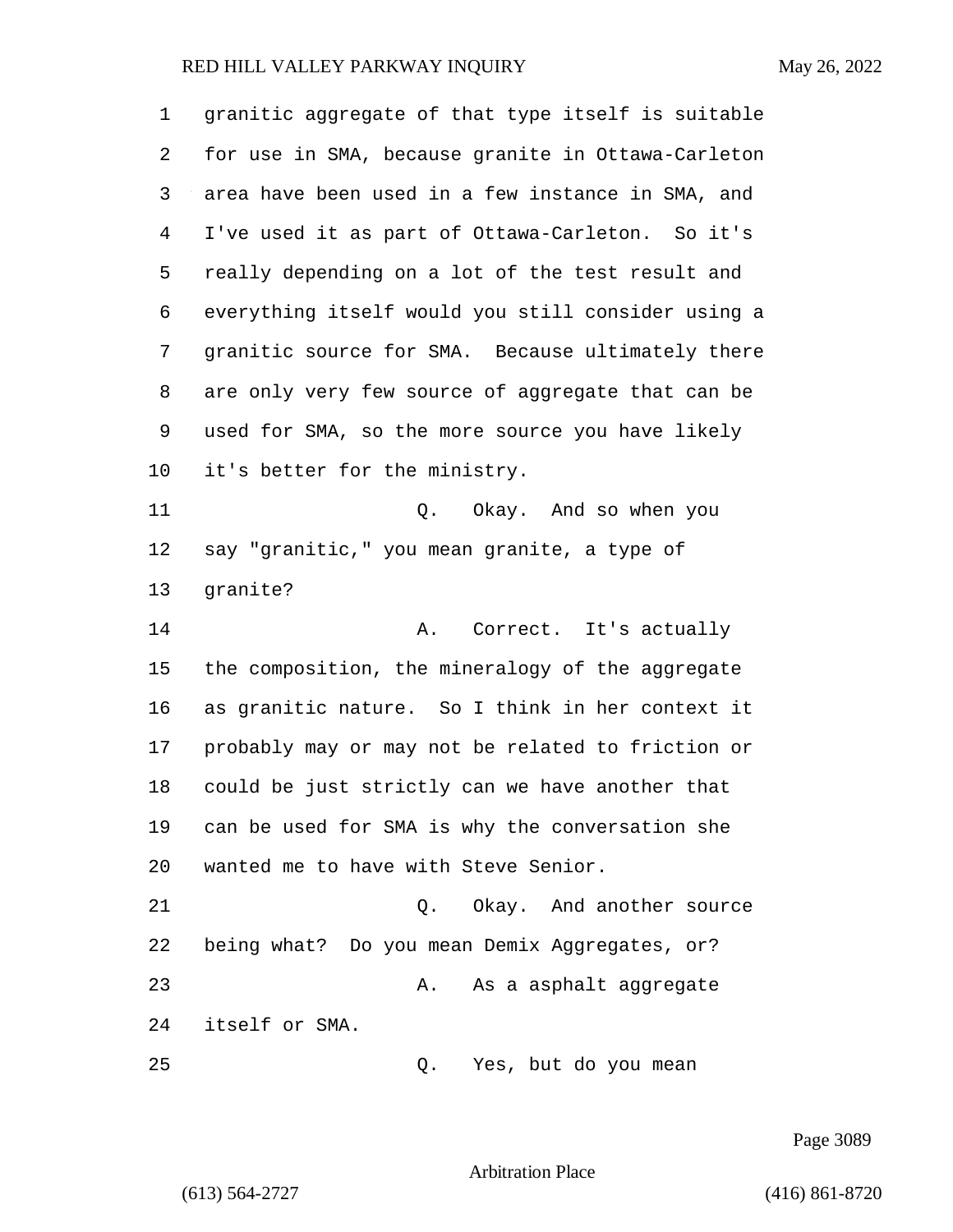| 1  | Demix Aggregates, or are you talking about --     |
|----|---------------------------------------------------|
| 2  | because that's not a granite, right?              |
| 3  | The Demix aggregate from<br>Α.                    |
| 4  | what I understood is granitic in nature, so in    |
| 5  | that sense granitic aggregate have a certain      |
| 6  | property that works for it and also work against  |
| 7  | it. And do I know enough of that itself? At that  |
| 8  | point in time I don't.                            |
| 9  | Q. Okay. $I$ --                                   |
| 10 | Sorry, that was --<br>Α.                          |
| 11 | I'm not a geologist.<br>Q.<br>It                  |
| 12 | was classified, broadly speaking, as a trap rock. |
| 13 | Is that a granite?                                |
| 14 | Trap rock is a different<br>Α.                    |
| 15 | kind of rock itself. So that is the conversation  |
| 16 | I actually need to have with Steve Senior because |
| 17 | technically they are the more expert in the       |
| 18 | geological site of thing itself. For me I'm       |
| 19 | probably more familiar with the physical          |
| 20 | performance of the aggregate given my previous    |
| 21 | background.                                       |
| 22 | Q. Right. Okay. And that's                        |
| 23 | fair enough. So really what I just want to        |
| 24 | understand is the purpose of going to talk to     |
| 25 | Mr. Senior that Ms. Lane asked you to do that.    |

Page 3090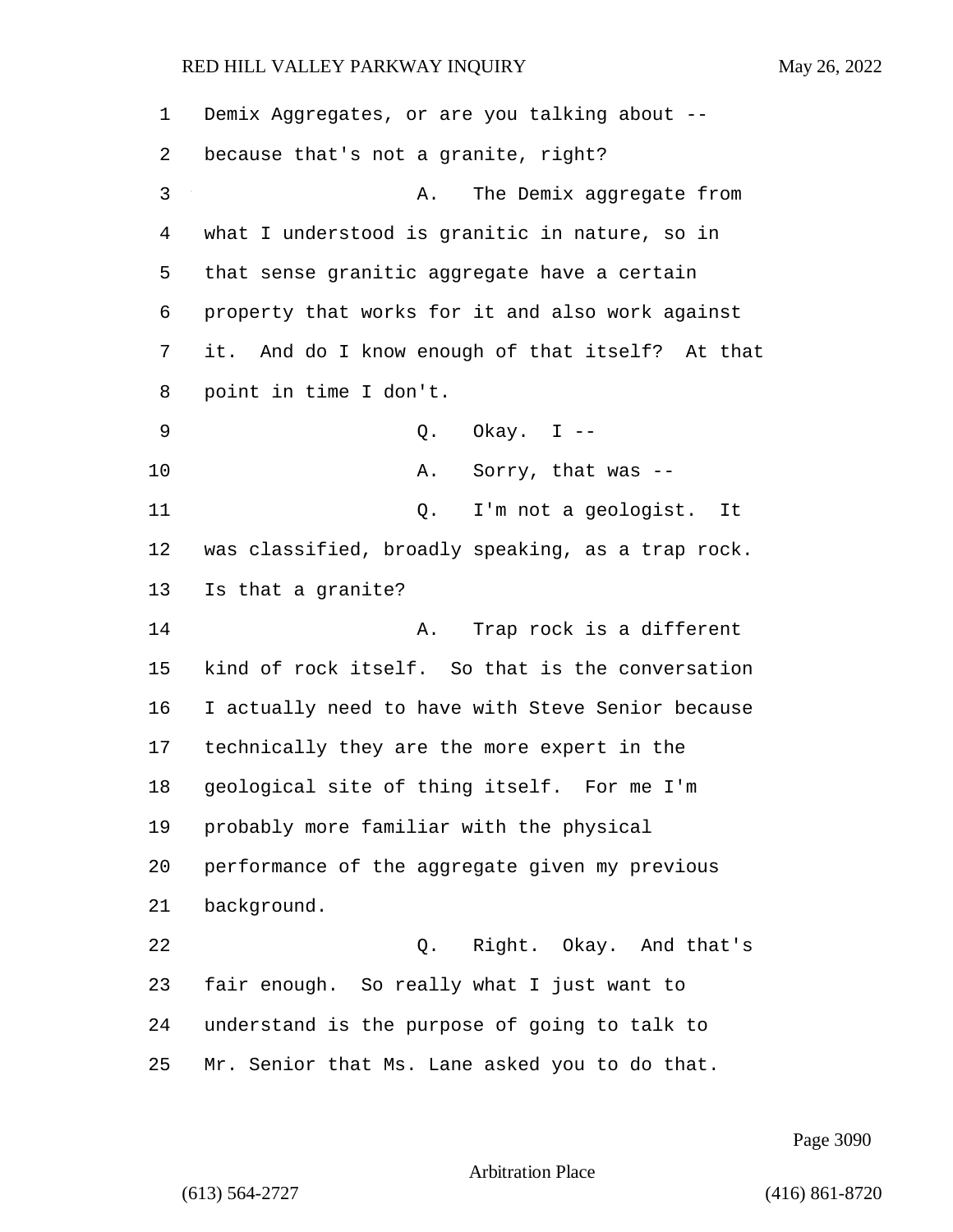| 1  | Because at that point we don't have any further    |
|----|----------------------------------------------------|
| 2  | friction test results. The last friction test      |
| 3  | results done by the MTO on the Red Hill Valley     |
| 4  | Parkway were, and the only ones that Demix         |
| 5  | aggregate were used for, was in the Red Hill       |
| 6  | Valley Parkway in Ontario, and so what the -- what |
| 7  | would have -- what prompted this discussion?       |
| 8  | As I indicated likely to<br>Α.                     |
| 9  | see, you know, is it still a source that should be |
| 10 | considered based on all the physical property.     |
| 11 | Because ultimately if the friction is one of the   |
| 12 | decision you make based on the FN number itself,   |
| 13 | and that is the conversation we need to have with  |
| 14 | the head of soil and aggregate. Because            |
| 15 | ultimately they are the one that will make the     |
| 16 | decision to actually lift -- put them on the list  |
| 17 | of remove from the list based on a slew of         |
| 18 | different properties that we look at.              |
| 19 | Q. Right. Okay. And do you                         |
| 20 | recall -- did you ever have any direct             |
| 21 | communications with Demix Aggregates?              |
| 22 | No, I don't -- I didn't.<br>Α.                     |
| 23 | Q. No. Okay, okay. And                             |
| 24 | then coming back to your views of the results from |
| 25 | July 2014, if I understood you correctly, that you |

Page 3091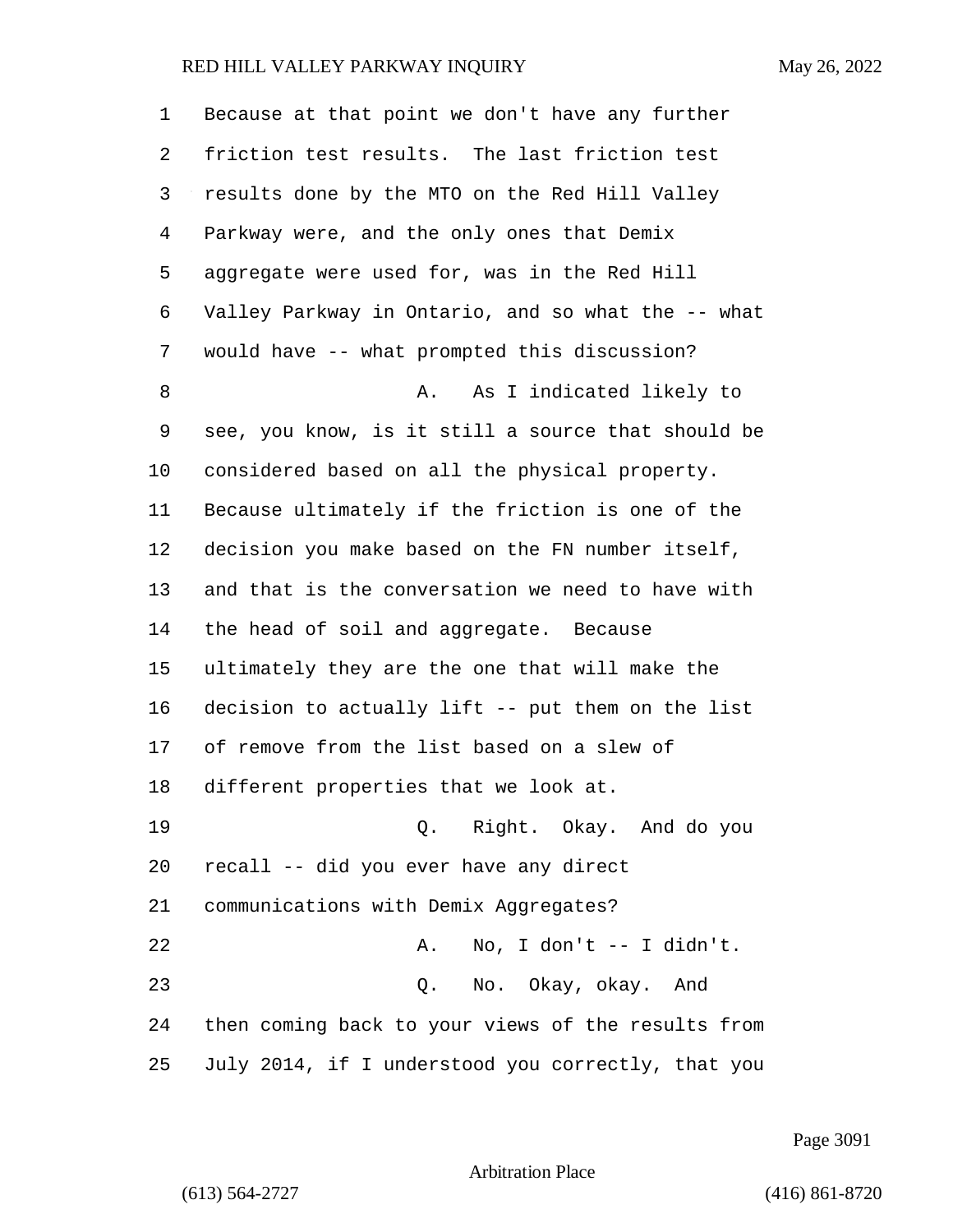were -- that you had a concern that the friction number was continuing to drop over time rather than stabilizing. Is that the first thing that you noted from the results? 5 A. I would say that, you know, I notice the trend that is dropping, but it's to a point whereby we would look at further monitoring. 9 Q. Right, okay. And is that -- and I guess that's the question. Was that communicated in any way to -- 12 A. The expectation is that because this is a DSM aggregate itself, the head of soil and aggregate would make that call. And that is normally the pace (ph). If there's a requirement to further monitor, they would actually instruct our section in the following year to go ahead and collect friction testing, and that has been a normal practice. 20 Q. Okay. What was your experience with DSM aggregates? Were these results ones that were at the low end of DSM aggregates? 24 A. I can't say for sure because when I look at DSM aggregate -- as I

Page 3092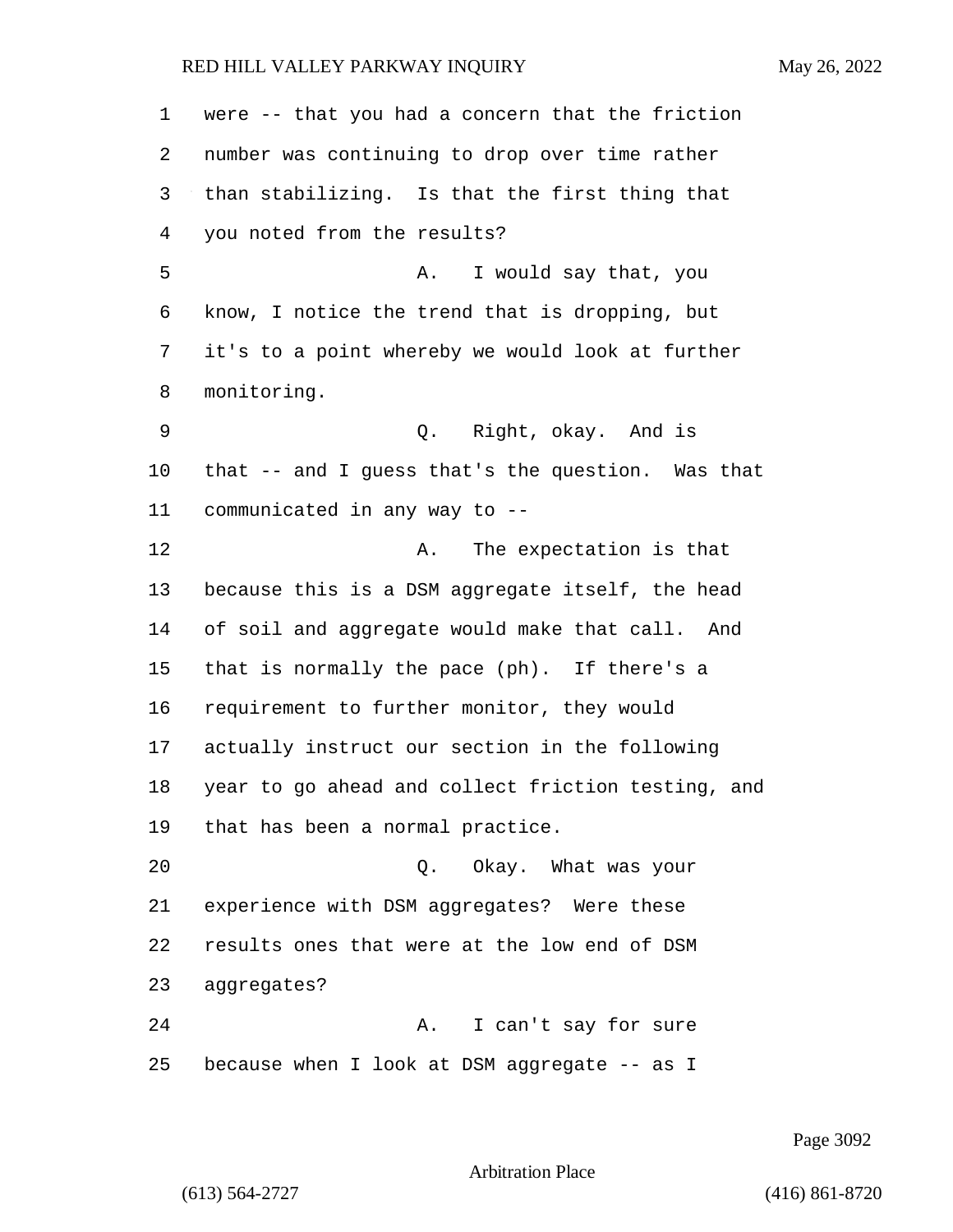| $\mathbf 1$ | indicated earlier itself I would do a very cursory |
|-------------|----------------------------------------------------|
| 2           | look given that I know the decision and the        |
| 3           | direction will be provided by head of soil and     |
| 4           | aggregate. So in that sense unless something very  |
| 5           | drastic itself, I would literally basically leave  |
| 6           | it to the head of soil and aggregate to make the   |
| 7           | decision.                                          |
| 8           | No, I get that. I'm just<br>Q.                     |
| 9           | wondering about your view. You've been very clear  |
| $10 \,$     | about the division of responsibilities, and I      |
| 11          | under- --                                          |
| 12          | Basically I would say if<br>Α.                     |
| 13          | I look at it, then basically I would look at it as |
| 14          | further monitoring if you want to maintain it on   |
| 15          | the DSM list.                                      |
| 16          | Okay. Thank you. If<br>Q.                          |
| 17          | this was -- just to make sure we close the circle  |
| 18          | and we understand the distinction. If this had     |
| 19          | been a request by the regions, a region, am I      |
| 20          | correct from your answers that you then would have |
| 21          | recommended to them that it be continued -- that   |
| 22          | there be continued skid testing in the future to   |
| 23          | monitor it for a further drop; is that right?      |
| 24          | Correct.<br>Α.                                     |
| 25          | Okay. And if we could<br>Q.                        |

Page 3093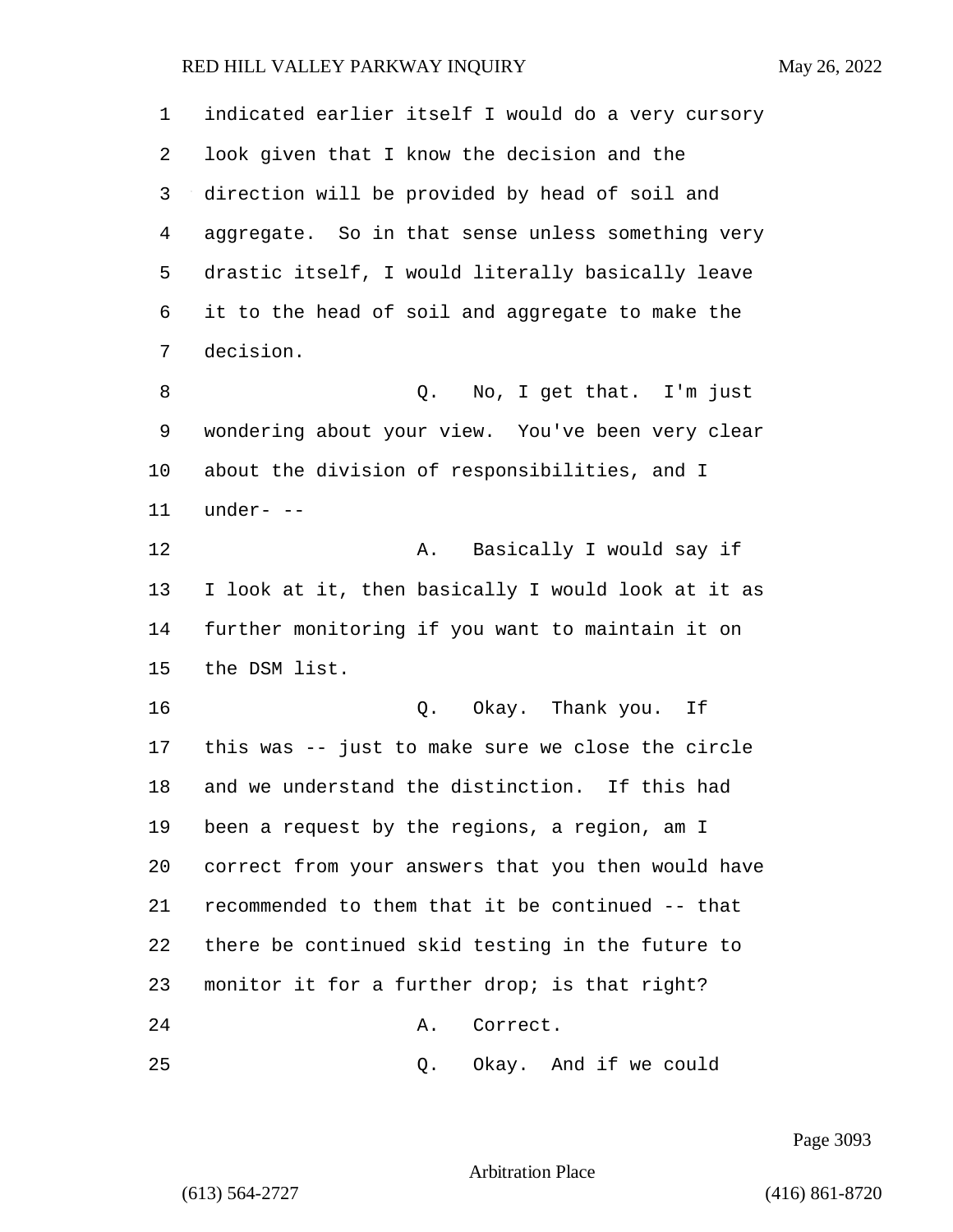| 1  | look at -- Registrar, if you could pull up MTO --  |
|----|----------------------------------------------------|
| 2  | sorry, MT022944 and 22946, please, in the native   |
| 3  | format, please. There we are. Okay. If we could    |
| 4  | go to the chart form on both of them, please.      |
| 5  | So the one on the left is                          |
| 6  | northbound lane 2 and the one on the right is      |
| 7  | southbound lane 2. And it has the historical       |
| 8  | record there. And did you appreciate -- if you'd   |
| 9  | recall if you appreciated at the time that the     |
| 10 | testing went back to 2007 in the cases of the      |
| 11 | southbound lanes?                                  |
| 12 | A. Well, I think I saw the                         |
| 13 | 2004 comparison to probably the e-mail that was    |
| 14 | sent to me by Frank that compare two years itself, |
| 15 | but I was not really aware that -- you know, there |
| 16 | are so many years of history of testing on the Red |
| 17 | Hill Valley Parkway.                               |
| 18 | Okay. I mean, his e-mail<br>Q.                     |
| 19 | did the comparison between 2008 and 2014, but we   |
| 20 | know that there were the 2007 tests on the         |
| 21 | southbound lanes as well, and I'm just wondering   |
| 22 | if at the time you appreciated that, or no?        |
| 23 | The reason is this<br>No.<br>Α.                    |
| 24 | because I think I joined the section way after     |
| 25 | some of this initial testing have for already      |

Page 3094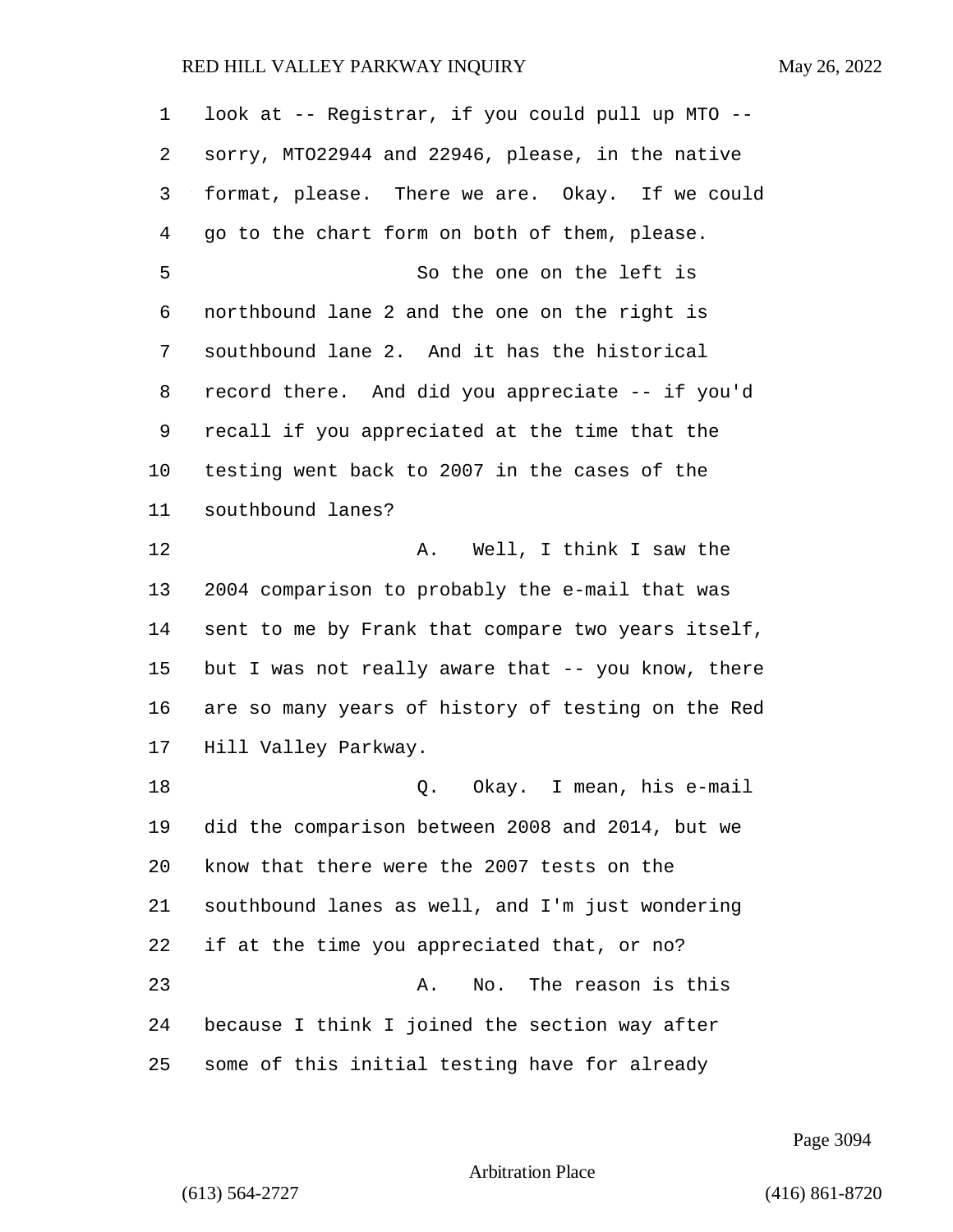| 1  | occurred. And as I say, the first instance of the  |
|----|----------------------------------------------------|
| 2  | Red Hill Valley result being copied on is -- I     |
| 3  | think is the 2014 result is when the first time    |
| 4  | I'm officially copied in on the result.            |
| 5  | Q. Right. No, I get that.                          |
| 6  | When you say "officially," did that mean you were  |
| 7  | aware of the testing prior to that?                |
| 8  | Not really because if I<br>Α.                      |
| 9  | do not assume the position of head of pavement and |
| 10 | foundation I would not get any of this             |
| 11 | correspondence from Frank.                         |
| 12 | Q. I get that, and you                             |
| 13 | weren't copied on any of that correspondence from  |
| 14 | prior years. The first time you were copied on     |
| 15 | any of it was in 2014. Just the words that --      |
| 16 | Correct.<br>Α.                                     |
| 17 | It's the word you just<br>Q.                       |
| 18 | used; you said, "well not really." And so I'm      |
| 19 | wondering if you were aware of the prior           |
| 20 | testing --                                         |
| 21 | No, I'm not.<br>A.                                 |
| 22 | -- (indiscernible) 2014.<br>Q.                     |
| 23 | No, I'm not.<br>Α.                                 |
| 24 | Okay, all right, you were<br>Q.                    |
| 25 | not. Now you are; you weren't then. Is that        |

Page 3095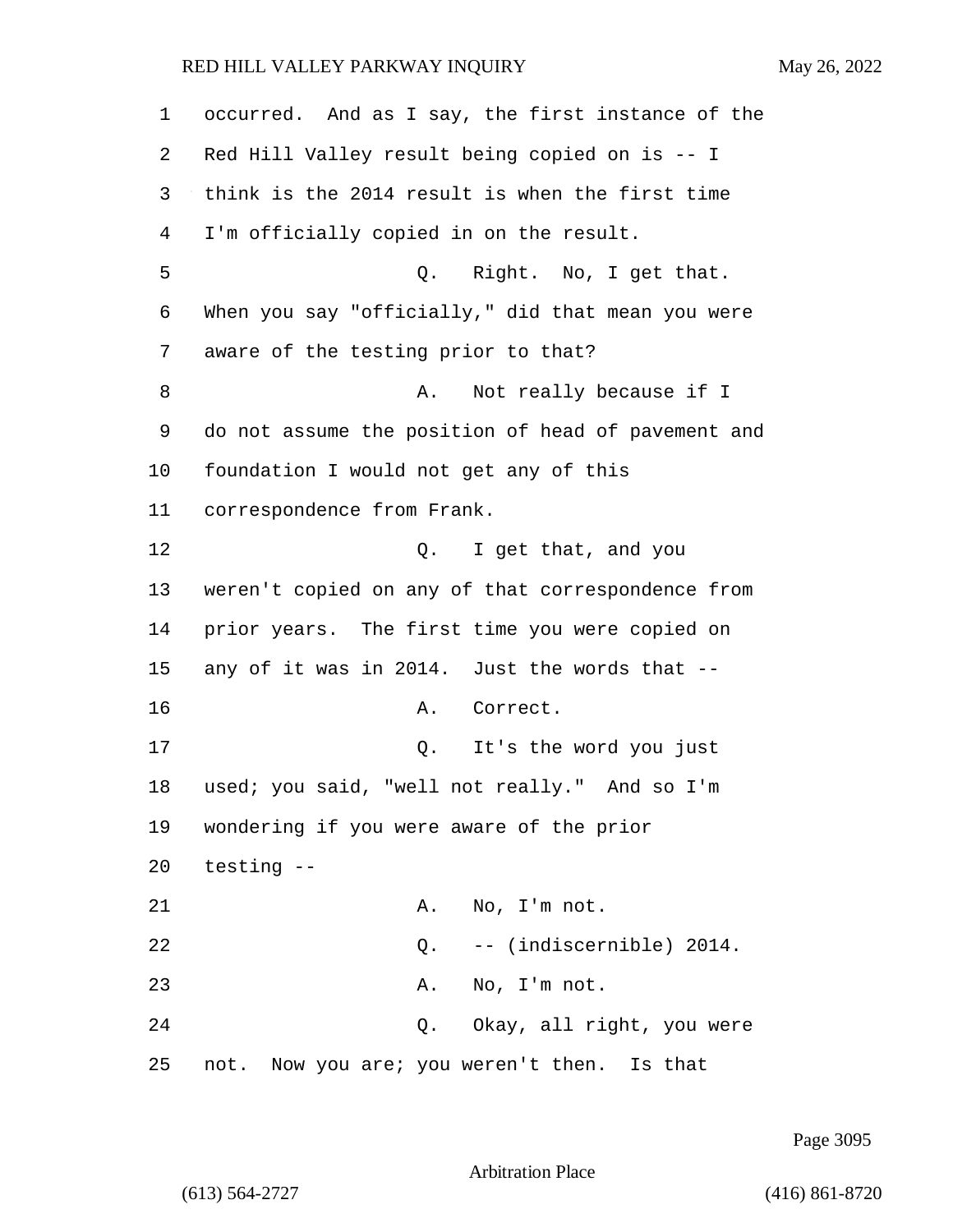1 fair? 2 A. Yeah. Now I'm aware, but 3 I'm not aware of that back then. 4 Q. Okay. All right. Now, 5 if we could look at the detailed results. 6 We already looked at these for 7 one of them, and as we indicated it shows the GPS 8 results. And, do you recall if -- you already 9 said, I think you said that you had a cursory look 10 at them. You did look at the attachments, but it 11 was a cursory look. Do you recall if you were 12 looking so closely as to see the individual test 13 results? 14 A. No, I'm probably -- when 15 I do a cursory review, I would review the average 16 number. 17 Q. Okay. So the one at the 18 bottom there in the -- 19 A. The average of that. 20 Q. 30.7 and 30.5 in this 21 instance? 22 A. Correct. 23 Q. Okay. Would you look at 24 the minimum and the maximum and the standard 25 deviation?

Page 3096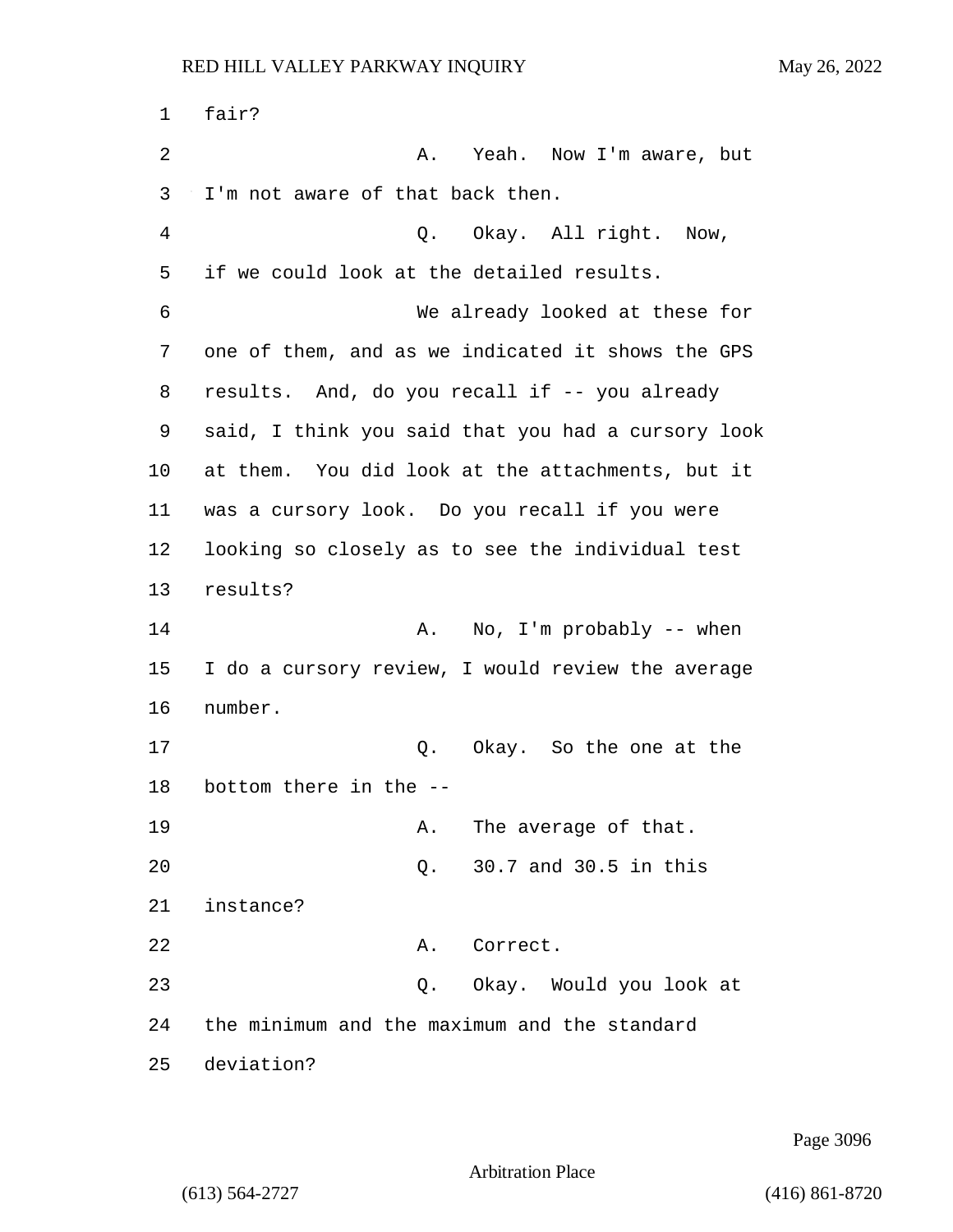1 A. I would look at the 2 standard deviation to see how far it is from the 3 mean, and then that basically gave me a rough idea 4 is the min and max reasonable. 5 Q. Okay. And your 6 conclusion was? 7 A. It looks reasonable. The 8 average number looks reasonable. 9 Q. Okay. 10 A. So sometimes I just look 11 at is the min and max roughly one-and-a-half 12 standard deviation away from the average 13 (indiscernible). 14 Q. All right. And so in 15 that -- you're indicating that you wouldn't have 16 been looking at the individual results that were 17 below 30 in this instance; is that correct? 18 A. Correct. 19 Q. Okay. And would you have 20 spent as much time reviewing it as we have just 21 spent? 22 A. No, likely not because I 23 would just cursory glance at the number -- and 24 back in 2014, and if that's the timeframe itself, 25 the way that we would analyze and look at the

Page 3097

Arbitration Place

(613) 564-2727 (416) 861-8720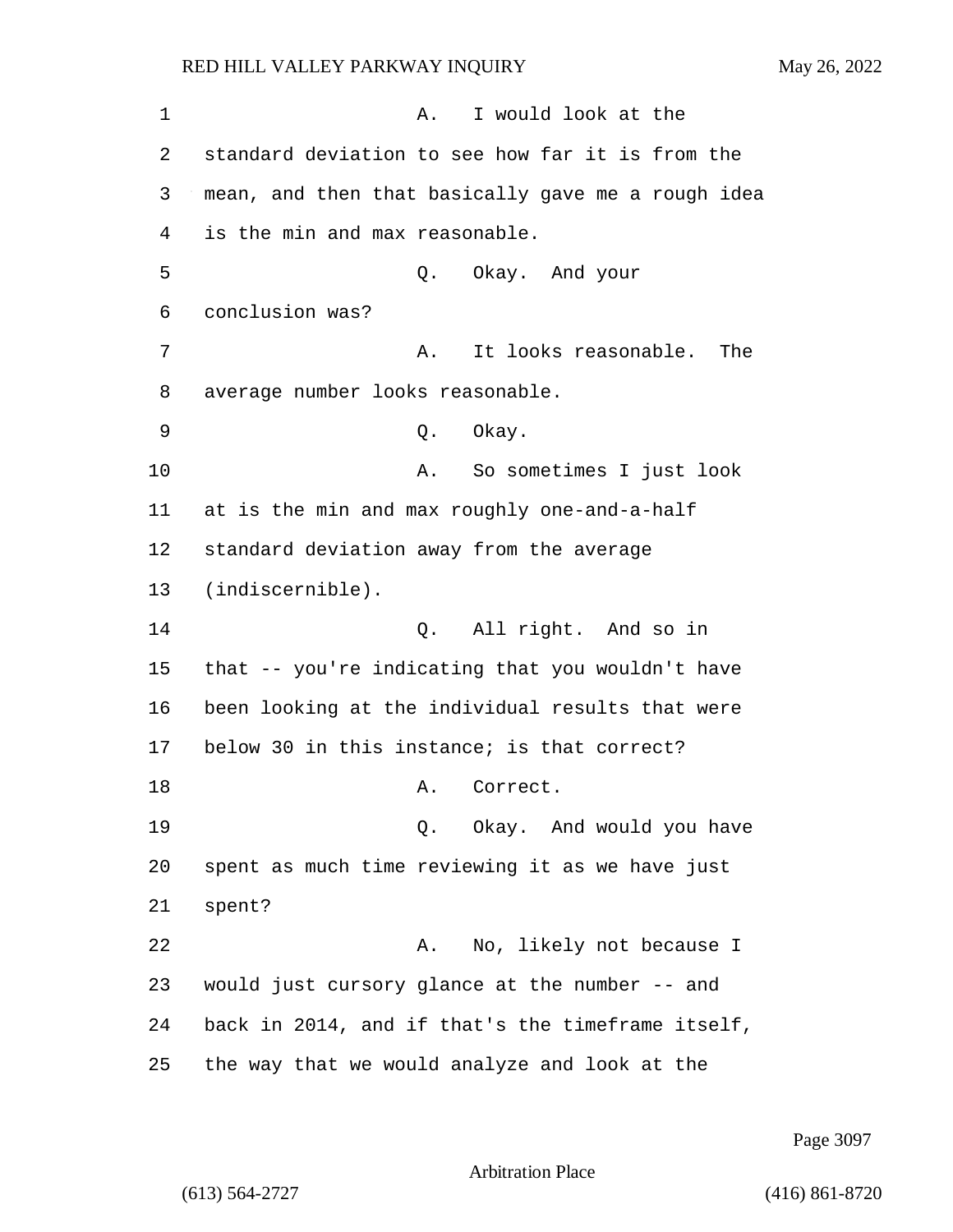| 1  | result would be based on average result given.      |
|----|-----------------------------------------------------|
| 2  | That's the standard that we have actually look at   |
| 3  | how to interpret ASTM standard. And then            |
| 4  | basically, as I say I would do a very fast look at  |
| 5  | the mean and standard deviation. If the min and     |
| 6  | max result are not too far from one-and-a-half      |
| 7  | standard deviation away, that tells me the result   |
| 8  | is roughly normally distributed. Then I'm saying    |
| 9  | the result should be applicable and look at the     |
| 10 | (indiscernible) major position based on the         |
| 11 | average FN.                                         |
| 12 | Q. Okay. Thank you. And                             |
| 13 | following this, did you ever inform the City of     |
| 14 | Hamilton or Golder or any other representative of   |
| 15 | the City of Hamilton about the results of the       |
| 16 | MTO's testing on the Red Hill Valley Parkway?       |
| 17 | No, as I indicated<br>Α.                            |
| 18 | because this is a DSM initiative of testing.<br>The |
| 19 | only portal of communication would be through the   |
| 20 | soil and aggregate section itself.                  |
| 21 | Right.<br>Q.                                        |
| 22 | I would not contact any<br>Α.                       |
| 23 | of the stakeholder because ultimately that          |
| 24 | responsibility lies with the soil and aggregate     |
| 25 | section.                                            |

Page 3098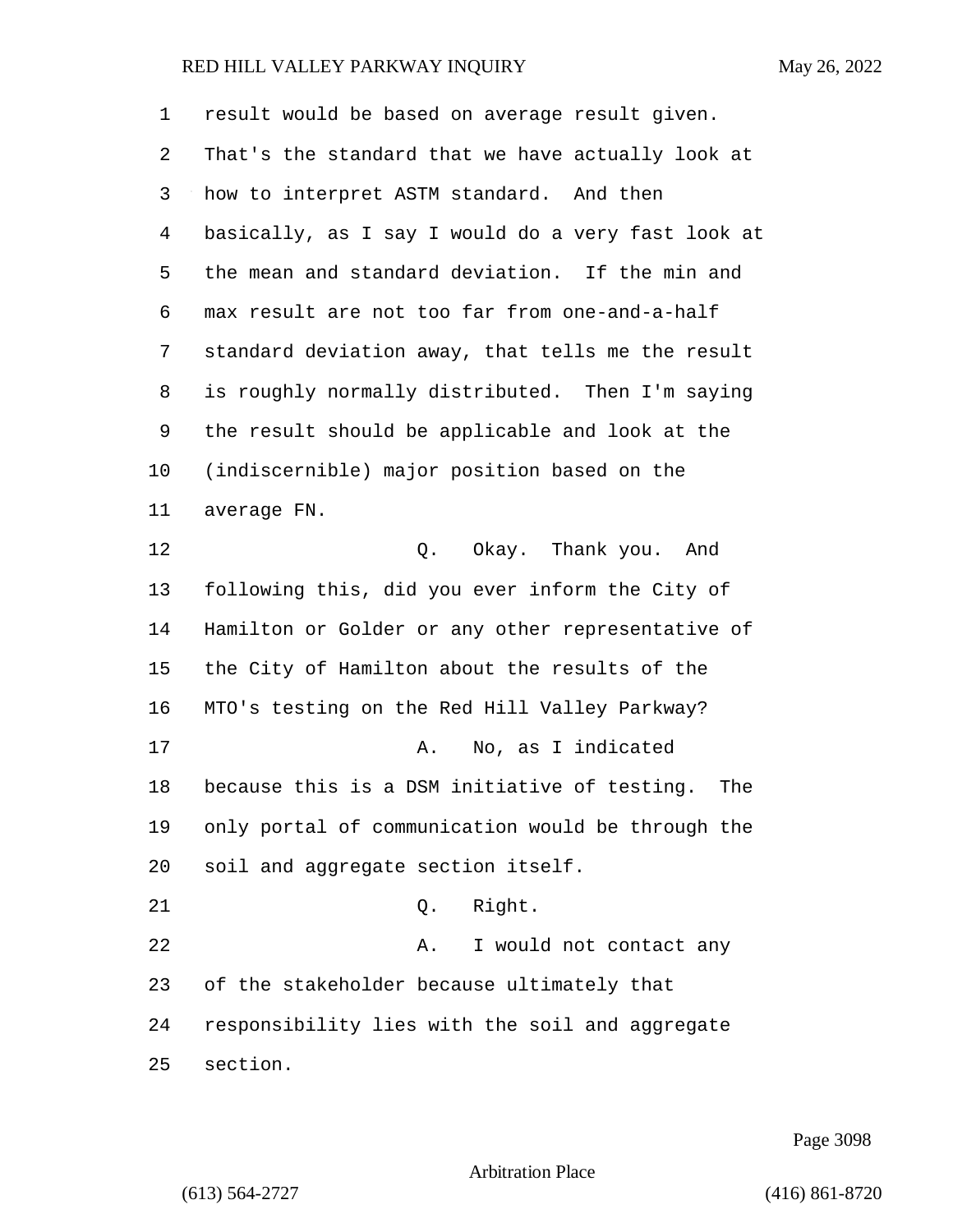| $\mathbf 1$ | Q. Right. You would have                           |
|-------------|----------------------------------------------------|
| 2           | had the authority to do so though, correct?        |
| 3           | I would have the<br>Α.                             |
| 4           | authority to discuss it with the head of soil and  |
| 5           | aggregate itself. But then, ultimately as a        |
| 6           | protocol, similarly if it is a regional request of |
| 7           | the friction testing through the pavement section, |
| 8           | even if soil and aggregate is aware of the         |
| 9           | testing, the communication to the region have to   |
| $10 \,$     | come through the pavement section. As similar      |
| 11          | reciprocal protocol is like if it is DSM aggregate |
| 12          | testing communication -- the line of communication |
| 13          | is through soil and aggregate section.             |
| 14          | Q. Okay. So first of all,                          |
| 15          | by a "protocol," I take it you're not talking      |
| 16          | about a written protocol; you're undertaking about |
| 17          | a practice or an understanding?                    |
| 18          | Well, that is basically<br>Α.                      |
| 19          | our role and responsibility. In terms of when      |
| 20          | you're the head of soil and aggregate, designated  |
| 21          | source aggregate qualification strictly is your    |
| 22          | responsibility; whereas with the regional GeoTech  |
| 23          | is chairing the GeoCon, the liaison and actually   |
| 24          | implementation of standard specification and       |
| 25          | policy with the regional GeoTech result with the   |

Page 3099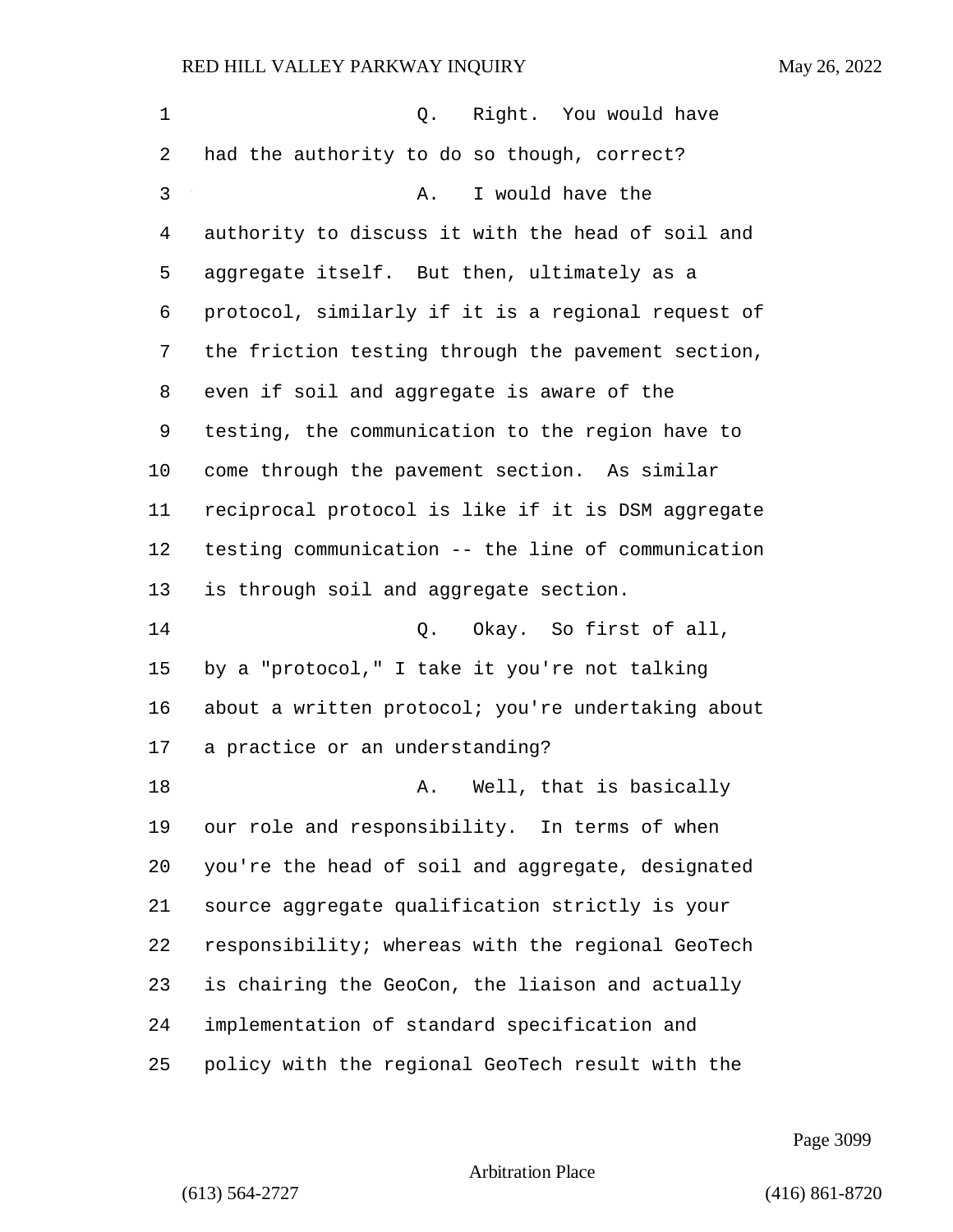| 1  | head of pavement. So that is quite a clear        |
|----|---------------------------------------------------|
| 2  | definition of our role and responsibility.        |
| 3  | Sorry, I understand the<br>$\circ$ .              |
| 4  | difference, but there's nothing spelling out to   |
| 5  | say that you can or cannot disclose results from  |
| 6  | testing requested of your section by soils and    |
| 7  | aggregates. There's nothing in writing or a       |
| 8  | directive or anything else that says you can't    |
| 9  | disclose this to a third party; is that fair?     |
| 10 | Well, I think it's a<br>Α.                        |
| 11 | protocol that has been established way before my  |
| 12 | time, whereby it's DSM, the order result goes to  |
| 13 | the soil and aggregate section, and decision will |
| 14 | be made by the soil and aggregate section. That   |
| 15 | basically is the direction that I understood how  |
| 16 | DSM is administered in the ministry.              |
| 17 | Q. Right. No, that's the                          |
| 18 | DSM, though. I'm just talking about communicating |
|    | 19 with the City of Hamilton --                   |
| 20 | (Speaker overlap)                                 |
| 21 | -- if you tell me these<br>Α.                     |
| 22 | are DSM testing, then it is actually the DSM      |
| 23 | protocol that I have to follow.                   |
| 24 | Okay.<br>Q.                                       |
| 25 | If this was not a DSM<br>Α.                       |

Page 3100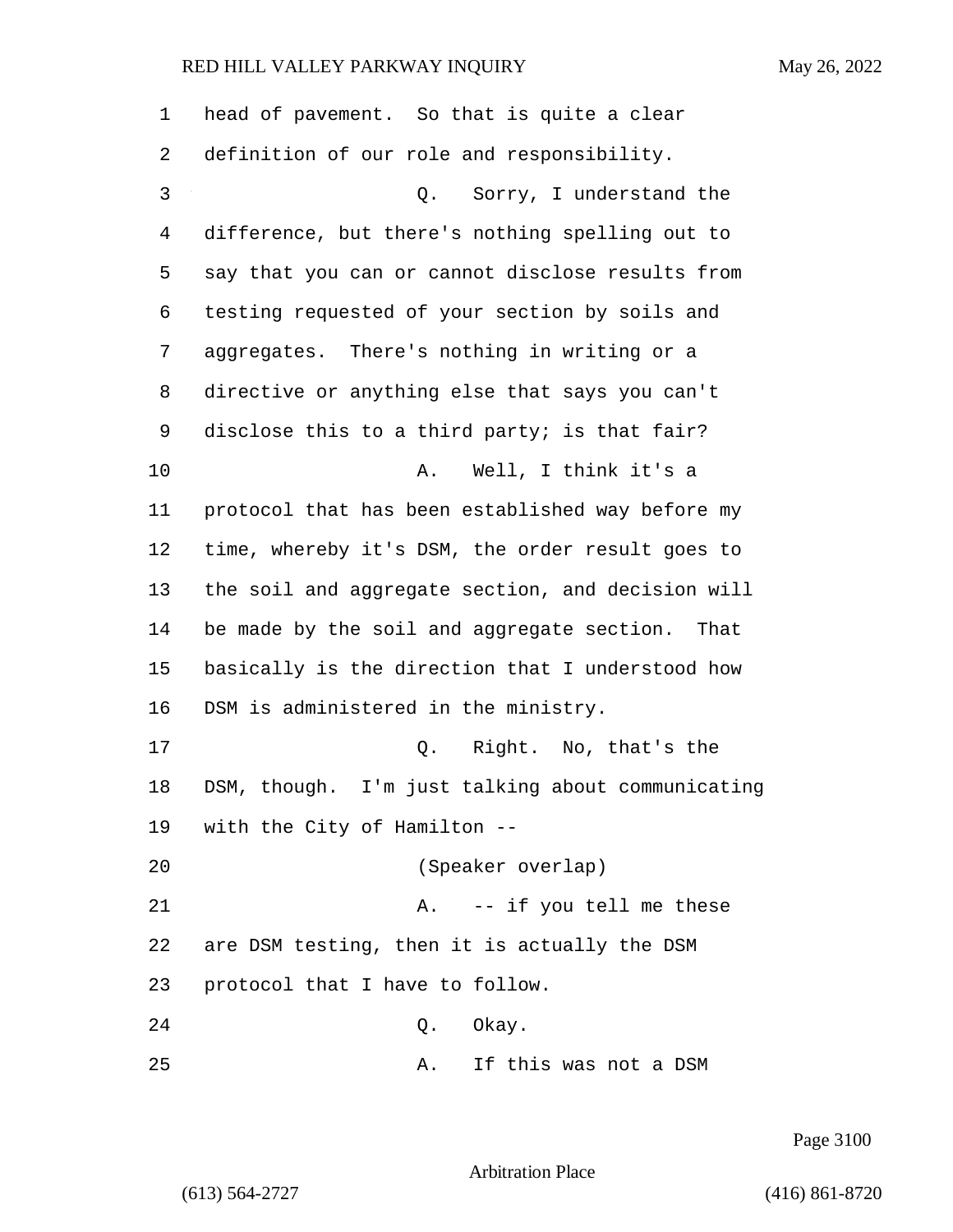| 1              | testing of the aggregate, then we would have       |
|----------------|----------------------------------------------------|
| 2              | followed other protocol of reporting and providing |
| 3              | technical assistance.                              |
| $\overline{4}$ | Q. All right. You were                             |
| 5              | contacted by Vimy Henderson of Golder in           |
| 6              | October 2013, so just the prior year, about        |
| 7              | whether the MTO could conduct skid testing for     |
| 8              | Hamilton, and you declined to do so on the basis   |
| 9              | Mr. Marciello was too busy, the network testing    |
| 10             | was going on at the time --                        |
| 11             | A. Correct.                                        |
| 12             | Q. -- and you suggested that                       |
| 13             | she might go to another party for testing.         |
| 14             | Correct.<br>Α.                                     |
| 15             | Did it occur to you at<br>Q.                       |
| 16             | this point in 2014 that Ms. Henderson had made the |
| 17             | request earlier? Is that something that crossed    |
| 18             | your mind that the point?                          |
| 19             | Well, I did not know that<br>Α.                    |
| 20             | basically it is related to the same issue itself.  |
| 21             | Because, as I say, if they've come through her as  |
| 22             | part of the municipal request, the protocol, then  |
| 23             | I would have -- had redone the testing, and I      |
| 24             | would have interact with her. Like it's not a DSM  |
| 25             | request. But if I have known that thereafter that  |

Page 3101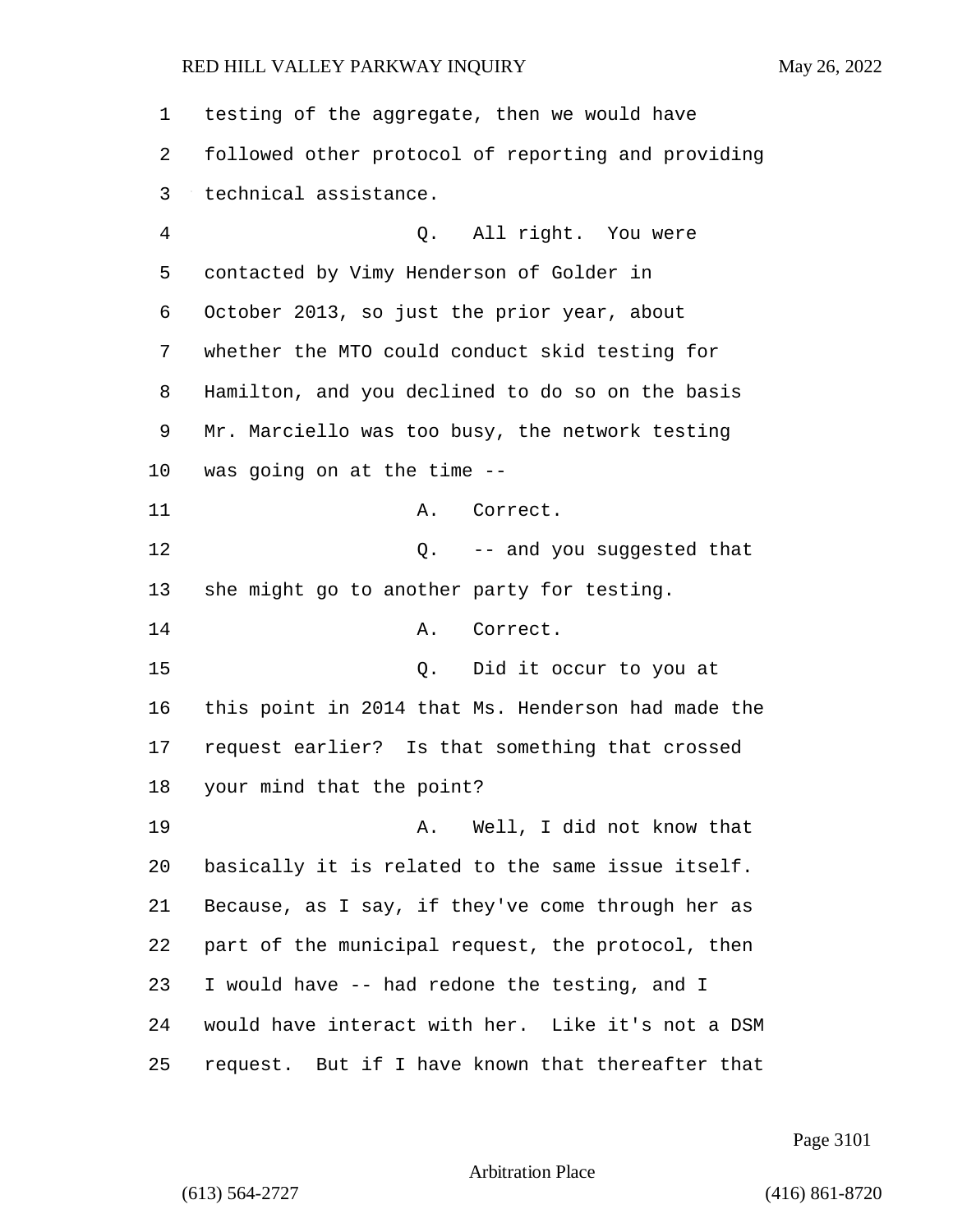is a DSM request, then it would be handled through protocol of actually the soil and aggregate section. 4 Q. Okay. I understand -- you said a protocol, what I'm asking -- 6 (Speaker overlap). 7 A. -- I'm not aware that it's actually tied to previous testing before. 9 Q. I'm not asking you whether it's tied to it. I'm asking whether it occurred to you at this point that when you get these results and you have the thoughts that you had about it, did you think about Ms. Henderson having made the request for skid testing in the prior year? 16 A. No, it didn't cross my mind. 18 Q. Okay. And the -- just the -- just coming back to the protocol that you talk about. You described a bunch of things. There was a lot things that you said there. I just want to be clear that there's nothing that said that you could not disclose the results to the City of Hamilton or Golder had you chosen to do so; is that fair?

Page 3102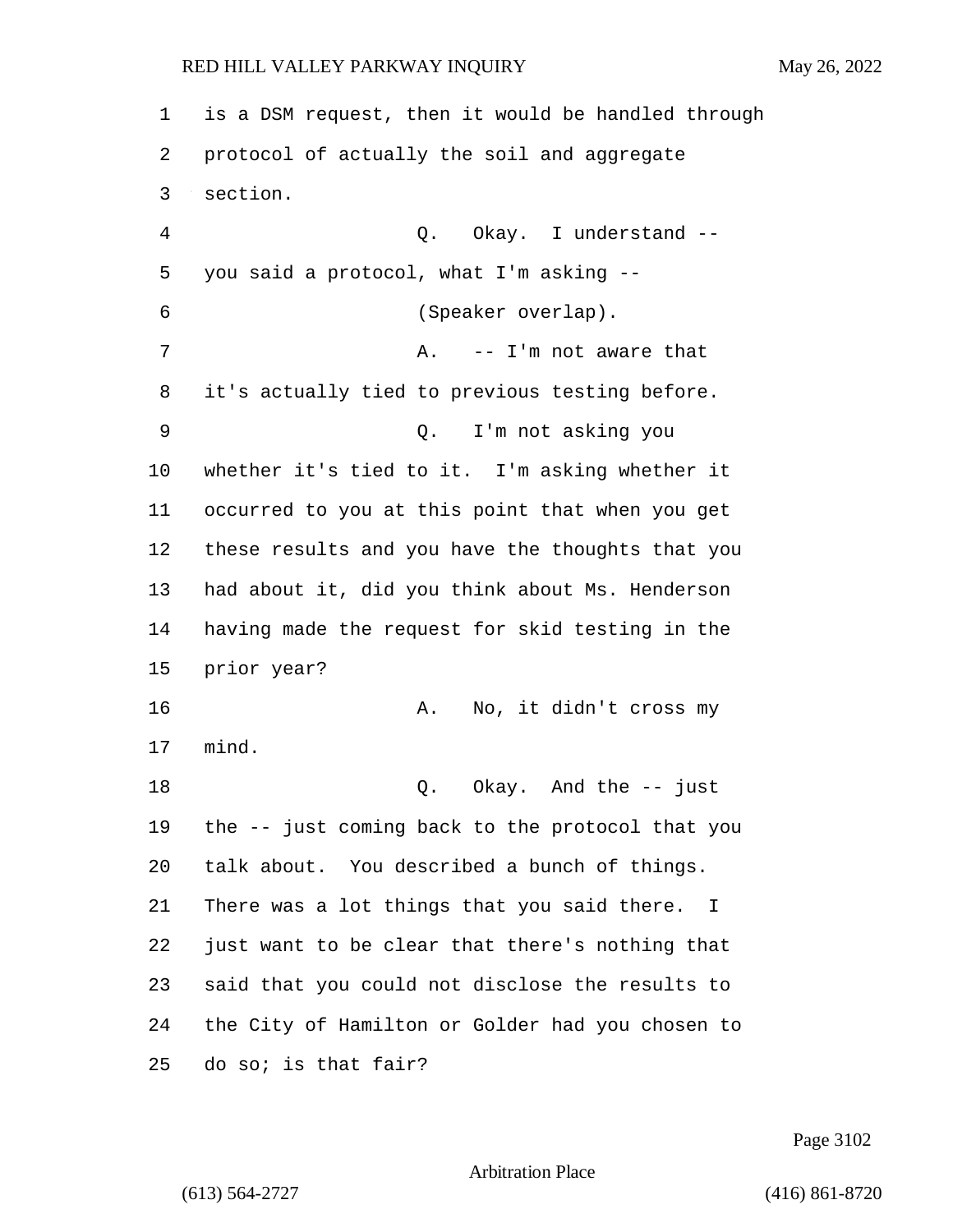| 1  | MR. SAAD: Mr. Commissioner, I                      |
|----|----------------------------------------------------|
| 2  | think Mr. Lee has answered this question to the    |
| 3  | best of his abilities. He's made it clear that --  |
| 4  | JUSTICE WILTON-SIEGEL: That's                      |
| 5  | fine, Mr. Saad. I think, Mr. Lewis, it's clear     |
| 6  | that there was no written protocol, but that there |
| 7  | was an understanding which Mr. Lee had with        |
| 8  | respect to how to handle requests.                 |
| 9  | MR. LEWIS: Right. And I                            |
| 10 | would like to ask him about what Ms. Lane did in   |
| 11 | 2010.                                              |
| 12 | JUSTICE WILTON-SIEGEL: That's                      |
| 13 | fine. You can go on. I think you're just asking    |
| 14 | the same question here, and Mr. Saad is correct,   |
| 15 | that it's been answered.                           |
| 16 | MR. LEWIS: Thank you.                              |
| 17 | BY MR. LEWIS:                                      |
| 18 | So I think you indicated<br>Q.                     |
| 19 | that this protocol was from prior -- you know,     |
| 20 | before your involvement, before you were in this   |
| 21 | position. We did hear from Ms. Lane that in 2010   |
| 22 | after Mr. Marciello conducted the testing in that  |
| 23 | year, it raised some concerns for her, but         |
| 24 | Mr. Marciello provided her with the results in     |
| 25 | November 2010, and she contacted Dr. Uzarowski of  |

Page 3103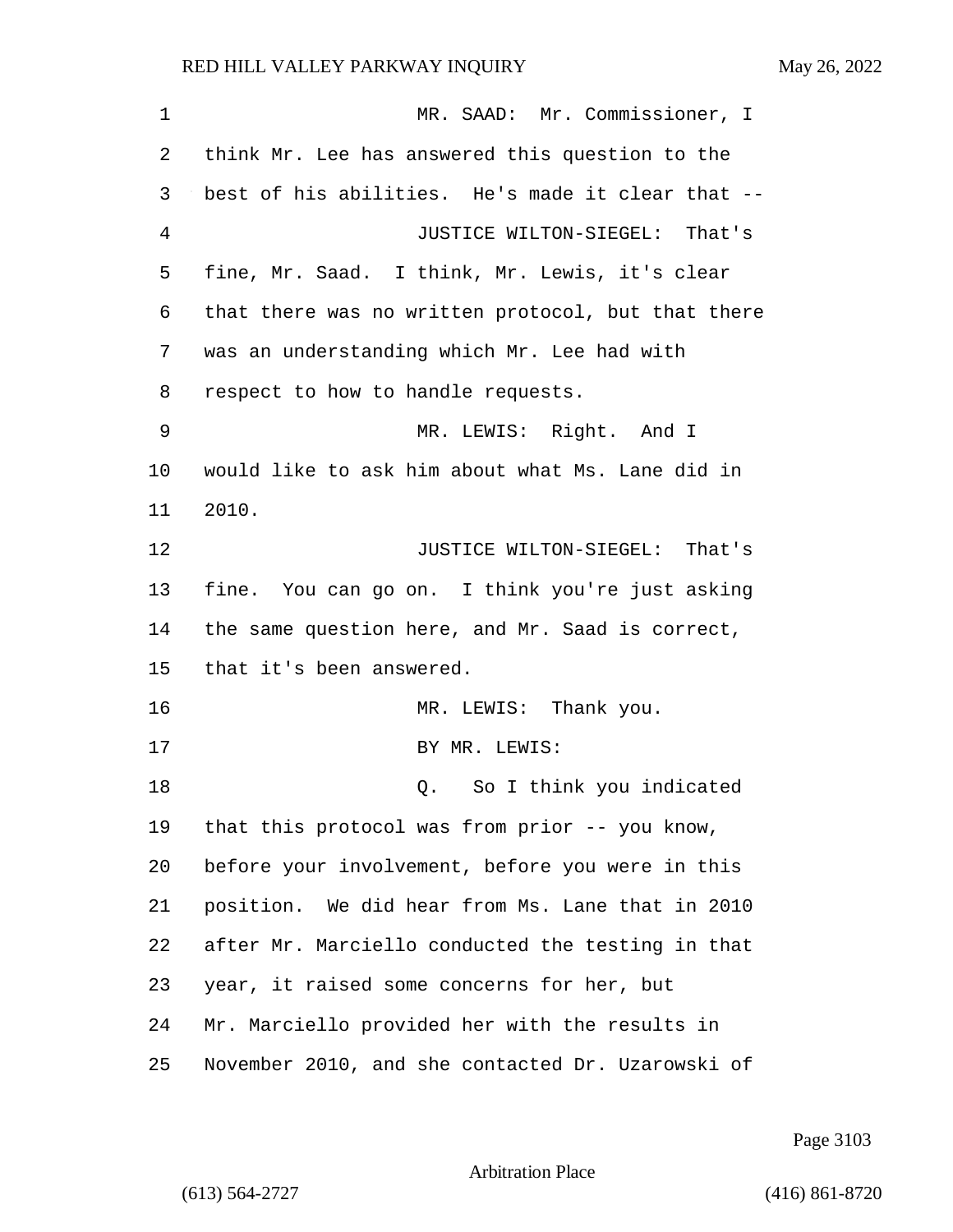| 1  | Golder about it. And as she was your one-removed   |
|----|----------------------------------------------------|
| 2  | predecessor in that context, and she was also      |
| 3  | dealing with results, with skid test results, that |
| 4  | were conducted for the purposes of the DSM at the  |
| 5  | request of soils and aggregates, she nonetheless   |
| 6  | took it upon herself to contact Golder.            |
| 7  | So I'm wondering where this                        |
| 8  | unwritten protocol came from, in your              |
| 9  | recollection.                                      |
| 10 | Well, I guess it's when<br>Α.                      |
| 11 | I'm basically -- when I know took the position     |
| 12 | itself, you know, they are basically briefing of   |
| 13 | what is my role and responsibility, and I guess    |
| 14 | that's basically when we discuss about DSM with    |
| 15 | the aid of soil and aggregate and everything.      |
| 16 | They point blank said that they are the custodian  |
| 17 | of the DSM, and that's the flow of information     |
| 18 | expectation from us. Although, we basically        |
| 19 | perform the testing function for soil and          |
| 20 | aggregate section. So there is an understanding    |
| 21 | between the pavement group and the soil and        |
| 22 | aggregate because the head of soil and aggregate   |
| 23 | sometime also attend GeoCon, whereby we actually   |
| 24 | performed technical assistance role to the         |
| 25 | regional GeoTech and soil and aggregate were we    |

Page 3104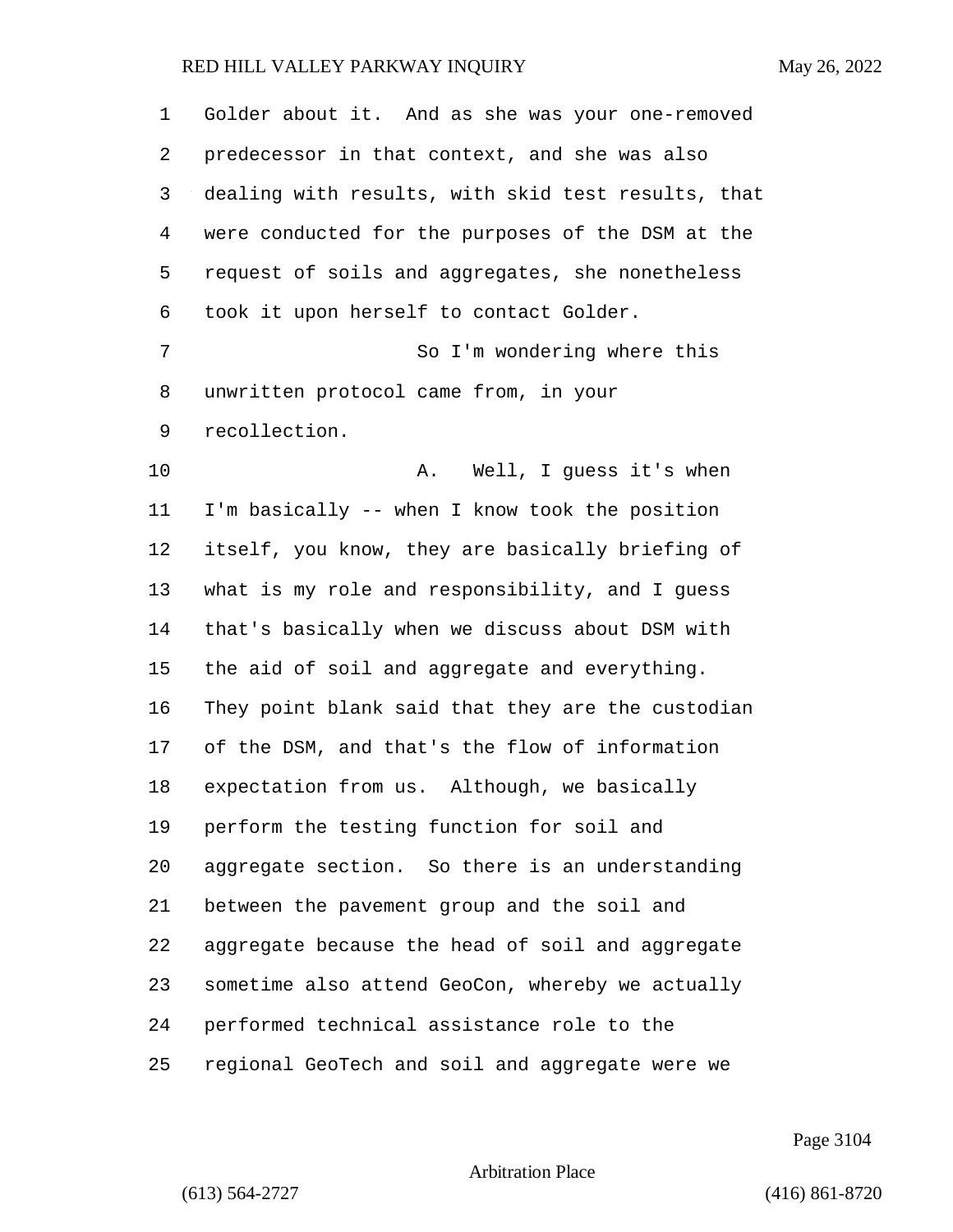| $\mathbf 1$ | not involved, or they can provide input, but       |
|-------------|----------------------------------------------------|
| 2           | ultimately how to direct the regional GeoTech      |
| 3           | result with the head of pavement section itself.   |
| 4           | So in that sense, after a few of those event,      |
| 5           | unofficially we have established a protocol of how |
| 6           | basically some of these thing are committed        |
| 7           | between the two section.                           |
| 8           | Q. Okay. We know that in                           |
| 9           | 2010 and those are the results I was talking about |
| 10          | with respect to Ms. Lane and her communication     |
| 11          | with Golder, that in 2010, Mr. Marciello tested    |
| 12          | the Red Hill Valley Parkway at around 100          |
| 13          | kilometres an hour rather than the posted speed of |
| 14          | 90, and -- as he had done in every other year, and |
| 15          | that in 2011 he corrected the 2010 results in the  |
| 16          | historical tracking charts that you were reviewing |
| 17          | in 2014.                                           |
| 18          | Do you recall discussing that                      |
| 19          | issue with him at any point, that there had been a |
| 20          | test speed discrepancy at some point?              |
| 21          | I think we had a<br>Α.                             |
| 22          | discussion, but it likely is much later than that  |
| 23          | itself. It's because I think the way that the      |
| 24          | speed correction was done was by lieu of time of   |
| 25          | reducing the point by two point for whatever speed |

Page 3105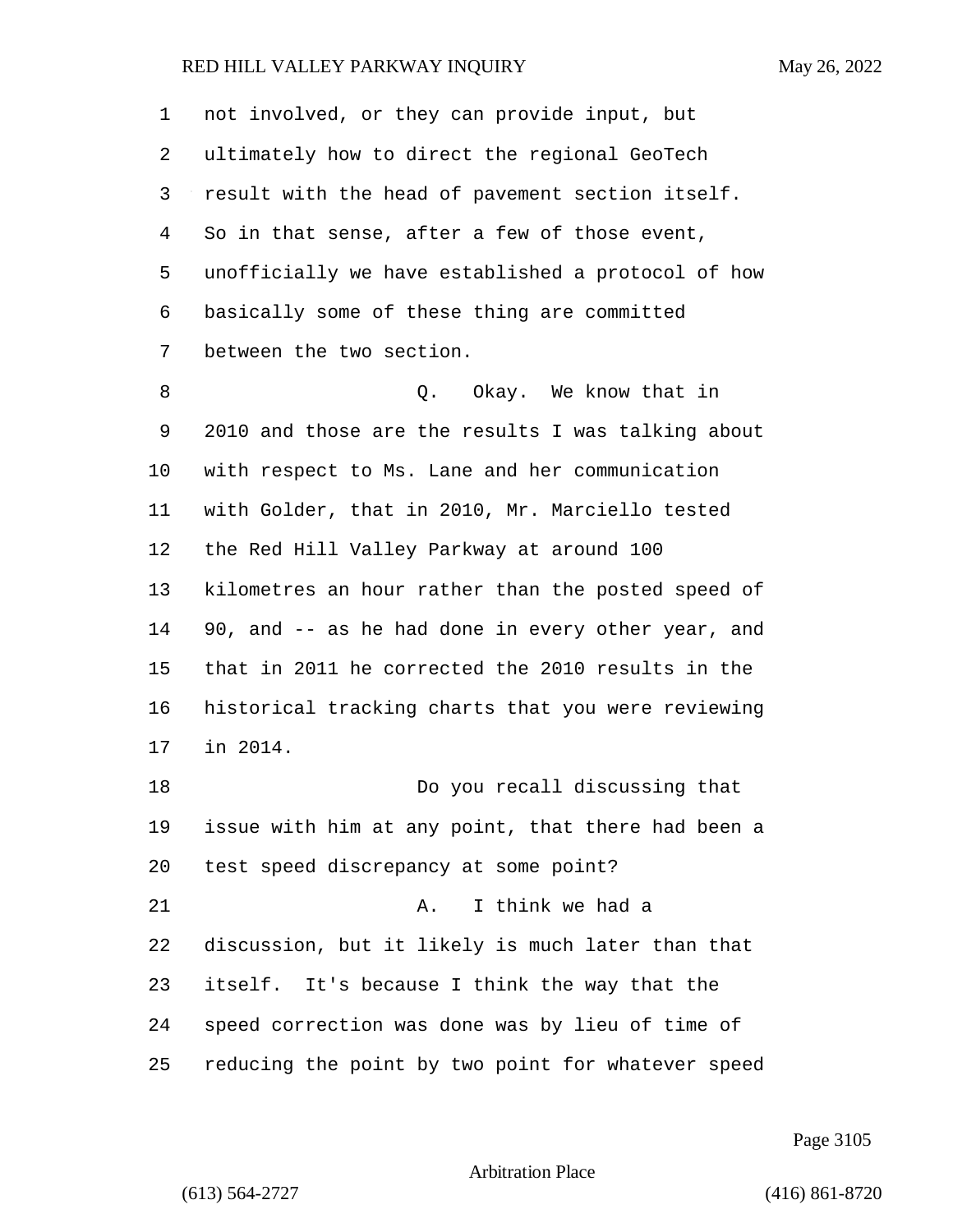| 1  | it is. Plus, my recollection is that I'm saying    |
|----|----------------------------------------------------|
| 2  | if you want to do a speed reduction competition,   |
| 3  | you actually need to test it at two different      |
| 4  | speed and come up with the curve that we have now  |
| 5  | come up with to do the correction because it's not |
| 6  | -- it is a rule of thumb only rule.                |
| 7  | All right. Okay. And<br>Q.                         |
| 8  | you said you think it would be at a much later     |
| 9  | point in time. I mean, obviously it wasn't 2010    |
| 10 | because you weren't the position then --           |
| 11 | That's correct.<br>Α.                              |
| 12 | Q. -- so what are you                              |
| 13 | talking about?                                     |
| 14 | It would be much later,<br>Α.                      |
| 15 | but I can't tell you the exact date.               |
| 16 | Okay. Certainly after<br>Q.                        |
| 17 | you became the head of pavements and foundations,  |
| 18 | I assume?                                          |
| 19 | Likely, yeah.<br>Α.                                |
| 20 | Q. Okay. And, would it have                        |
| 21 | been at the time of the 2014 results, the          |
| 22 | discussion when you reviewed the --                |
| 23 | It likely is after that<br>Α.                      |
| 24 | because we know that 2014 I would not be able to   |
| 25 | see the differences itself.                        |

Page 3106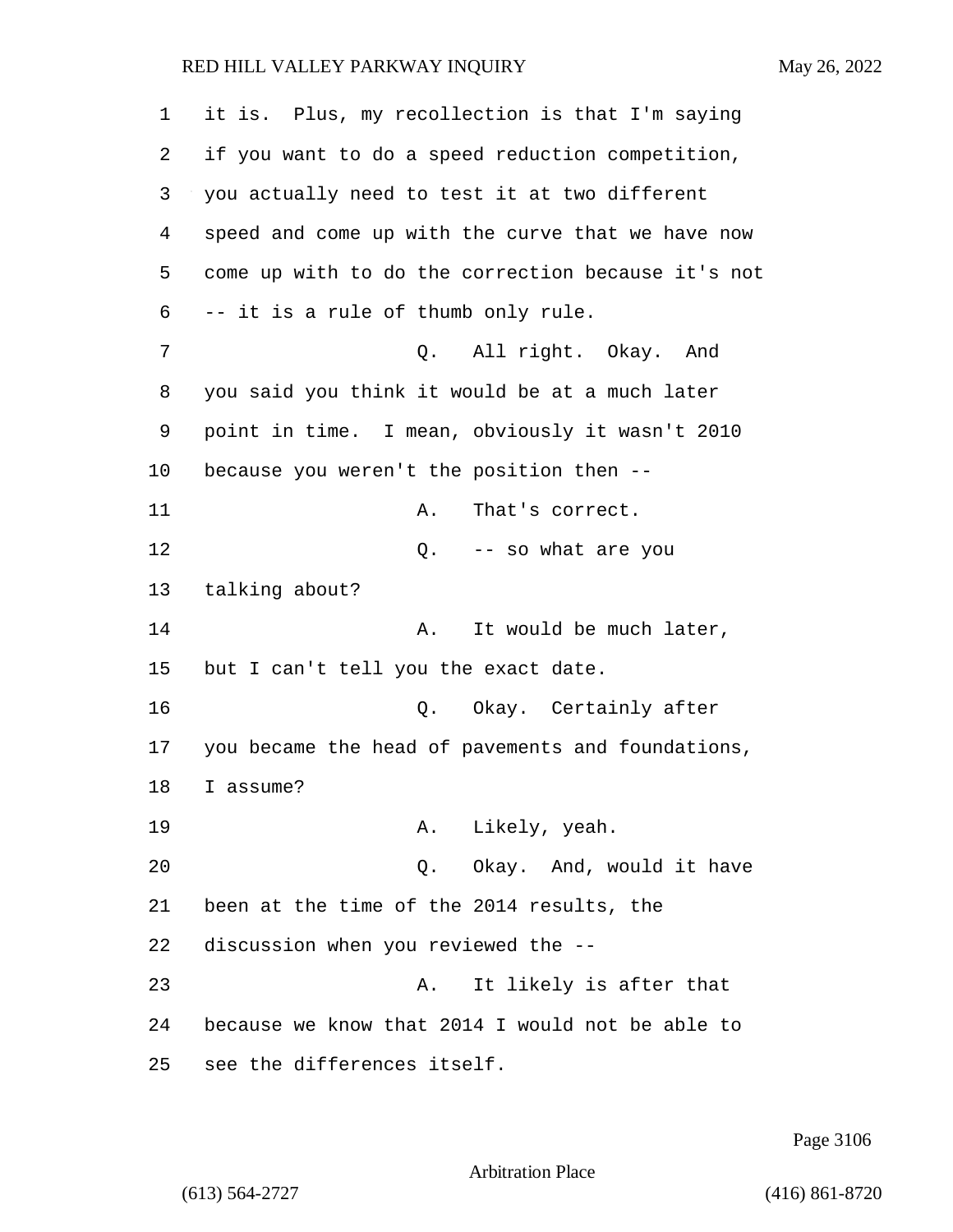1 0. Right. 2 A. Because I think the first time I look at the result from Red Hill Valley is after the 2014 result, and probably he had mentioned, you know, I guess internal speed. That is one of the thing that I know for a fact. Because you test at different speed, you will get different number for the same pavement itself. It's why we actually expand program to do test at different speed so that we can make the jump from, you know, inferring result that we have done before under a posted speed itself back to FN65. 13 Q. Right. But -- so that, though, suggests that you did have a conversation with Mr. Marciello about the 2014 results, and -- **A.** After the fact, way after the fact. If you notice any anomaly and how you adjust it, I may not agree with how he adjust it by just using in lieu of time. I would say you will probably -- we will need look at what is the result you come up with after the network testing, and then to the adjustment accordingly even if you have to revise it again. 24 Q. Right, but there's nothing in these results here that show the test

Page 3107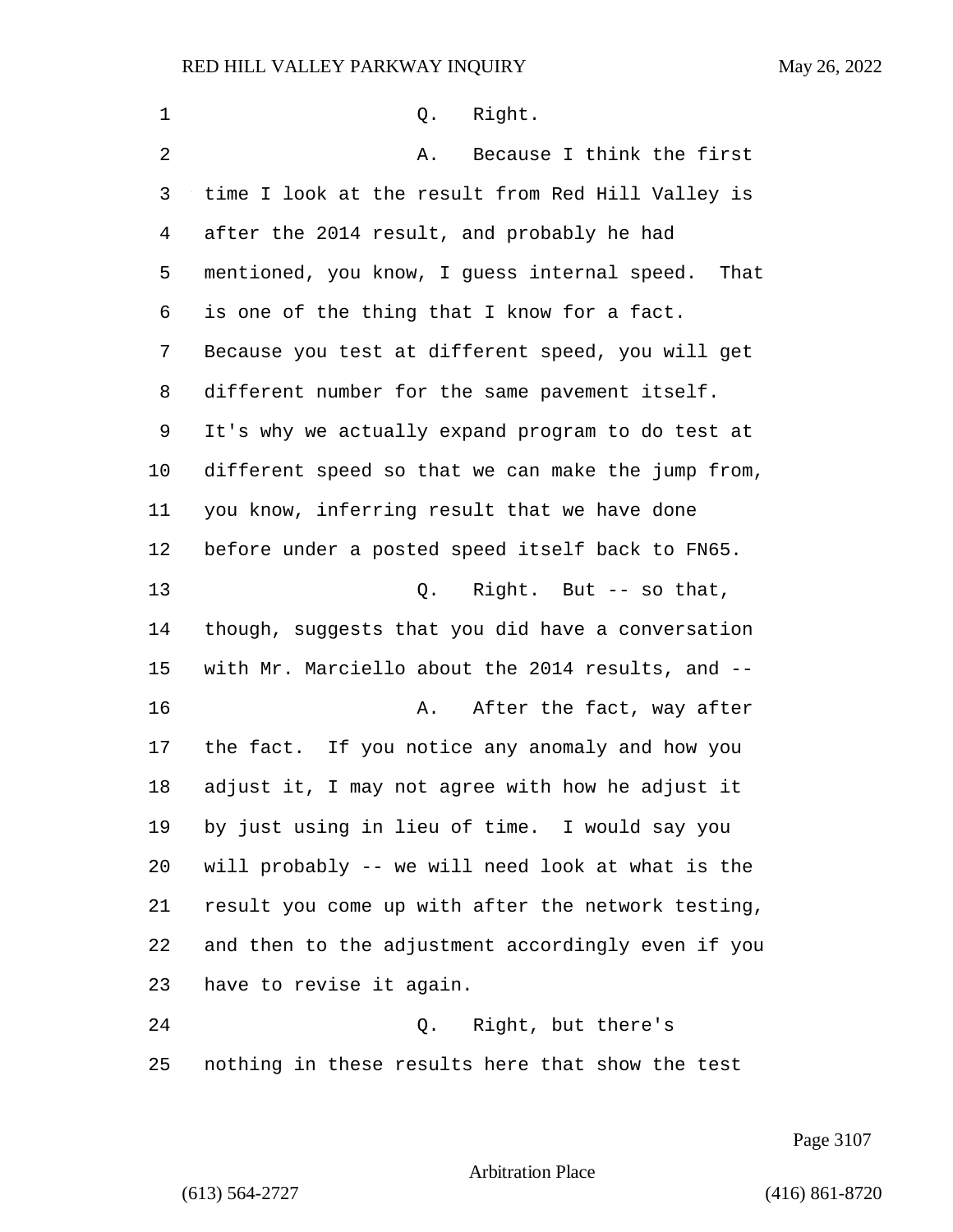| 1  | speed anomaly in 2010, so it can only -- it could  |
|----|----------------------------------------------------|
| 2  | come up by way of a discussion. So, I'm wondering  |
| 3  | if it was in the context of the discussion about   |
| 4  | these results and the trajectory that you          |
| 5  | discussed over time?                               |
| 6  | I guess the only thing<br>Α.                       |
| 7  | that I remember recalling that the conversation    |
| 8  | with him is that there was -- I did ask, you know, |
| 9  | what is the test speed of some of the test itself, |
| 10 | and I guess he indicate some of it was at 90, some |
| 11 | was at 100. And I'm saying if you test it at 90,   |
| 12 | at 100, there likely will be a difference in the   |
| 13 | answer, strictly not because of the testing; it's  |
| 14 | because the speed you test it have a impact on the |
| 15 | FN value. And he actually $-$ I do recall that he  |
| 16 | told me that there's a rule of thumb how he would  |
| 17 | correct those result itself, and I say, I may or   |
| 18 | may not agree with that.                           |
| 19 | Q. Okay. All right. Is                             |
| 20 | there any other time you would be talking to him   |
| 21 | about it other than when you got the 2014 results  |
| 22 | from him? I mean is he --                          |
| 23 | MR. SAAD: Mr. Commissioner, I                      |
| 24 | think Mr. Lee is --                                |
| 25 | JUSTICE WILTON-SIEGEL: I will                      |

Page 3108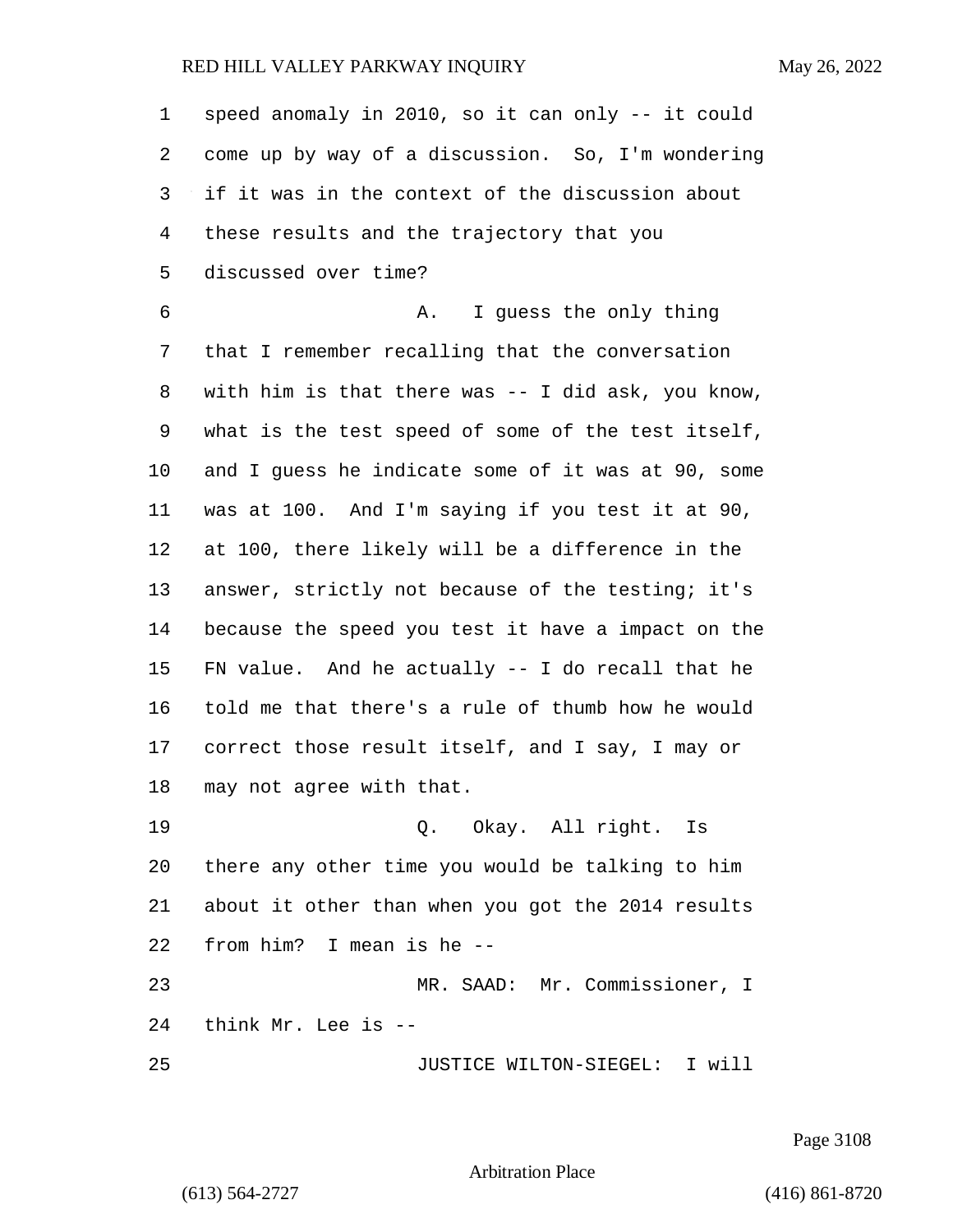| $\mathbf 1$ | allow the last question, Mr. Saad, because it is a |
|-------------|----------------------------------------------------|
| 2           | little different. And I understand what he's       |
| 3           | going for, but Mr. Lewis, I think this will be the |
| 4           | last question on this topic.                       |
| 5           | MR. LEWIS: Thank you.                              |
| 6           | THE WITNESS: Yeah. It likely                       |
| 7           | will be a time when he have shown me some of the   |
| 8           | result and likely the 2014 result -- after the     |
| 9           | 2014 result, because without that there is no      |
| 10          | basis for us to have the discussion.               |
| 11          | BY MR. LEWIS:                                      |
| 12          | Q. Right. Okay. Thank you.                         |
| 13          | Okay. If we could go, Registrar, to overview       |
| 14          | document 8 and image 27. And it's 27 and 28,       |
| 15          | paragraph 64. Yeah.                                |
| 16          | And so this is on                                  |
| 17          | December 11th, 2017, jumping ahead a few years     |
| 18          | now. Dr. Uzarowski from Golder e-mailed you, and   |
| 19          | at the top of page 28, if you could just expand    |
| 20          | that for us, please, Registrar. He asked you:      |
| 21          | "Do you know who at MTO can be                     |
| 22          | polished stone value, PSV,                         |
| 23          | test, and, if, could you                           |
| 24          | please send me the contact                         |
| 25          | information. I have to do it                       |

Page 3109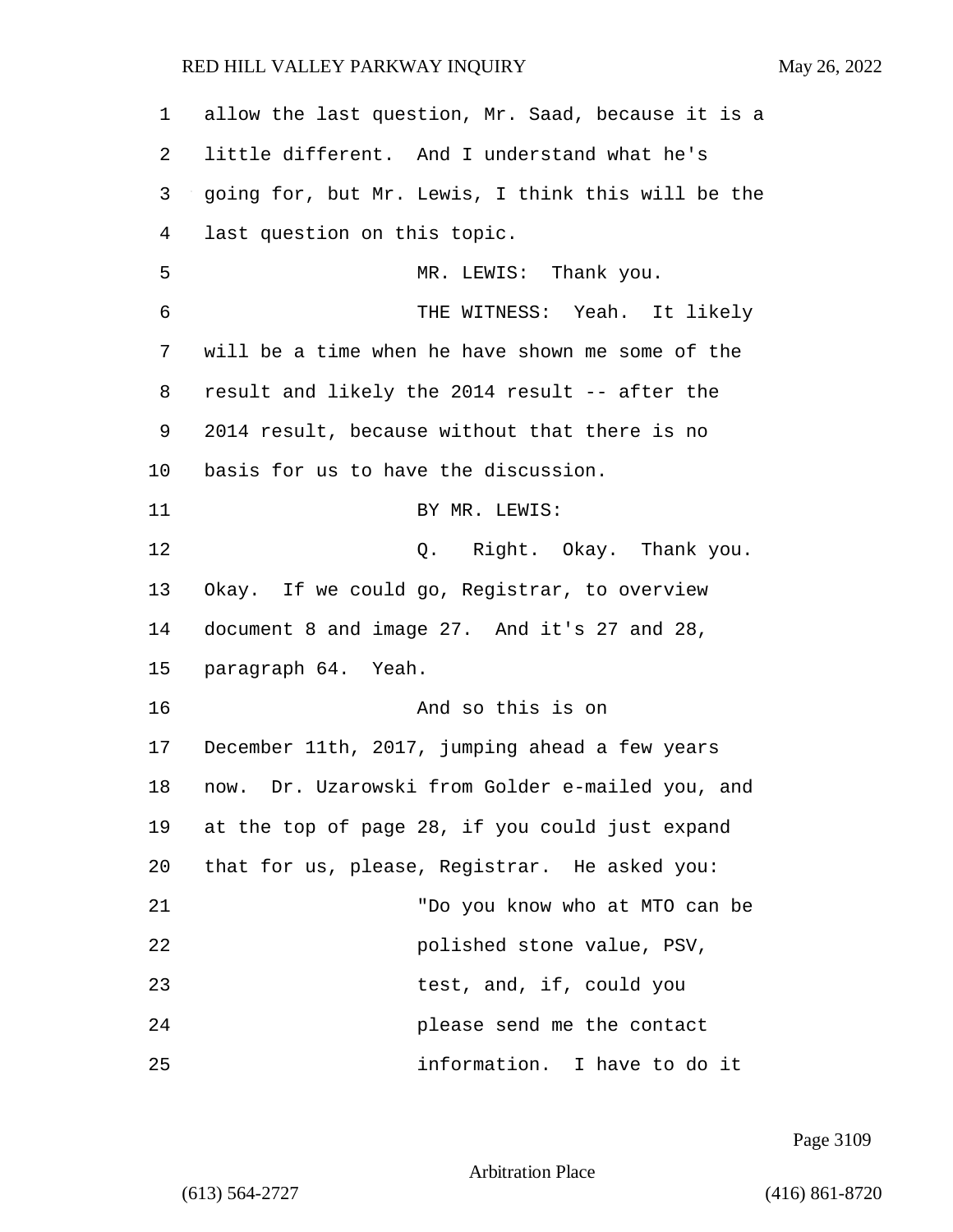| $\mathbf 1$ | for one of the large                              |
|-------------|---------------------------------------------------|
| 2           | municipalities here.                              |
| 3           | Typically, we would send the                      |
| 4           | samples to Ireland or the UK,                     |
| 5           | but due to urgency I wonder                       |
| 6           | this can be done by MTO."                         |
| 7           | And -- if you could take that                     |
| 8           | down, please.                                     |
| 9           | And then you replied, next                        |
| 10          | paragraph, 65, and you gave him contact           |
| 11          | information for Joel Magnan, who was the ahead of |
| 12          | soils and aggregates at that point, Mr. Senior    |
| 13          | having departed the MTO.                          |
| 14          | Correct.<br>Α.                                    |
| 15          | Q. Right. And then -- do                          |
| 16          | you recall these communications?                  |
| 17          | Yes, I do.<br>Α.                                  |
| 18          | Okay. And then in<br>Q.                           |
| 19          | paragraph 66 you'll see Mr. Magnan, whom you had  |
| 20          | copied, replied the same day, and he copied you   |
| 21          | advising Dr. Uzarowski that the MTO couldn't      |
| 22          | perform the testing, noting that it performs it   |
| 23          | for the -- the PSV testing for the purposes of    |
| 24          | maintaining the DSM list and doesn't have the     |
| 25          | resources for third party requests. And he        |

Page 3110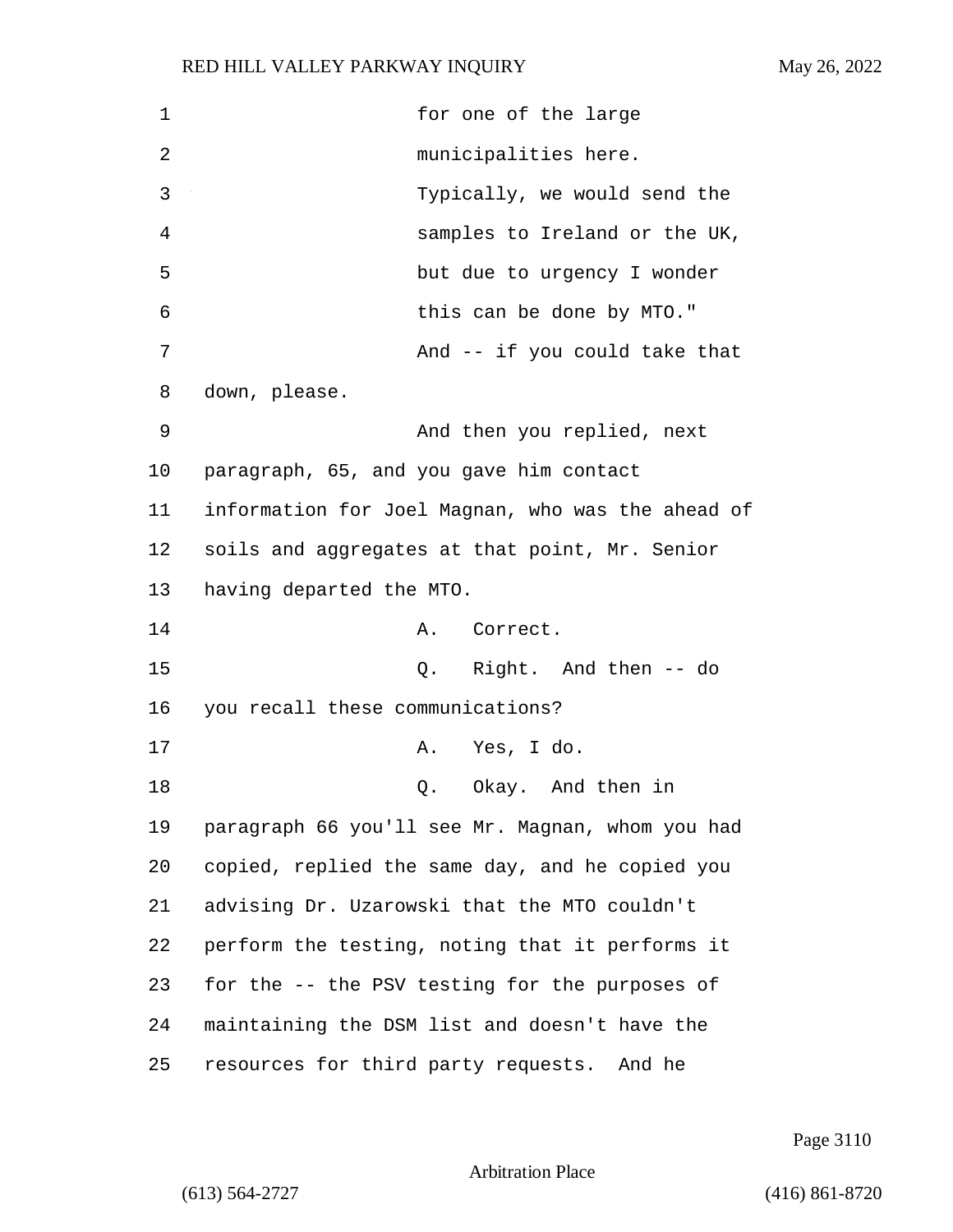1 suggested AMEC and as well some other on options 2 in his e-mail. And then finally -- 3 I guess if you could move up 4 the next image as well. So it's 28 and 29. 5 He replied "thanks for the 6 clarification to Joel" and that they've done 7 testing in the UK and Ireland in the past. 8 Finally, at the top of the 9 next page he replied and I -- he didn't copy you 10 on this one. Mr. Magnon replies saying: 11 "Okay, but we confirmed this 12 year that there is a lab in 13 **Hamilton** that does the test, 14 so that is another option 15 (AMEC)." 16 Were you aware that this 17 request pertained to the City of Hamilton at the 18 time? 19 A. No, I didn't. Because it 20 was requested to do PSN, I just basically -- 21 because he wants a contact for that testing and 22 the right person to contact is Joel Magnan, so I 23 provided him with the contact, and he can follow 24 up on it. So that was the end of my involvement 25 with Ludomir on this issue.

Page 3111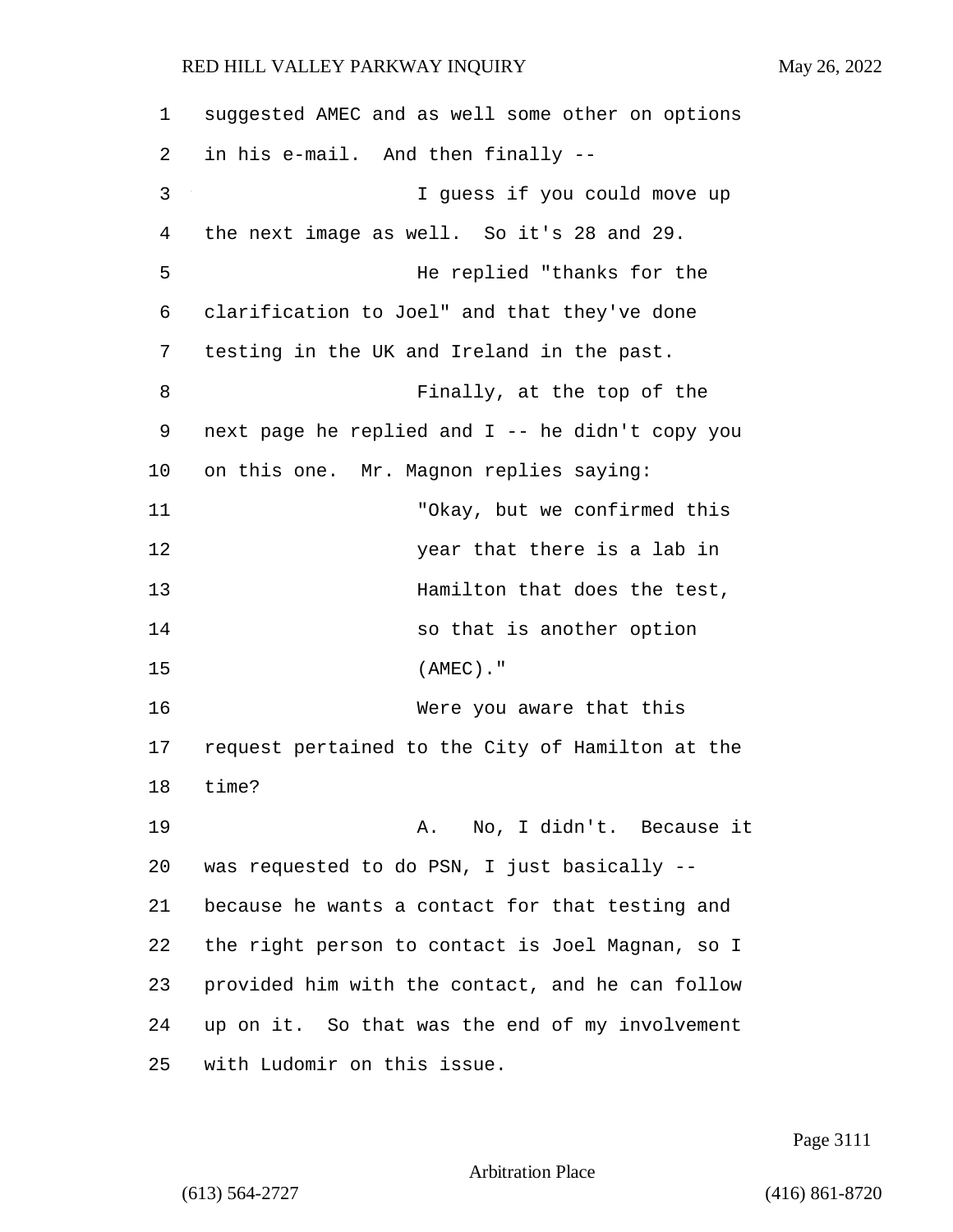| 1  | That's because soils and<br>Q.                       |
|----|------------------------------------------------------|
| 2  | aggregates does the PSV testing?                     |
| 3  | Correct.<br>Α.                                       |
| 4  | Q. And sorry, I said                                 |
| 5  | about the $-$ - I asked if you were aware about the  |
| 6  | City of Hamilton. Would it be correct you were       |
| 7  | also not aware that it was in relation to the Red    |
| 8  | Hill Valley Parkway?                                 |
| 9  | No, I did not know --<br>Α.                          |
| 10 | realize that it was tied to Red Hill Valley.         |
| 11 | Q. The last thing I would                            |
| 12 | like to take you to is, we discussed earlier that    |
| 13 | in 2014 the MTO had the GPS device included on the   |
| 14 | skid trailer, right?                                 |
| 15 | Correct.<br>Α.                                       |
| 16 | Okay. And we know that<br>Q.                         |
| 17 | after the whole story broke publicly, which led      |
| 18 | ultimately to the calling of this inquiry in 2019,   |
| 19 | February 2019, Kevin Bentley of the ministry, of     |
| 20 | the MTO sent an e-mail to Ed Soldo, of the City of   |
| 21 | Hamilton, and he attached a spreadsheet with Red     |
| 22 | Hill Valley Parkway skid test data from 2008 to      |
| 23 | And at this point the story had broken, and<br>2014. |
| 24 | the City and the MTO were in communications about    |
| 25 | what had happened.                                   |

Page 3112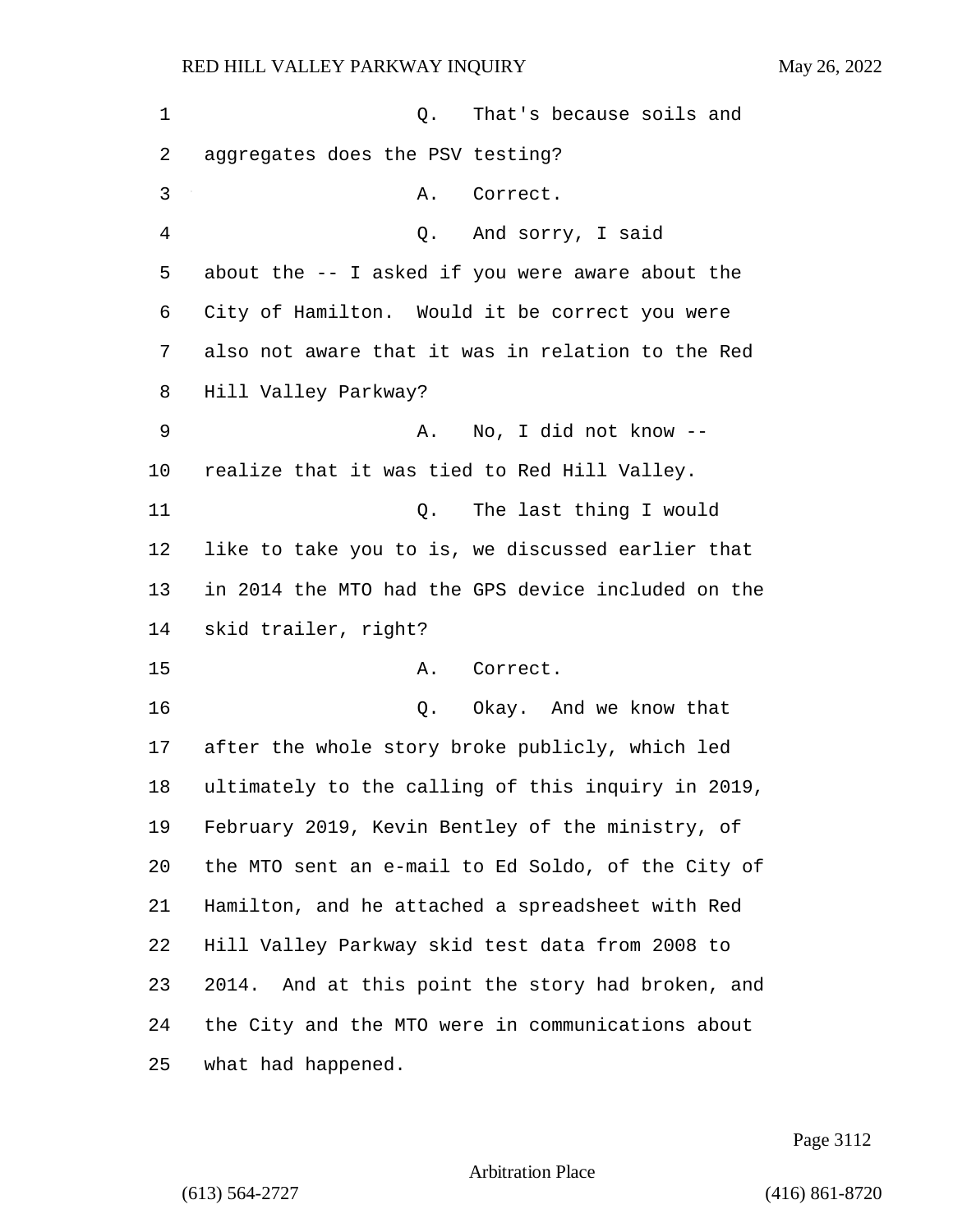| 1  | And Ms. Lane had testified                         |
|----|----------------------------------------------------|
| 2  | that she got involved because the initial question |
| 3  | was about whether the MTO had done Red Hill Valley |
| 4  | Parkway skid testing. And she testified that she   |
| 5  | first spoke to you and asked about it, and you     |
| 6  | had -- and asked if skid testing had been done.    |
| 7  | And you had first said no, there hadn't been any   |
| 8  | testing. Do you recall that conversation?          |
| 9  | Not really.<br>Α.                                  |
| 10 | Q. Okay. And in any event,                         |
| 11 | she then testified that she was getting            |
| 12 | information about what had occurred and -- from    |
| 13 | MTO staff, and that included getting the test      |
| 14 | data.                                              |
| 15 | Correct.<br>Α.                                     |
| 16 | Right. And do you<br>Q.                            |
| 17 | recall, was it you that gave her the spreadsheet   |
| 18 | with test data? And I'll take you to the           |
| 19 | spreadsheet, but do you recall?                    |
| 20 | Yeah, I'd like to see the<br>Α.                    |
| 21 | spreadsheet itself is that the one that we         |
| 22 | provided.                                          |
| 23 | Q. Okay. So if we could                            |
| 24 | pull up two documents. One is HAM54585, and        |
| 25 | that's not a spreadsheet; that's just an e-mail,   |

Page 3113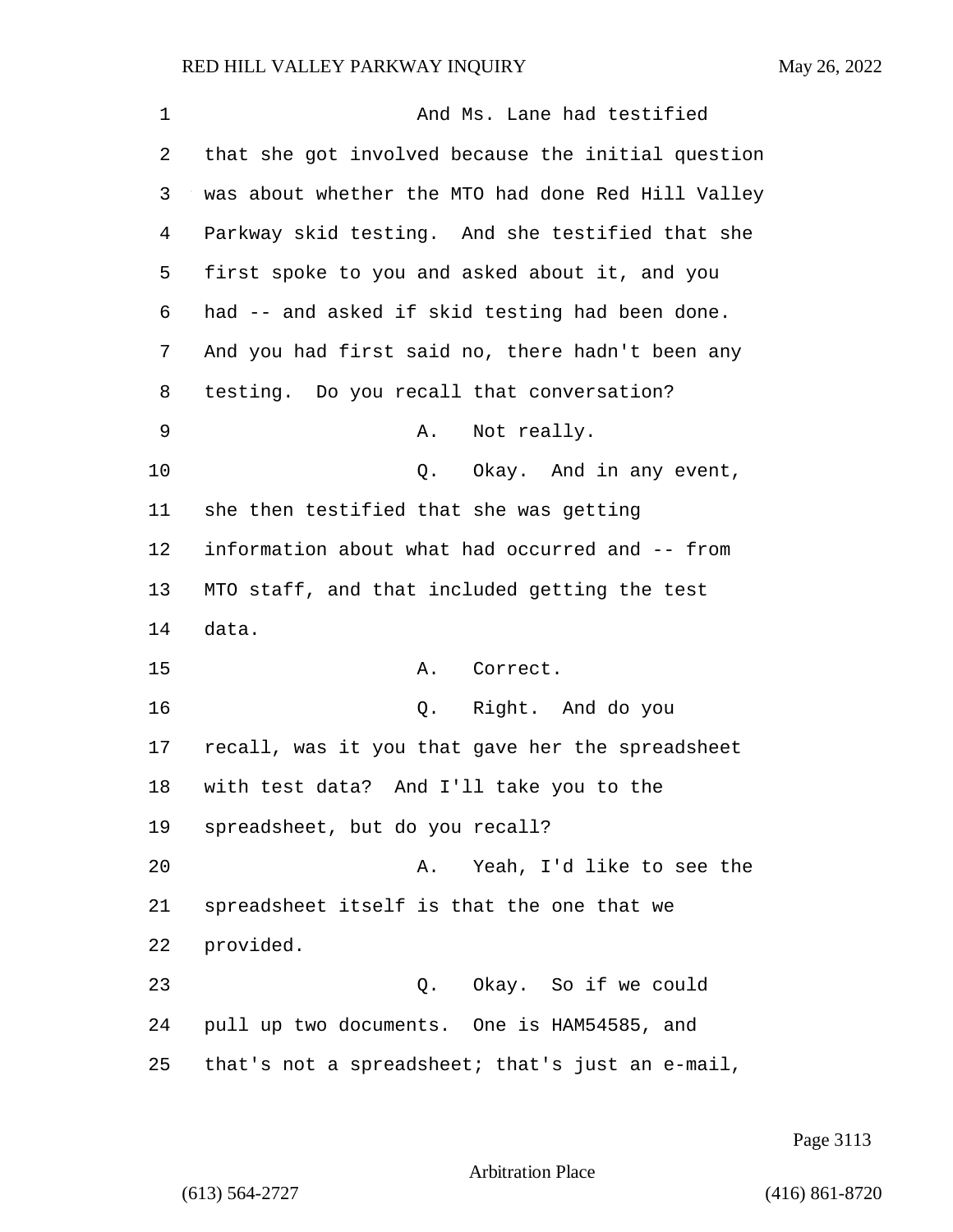| 1  | so we don't need the native for that. And the     |
|----|---------------------------------------------------|
| 2  | second is HAM54586, and I would like that in the  |
| 3  | native format, please.                            |
| 4  | THE REGISTRAR: Counsel, did                       |
| 5  | you want them side by side or one at a time?      |
| 6  | MR. LEWIS: Let's pull up the                      |
| 7  | e-mail first.                                     |
| 8  | (DISCUSSION OFF THE RECORD)                       |
| 9  | BY MR. LEWIS:                                     |
| 10 | So you'll see at the<br>Q.                        |
| 11 | bottom of this e-mail on February 12th, this      |
| 12 | chain. Edward Soldo asked Kevin Bentley, copy to  |
| 13 | Ms. Lane:                                         |
| 14 | "Thank you for providing the                      |
| 15 | graphs. Can you provide the                       |
| 16 | underlying data that developed                    |
| 17 | them." (As read)                                  |
| 18 | As well as further                                |
| 19 | information. And then on February 13th you'll see |
| 20 | Mr. Bentley e-mailed to Mr. Soldo copying         |
| 21 | Ms. Lane:                                         |
| 22 | "As requested, attached is the                    |
| 23 | underlying data. Also                             |
| 24 | attached is the mix design."                      |
| 25 | (As read)                                         |

Page 3114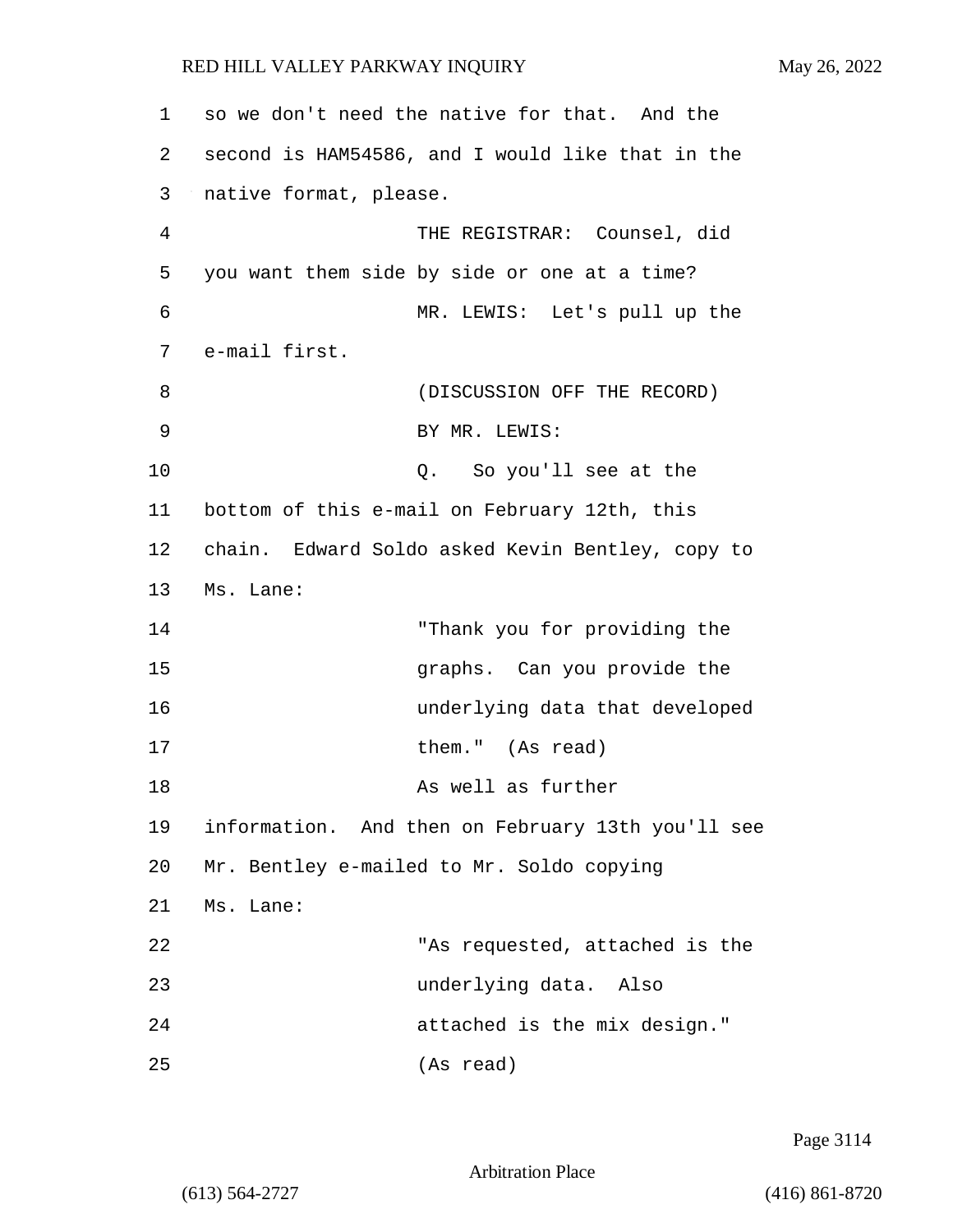1 and then it just gets 2 forwarded on within the City. And then so the -- so this is just to give you the date and the context. And then the other document please, Registrar, HAM54586 in native. 6 So there's a number tabs to this, but it -- on the first tab "Project Summary," it contains the dates from 2008 through 2014, of course with the exception of 2013, and then on the rest of the tabs it's the same. Do you want to have a look at them? 12 A. Yeah. This table, I'm actually not familiar with it, and I don't think I have seen it before until now, to be frank, because, I've not summarized my section. If they have summarized this thing, it's actually summarized without my knowledge. 18 Q. Okay. Well, that's -- I don't know if it's a summary -- 20 A. If it's all SMA and if it is SMA and format summarized in this way, I would have known, but I don't recollect ever seeing a table like this. 24 Q. Okay. Just look at the test data.

Page 3115

Arbitration Place

(613) 564-2727 (416) 861-8720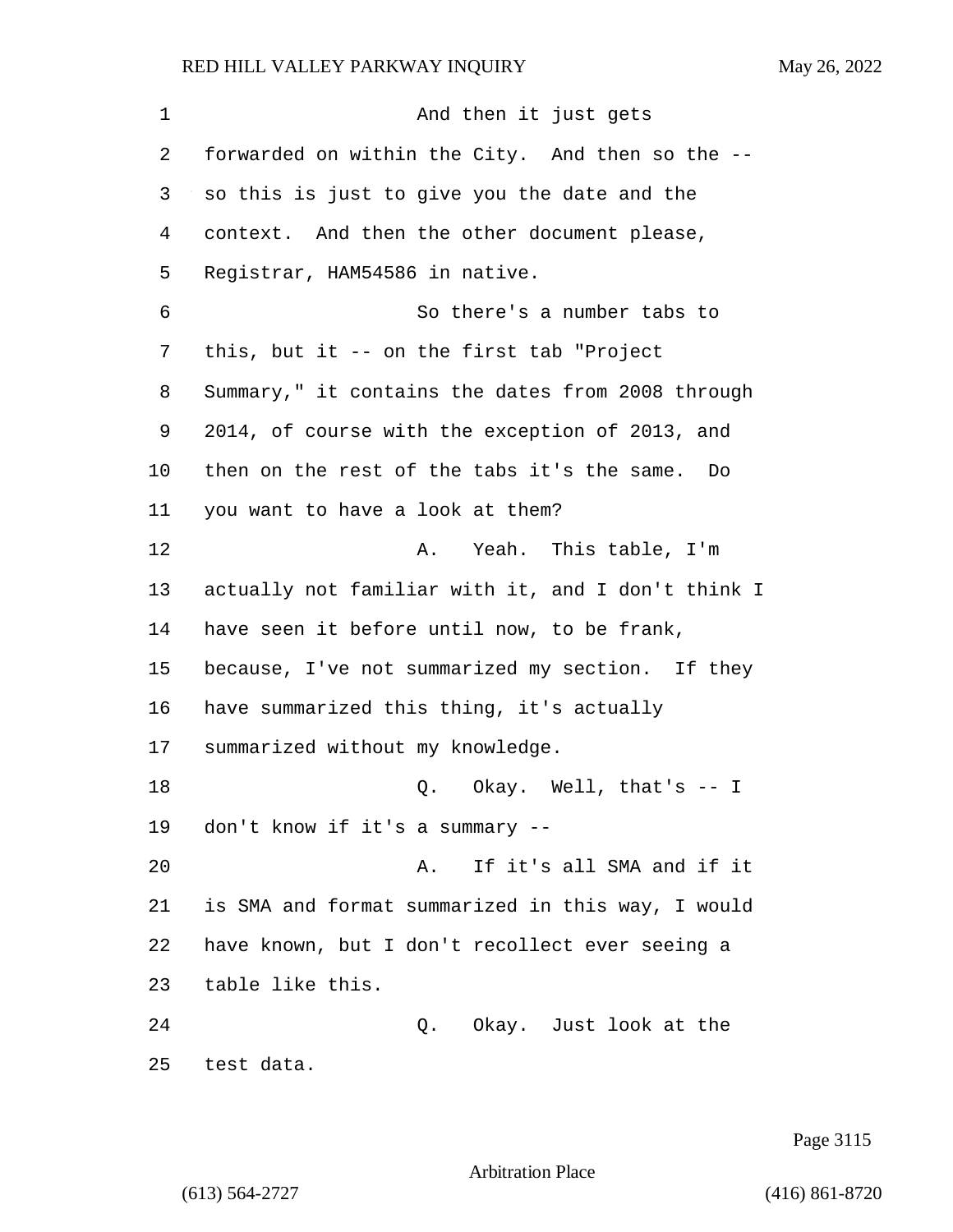| 1              | A. Yeah. Sure.                                     |
|----------------|----------------------------------------------------|
| $\overline{2}$ | Q. Yeah. And move up again.                        |
| 3              | It's the -- it's all done by year starting back in |
| 4              | 2008 at the top?                                   |
| 5              | A. Yeah. I'm not sure who                          |
| 6              | summarized this data itself.                       |
| 7              | Okay.<br>Q.                                        |
| 8              | The (indiscernible)<br>Α.                          |
| 9              | likely is from pavement and foundation from some   |
| 10             | hard drive somewhere, but the way that this is     |
| 11             | formatted and reported, I'm not familiar with it.  |
| 12             | Q. Okay. Because                                   |
| 13             | Mr. Marciello he had -- the reason I ask is        |
| 14             | Mr. Marciello had pointed out, it's in a different |
| 15             | format than he produced his skid test reports, of  |
| 16             | course, as we've seen, and so he did not know how  |
| 17             | it was generated, and I -- from your evidence you  |
| 18             | also are not sure about that. You don't know       |
| 19             | that. Can it all just be downloaded from the skid  |
| 20             | trailer, from the software? Do you know?           |
| 21             | Yes. The data can be<br>Α.                         |
| 22             | downloaded, and then you can summarize the data    |
| 23             | combination or the data in different format        |
| 24             | itself. As I say, this is the first time I see it  |
| 25             | in this format.                                    |

Page 3116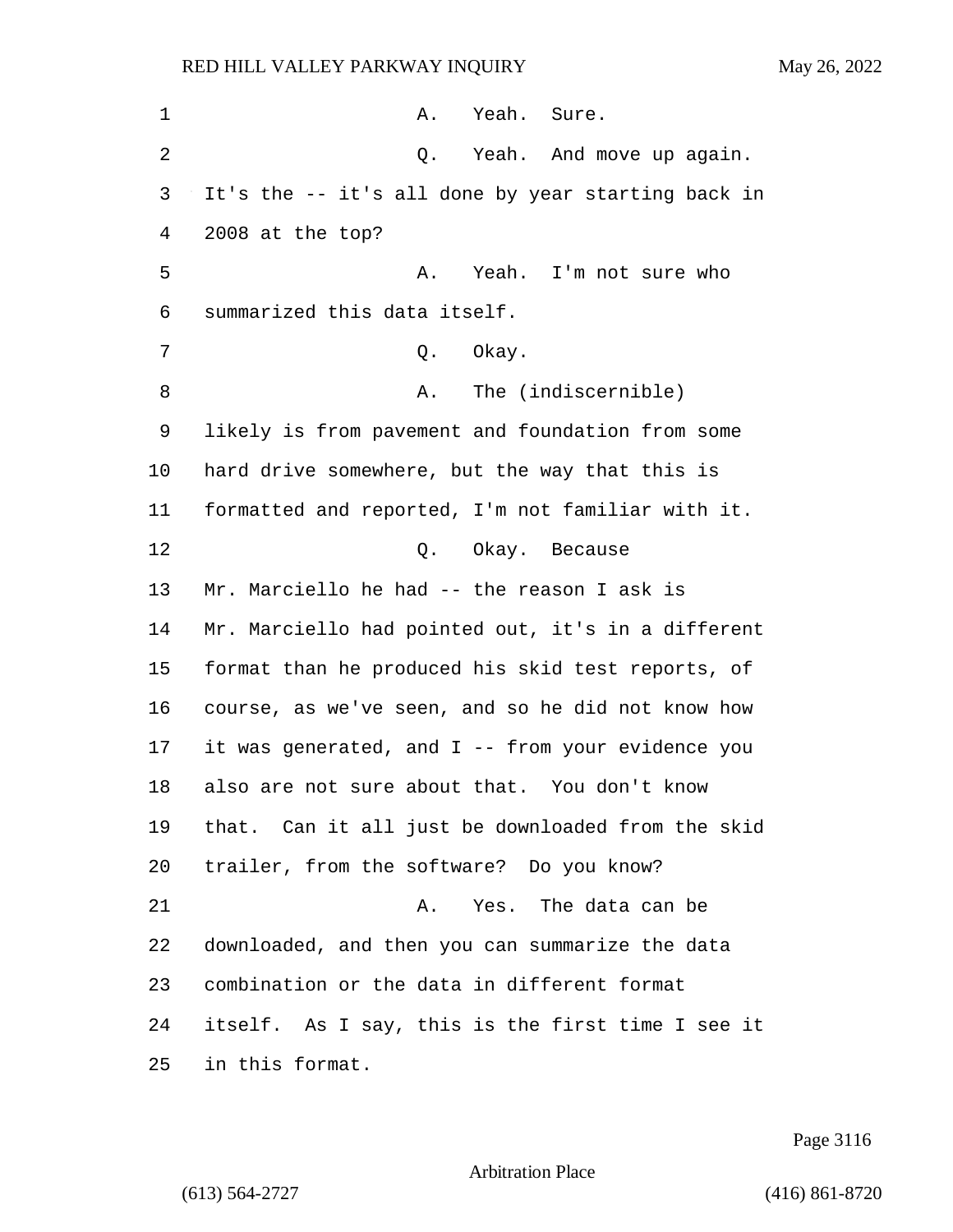1 Q. Okay. Okay. That -- thank you. I don't have any further questions, Commissioner. 4 JUSTICE WILTON-SIEGEL: Okay. 5 MR. LEWIS: Thank you, Mr. Lee. 7 THE WITNESS: Yes, thank you. 8 MR. LEWIS: Now, Counsel for the participants had indicated before they all asked to reserve some time, but I don't know if anyone has any questions. So perhaps we could start with counsel for the City. 13 MS. JENNIFER ROBERTS: First, before we go there, may I just raise a point? And, Commissioner, I just want to address a piece of an actual question asked by Mr. Lewis earlier, in which he was talking about the -- Becca Lane, her e-mail of November 15, 2010. And Mr. Lewis, I think you said that after Frank conducted the testing, it raised the concern in November of 2010 and that Becca Lane contacted Dr. Uzarowski about it. 23 The evidence was that Becca Lane contacted Ludomir Uzarowski for a contact for Hamilton, not to talk about -- not to talk about

Page 3117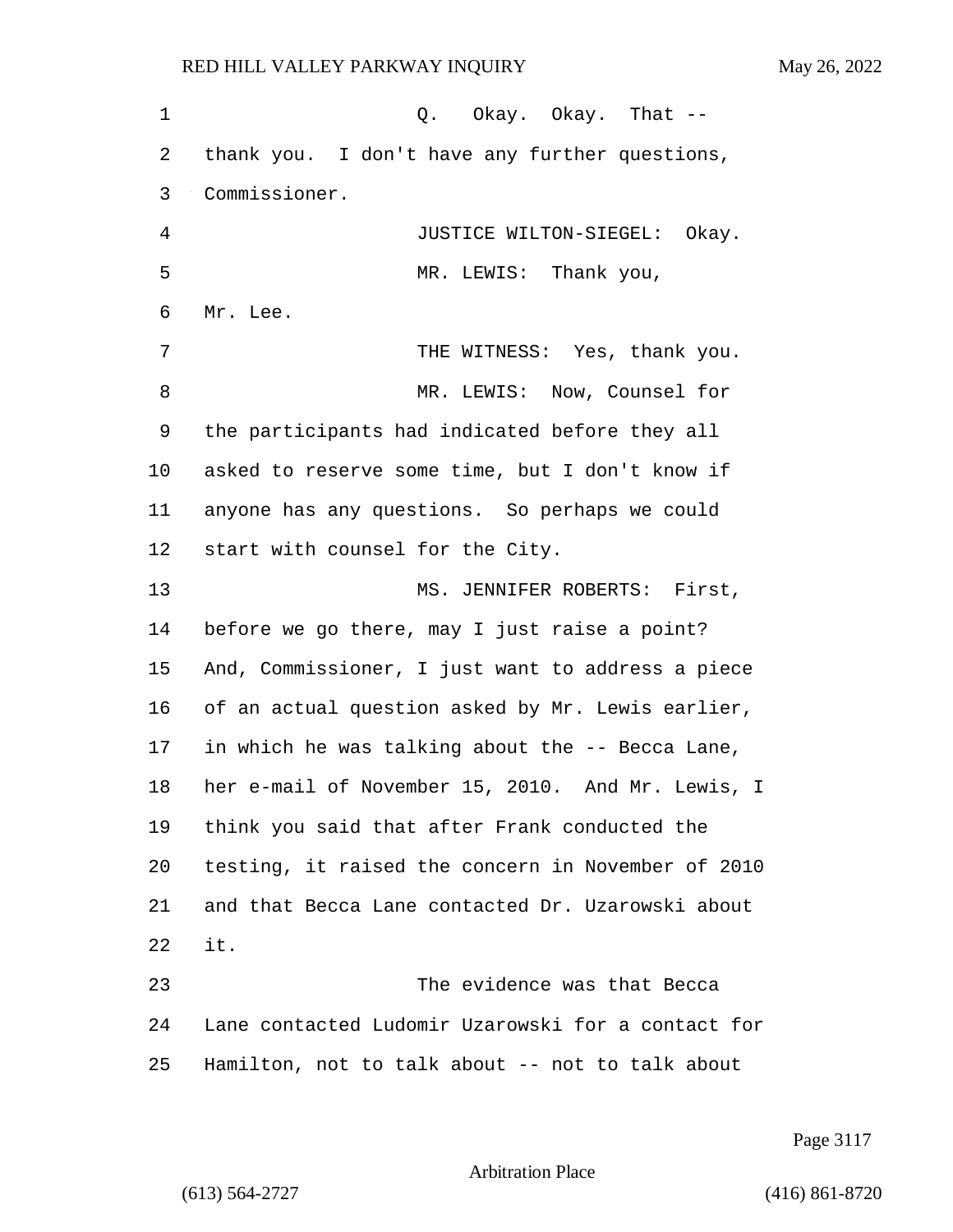1 that testing. 2 JUSTICE WILTON-SIEGEL: No, I 3 understand that. 4 MS. JENNIFER ROBERTS: Okay. 5 Thank you. 6 MR. LEWIS: Okay. So perhaps 7 we could start with Mr. Chen, or Counsel could 8 advise how long they would like if they have any 9 questions. 10 MR. CHEN: I have no 11 questions, Mr. Lewis. 12 MR. LEWIS: Okay. And 13 Ms. Roberts? 14 MS. JENNIFER ROBERTS: Thank 15 you. I have no questions either. 16 MR. LEWIS: Mr. Buck? 17 MR. BUCK: I have no 18 questions. 19 MR. LEWIS: Okay. Ms. McIvor? 20 MS. MCIVOR: I do have a brief 21 follow-up question, yes. 22 JUSTICE WILTON-SIEGEL: Go 23 ahead. 24 EXAMINATION BY MS. MCIVOR: 25 Q. Thank you.

Page 3118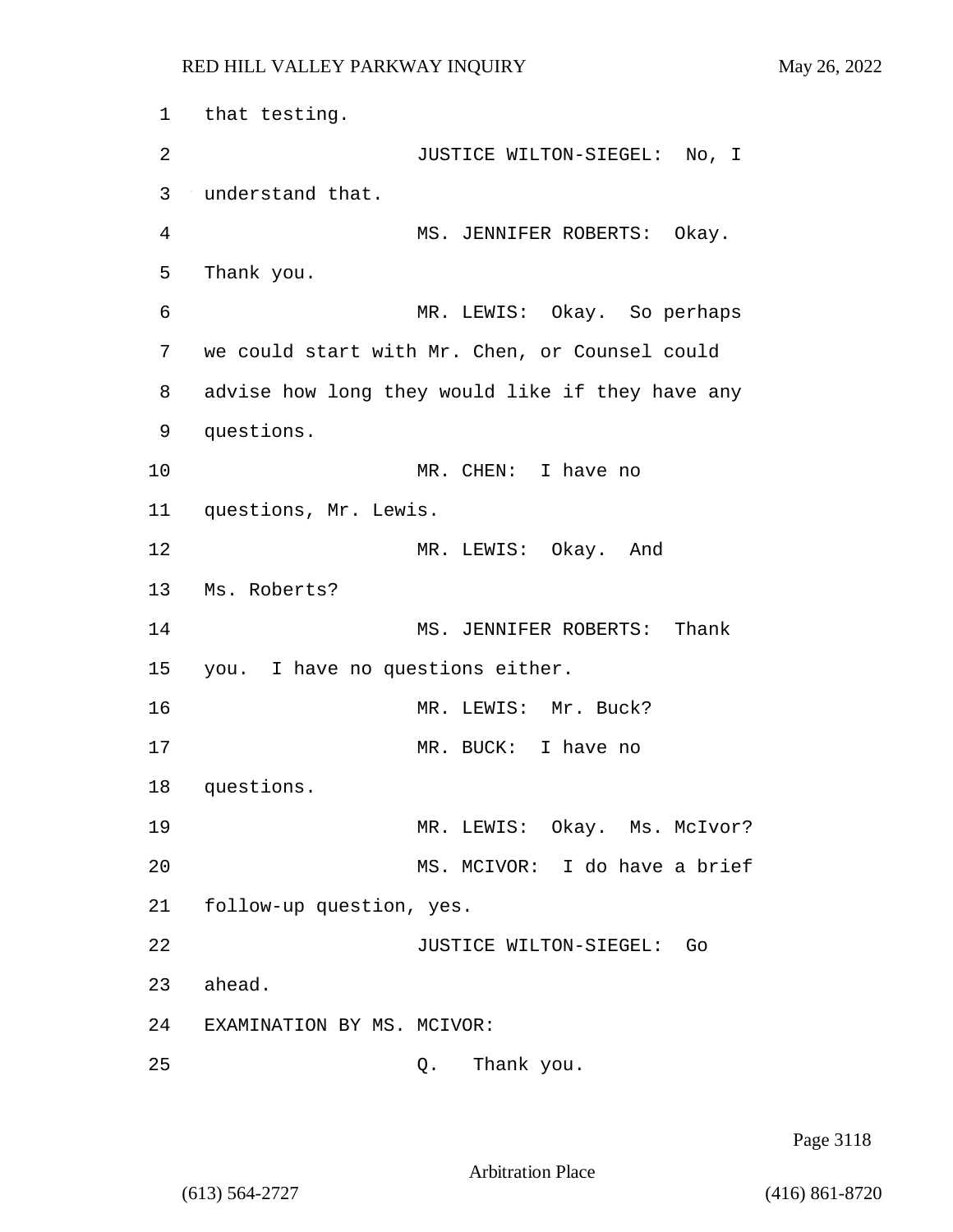1 Registrar, if you could please 2 pull up overview document 6, image 71. Or I'm 3 sorry, it must be overview document 4, image 71. 4 Okay. And I stand corrected. It must be overview 5 document 6, 71. I apologize. 6 JUSTICE WILTON-SIEGEL: I 7 think it is, yeah. 8 MS. MCIVOR: Okay. And, 9 Registrar, if you could call out the top two 10 paragraphs I would appreciate it. Thank you. 11 BY MS. MCIVOR: 12 O. Hi, Mr. Lee. 13 A. Yeah. Hi, Heather. 14 Q. Mr. Lewis earlier took 15 you to this request which is the request from 16 Dr. Henderson, of Golder. 17 A. Yes. 18 and I see here that the 19 request is for testing on the Lincoln Alexander 20 Parkway, also for testing within the municipality, 21 at crosswalks and on the Red Hill Valley Parkway, 22 and there's reference to -- each lane being 18 23 kilometres in length; is that fair? 24 A. Yeah. This is quite an 25 extensive request itself from Vimy itself on this

Page 3119

Arbitration Place

(613) 564-2727 (416) 861-8720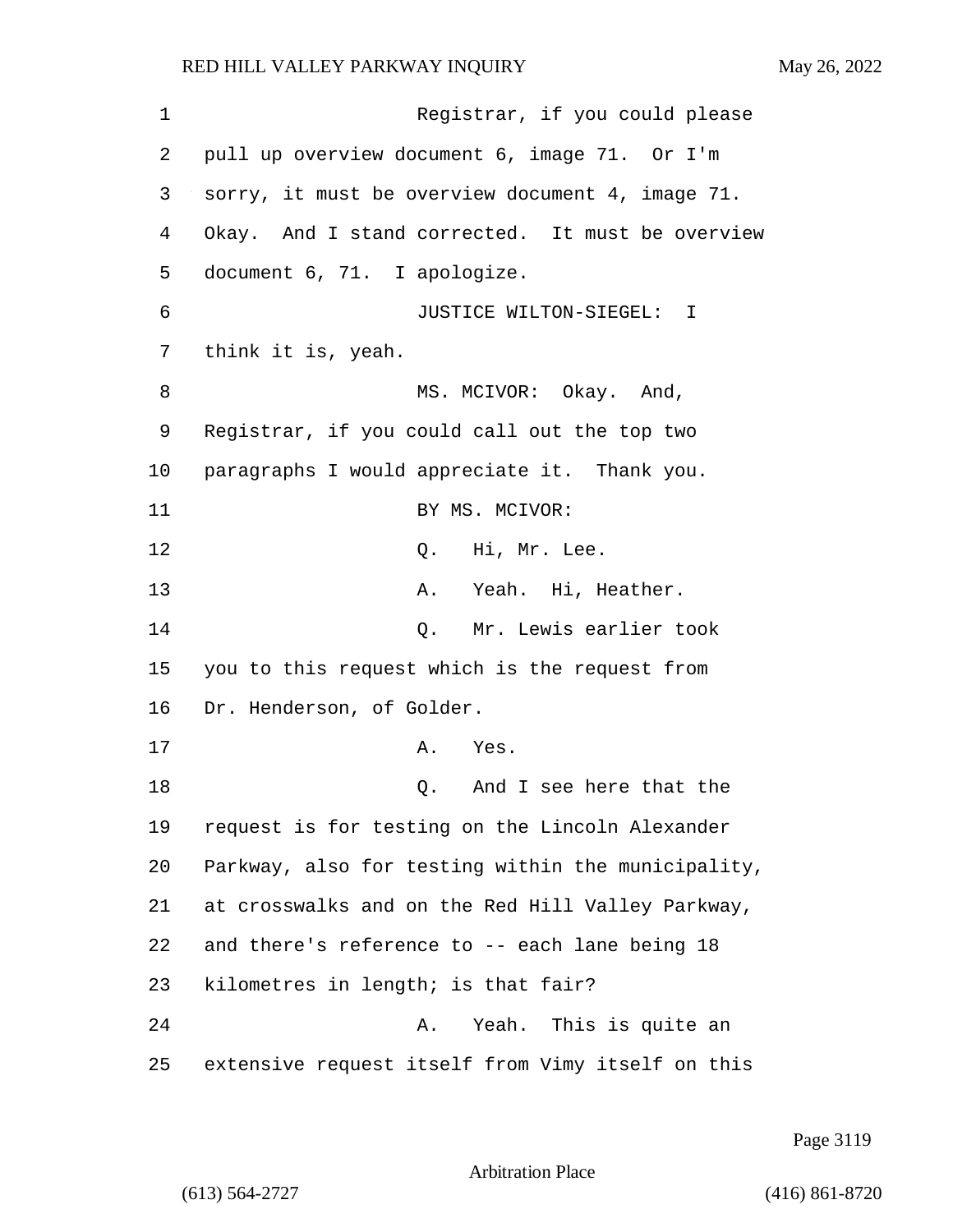| 1  | thing, and that's why, when we look at it based on |
|----|----------------------------------------------------|
| 2  | what we need to do in the performance-based        |
| 3  | specification definitely we can't accommodate it.  |
| 4  | Q. Okay. And so you -- your                        |
| 5  | evidence is that you knew upon reviewing this      |
| 6  | request that it was too extensive to be            |
| 7  | accommodated without further discussion with       |
| 8  | anybody in the unit?                               |
| 9  | No. In fact, I actually<br>Α.                      |
| 10 | make that decision because we already behind in    |
| 11 | terms of the network level testing which we        |
| 12 | required the result to develop the                 |
| 13 | performance-based specification that we are in a   |
| 14 | very tight timeframe to develop. So with that      |
| 15 | itself I actually make the decision that it cannot |
| 16 | be accommodated given that the request is so       |
| 17 | extensive too.                                     |
| 18 | Okay. I understand.<br>Q.<br>And                   |
| 19 | from this extensive request, did you form an       |
| 20 | understanding or did you understand that the City  |
| 21 | had any specific concern or issue with the Red     |
| 22 | Hill Valley Parkway?                               |
| 23 | At that point in time,<br>Α.                       |
| 24 | I'm not aware of (indiscernible) had not been      |
| 25 | conveyed to me that there is an issue with Red     |

Page 3120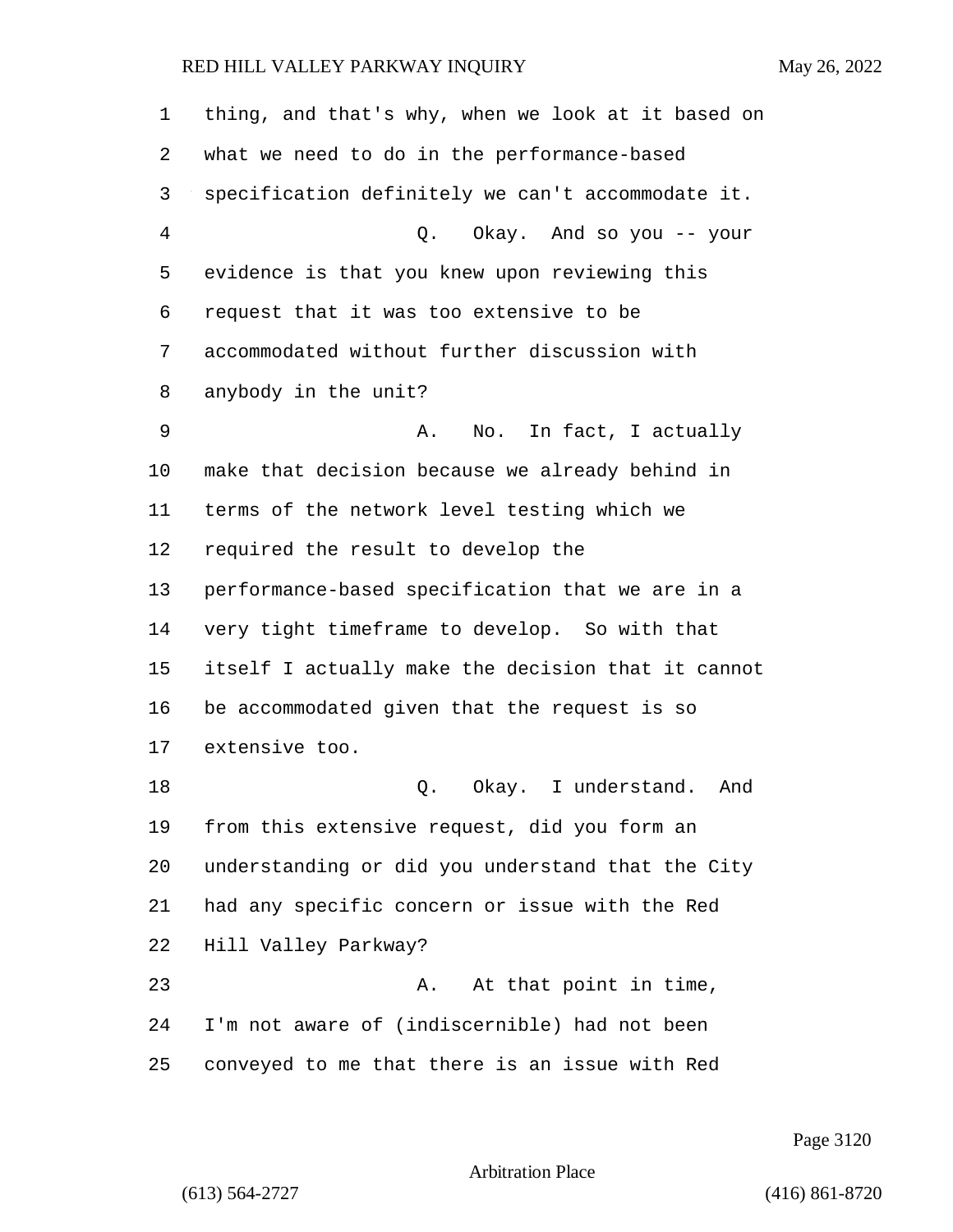Hill Valley Parkway. 2 Q. Okay. And do you -- I see you referred them to ARA; that is an external agency that conducts -- 5 A. That's (indiscernible). 6 Q. -- the testing. 7 A. It's a third party consultant that can do the same testing, and I know for a fact they have the same ASTM brake-force trailer as the ministry. 11 Q. Okay. And was it your understanding that this resolved that issue, or were they in further contact with you about this same matter? 15 A. No, I think that basically after that itself I assume that they have got their testing equipment that they required, and do whatever testing that they required, and we did not communicate further on it after that. 21 Q. Okay. Thank you. And now my last question is about that 2008 versus 2014 results that Mr. Marciello sent you. My friend asked you whether you thought the results were acceptable, and you said, yes, and then you

Page 3121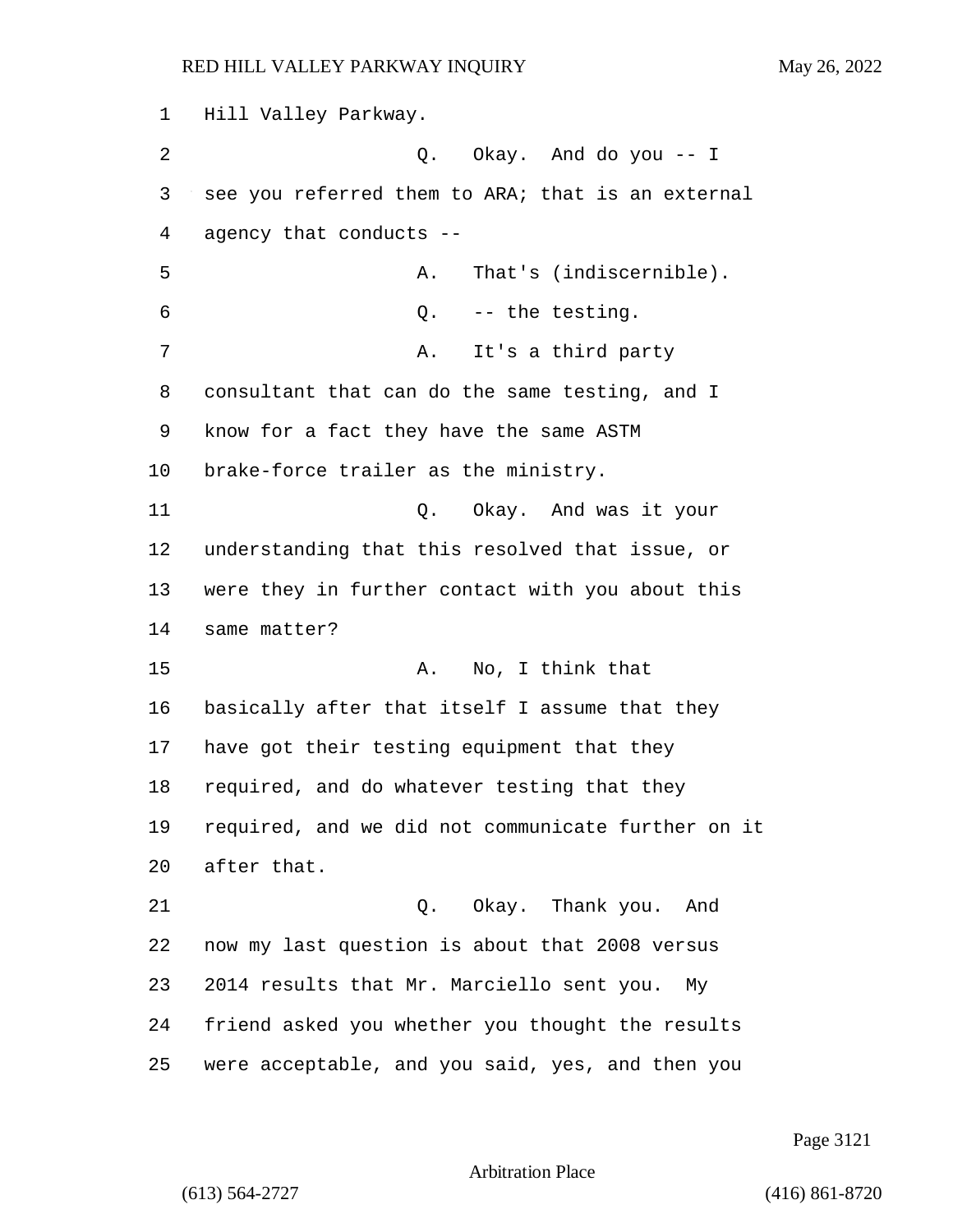said -- you referred to a continued monitoring. So just to clarify, that would have been continued monitoring for inclusion on the DSM; is that what you were referring to?

5 A. Yeah. Because if you want to include it for DSM, the DSM don't look at just the immediate term performance of the friction number. We also continue to look at the friction performance over time, in terms of several years to see what is the performance long term, and that is my personal opinion why DSM is actually superior to friction spec that basically ask for only one-time friction number. Because as I indicated, if you ask for a certain threshold value of friction in year one, what happened if that number deteriorate to below the performance level you want in year three. Whereas the DSM -- in the DSM environment because the aggregate and the mix itself that you place down in the trial, this morning (indiscernible) over a number of years, so you have a -- if I put your -- and continue to put your aggregate on the DSM list, it imply it will mix itself constructed using those aggregate not only have medium term performance but long-term performance. And the continued

Page 3122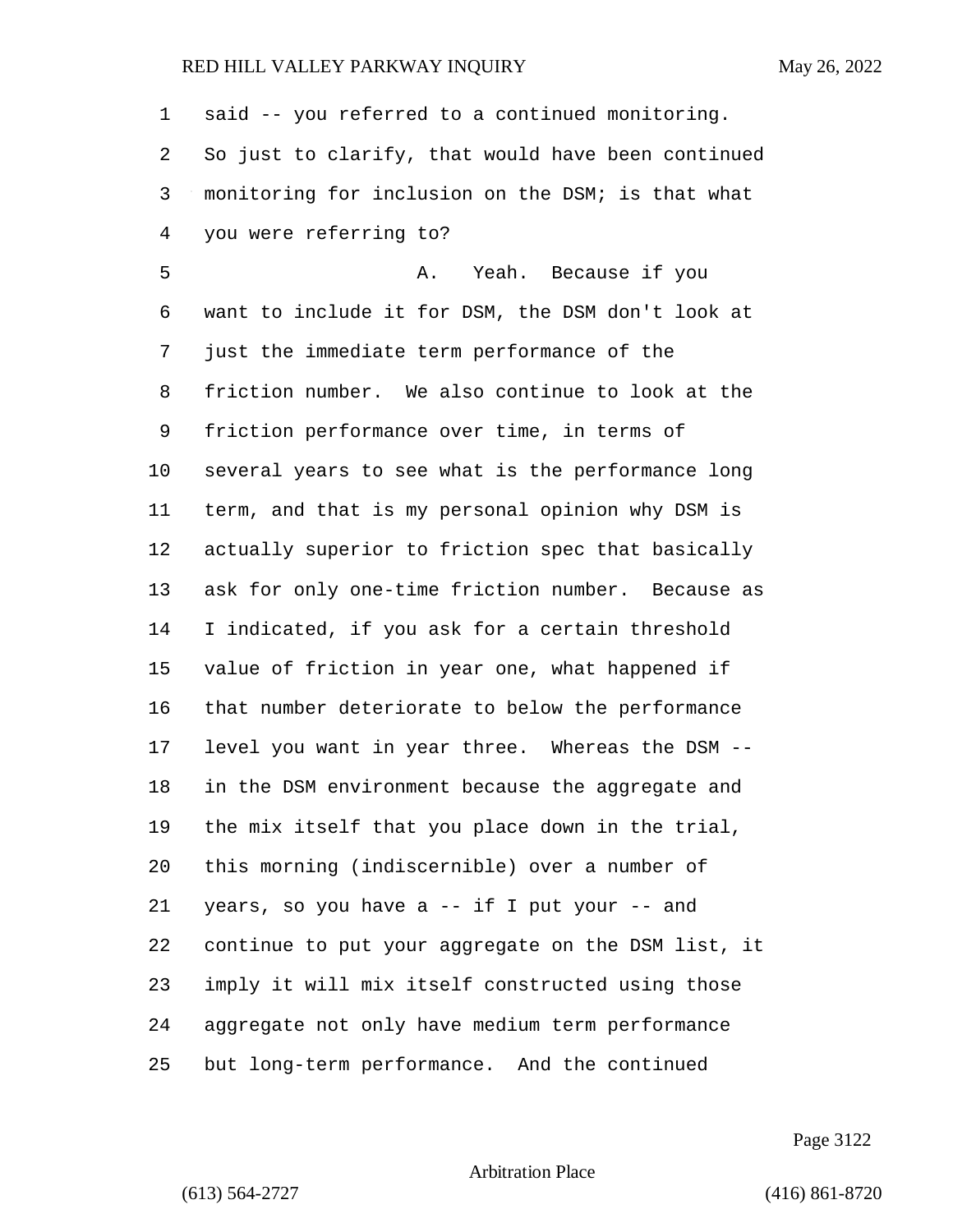monitoring, we would actually carry out on all DSM aggregate that we qualified because that is the only way that we can have assurance that those aggregate have long-term performance. 5 Q. Okay. And, so, by that you mean the long-term frictional characteristics of this aggregate, that's what you would continue to assess? 9 A. Correct. Because that is part and -- an integral part of the DSM is that you actually monitoring the friction performance not only as constructed, but a number years after it's constructed, we still keep monitoring to ensure, like, the performance is there which is the difference between one time -- the performance-based specification requirement versus DSM aggregate where we actually run through the initial conditioning of the aggregate using a polished stone value system, and we admit you place test, 500-metre test strip somewhere where we will test -- 22 Q. Right. 23 A. -- over a number of years to actually ensure that the performance continue long term.

Page 3123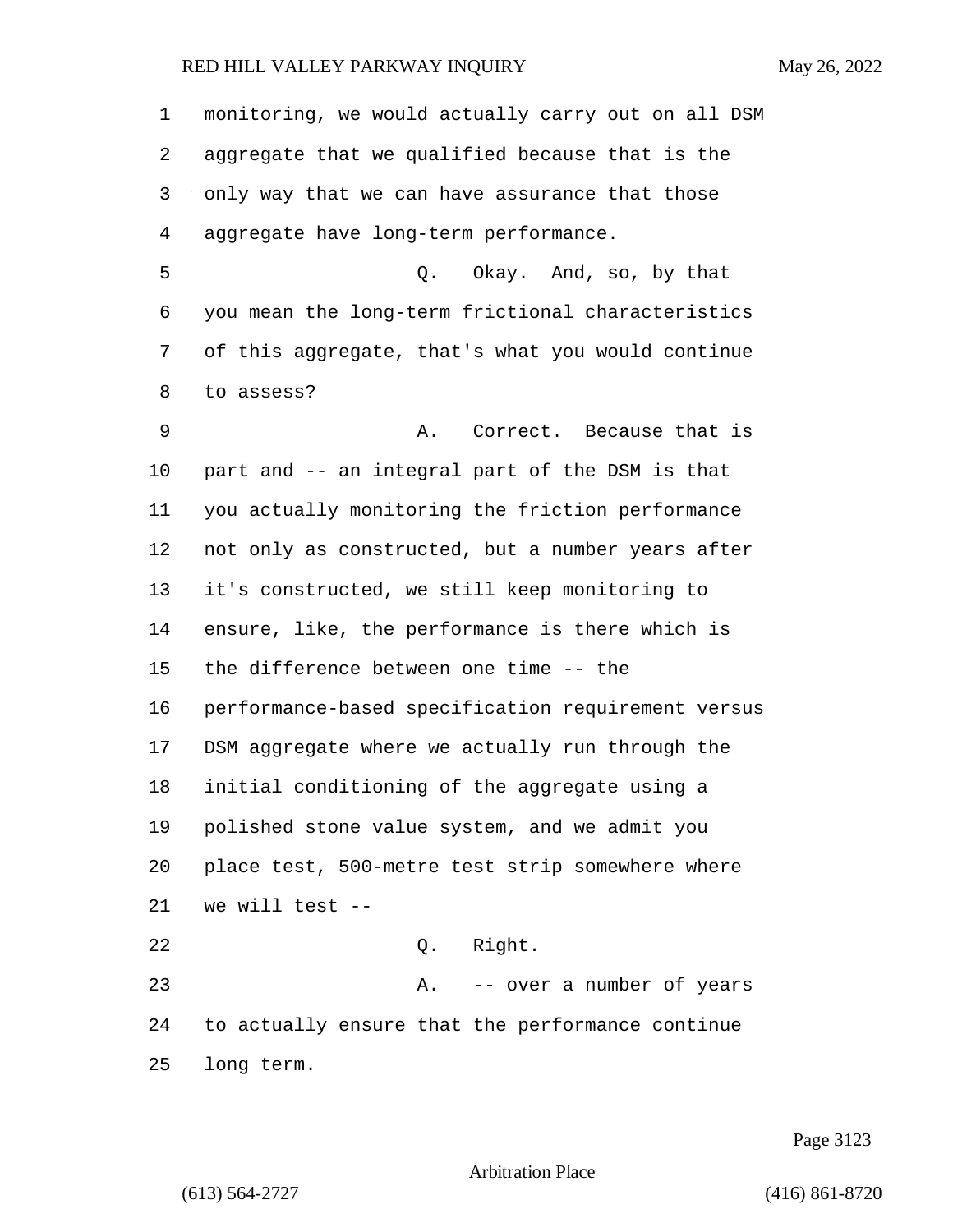1 Q. Okay. Thank you, Mr. Lee. My last question. 3 Mr. Lewis asked you about to whom you disclosed those 2014 results, and you spoke about your practice being to loop in with the soils and aggregates because that was in fact their work product. Did I get that correct? 8 A. Correct. Because if it is DSM testing and spec itself, then automatically the pavement section would do the testing, but we are not the custodian of the result; soil and aggregate is the custodian. And hence, if there's any communication with stakeholder and everything, it will have to come out through the soil and aggregate section. 16 Q. Okay. 17 A. That is the protocol we follow. 19 Q. Okay. Fair enough. And I appreciate that you didn't have concerns with the data, but is your evidence that if you did have concerns, then you would flag them for soils and aggregates? 24 A. Yeah. If I have concern I would have -- if it's a DSM aggregate, a

Page 3124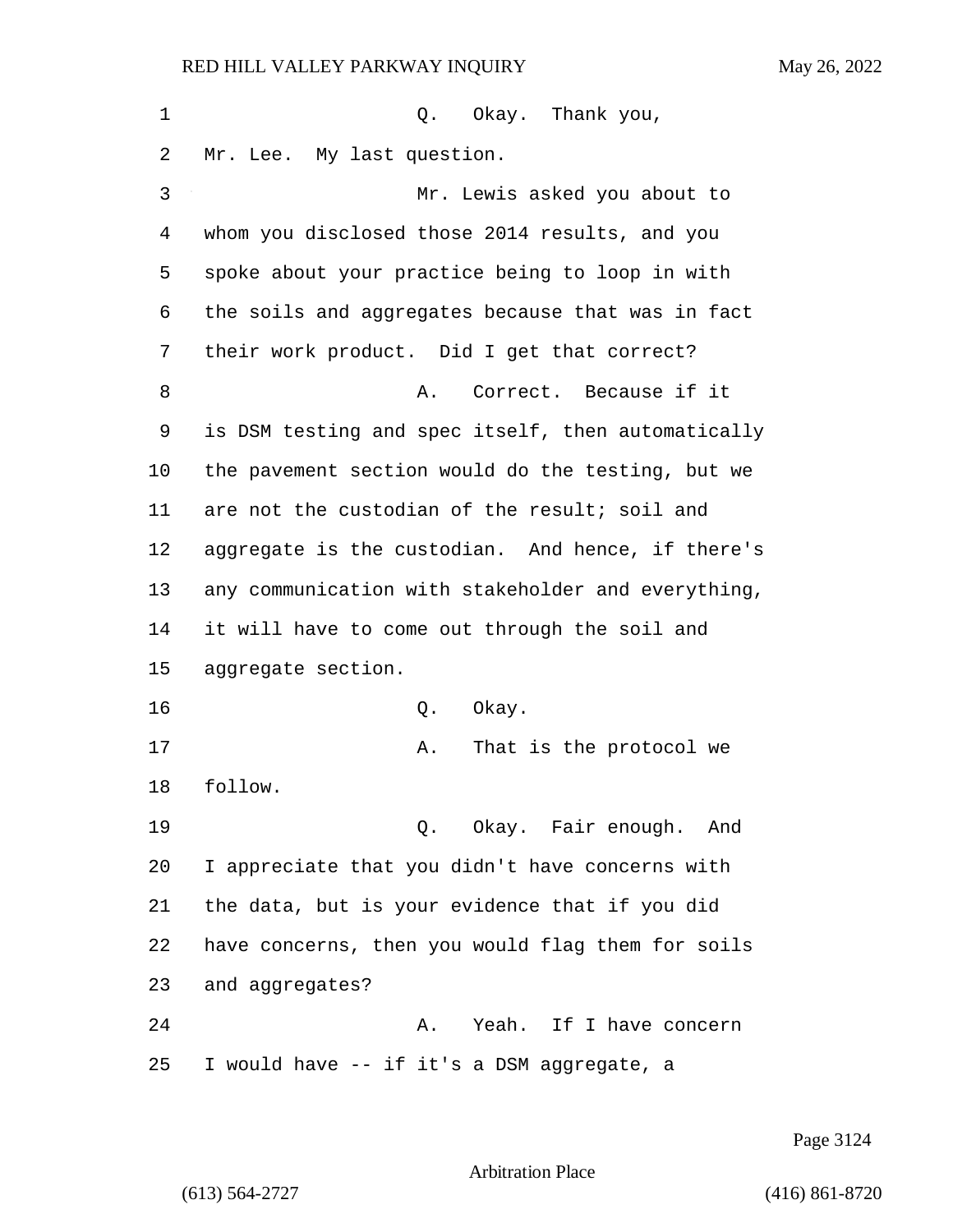1 conversation would be with the head of soil and 2 aggregate section itself. 3 Q. Okay. Thank -- 4 A. But not -- I mean -- 5 (indiscernible) stakeholder given ultimately the 6 communication have to come through the soils and 7 aggregate section. 8 MS. MCIVOR: Okay. Thank you, 9 Mr. Lee. Those my questions. 10 THE WITNESS: Okay. 11 JUSTICE WILTON-SIEGEL: 12 Mr. Lewis. 13 MR. LEWIS: No further 14 questions, Commissioner. 15 **JUSTICE WILTON-SIEGEL:** Okay. 16 Do I take it we do not have a witness who is 17 available this afternoon? 18 MR. LEWIS: That is correct. 19 JUSTICE WILTON-SIEGEL: Okay. 20 Well, first of all, Mr. Lee, thank you very much 21 for attending the inquiry this morning. You're 22 excused. 23 And the rest of Counsel, I 24 guess we stand adjourned now until Monday morning 25 at 9:30. Have a good weekend.

Page 3125

Arbitration Place

(613) 564-2727 (416) 861-8720